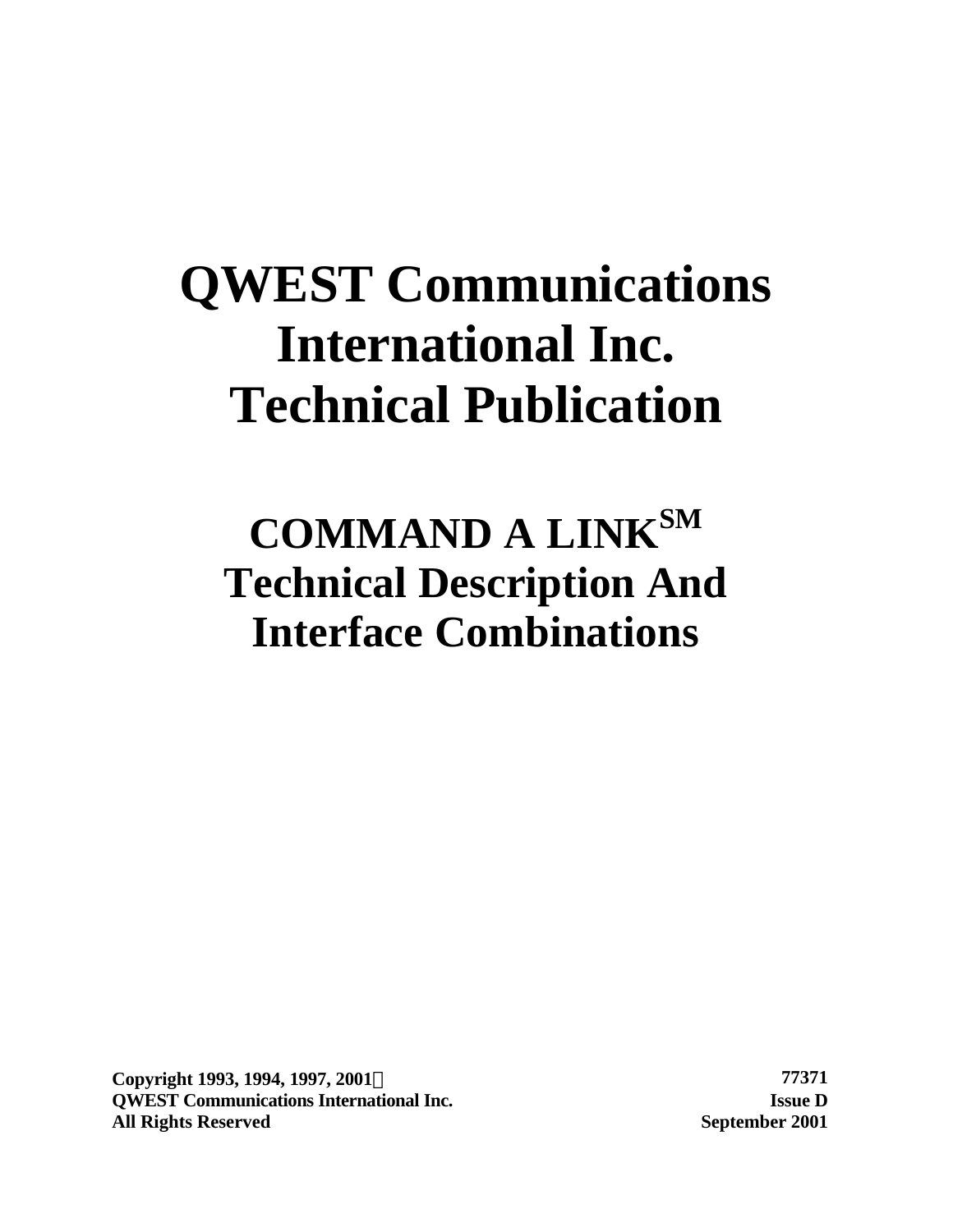#### **NOTICE**

This document describes the COMMAND A  $LINK^{SM}$  product provided by QWEST Communications International Inc.. COMMAND A LINK<sup>SM</sup> is an option to several services provided by QWEST Communications International Inc.. Customers may order these services and use the COMMAND A LINK<sup>SM</sup> option to connect these services together and then rearrange the resulting network on a near-real-time basis.

QWEST Communications International Inc. reserves the right to revise this document for any reason, including but not limited to, conformity with standards promulgated by various governmental or regulatory agencies; utilization of advances in the state of the technical arts; or to reflect changes in the design of equipment, techniques, or procedures described or referred to herein.

Liability to anyone arising out of use or reliance upon any information set forth herein is expressly disclaimed, and no representation or warranties, expressed or implied, are made with respect to the accuracy or utility of any information set forth herein.

This document is not to be construed as a suggestion to any manufacturer to modify or change any of its products, nor does this publication represent any commitment by QWEST Communications International Inc. to purchase any specific products. Further, conformance to this publication does not constitute a guarantee of a given supplier's equipment and/or it's associated documentation.

Ordering information for QWEST Publications can be obtained from the Reference Section of this document.

If further information is required, please contact:

QWEST Communications International Inc. Manager – New Services Planning 700 W. Mineral Ave. MN-F15.15 Littleton, CO 80120 (303) 707-7107 (303) 707-9497 Fax # E-mail: jhsmit2@qwest.com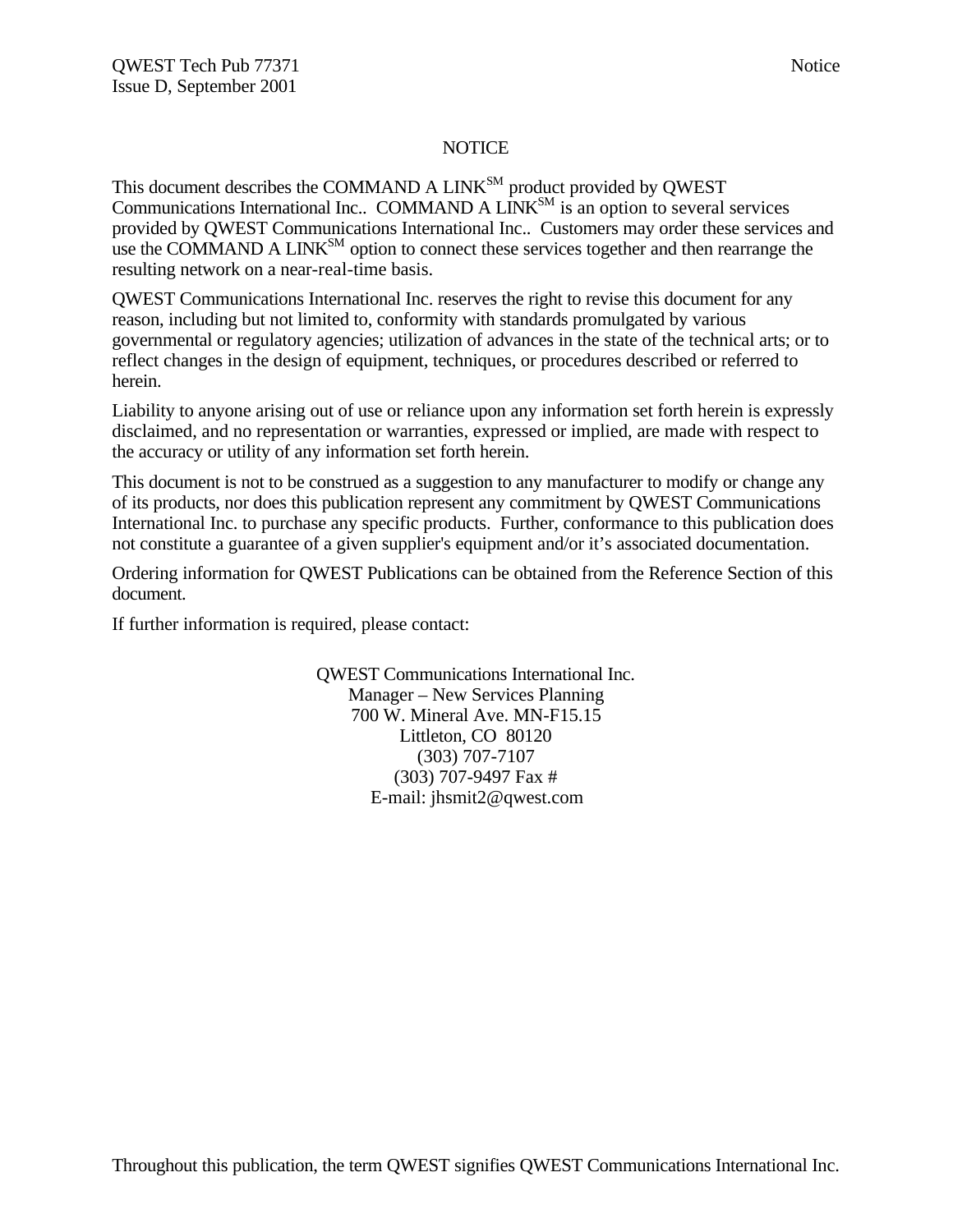#### COMMENTS on PUB 77371

#### PLEASE TEAR OUT AND SEND YOUR COMMENTS/SUGGESTIONS TO:

QWEST Corporation Manager – New Services Planning 700 W. Mineral Ave. MN-F15.15 Littleton, CO 80120 (303) 707-7107 (303) 707-9497 Fax # E-mail: jhsmit2@qwest.com

Information from you helps us to improve our Publications. Please take a few moments to answer the following questions and return to the above address.

| Was this Publication valuable to you in understanding<br>the technical parameters of our service? | YES    | NO -            |
|---------------------------------------------------------------------------------------------------|--------|-----------------|
| Was the information accurate and up-to-date?                                                      | YES    | NO <sub>1</sub> |
| Was the information easily understood?                                                            | YES NO |                 |
| Were the contents logically sequenced?                                                            | YES NO |                 |
| Were the tables and figures understandable and helpful                                            | YES NO |                 |
| Were the pages legible?                                                                           | YES.   | NO.             |

If you answered NO to any of the questions and/or if you have any other comments or suggestions, please explain:

\_\_\_\_\_\_\_\_\_\_\_\_\_\_\_\_\_\_\_\_\_\_\_\_\_\_\_\_\_\_\_\_\_\_\_\_\_\_\_\_\_\_\_\_\_\_\_\_\_\_\_\_\_\_\_\_\_\_\_\_\_\_\_\_\_\_\_\_\_\_\_\_\_\_

|                         | (Attach additional sheet, if necessary) |
|-------------------------|-----------------------------------------|
|                         | Date                                    |
| Company                 |                                         |
|                         |                                         |
| <b>Telephone Number</b> |                                         |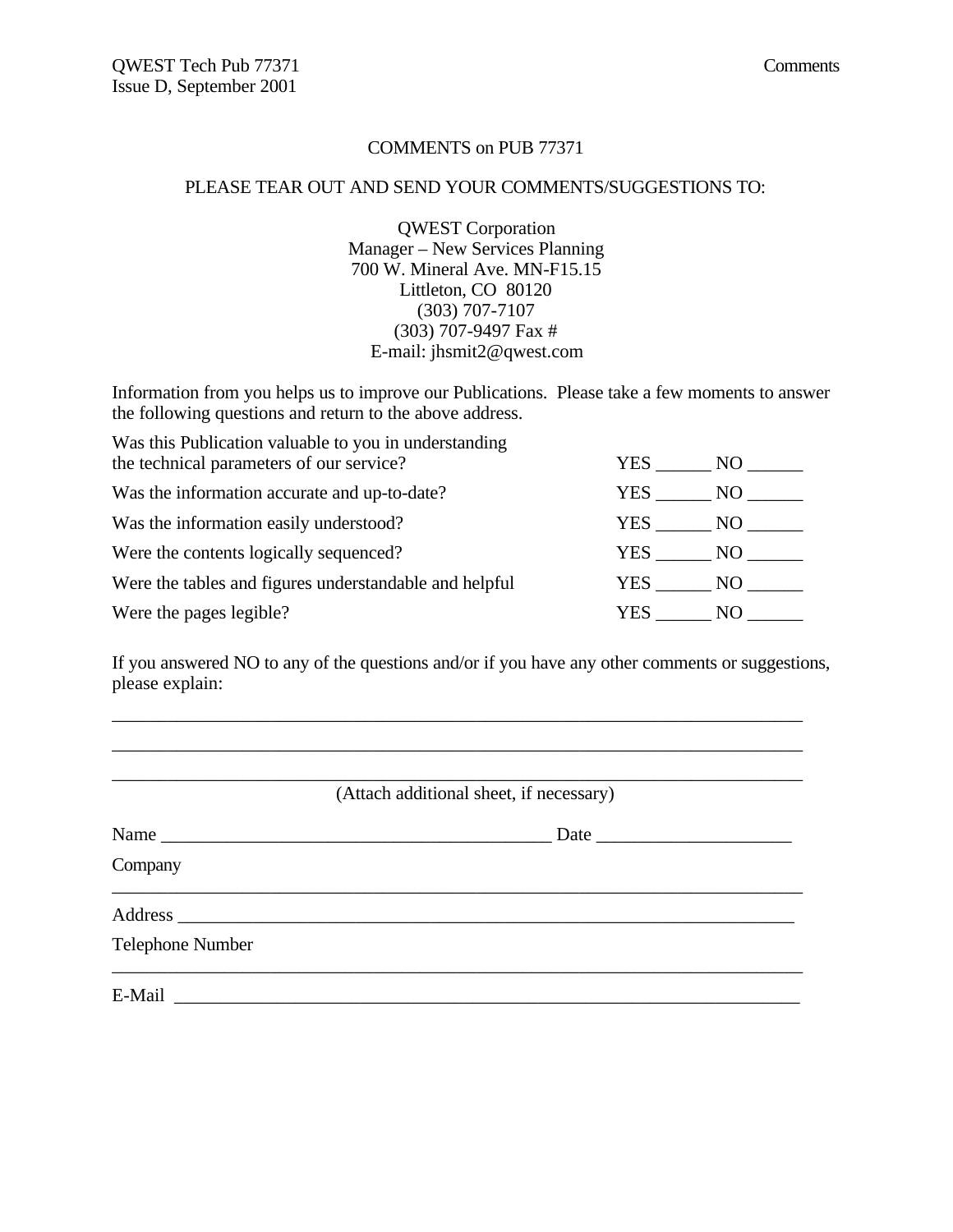# **CONTENTS**

### **Chapter and Section**

### Page

| 1. |     |       | $1-1$    |
|----|-----|-------|----------|
|    | 1.1 |       | $1 - 1$  |
|    | 1.2 |       | $1-1$    |
|    | 1.3 |       | $1 - 1$  |
|    | 1.4 |       | $1 - 2$  |
|    | 1.5 |       | $1 - 2$  |
|    | 1.6 |       | $1 - 2$  |
| 2. |     |       | $2 - 1$  |
|    | 2.1 |       | $2 - 1$  |
|    | 2.2 |       | $2 - 2$  |
|    | 2.3 |       | $2 - 5$  |
|    |     | 2.3.1 | $2 - 5$  |
|    |     | 2.3.2 | $2 - 5$  |
|    |     | 2.3.3 | $2 - 5$  |
|    |     | 2.3.4 | $2 - 6$  |
|    | 2.4 |       | $2 - 6$  |
|    |     | 2.4.1 | $2 - 6$  |
|    |     | 2.4.2 | $2 - 7$  |
|    |     | 2.4.3 | $2 - 7$  |
|    |     | 2.4.4 | $2 - 8$  |
|    | 2.5 |       | $2 - 8$  |
|    | 2.6 |       | $2 - 8$  |
| 3. |     |       | $3-1$    |
|    | 3.1 |       | $3 - 1$  |
|    | 3.2 |       | $3 - 1$  |
|    | 3.3 |       | $3 - 1$  |
|    | 3.4 |       | $3 - 12$ |
|    | 3.5 |       | $3 - 14$ |
|    |     | 3.5.1 | $3 - 14$ |
|    |     | 3.5.2 | $3-16$   |
|    | 3.6 |       | $3 - 18$ |
|    | 3.7 |       | $3 - 18$ |
|    | 3.8 |       | $3 - 18$ |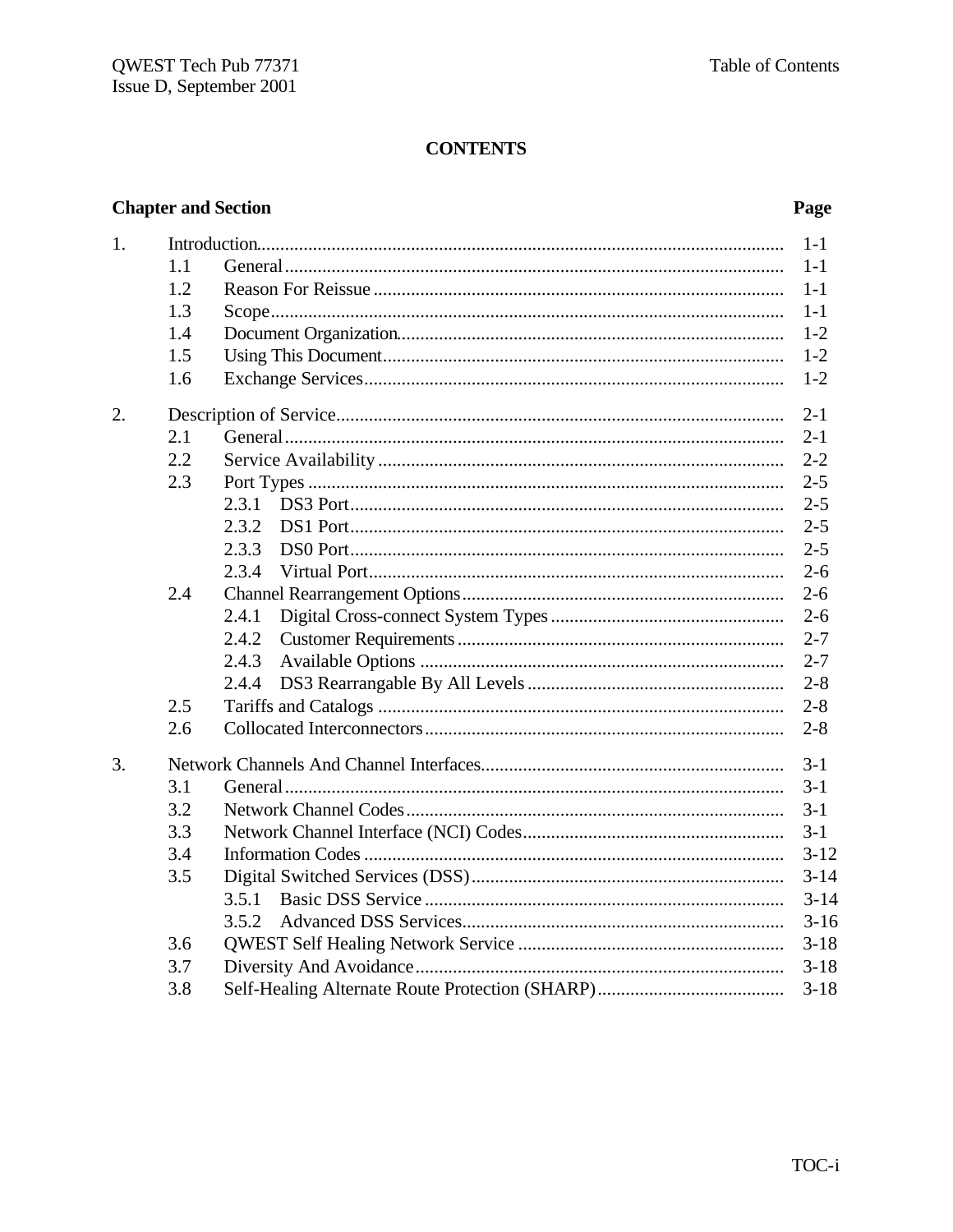# **CONTENTS** (Continued)

### **Chapter and Section**

### Page

|      |       | $4 - 1$  |
|------|-------|----------|
| 4.1  |       | $4 - 1$  |
|      | 4.1.1 | $4-1$    |
|      | 4.1.2 | $4-1$    |
|      | 4.1.3 | $4-1$    |
|      | 4.1.4 | $4 - 1$  |
|      | 4.1.5 | $4 - 2$  |
| 4.2  |       | $4 - 3$  |
| 4.3  |       | $4 - 10$ |
|      | 4.3.1 | $4 - 10$ |
|      |       | $4 - 25$ |
| 4.4  |       | $4 - 36$ |
| 4.5  |       | $4 - 43$ |
| 4.6  |       | $4 - 45$ |
| 4.7  |       | $4 - 74$ |
| 4.8  |       | $4 - 76$ |
|      | 4.8.1 | $4 - 76$ |
|      | 4.8.2 | $4 - 77$ |
| 4.9  |       | $4 - 79$ |
| 4.10 |       | $4 - 81$ |
| 4.11 |       | $4 - 83$ |
|      |       | $5 - 1$  |
| 5.1  |       | $5 - 1$  |
| 5.2  |       | $5 - 1$  |
| 5.3  |       | $5 - 1$  |
|      |       | $6 - 1$  |
| 6.1  |       | $6 - 1$  |
| 6.2  |       | $6 - 2$  |
|      |       | $7 - 1$  |
| 7.1  |       | $7-1$    |
| 7.2  |       | $7 - 1$  |
| 7.3  |       | $7 - 2$  |
| 7.4  |       | $7 - 3$  |
|      |       |          |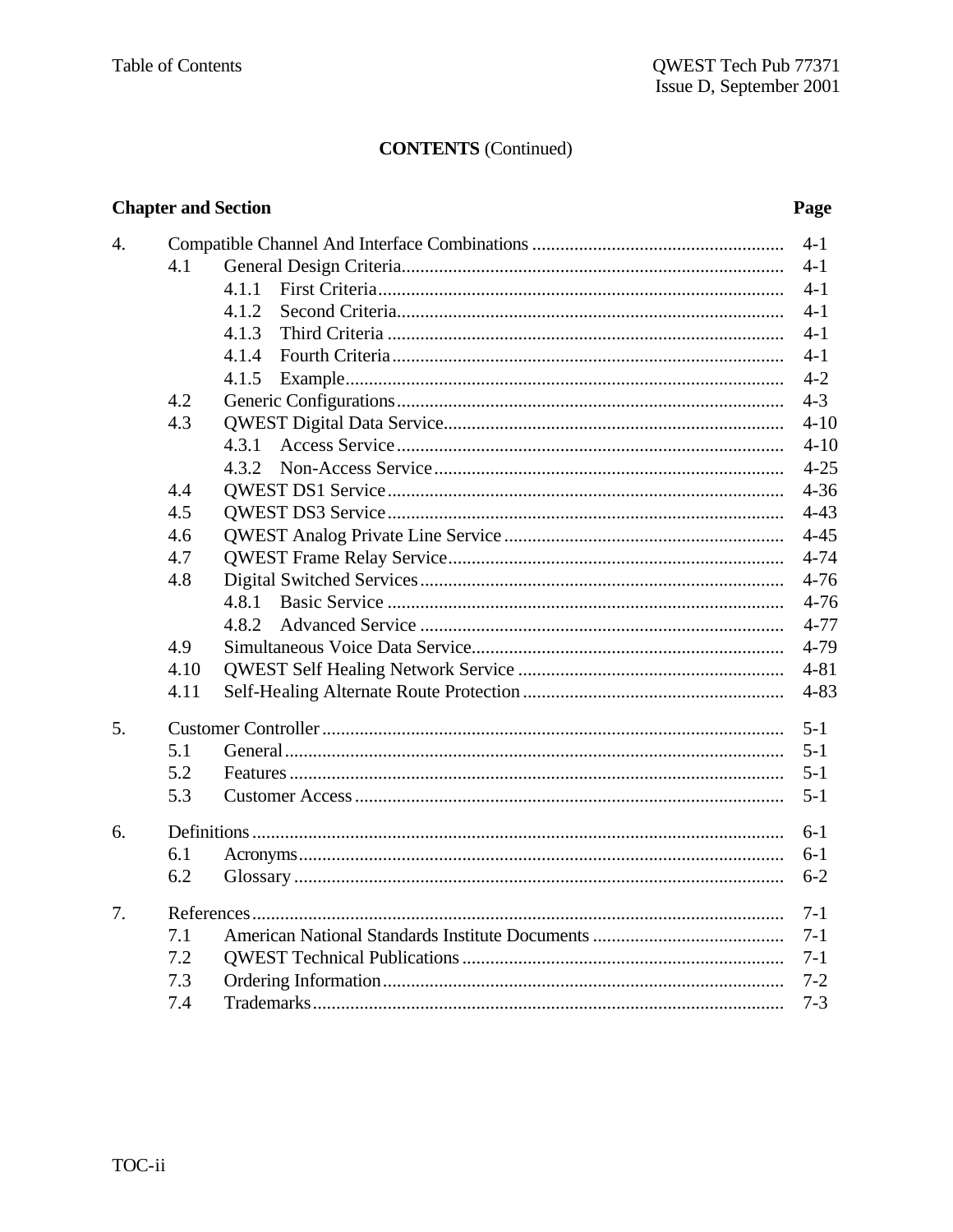# **CONTENTS (Continued)**

#### **Figures Page**

| $3-14$ |
|--------|
|        |
| $3-16$ |
|        |
|        |
|        |
|        |
|        |

# **Tables**

| $1-1$   | $1 - 2$  |
|---------|----------|
| $2 - 1$ | $2 - 3$  |
| $2 - 2$ | $2 - 4$  |
| $2 - 3$ | $2 - 7$  |
| $3-1$   | $3 - 2$  |
| $3 - 2$ | $3-4$    |
| $3 - 3$ | $3 - 5$  |
| $3-4$   | $3 - 8$  |
| $3-5$   | $3 - 12$ |
| $3-6$   | $3-13$   |
| $4-1$   | $4 - 4$  |
| $4 - 2$ | $4 - 10$ |
| $4 - 3$ | $4 - 13$ |
| $4 - 4$ | $4-16$   |
| $4 - 5$ | $4-19$   |
| $4-6$   | $4 - 22$ |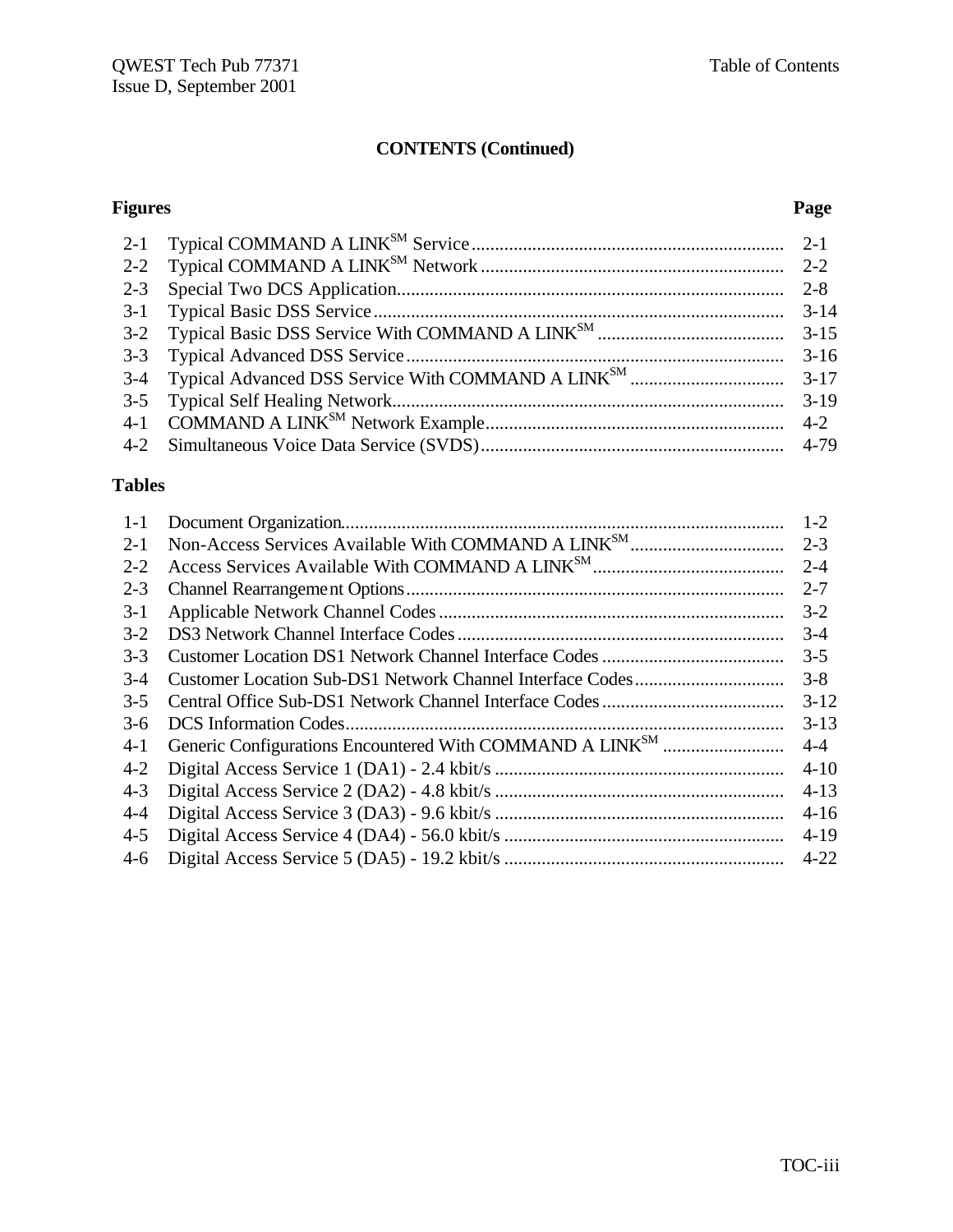# **CONTENTS** (Continued)

### **Tables** (Continued) **Page**

| $4 - 7$ |                                                                  | $4 - 25$ |
|---------|------------------------------------------------------------------|----------|
| $4 - 8$ |                                                                  | $4 - 26$ |
| $4 - 9$ |                                                                  | $4 - 27$ |
|         |                                                                  | $4-29$   |
|         |                                                                  | $4 - 31$ |
|         |                                                                  | $4 - 33$ |
|         |                                                                  | $4 - 35$ |
|         |                                                                  | $4 - 36$ |
|         |                                                                  | $4 - 43$ |
|         |                                                                  | $4 - 45$ |
|         |                                                                  | $4 - 47$ |
|         |                                                                  | $4-49$   |
|         |                                                                  | $4 - 51$ |
|         |                                                                  | $4 - 52$ |
|         |                                                                  | $4 - 55$ |
|         |                                                                  | $4 - 59$ |
|         |                                                                  | $4 - 64$ |
|         |                                                                  | $4 - 65$ |
|         |                                                                  | $4 - 67$ |
|         |                                                                  | $4 - 70$ |
|         |                                                                  | $4 - 71$ |
|         |                                                                  | $4 - 72$ |
|         | 4-29 Frame Relay - High Capacity Service 1 and 31 (HC1 and HC31) | $4 - 74$ |
|         |                                                                  | $4 - 75$ |
|         |                                                                  | $4 - 75$ |
|         |                                                                  | $4 - 76$ |
|         |                                                                  | $4 - 77$ |
|         |                                                                  | $4 - 78$ |
|         |                                                                  | $4 - 80$ |
|         |                                                                  | $4 - 81$ |
|         |                                                                  | $4 - 82$ |
|         |                                                                  | $4 - 83$ |
|         |                                                                  | $4 - 84$ |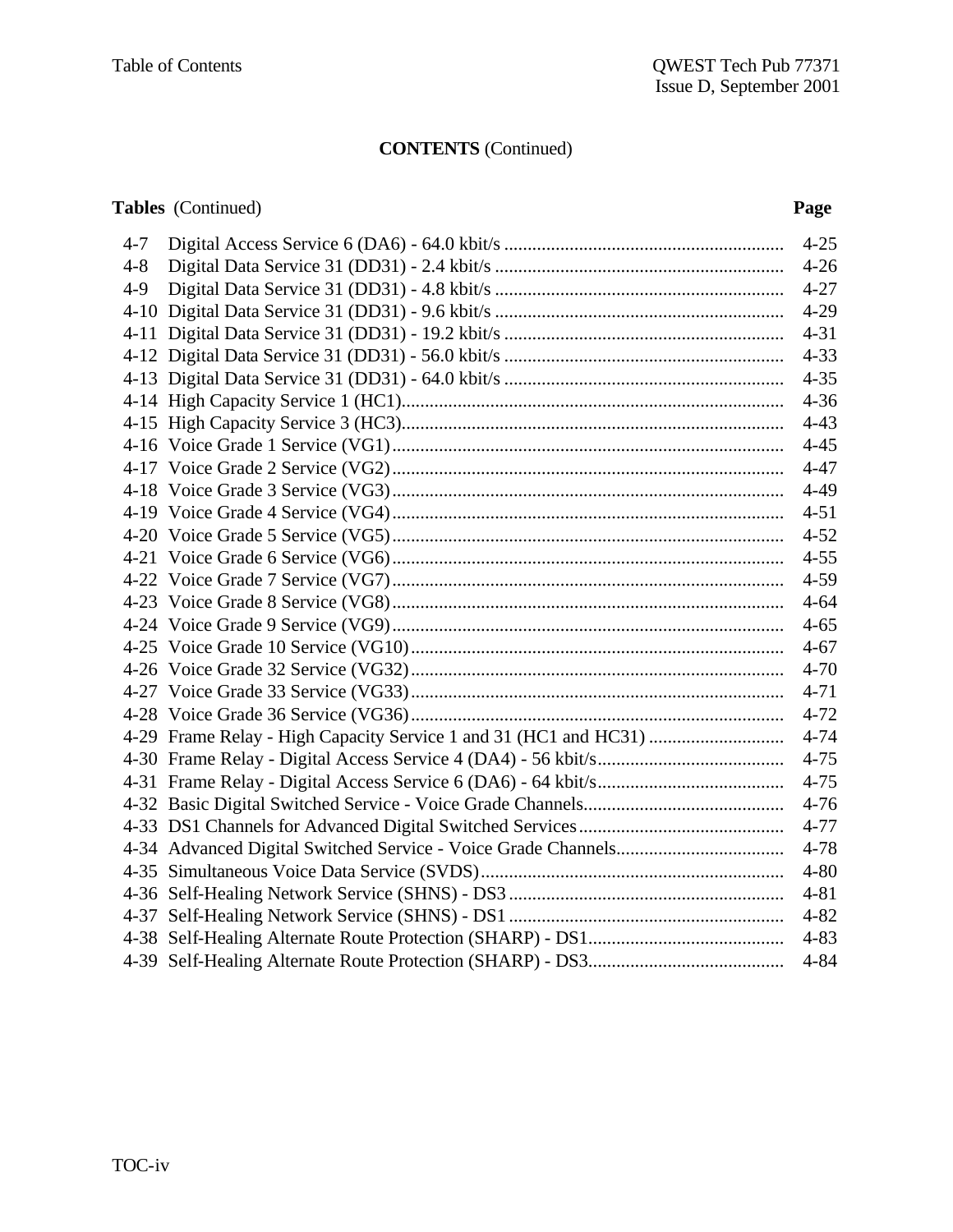# **CONTENTS**

### **Chapter and Section**

### Page

# **Table**

|--|--|--|--|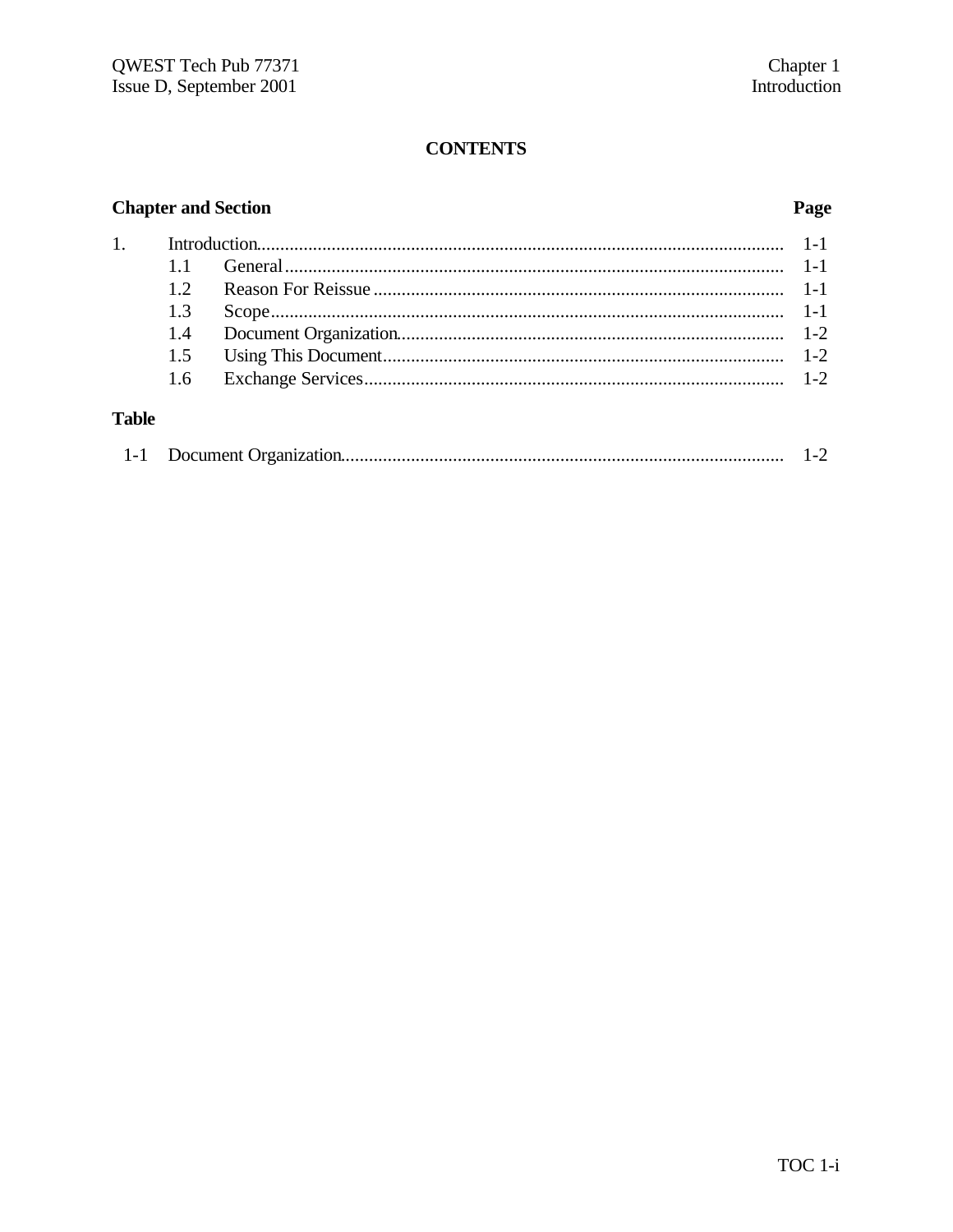#### **1. Introduction**

#### **1.1 General**

This document describes the COMMAND A LINK $^{SM}$  product provided by QWEST. COMMAND A LINK $^{SM}$  is an option to several services provided by QWEST. Customers may order these services and use the COMMAND A LINK<sup>SM</sup> option to connect these services together and then rearrange the resulting network on a near-real-time basis.

#### **1.2 Reason For Reissue**

To show QWEST Communications International Inc. as the owner of this publication and the one to contact concerning the content.

#### **1.3 Scope**

This document describes the COMMAND A LINK<sup>SM</sup> product and provides some cross-reference information concerning the several services to which COMMAND A LINK $^{SM}$  is an option. Specific descriptions and technical parameters about these services are beyond the scope of this publication.

This document does not provide specific ordering information beyond the specific Network Channel and Network Channel Interface Code information included. These codes identify the technical parameters of the service.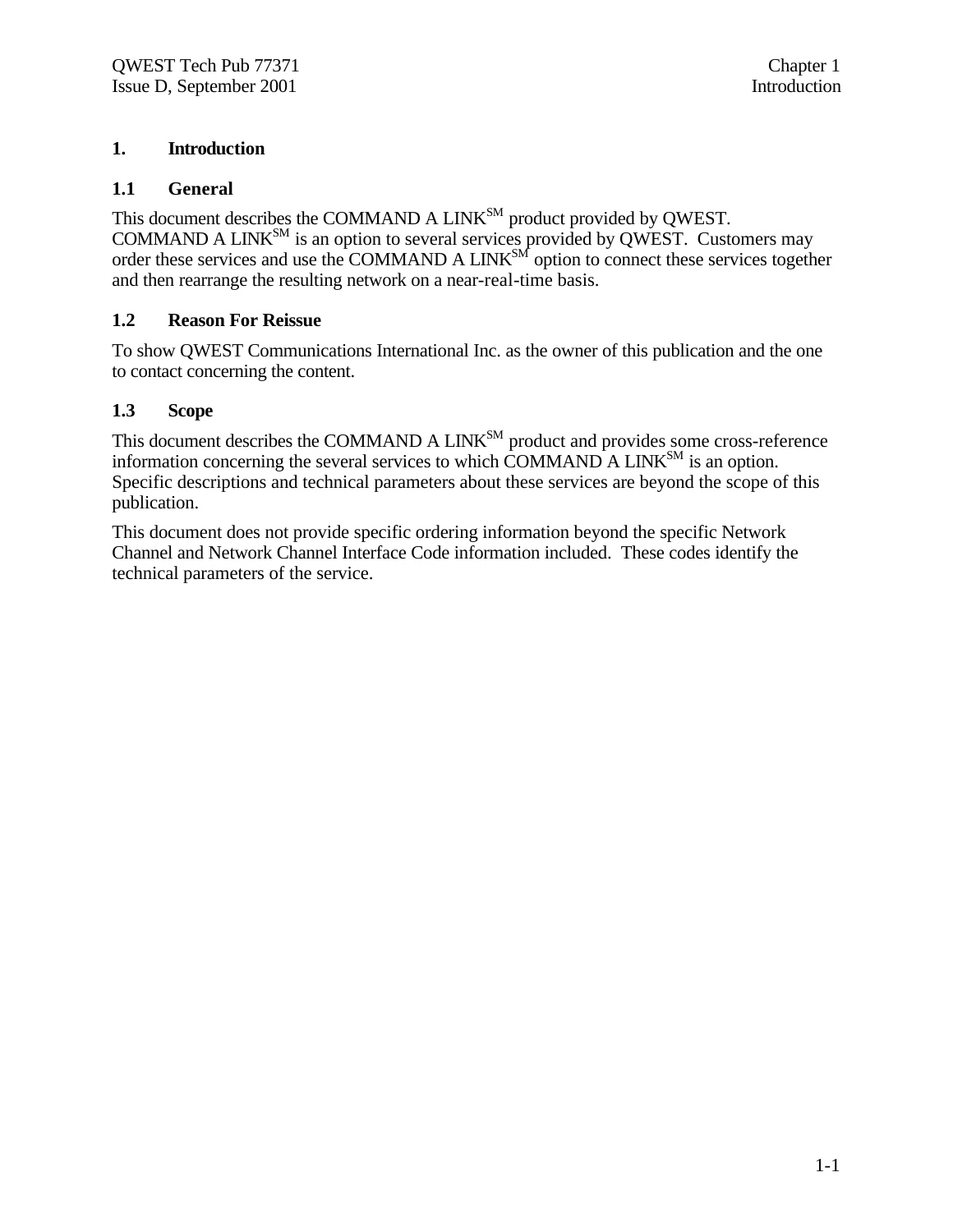#### **1.4 Document Organization**

This document is organized as listed in Table 1-1.

| Chapter        | Contents                                                                                                                                                                         |
|----------------|----------------------------------------------------------------------------------------------------------------------------------------------------------------------------------|
|                | Introduction to this document                                                                                                                                                    |
| $\mathfrak{D}$ | Description of the COMMAND A LINK <sup>SM</sup> service. Includes a list of services available with<br>COMMAND A LINK $^{SM}$ and a description of the options.                  |
| 3              | A list of available Network Channel (NC) and Network Channel Interface (NCI) codes . Brief<br>descriptions of some of the services available with COMMAND A LINK <sup>SM</sup> . |
| 4              | NC and NCI code combinations. Some specific information is included about selected<br>services.                                                                                  |
| 5              | A brief description of the COMMAND A LINK <sup>SM</sup> Customer Controller.                                                                                                     |
| 6              | Definitions.                                                                                                                                                                     |
| ⇁              | References, document ordering instructions, and trademarks.                                                                                                                      |

#### **Table 1-1** Document Organization

#### **1.5 Using This Document**

A customer should consult the referenced documents of other services to determine which services will meet their needs. Tables in this document include a list (by number) of these other publications. The Reference Section at the end of this document contains the full titles and ordering instructions for the publications.

The customer should work with their QWEST representative to select services and to design a network to meet their needs. This document indicates which services can work together. However, the detailed information required to determine which options or parameters that might be required for these services is beyond the scope of this document.

#### **1.6 Exchange Services**

COMMAND A LINK<sup>SM</sup> is available with certain non-designed exchange services. Since they are non-designed, no Network Channel or Network Channel Interface codes are used. Thus discussion of these services is beyond the scope of this publication. Local tariffs should be consulted for availability.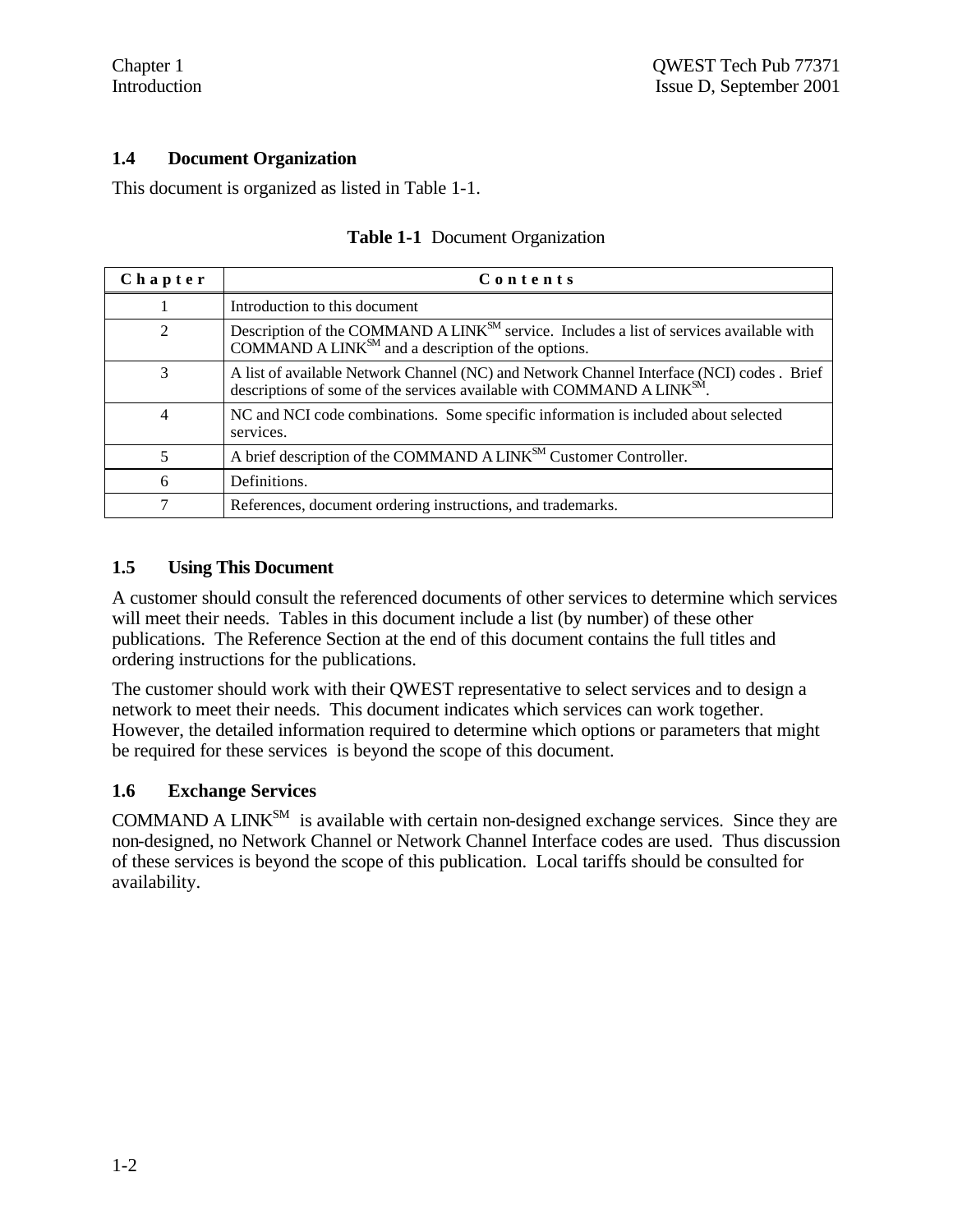# **CONTENTS**

### **Chapter and Section**

#### Page

| 2. |     |       | $2 - 1$ |
|----|-----|-------|---------|
|    | 2.1 |       | $2 - 1$ |
|    | 2.2 |       | $2 - 2$ |
|    | 2.3 |       | $2 - 5$ |
|    |     | 2.3.1 | $2 - 5$ |
|    |     | 2.3.2 | $2 - 5$ |
|    |     | 2.3.3 | $2 - 5$ |
|    |     | 2.3.4 | $2 - 6$ |
|    | 2.4 |       | $2 - 6$ |
|    |     | 2.4.1 | $2 - 6$ |
|    |     |       | $2 - 7$ |
|    |     | 2.4.3 | $2 - 7$ |
|    |     |       | $2 - 8$ |
|    | 2.5 |       | $2 - 8$ |
|    | 2.6 |       | $2 - 8$ |
|    |     |       |         |

# **Figures**

# **Tables**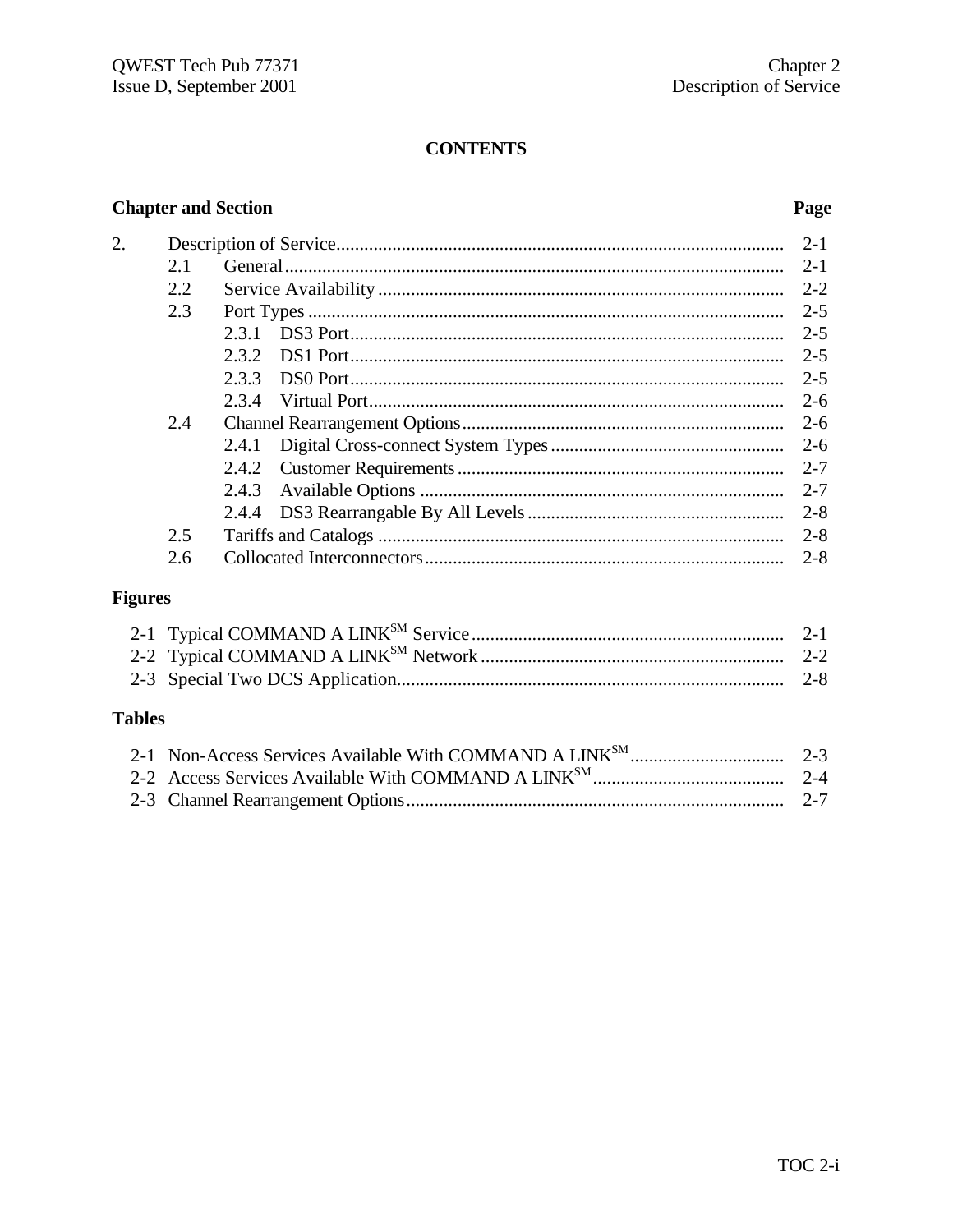#### **2. Description of Service**

#### **2.1 General**

COMMAND A LINK $^{SM}$  is an option available with selected services offered by QWEST which allows a customer to connect services together into a network and then rearrange the connections on a near-real-time basis.

The services are connected and rearranged by an Intelligent Network Element, usually a Digital Cross-connect System (DCS). This document assumes that the Intelligent Network Element will be a DCS unless otherwise stated.

The customer controls the DCS by means of a Customer Controller. Additional information about the controller and the customer access may be found in Chapter 5 of this document.

Figure 2-1 illustrates a typical service ordered with the COMMAND A LINK<sup>SM</sup> option. Details of how the specific service is provided are omitted.



Figure 2-1 Typical COMMAND A LINK<sup>SM</sup> Service

A typical customer network is illustrated in Figure 2-2. Three services are connected to a COMMAND A LINK<sup>SM</sup> DCS. The three can be connected together in different combinations controlled by the customer via the customer controller.

The service connection to the COMMAND A LINK<sup>SM</sup> DCS is by means of a COMMAND A LINK $^{SM}$  port. There are three sizes of ports currently offered with COMMAND A LINK $^{SM}$ : the DS3, the DS1, and the DS0 ports. The choice of which size to use would be based on the customer's circuit quantity and economics. These three ports are further described in Section 2.3. A one-size-fits-all port, the Virtual Port, is discussed in Section 2.3.4. The Virtual Port is used to connect channels between two customers (e.g., an End-User and an interexchange carrier).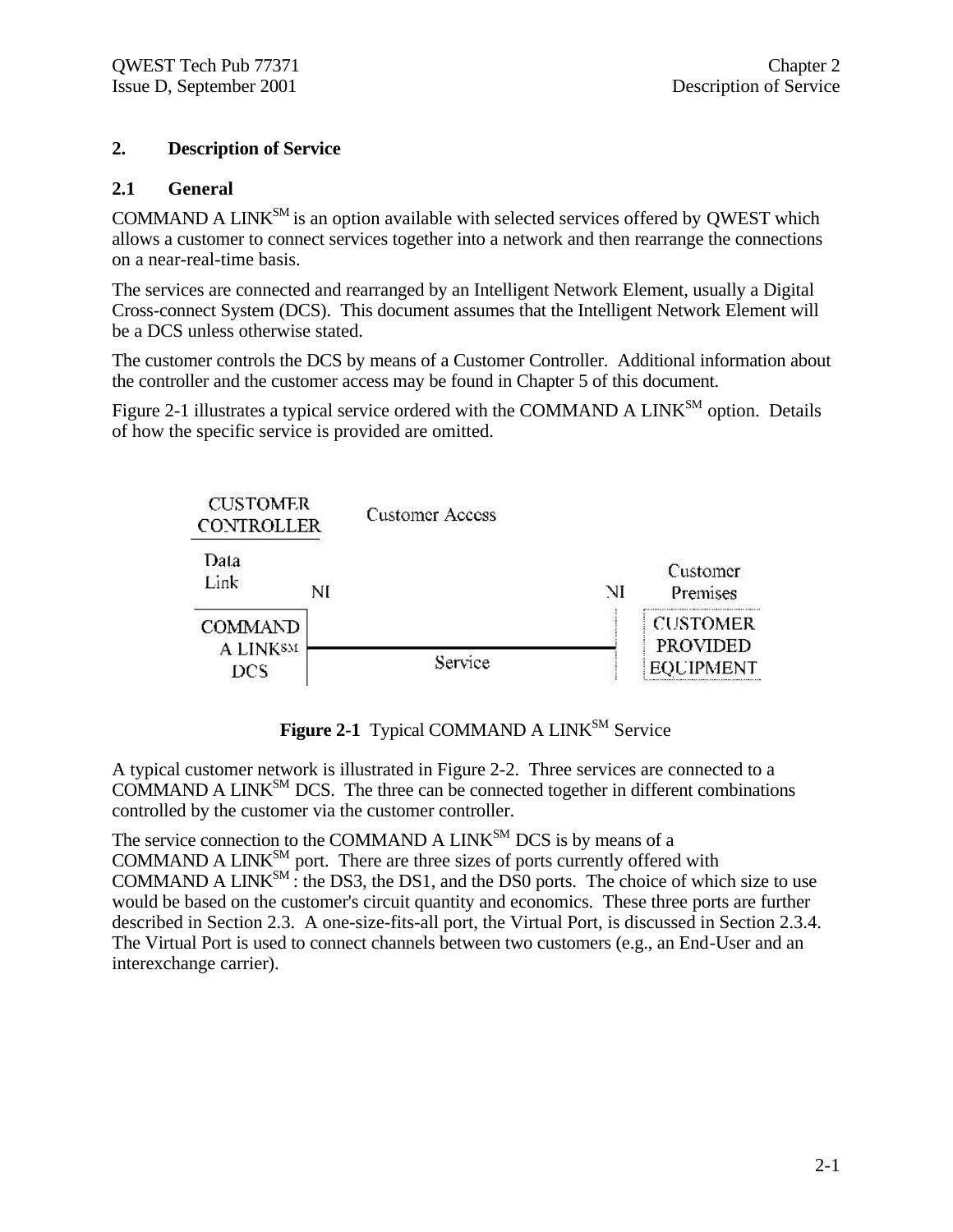

CPE = Customer Provided Equipment DCS = Digital Cross-Connect System  $NI = Network$  Interface

**Figure 2-2** Typical COMMAND A LINK<sup>SM</sup> Network

The network design process includes the determination of services and options required to form a network including type, location, and quantity of both circuits and COMMAND A LINK<sup>SM</sup> Ports.

The type of channel rearrangement options must also be determined. This subject is discussed in Section 2.4.

#### **2.2 Service Availability**

COMMAND A LINK<sup>SM</sup> is available as an option to several services provided by OWEST through the Federal Communications Commission Tariff Number Five (FCC #5) and through several state tariffs and catalogs. Certain features may not be available in all jurisdictions.

COMMAND A LINK $^{SM}$  is available only in locations, which have a DCS, which is connected to the customer controller. Those wishing to have the service from other locations would order circuits between their location and the appropriate COMMAND A LINK<sup>SM</sup> DCS location.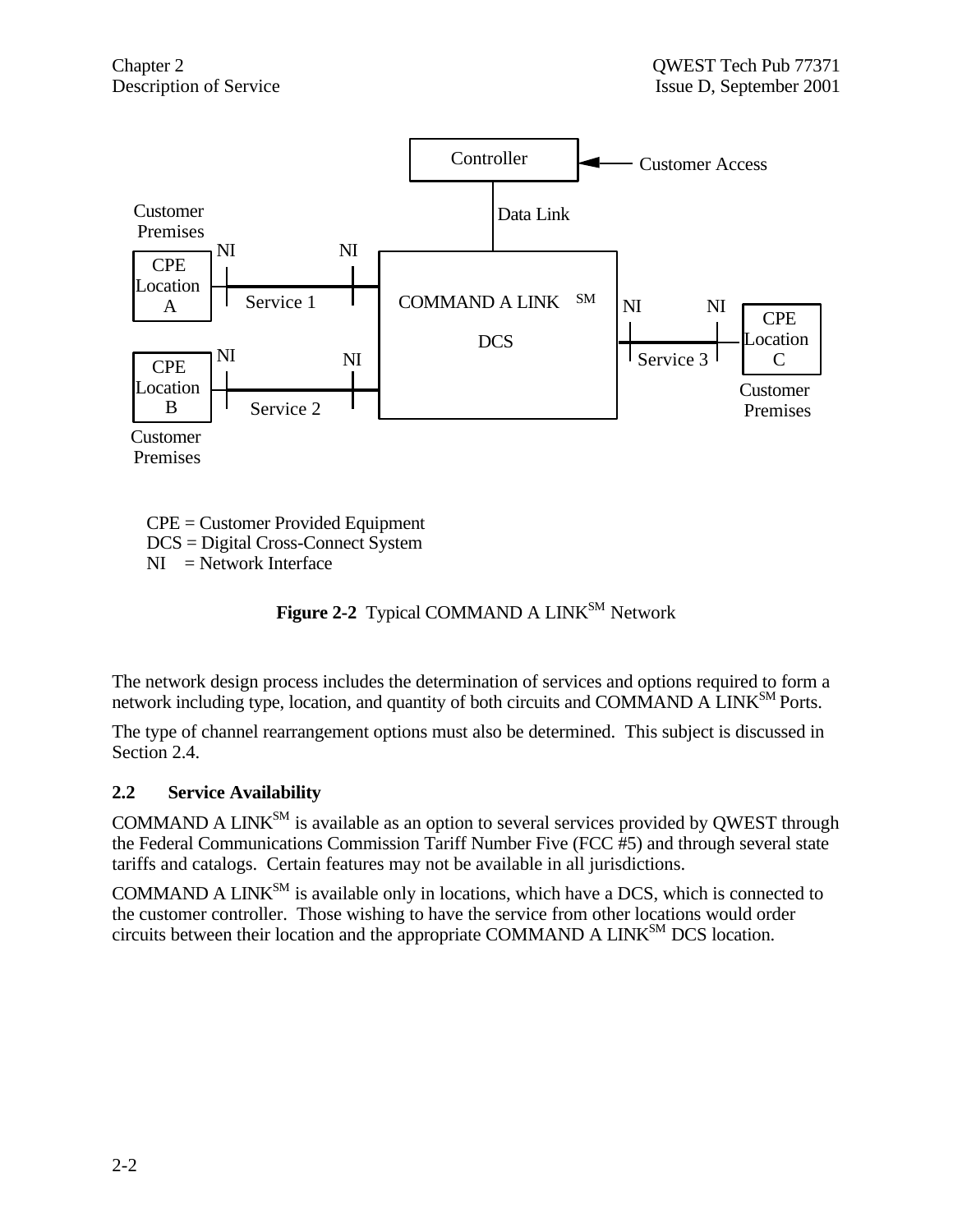QWEST utilizes several different types of DCSs made by several different vendors. Consequently, certain service capabilities may not be available at all DCS locations. The rearrangement options discussed in Section 2.4 are dependent on the type of DCS available at a location. QWEST should be contacted to determine specific availability for any specific location and service.

The COMMAND A LINK<sup>SM</sup> service option is currently available with the services listed in Tables 2-1 and 2-2. The technical description of these services may be found in the indicated references. Full titles and ordering information for these documents may be found in the Reference Section of this document. A QWEST Publication normally is more specific to the QWEST service offerings than a Telcordia Technical Reference.

The availability of specific options and interfaces for use with the COMMAND A LINK<sup>SM</sup> option may be found in Chapters 3 and 4 of this document.

| Service Type                                              | Reference Source *                   | Service Name                                            |
|-----------------------------------------------------------|--------------------------------------|---------------------------------------------------------|
| Digital Data 31 (DD31)                                    | PUB 77312, 77204                     | Digital Data Service                                    |
| <b>Fast Packet</b>                                        | <b>PUB 77372</b>                     | Frame Relay                                             |
| High Capacity 3 (HC3)                                     | <b>PUB 77324</b>                     | <b>DS3</b> Service                                      |
| High Capacity 31 (HC31)                                   | PUB 77375, 77200                     | <b>DS1</b> Service                                      |
| Improved Reliability - DS1 or<br>DS3 on Optical Transport | PUB 77340                            | Self-Healing Alternate Route<br>Protection              |
| <b>Improved Reliability - Facility</b><br>Routing         | PUB 77344                            | Diversity and Avoidance                                 |
| Premium High Capacity                                     | PUB 77332                            | Self Healing Network Service                            |
| Voice and Data                                            | <b>PUB 77331</b>                     | Simultaneous Voice and Data<br>Service                  |
| Voice Grade 32 (VG32)                                     | <b>PUB 77311</b><br><b>PUB 77319</b> | Analog Private Line<br><b>Digital Switched Services</b> |
| Voice Grade 33 (VG33)                                     | PUB 77311<br>PUB 77319               | Analog Private Line<br><b>Digital Switched Services</b> |
| Voice Grade 36 (VG36)                                     | PUB 77311                            | Analog Private Line                                     |

| Table 2-1 Non-Access Services Available With COMMAND A LINK <sup>SM</sup> |  |
|---------------------------------------------------------------------------|--|
|---------------------------------------------------------------------------|--|

\* Full titles and ordering information for these documents may be found in the Reference Section at the end of this document.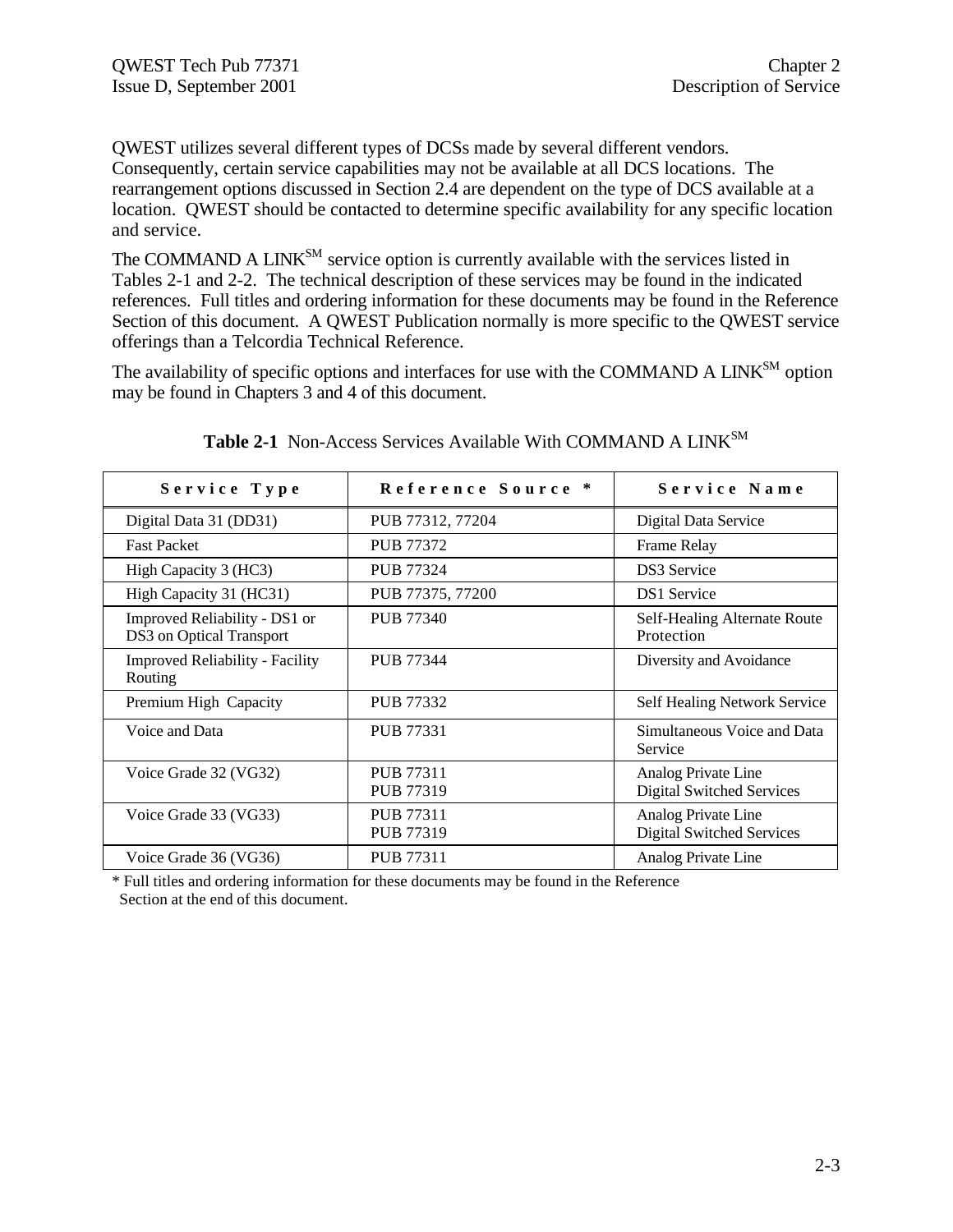| Service Type                                                                                                                                                                                                                         | Reference Source * | Service Name                               |
|--------------------------------------------------------------------------------------------------------------------------------------------------------------------------------------------------------------------------------------|--------------------|--------------------------------------------|
| Digital Access 1 (DA1)<br>Digital Access 2 (DA2)<br>Digital Access 3 (DA3)<br>Digital Access 4 (DA4)<br>Digital Access 5 (DA5)<br>Digital Access 6 (DA6)                                                                             | PUB 77312, 77204   | Digital Data Service                       |
| <b>Fast Packet</b>                                                                                                                                                                                                                   | <b>PUB 77372</b>   | Frame Relay                                |
| High Capacity 1 (HC1)                                                                                                                                                                                                                | PUB 77200, 77375   | <b>DS1</b> Service                         |
| High Capacity 3 (HC3)                                                                                                                                                                                                                | PUB 77324          | <b>DS3</b> Service                         |
| Improved Reliability - DS1 or<br>DS3 on Optical Transport                                                                                                                                                                            | <b>PUB 77340</b>   | Self-Healing Alternate Route<br>Protection |
| <b>Improved Reliability - Facility</b><br>Routing                                                                                                                                                                                    | PUB 77344          | Diversity and Avoidance                    |
| Premium High Capacity                                                                                                                                                                                                                | PUB 77332          | Self Healing Network Service               |
| Voice and Data                                                                                                                                                                                                                       | PUB 77331          | Simultaneous Voice and Data<br>Service     |
| Voice Grade 1 (VG1)<br>Voice Grade 2 (VG2)<br>Voice Grade 3 (VG3)<br>Voice Grade 4 (VG4)<br>Voice Grade 5 (VG5)<br>Voice Grade 6 (VG6)<br>Voice Grade 7 (VG7)<br>Voice Grade 8 (VG8)<br>Voice Grade 9 (VG9)<br>Voice Grade 10 (VG10) | <b>PUB 77310</b>   | Analog Private Line                        |

# Table 2-2 Access Services Available With COMMAND A LINK<sup>SM</sup>

\* Full titles and ordering information for these documents may be found in the Reference Section at the end of this document.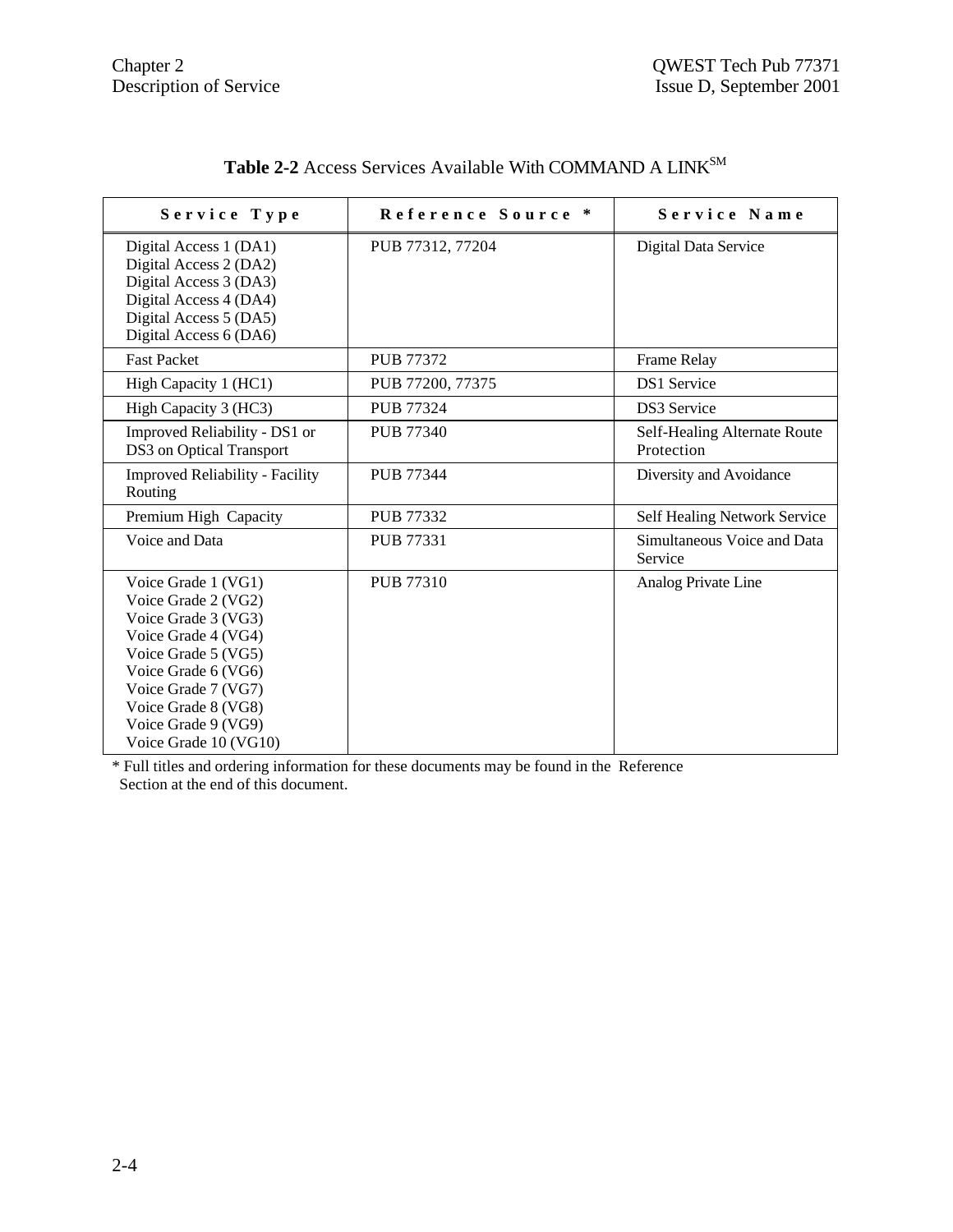#### **2.3 Port Types**

There are several types of ports used to provide the COMMAND A LINK<sup>SM</sup> service. The choice of which size to use would be based on the customer's circuit quantity and economics.

#### **2.3.1 DS3 Port**

The DS3 Port (or 44.736 Mbit/s Port) is a connection to the COMMAND A LINK<sup>SM</sup> DCS at the DS3 44.736 Mbit/s digital signal level. The DS3 that is connected to this port is purchased from the QWEST DS3 Service.

The DS3 may be channelized into 28 DS1 (1.544 Mbit/s) channels. The DS1 channels may be individually cross connected to other ports or the entire DS3 may be treated as an intact unit.

The available interfaces for the DS3 port are discussed in Section 2.4. The interfaces use the Information codes of 04CS6.31R or 04CS6.33R as described in Chapter 3, Section 3.3.

#### **2.3.2 DS1 Port**

The DS1 Port (or 1.544 Mbit/s Port) is a connection to the COMMAND A LINK<sup>SM</sup> DCS at the DS1 1.544 Mbit/s digital signal level. The DS1 that is connected to this port is purchased from the QWEST DS1 Service.

The DS1 may be channelized into 24 DS0 (64 kbit/s) channels. The DS0 channels may be individually cross connected to other ports or the entire DS1 may be treated as an intact unit.

The available interfaces for the DS1 port are discussed in Section 2.4. The interfaces use the Information codes 04CS9.10R, 04CS9.11R, or 04CS9.31R as described in Chapter 3, Section 3.3.

#### **2.3.3 DS0 Port**

The DS0 Port (or 64.0 kbit/s Port) is basically one-twenty fourth of a DS1 Port plus a single channel's portion of a central office multiplex. This multiplex, usually a D-Bank, is then equipped with the proper type of channel unit based on the service being connected to the port.

DS0 Ports may be cross-connected only as individual DS0 connections. The interface is discussed in Section 2.4. The only valid Information code is 04CS9.10R as described in Chapter 3, Section 3.3.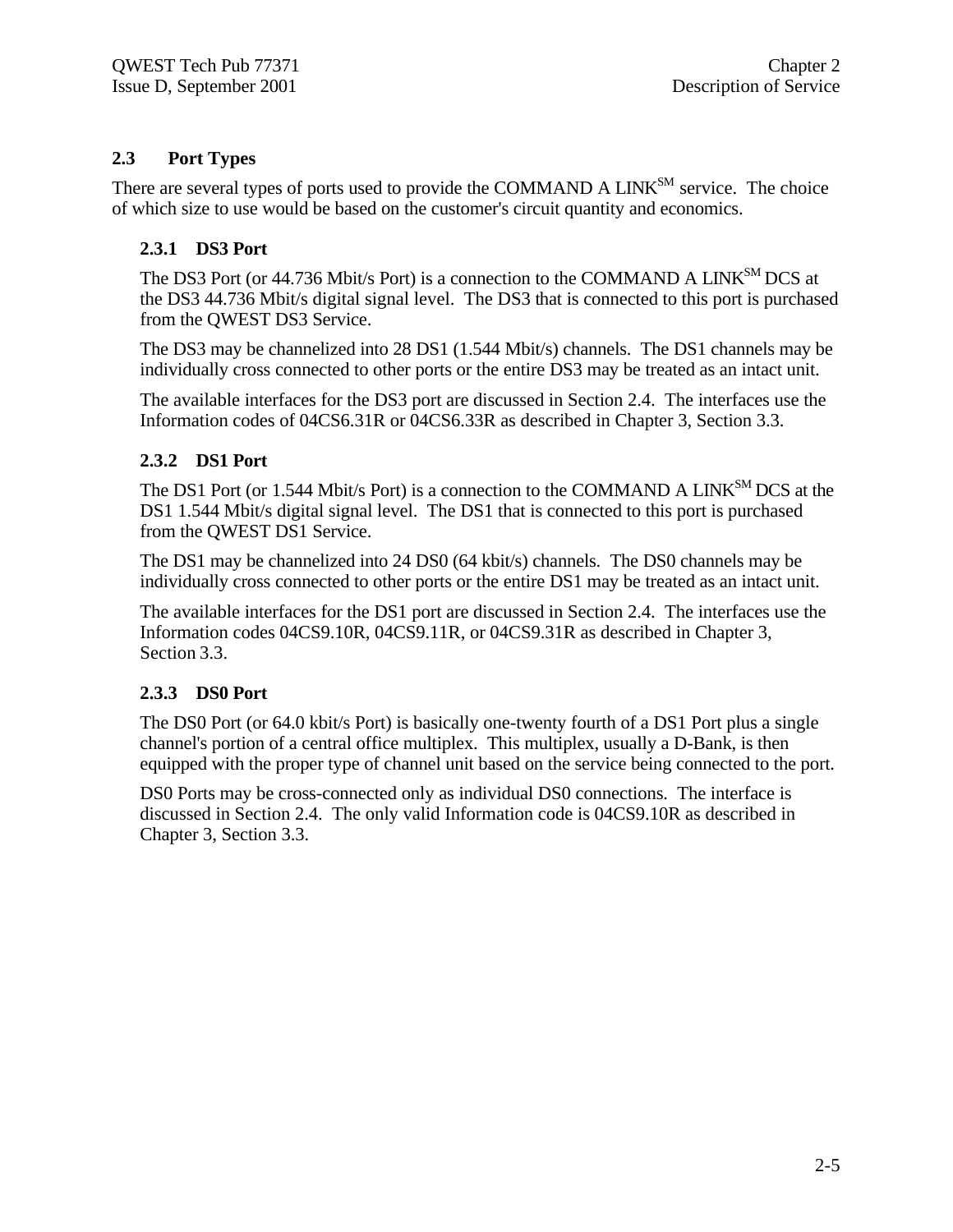#### **2.3.4 Virtual Port**

Virtual ports are used to provide cross-connections between separate customer's networks appearing on the same DCS. This feature is useful in situations where two customers want to share information. A shared disaster recovery site is a typical application. The customers would connect a circuit to the recovery site via a virtual port.

A partition is set up in the customer controller between each customer's services when circuits are initially defined. Each customer has access to only one side of the virtual port.

The ports are implemented using software and are controlled by the COMMAND A LINK<sup>SM</sup> Customer Controller. Virtual ports are available in all sizes. The virtual port may be thought of as being internal to the DCS and having no direct network interface. The virtual port is accessed only through standard DS3, DS1, or DS0 ports into the DCS.

#### **2.4 Channel Rearrangement Options**

#### **2.4.1 Digital Cross-connect System Types**

There are several generic types of Digital Cross-connect Systems (DCSs) used by QWEST to provide the COMMAND A LINK<sup>SM</sup> service. These DCSs may be generically classified by their functional capabilities relating to the digital hierarchy level (i.e., DS0, DS1, or DS3). These machines may be classified using terms such as 1/0, 1/1, 3/3, 3/1, and 1/0/S.

The typical 1/0 DCS has DS1 ports and can rearrange both the intact DS1 and the individual DS0 channels riding the DS1. A 1/0/S DCS is the same as the 1/0 machine except that it has some additional "subrate" capabilities commonly used to provide digital data services. A 1/1 DCS has DS1 ports and can only rearrange DS1s. An electronic DSX (EDSX) could be considered a 1/1 DCS.

The typical 3/1 DCS has both DS3 and DS1 ports and can rearrange both by intact DS3's and by the individual DS1s. The DS1s may be connected to the DS1 ports or may be part of a DS3. The 3/3 DCS has only DS3 ports and rearranges only by intact DS3's.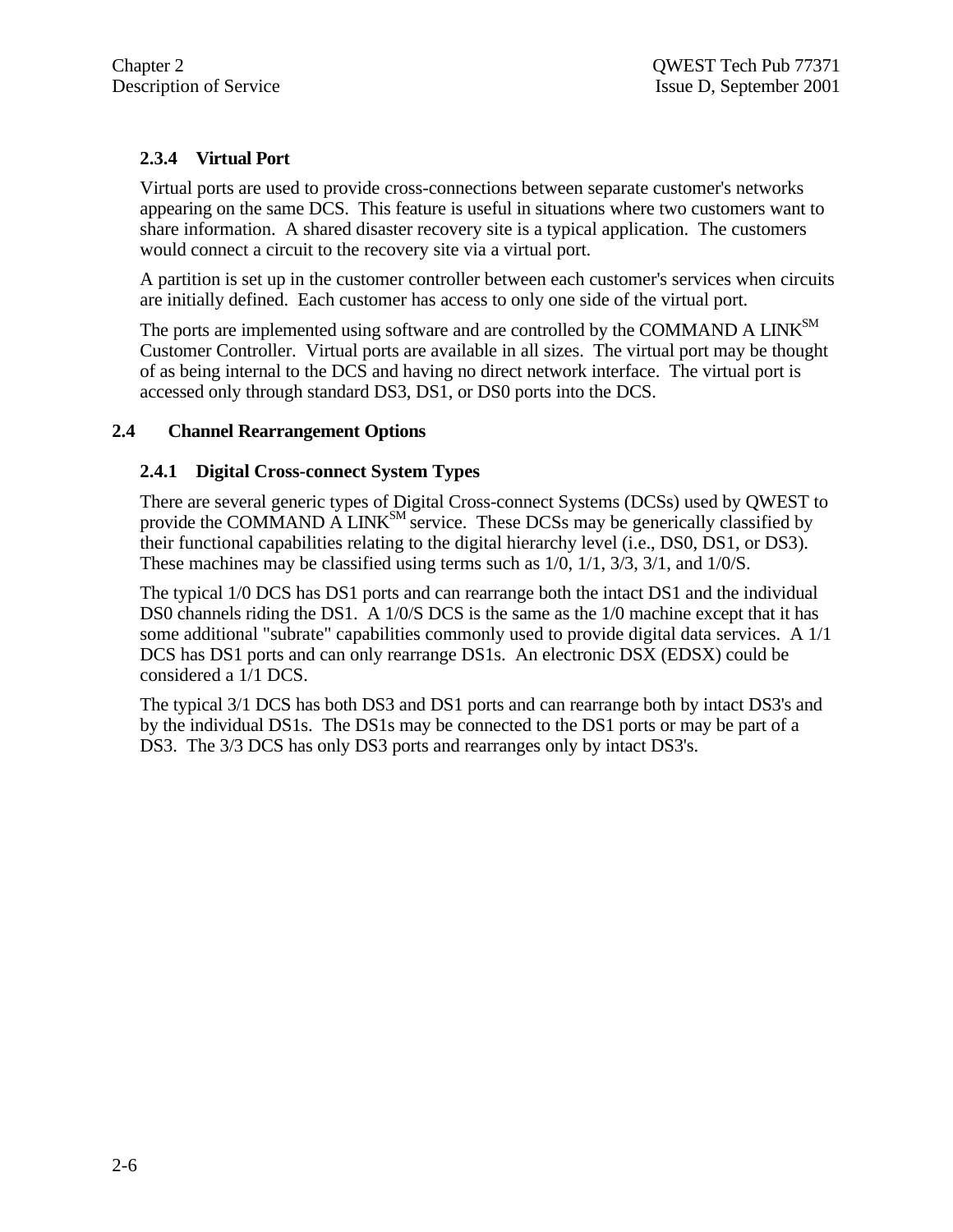#### **2.4.2 Customer Requirements**

Several channel rearrangement options have been developed to identify the type of rearrangement required to meet the customer's requirements. A customer with a DS1 channel, for example, may or may not require the ability to rearrange the individual DS0s on the DS1 channel. Options for the DS1 interface describe this need and allow QWEST to select the proper DCS to provide the proper reconfiguration capability. The Information codes that identify these interface options are listed in Table 2-3 and are further explained in Chapter 3.

#### **2.4.3 Available Options**

Table 2-3 is a summary of situations that may be encountered. The first three columns define the situations. The remaining columns identify the generic DCS type(s) that may meet the particular requirements and list the Information codes and typical Network Channel (NC) codes.

|                 | Criteria                   |                          | Options                  |                        |                              |
|-----------------|----------------------------|--------------------------|--------------------------|------------------------|------------------------------|
| Channel<br>Size | Rearrangable<br><b>B</b> y | Port<br>T y p e          | Generic<br>D C S<br>Type | Information<br>Code    | $T y p i c a l^*$<br>NC Code |
| DS0 (DDS)       | D <sub>S0</sub>            | D <sub>S0</sub>          | $1/0$ *                  | 04CS9.10R              | $XH-C$                       |
| DS0 (Other)     | D <sub>S0</sub>            | D <sub>S0</sub>          | 1/0                      | 04CS9.10R              | $LG - -$                     |
| DS <sub>1</sub> | D <sub>S0</sub>            | DS <sub>1</sub>          | $1/0$ *                  | 04CS9.10R              | $HC-C$                       |
| DS <sub>1</sub> | DS <sub>1</sub>            | DS <sub>1</sub>          | 1/0                      | 04CS9.10R              | $HC-C$                       |
| DS <sub>1</sub> | DS <sub>1</sub>            | DS <sub>1</sub>          | 1/1                      | 04CS9.11R              | $HC-C$                       |
| DS <sub>1</sub> | DS <sub>1</sub>            | DS <sub>1</sub>          | 3/1                      | 04CS9.31R              | $HC-C$                       |
| DS3             | DS <sub>1</sub>            | DS3                      | 3/1                      | 04CS6.31R              | $HF-$                        |
| DS3             | DS <sub>3</sub>            | DS3                      | 3/1                      | 04CS6.31R              | $HF-$                        |
| DS3             | DS <sub>3</sub>            | DS3                      | 3/3                      | 04CS6.33R              | $HF-$                        |
| $DS3$ ***       | D <sub>S0</sub>            | DS3 &<br>DS <sub>1</sub> | $3/1$ &<br>1/0           | 04CS6.31R<br>04CS9.10R | $HF - \&$<br>$HC-C$          |

|  | Table 2-3 Channel Rearrangement Options |  |
|--|-----------------------------------------|--|
|  |                                         |  |

\* A 1/0/S DCS is required if some DDS functions are needed.

\*\* Chapter 3 contains additional NC and Information code information.

\*\*\* See Section 2.4.4.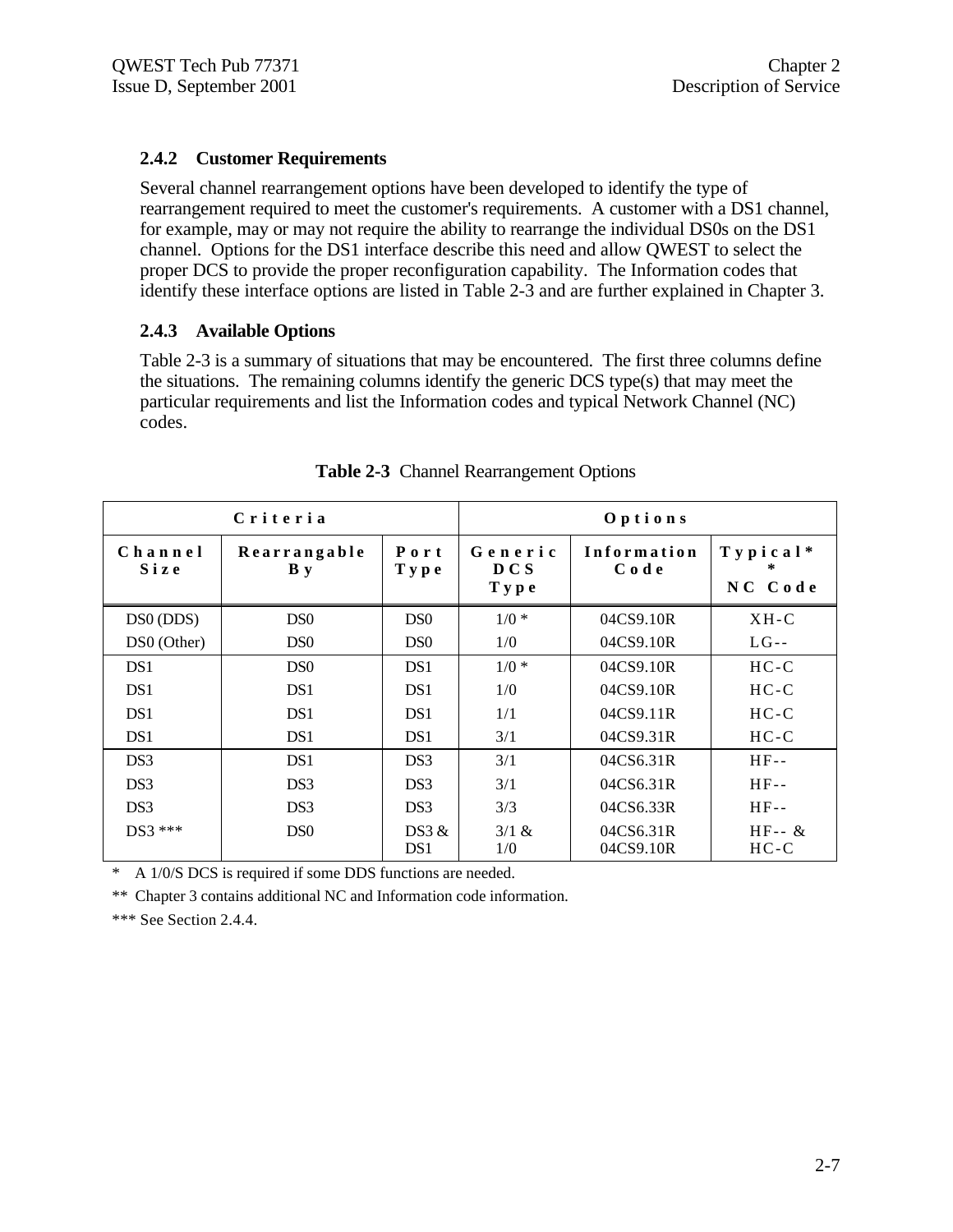A customer requiring a DS1 connection with the ability to rearrange by DS0s would order the HC-C channel with the 04CS9.10R Information code. Requirements for a DS1 with only DS1 rearrangement capability would be met by the HC-C NC code with the 04CS9.11R Information code. The latter could be provided by either a 1/0, a 1/1, or a 3/1 DCS.

#### **2.4.4 DS3 Rearrangable By All Levels**

QWEST does not have available a DCS with DS3 ports with the capability of rearranging at the DS0 level (i.e., an 04CS6.30R connection). Therefore customers requiring DS0, DS1, and DS0 reconfigurability on a DS3 channel will have to buy appearances on two DCSs. A typical example is illustrated in Figure 2-3 below. Specific definitions of the Network Channel and Information codes may be found in Chapter 3.

| DS3         |           | COMMAND<br>A LINK <sup>SM</sup> | DS1    | COMMAND.                          |
|-------------|-----------|---------------------------------|--------|-----------------------------------|
| <b>HF--</b> |           | $3/1$ DCS                       | $HC-C$ | A LINK <sup>SM</sup><br>$1/0$ DCS |
|             | 04CS6.31R | 04CS9.31R                       |        | 04CS9.10R                         |

**Figure 2-3** Special Two DCS Application

#### **2.5 Tariffs and Catalogs**

Further information may be found in the appropriate tariff or catalog. These sources include ordering information.

Some services utilize Central Office Connecting Channels to COMMAND A LINK<sup>SM</sup>.

#### **2.6 Collocated Interconnectors**

Interconnectors collocated in QWEST wire centers may not directly connect to a COMMAND A LINK<sup>SM</sup> DCS. However, they may connect to services, which in turn connect to COMMAND A LINKSM. See PUB 77386, *Expanded Interconnection and Collocation for Private Line Transport and Switched Access Services,* for further information about Collocated Interconnectors.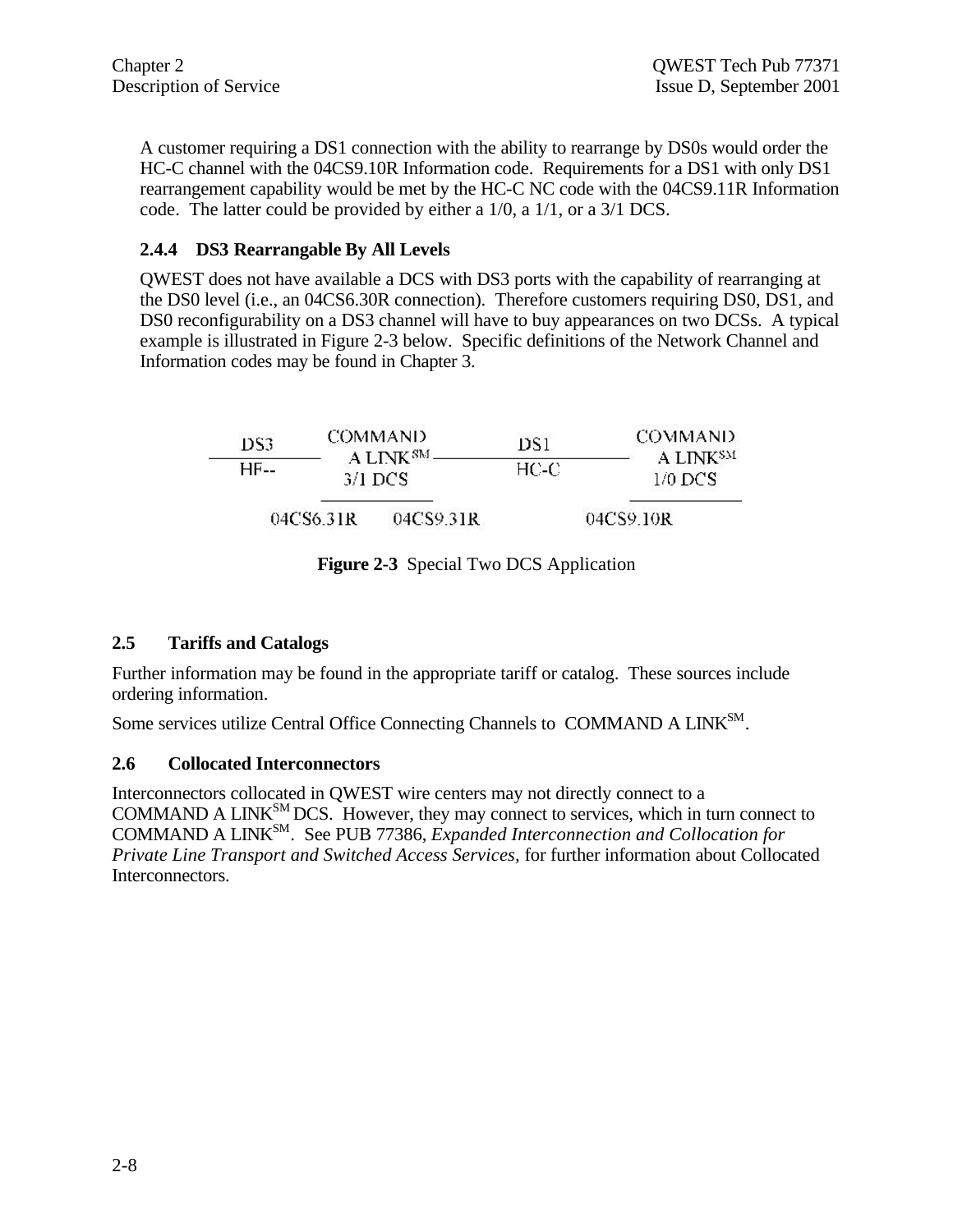# **CONTENTS**

#### **Chapter and Section Page**

| 3. |     |          |
|----|-----|----------|
|    | 3.1 |          |
|    | 3.2 |          |
|    | 3.3 |          |
|    | 3.4 | $3 - 12$ |
|    | 3.5 |          |
|    |     | $3 - 14$ |
|    |     | $3 - 16$ |
|    | 3.6 |          |
|    | 3.7 | $3 - 18$ |
|    | 3.8 |          |

# **Figures**

# **Tables**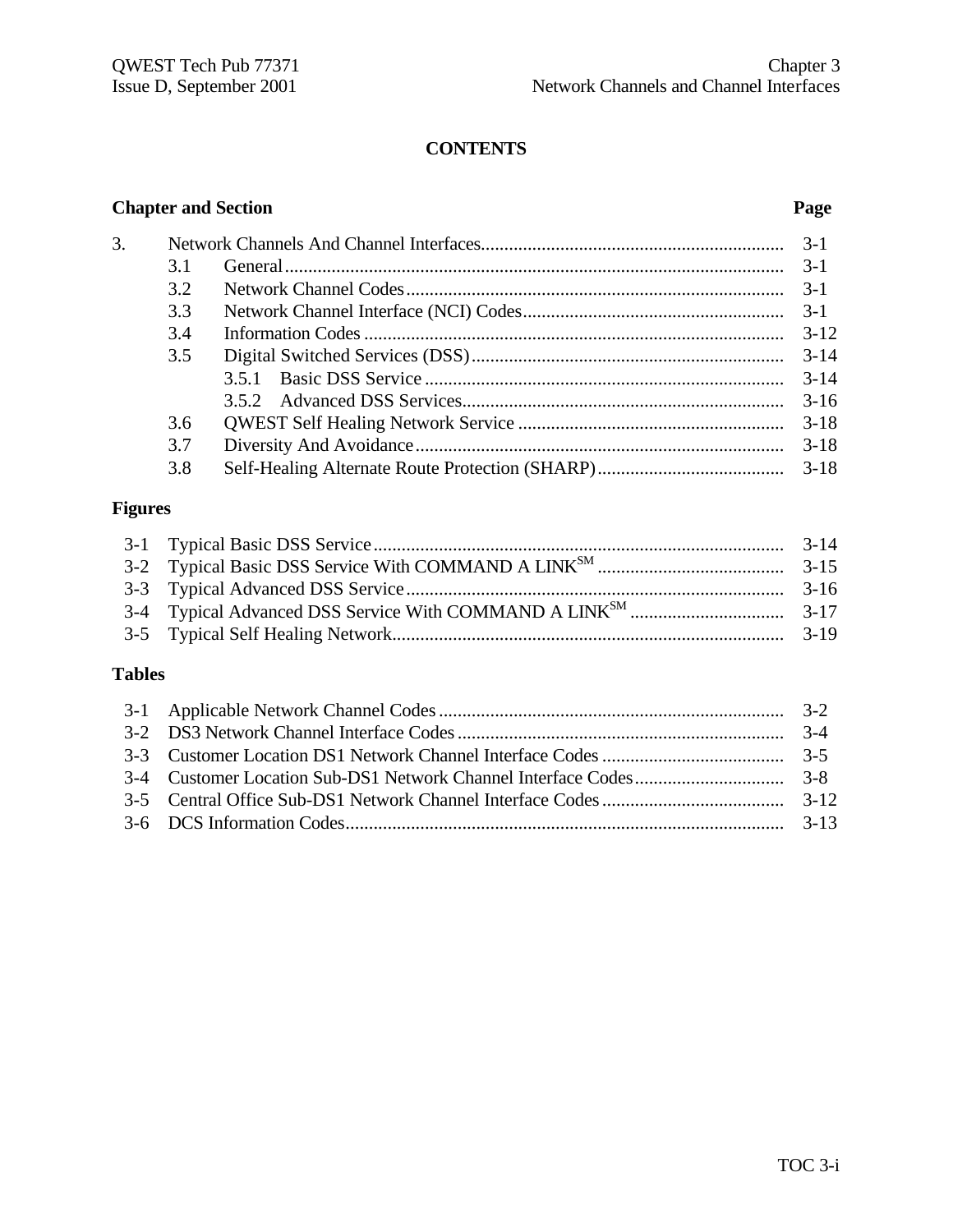#### **3. Network Channels And Channel Interfaces**

#### **3.1 General**

The COMMAND A LINK<sup>SM</sup> service is available as an option to a number of other services. This involves a large number of channel types and network interfaces. These are identified by Network Channel (NC) and Network Channel Interface (NCI) codes respectively. A special Information code is used at the interface at the DCS. This Chapter discusses the types of channels and interfaces.

This document uses underlines (e.g. 04DS9. ) in representing NC or NCI codes to indicate that several values may apply in those character positions.

This Chapter contains lists of NC and NCI Codes with reference sources used with COMMAND A LINK<sup>SM</sup>. The interface type represented by the  $04CS_{...}$  R Information Code is also defined.

The NC and NCI codes for some services represent the technical description and may not accurately reflect ordering information.

#### **3.2 Network Channel Codes**

The NC code is used to describe the channel being connected between the DCS and the customer's location. These channels are the services to which COMMAND A LINK<sup>SM</sup> is an option.

The NC code is four characters long. The first two characters are known as the "Channel Code" and classify the basic service. The last two characters identify options to the basic service. The NC code XH-C, for example, identifies the channel as a 56 kbit/t DDS circuit with the "Customer Reconfigurable" option. Further information concerning the NC code format may be found in ANSI T1.223-1991, *Telecommunications - Information Interchange - Structure and Representation of Network Channel (NC) and Network Channel Interface (NCI) Codes for the North American Telecommunications System*.

Table 3-1 contains a list of the basic NC codes that may be encountered with COMMAND A LINK<sup>SM</sup>. Underlines  $($   $)$  are used to represent several different values. The table also includes a brief description of the service and a reference source where the reader may find additional information about the specific service. The basic rearrangement capabilities of the channels were discussed in Chapter 2.

Chapter 4 contains a complete list of NC codes with options applicable to COMMAND A LINK<sup>SM</sup>.

#### **3.3 Network Channel Interface (NCI) Codes**

Network Channel Interface or NCI codes are used to identify the customer interface to the network and some interfaces located in the central office (CO). Several technical criteria are encoded in the NCI code. Reference sources are provided to further define the specific NCI codes.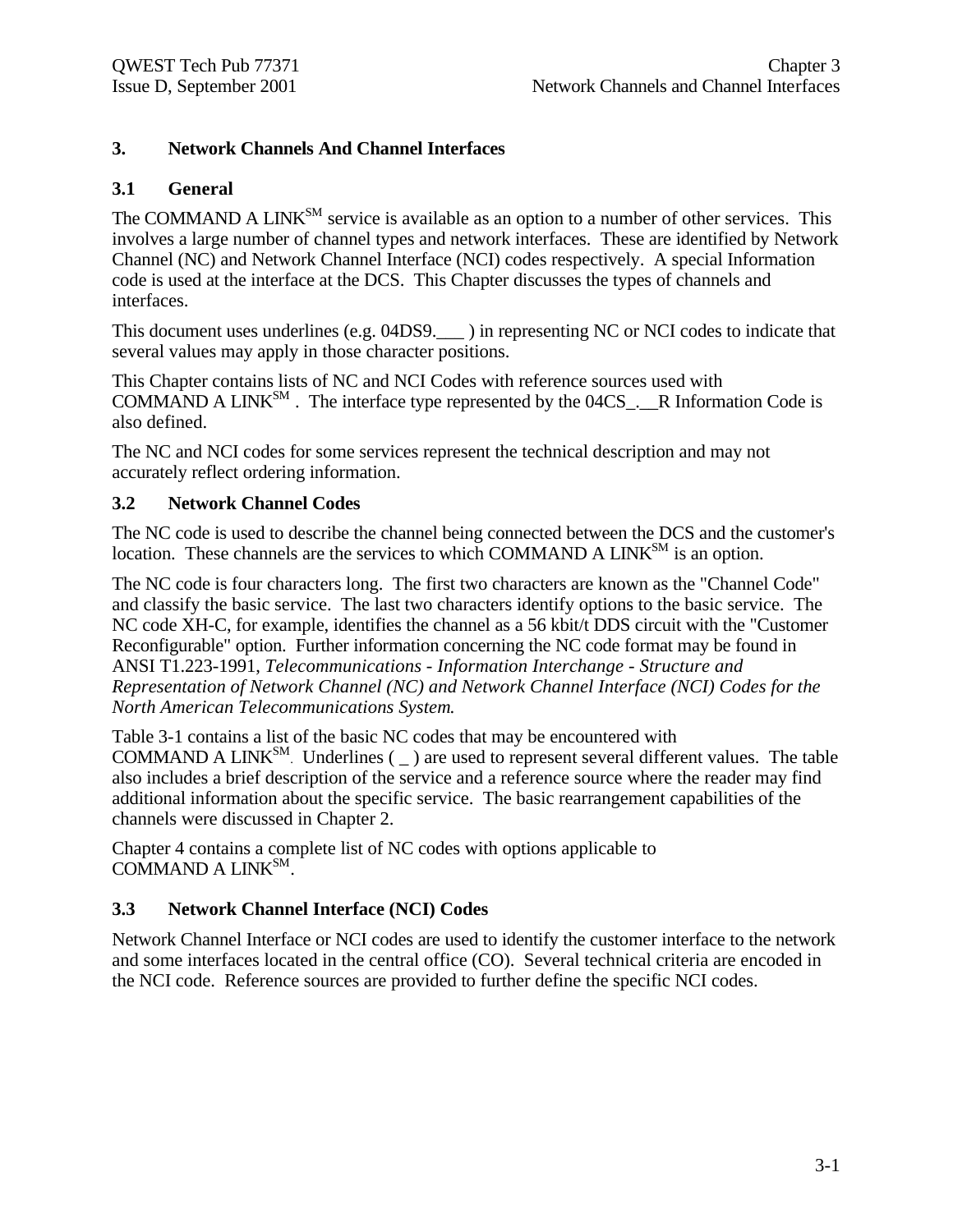| N <sub>C</sub><br>Code* | Description                                            | Reference Source <sup>†</sup> |
|-------------------------|--------------------------------------------------------|-------------------------------|
|                         | Analog Private Line Service                            |                               |
| $LB$ <sub>__</sub>      | VG1 - Access                                           | <b>PUB 77310</b>              |
| $LC$ <sub>—</sub>       | VG <sub>2</sub> - Access                               | <b>PUB 77310</b>              |
| $LD_$                   | VG3 - Access                                           | PUB 77310                     |
| $LE$ <sub>--</sub>      | VG4 - Access                                           | <b>PUB 77310</b>              |
| $LF$ <sub>—</sub>       | VG5 - Access                                           | <b>PUB 77310</b>              |
| $LG$ <sub>—</sub>       | VG6 - Access                                           | PUB 77310                     |
| $LH$ <sub>—</sub>       | VG7 - Access                                           | PUB 77310                     |
| $LJ$ <sub>—</sub>       | VG8 - Access                                           | PUB 77310                     |
| $LK$ <sub>—</sub>       | VG9 - Access                                           | PUB 77310                     |
| $LN$ <sub>—</sub>       | VG10 - Access                                          | PUB 77310                     |
| $UC_{-}$                | VG32 - Non-Access                                      | PUB 77311                     |
| $UCG_$                  | Digital Switched Service                               | PUB 77319                     |
| $UD$ <sub>—</sub>       | VG33 - Non-Access                                      | <b>PUB 77311</b>              |
| $UDG_$                  | Digital Switched Service                               | PUB 77319                     |
| UG                      | VG36 - Non-Access                                      | PUB 77311                     |
|                         | Digital Data Service                                   |                               |
| XA_C                    | 2.4 kbit/s, Customer Reconfigurable                    | PUB 77312, 77204              |
| XA_V                    | 2.4 kbit/s, Customer Reconfigurable, With CO Bridging  | PUB 77312, 77204              |
| $XB_C$                  | 4.8 kbit/s, Customer Reconfigurable                    | PUB 77312, 77204              |
| $XB_V$                  | 4.8 kbit/s, Customer Reconfigurable, With CO Bridging  | PUB 77312, 77204              |
| $XC_C$ #                | 19.2 kbit/s, Customer Reconfigurable                   | PUB 77312, 77204              |
| $XC_V$ #                | 19.2 kbit/s, Customer Reconfigurable, With CO Bridging | PUB 77312, 77204              |
| $XG_C$                  | 9.6 kbit/s, Customer Reconfigurable                    | PUB 77312, 77204              |
| $XG_V$                  | 9.6 kbit/s, Customer Reconfigurable, With CO Bridging  | PUB 77312, 77204              |
| XH_C                    | 56 kbit/s, Customer Reconfigurable                     | PUB 77312, 77204              |
| XH_V                    | 56 kbit/s, Customer Reconfigurable, With CO Bridging   | PUB 77312, 77204              |
| $XD_C$ #                | 64 kbit/s, Customer Reconfigurable                     | PUB 77312, 77204              |

**Table 3-1** Applicable Network Channel Codes

\* Several values may apply in the positions indicated by the underlines.

**†** The complete titles and ordering information for these references may be found in the Reference Section at the end of this document.

# Formerly XE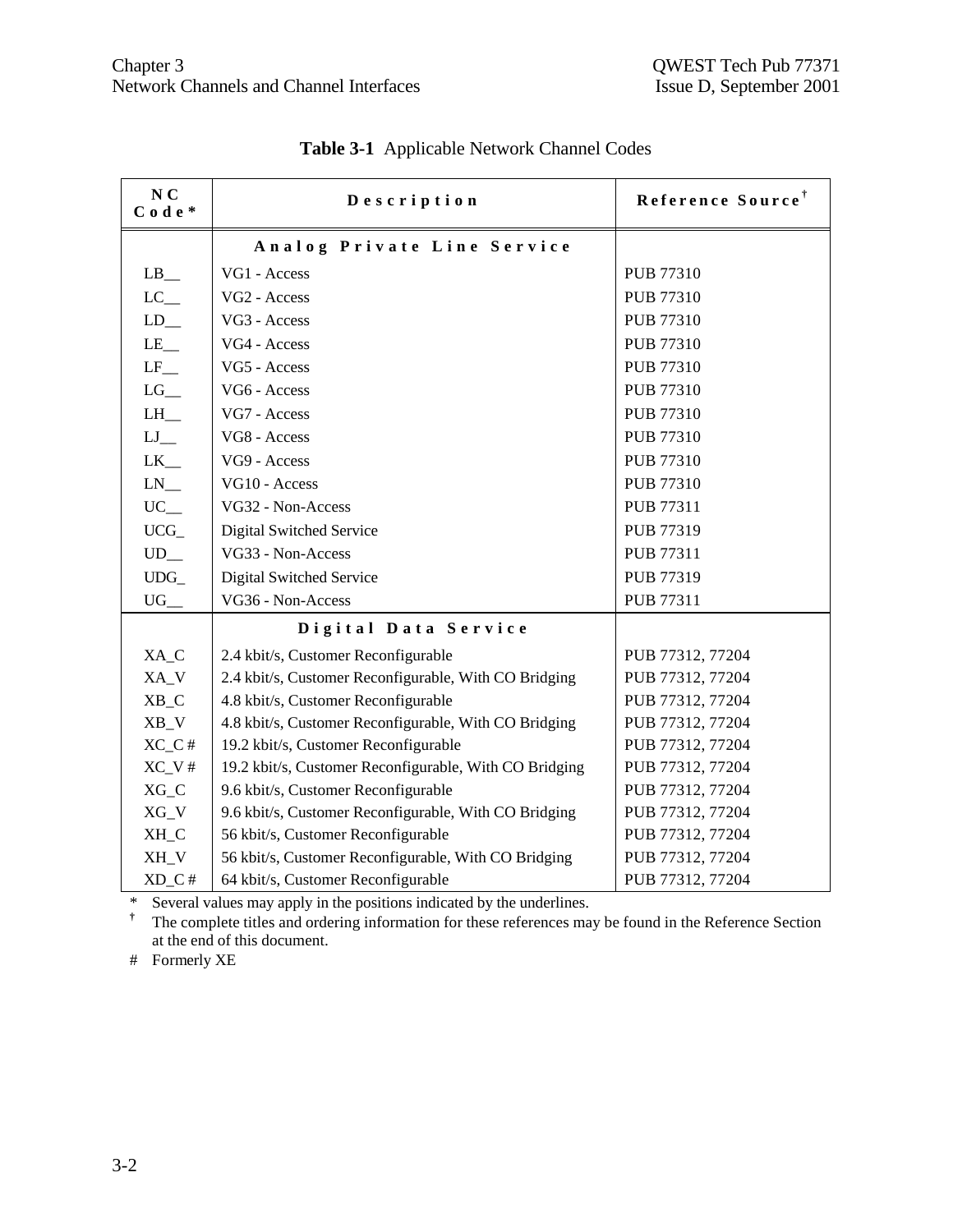| N <sub>C</sub><br>$C$ o d e $*$ | Description                                                                                                                                                                                             | Reference Source <sup>†</sup> |
|---------------------------------|---------------------------------------------------------------------------------------------------------------------------------------------------------------------------------------------------------|-------------------------------|
|                                 | DS1 Services                                                                                                                                                                                            |                               |
| $HC_C$                          | DS1 (1.544 Mbit/s), Customer reconfigurable                                                                                                                                                             | PUB 77375, 77200              |
| $HC_V$                          | DS1 (1.544 Mbit/s), Customer reconfigurable, CO<br>Multiplexing, DS1/Voice and Digital Data                                                                                                             | PUB 77375, 77200              |
| <b>HCXE</b>                     | Central Office Cross-connect, DS1 to DS1 intact, ANSI<br>ESF, B8ZS                                                                                                                                      | <b>PUB 77200</b>              |
|                                 | DS3 Service                                                                                                                                                                                             |                               |
| $HF-$                           | One DS3 (44.736 Mbit/s) using M23 application                                                                                                                                                           | PUB 77324                     |
| $HF-1$                          | DS3 Channel with Central Office Multiplexing and M23<br>Multiplexer Framing Format per ANSI T1.107-1995 and<br>can be optioned for one DS1 Clear Channel at a time per<br>slot using B8ZS line code.    | <b>PUB 77324</b>              |
| $HF-4$                          | DS3 Channel with Central Office Multiplexing and M23<br>Multiplexer Framing Format per ANSI T1.107-1995 and<br>can be optioned for four DS1 Clear Channels at a time per<br>slot using B8ZS line code.  | <b>PUB 77324</b>              |
| $HF-7$                          | DS3 Channel with Central Office Multiplexing and M23<br>Multiplexer Framing Format per ANSI T1.107-1995 and<br>can be optioned for seven DS1 Clear Channels at a time per<br>slot using B8ZS line code. | PUB 77324                     |
| HFX-                            | Central Office Cross-connection, DS3 to DS3                                                                                                                                                             | PUB 77324                     |
|                                 | Frame Relay                                                                                                                                                                                             |                               |
| $XH-R$                          | Fast Packet - Digital Data Service - 56 knit/s                                                                                                                                                          | <b>PUB 77372</b>              |
| $XD-R$ #                        | Fast Packet - Digital Data Service - 64 knit/s                                                                                                                                                          | <b>PUB 77372</b>              |
| <b>HCER</b>                     | Fast Packet - DS1 Channel Service                                                                                                                                                                       | <b>PUB 77372</b>              |
|                                 | Self Healing Network Service                                                                                                                                                                            |                               |
| <b>HCPS</b>                     | DS1 Channel, Premium Service, Self-Healing Network                                                                                                                                                      | <b>PUB 77332</b>              |
| <b>HFPS</b>                     | DS3 Channel, Premium Service, Self-Healing Network                                                                                                                                                      | PUB 77332                     |

| Table 3-1 Applicable Network Channel Codes (Continued) |  |
|--------------------------------------------------------|--|
|--------------------------------------------------------|--|

\* Several values may apply in the positions indicated by the underlines.

**†** The complete titles and ordering information for these references may be found in the Reference Section at the end of this document.

# Formerly XE-R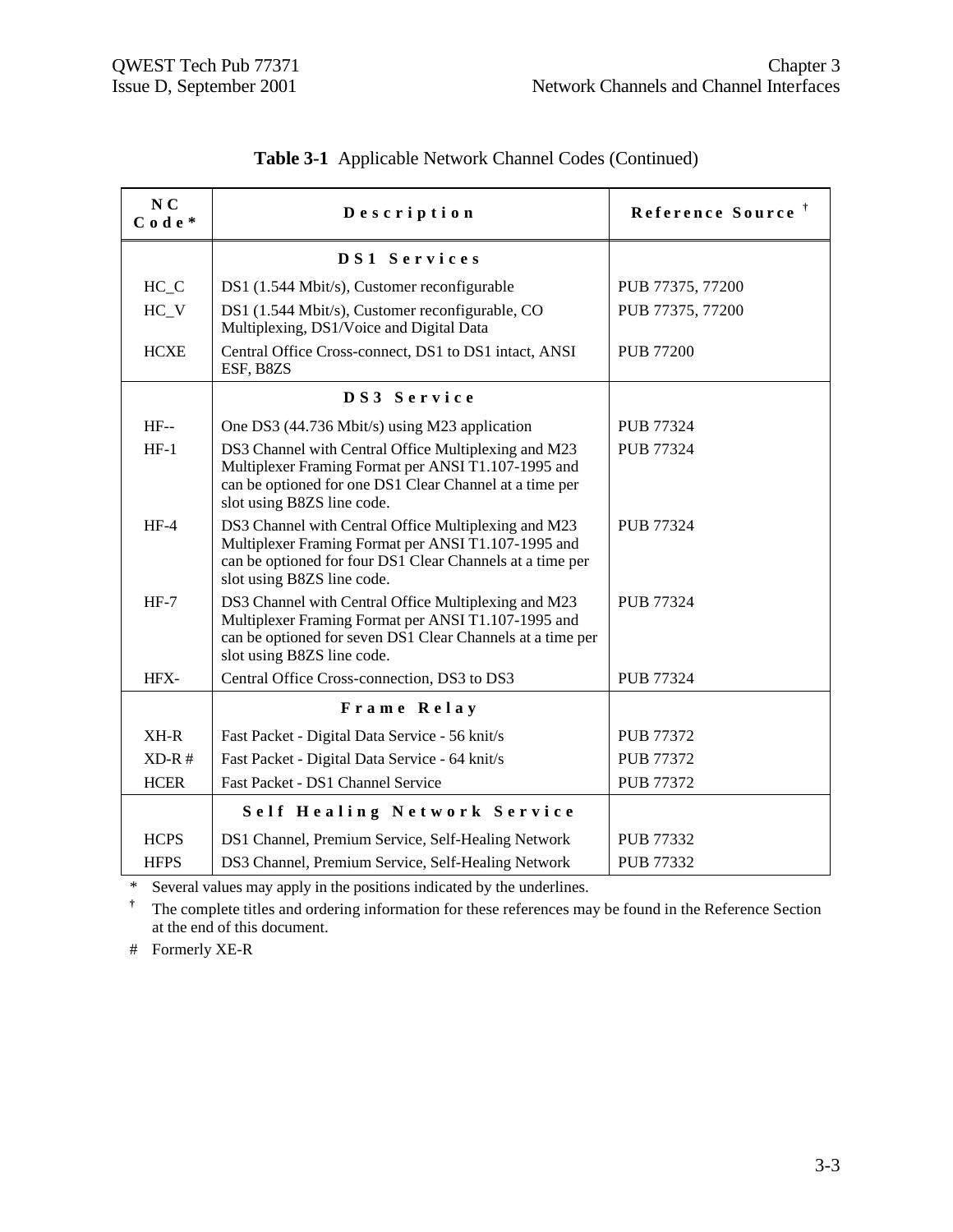| $N_{\rm C}$<br>$C$ o d e $*$ | Description                                        | Reference Source |
|------------------------------|----------------------------------------------------|------------------|
|                              | Self-Healing Alternate Route<br>Protection (SHARP) |                  |
| HCH                          | Self Healing & Disaster Recovery (SHARP) - DS1     | PUB 77340        |
| HFH                          | Self Healing & Disaster Recovery (SHARP) - DS3     | PUB 77340        |

|  | Table 3-1 Applicable Network Channel Codes (Continued) |  |  |  |
|--|--------------------------------------------------------|--|--|--|
|--|--------------------------------------------------------|--|--|--|

\* Several values may apply in the positions indicated by the underlines.

**†** The complete titles and ordering information for these references may be found in the Reference Section at the end of this document.

The format of the NCI code is: five characters, a period used as a delimiter, usually followed by additional characters used to define options. The first two of five positions are numeric and are used to indicate the number of conductors. The next two of five positions are alphabetic and indicate the type of interface. The fifth position is numeric and is used to indicate the impedance of the interface.

The NCI code 04DU5.56, for example, indicates that the interface has four wires (04), is a digital access interface (DU), and has an impedance of 135 ohms (5). The option positions (56) in this example indicate the rate of 56 kbit/s. The 04DU5.56 NCI code would be compatible with the previously mentioned XH-C NC code. The combination appears in the tables in Chapter 4.

The DS3 level NCI code that may be encountered with COMMAND A LINK<sup>SM</sup> is listed in Table 3-2. The list gives a brief description and reference sources for those readers requiring more information. Titles and ordering instructions for the references may be found in Chapter 7.

| N C I<br>Codes | Description                                                 | Reference Source               |
|----------------|-------------------------------------------------------------|--------------------------------|
| 04DS6.44       | One DS3 (44.736 Mbit/s) Using M23 Multiplex<br>application. | PUB 77324.<br>ANSI T1.107-1995 |

**Table 3-2** DS3 Network Channel Interface Codes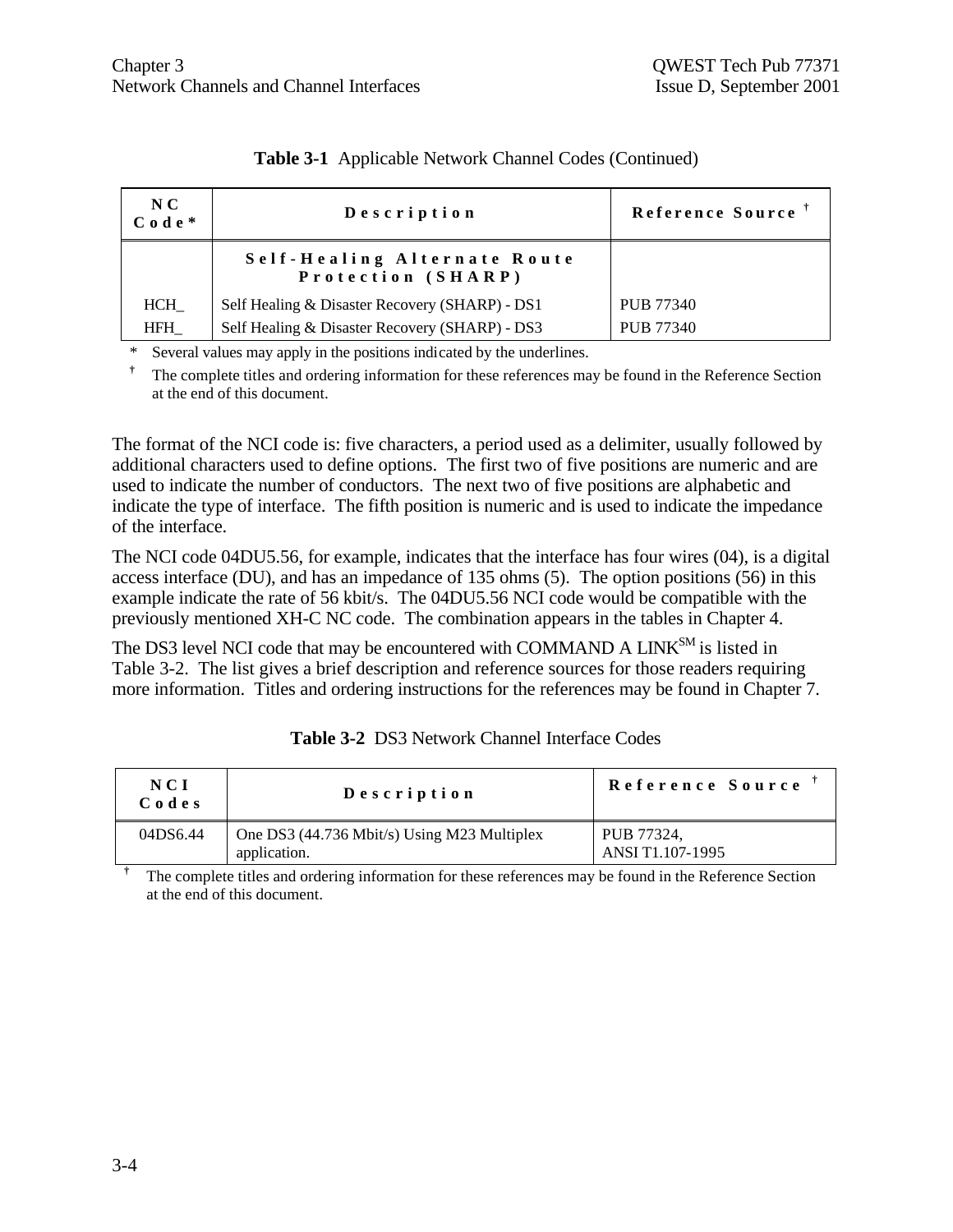Table 3-3 contains a list of DS1 level NCI codes and references.

| NCI<br>Code | Description                                                                                                              | Reference<br>$S$ ource $T$            |
|-------------|--------------------------------------------------------------------------------------------------------------------------|---------------------------------------|
|             | End-User Interfaces                                                                                                      |                                       |
| 04DU9.BN    | 1.544 Mbit/s with AMI line code and superframe format but no line<br>powering                                            | ANSI T1.403-1995,<br>PUB 77375        |
| 04DU9.BX    | 1.544 Mbit/s with AMI line code and superframe format, no line<br>powering, DSX-1 interface                              | PUB 77375                             |
| 04DU9.CN    | 1.544 Mbit/s with AMI line code and non-ANSI extended<br>superframe format but no line powering                          | <b>PUB 77375</b>                      |
| 04DU9.CX    | 1.544 Mbit/s with AMI line code and non-ANSI extended<br>superframe format, no line powering, DSX-1 interface            | <b>PUB 77375</b>                      |
| 04DU9.DN    | 1.544 Mbit/s with B8ZS line code and superframe format (DS1)<br>CCC) but no line powering                                | ANSI T1.403-1995,<br><b>PUB 77375</b> |
| 04DU9.DX    | 1.544 Mbit/s with B8ZS line code and superframe format (DS1)<br>CCC), no line powering, DSX-1 interface                  | <b>PUB 77375</b>                      |
| 04DU9.SN    | 1.544 Mbit/s with B8ZS line code and non-ANSI extended<br>superframe format (DS1 CCC) but no line powering               | <b>PUB 77375</b>                      |
| 04DU9.SX    | 1.544 Mbit/s with B8ZS line code and non-ANSI extended<br>superframe format (DS1 CCC), no line powering, DSX-1 interface | <b>PUB 77375</b>                      |
|             | The complete titles and ordering information for these references may be found in the Reference Section at               |                                       |

|  | <b>Table 3-3</b> Customer Location DS1 Network Channel Interface Codes |  |  |
|--|------------------------------------------------------------------------|--|--|
|  |                                                                        |  |  |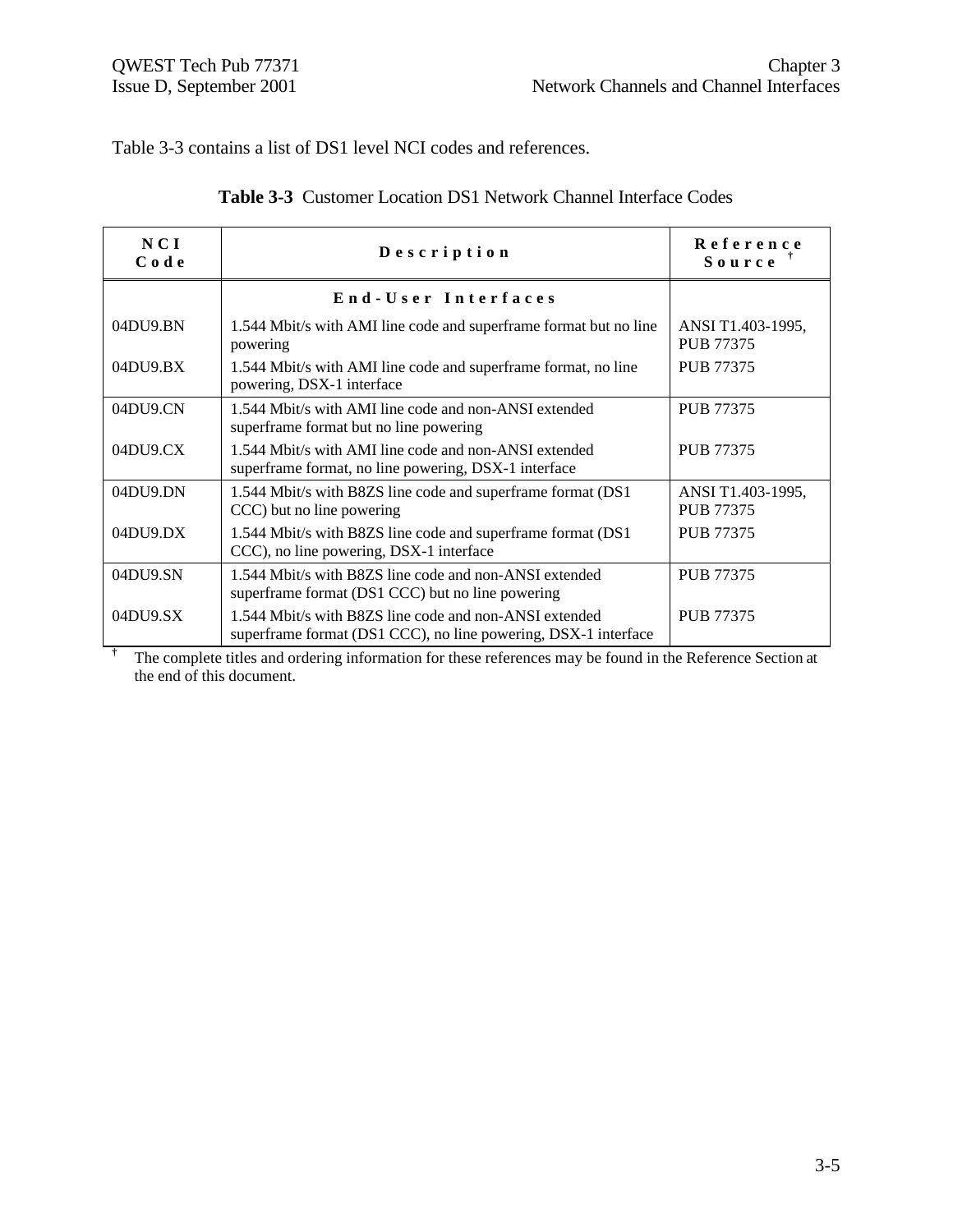| <b>NCI</b><br>Code | Description                                                                                                          | Reference<br>$S$ ource $\dot{ }$                           |
|--------------------|----------------------------------------------------------------------------------------------------------------------|------------------------------------------------------------|
|                    | End-User Interfaces (Continued)                                                                                      |                                                            |
| 04DU9.1KN          | 1.544 Mbit/s with AMI line code and ANSI extended superframe<br>format but no line powering                          | ANSI T1.403-1995 *<br><b>PUB 77375</b>                     |
| 04DU9.1KX          | 1.544 Mbit/s with AMI line code and ANSI extended superframe<br>format, no line powering, DSX-1 interface            | PUB 77375                                                  |
| 04DU9.1SN          | 1.544 Mbit/s with B8ZS line code and ANSI extended superframe<br>format (DS1 CCC) but no line powering               | ANSI T1.403-1995 *<br>PUB 77375                            |
| 04DU9.1SX          | 1.544 Mbit/s with B8ZS line code and ANSI extended superframe<br>format (DS1 CCC), no line powering, DSX-1 interface | PUB 77375                                                  |
|                    | Carrier Interfaces                                                                                                   |                                                            |
| 04DJ9.15           | Joint designed 1.544 Mbit/s with AMI line code and superframe<br>format                                              | PUB 77375                                                  |
| 04DJ9.15B          | Joint designed 1.544 Mbit/s with B8ZS line code and superframe<br>format (DS1 CCC)                                   | ANSI T1.102-1993,<br><b>PUB 77375</b>                      |
| 04DJ9.15K          | DSX-1 templated 1.544 Mbit/s with AMI line code and non-ANSI<br>extended superframe format                           | <b>PUB 77375</b>                                           |
| 04DJ9.15S          | Joint designed 1.544 Mbit/s with B8ZS line code and non-ANSI<br>extended superframe format (DS1 CCC)                 | PUB 77375                                                  |
| 04DJ9.1K           | Joint designed 1.544 Mbit/s with AMI line code and ANSI<br>extended superframe format                                | ANSI T1.102-1993,<br>ANSI T1.107-1995,<br><b>PUB 77375</b> |
| 04DJ9.1S           | Joint designed 1.544 Mbit/s with B8ZS line code and ANSI<br>extended superframe format (DS1 CCC)                     | ANSI T1.102-1993,<br>ANSI T1.107-1995,<br><b>PUB 77375</b> |

#### **Table 3-3** Customer Location DS1 Network Channel Interface Codes (Continued)

**†** The complete titles and ordering information for these references may be found in the Reference Section at the end of this document.

\* The requirement of the ANSI standard that the customer signal be attenuated toward QWEST by no more than 1.5 dB is suspended. The customer is allocated 5.5 dB for their cable and wire until further notice.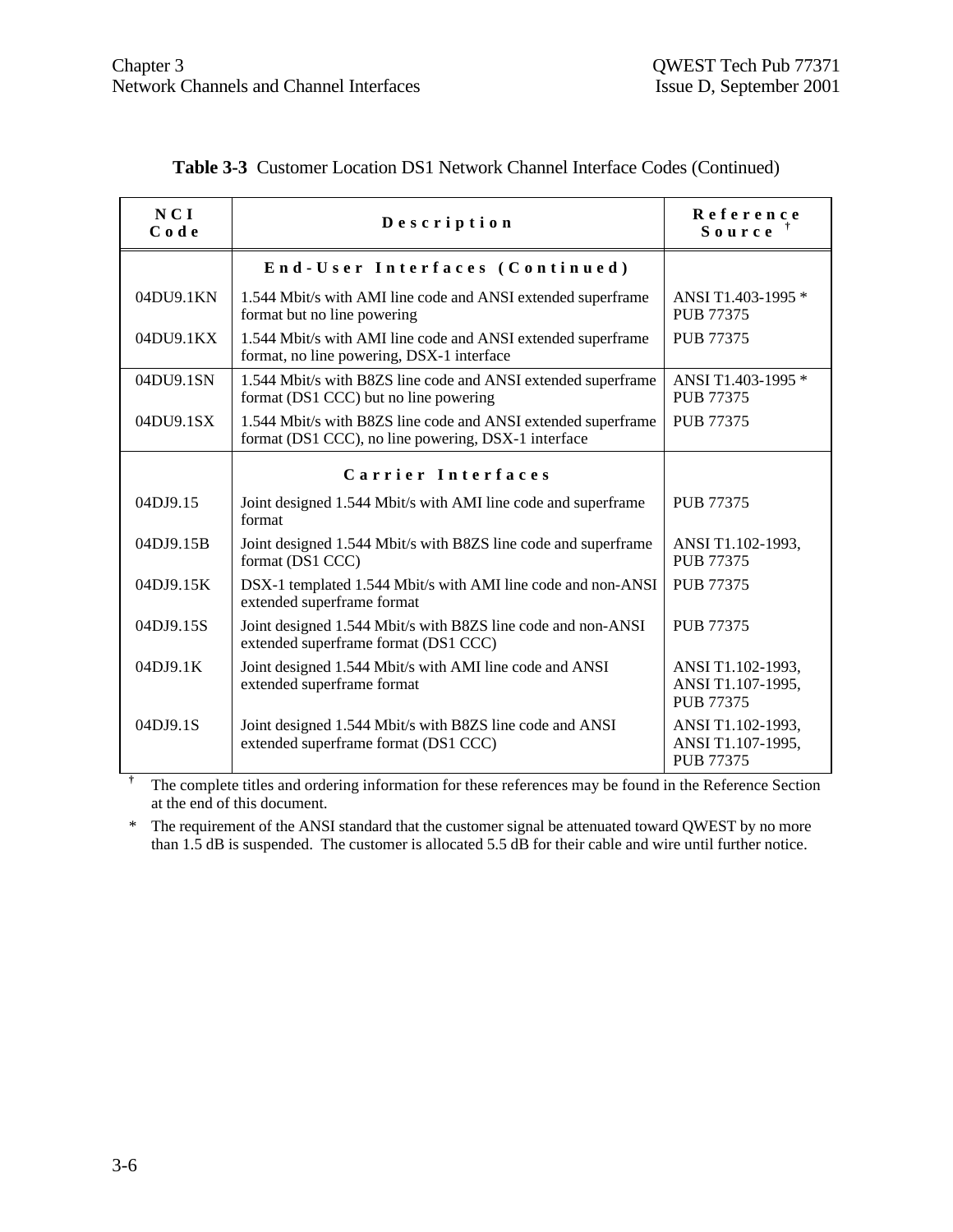| NCI<br>Code | Description                                                                                                                                                              | Reference<br>$S$ ource $T$                                 |
|-------------|--------------------------------------------------------------------------------------------------------------------------------------------------------------------------|------------------------------------------------------------|
|             | Carrier Interfaces (Continued)                                                                                                                                           |                                                            |
| 04DS9.15    | DSX-1 templated 1.544 Mbit/s with AMI line code and superframe<br>format                                                                                                 | ANSI T1.102-1993,<br>ANSI T1.107-1995,<br><b>PUB 77375</b> |
| 04DS9.15B   | DSX-1 templated 1.544 Mbit/s with B8ZS line code and<br>superframe format (DS1 CCC)                                                                                      | ANSI T1.102-1993,<br>ANSI T1.107-1995,<br><b>PUB 77375</b> |
| 04DS9.15K   | DSX-1 templated 1.544 Mbit/s with AMI line code and non-ANSI<br>extended superframe format                                                                               | ANSI T1.102-1993,<br><b>PUB 77375</b>                      |
| 04DS9.15S   | DSX-1 templated 1.544 Mbit/s with B8ZS line code and non-ANSI<br>extended superframe format (DS1 CCC)                                                                    | ANSI T1.102-1993,<br><b>PUB 77375</b>                      |
| 04DS9.1K    | DSX-1 templated 1.544 Mbit/s with AMI line code and ANSI<br>extended superframe format                                                                                   | ANSI T1.102-1993,<br>ANSI T1.107-1995,<br><b>PUB 77375</b> |
| 04DS9.1S    | DSX-1 templated 1.544 Mbit/s with B8ZS line code and ANSI<br>extended superframe format (DS1 CCC)                                                                        | ANSI T1.102-1993,<br>ANSI T1.107-1995,<br><b>PUB 77375</b> |
| 04DS9.15L   | DSX-1 templated 1.544 Mbit/s with AMI line code and superframe<br>format and with single frequency voice band signaling provided by<br><b>OWEST</b> Communications, Inc. | <b>PUB 77310</b>                                           |
| 04DS9.EA    | E&M signaling                                                                                                                                                            | <b>PUB 77310</b>                                           |
| 04DS9.GO    | Ground-Start - open end                                                                                                                                                  | <b>PUB 77310</b>                                           |
| 04DS9.GS    | Ground-Start - closed end                                                                                                                                                | <b>PUB 77310</b>                                           |
| 04DS9.LO    | Loop-Start - open end                                                                                                                                                    | <b>PUB 77310</b>                                           |
| 04DS9.LS    | Loop-Start - closed end                                                                                                                                                  | <b>PUB 77310</b>                                           |
| 04DS9.NO    | Transmission only - no signaling                                                                                                                                         | <b>PUB 77310</b>                                           |

| <b>Table 3-3</b> Customer Location DS1 Network Channel Interface Codes (Continued) |  |  |
|------------------------------------------------------------------------------------|--|--|
|                                                                                    |  |  |

The complete titles and ordering information for these references may be found in the Reference Section at the end of this document.

Tables 3-4 and 3-5 include similar lists of sub-DS1 NCI codes available with services for which COMMAND A LINK $^{SM}$  is an option. These NCI codes describe the network interface at the customer's location and at a central office respectively.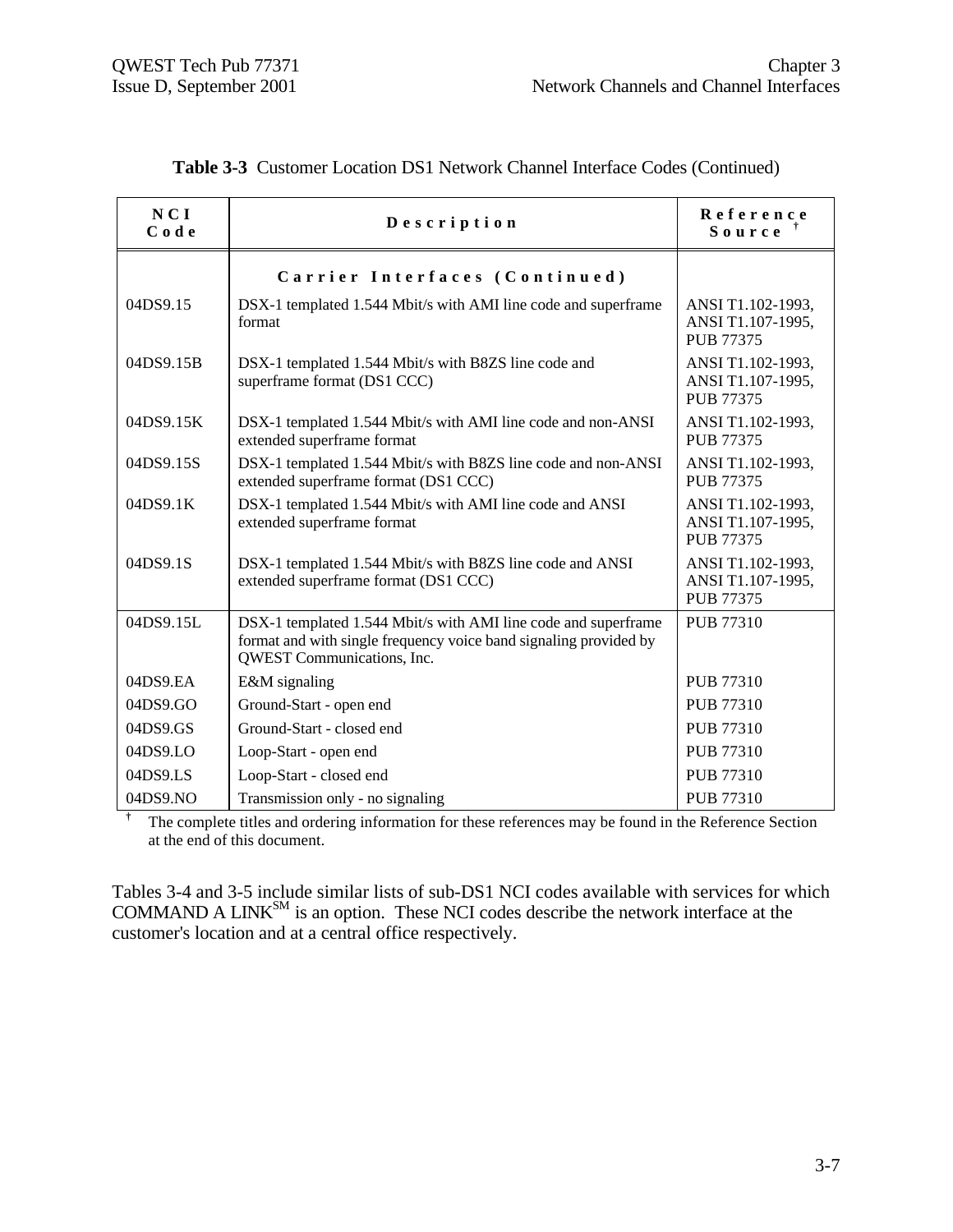| NCI<br>Codes                        | Description                                                                                                                         | Reference<br>Source <sup>†</sup> |
|-------------------------------------|-------------------------------------------------------------------------------------------------------------------------------------|----------------------------------|
|                                     | Analog Interfaces                                                                                                                   |                                  |
| 02DA2<br>04DA2<br>06DA2             | Data stream in voice frequency band at End-User premises                                                                            | PUB 77310                        |
| 02DA2.C1<br>04DA2.C1<br>06DA2.C1    | Data stream in voice frequency band at End-User premises, optional<br>C1 conditioning                                               | PUB 77311                        |
| 02DA2.C2<br>04DA2.C2<br>06DA2.C2    | Data stream in voice frequency band at End-User premises, optional<br>C <sub>2</sub> conditioning                                   | <b>PUB 77311</b>                 |
| 02DA2.C4<br>04DA2.C4<br>06DA2.C4    | Data stream in voice frequency band at End-User premises, optional<br>C4 conditioning (no mid-link)                                 | PUB 77311                        |
| 02DA2.C11<br>04DA2.C11<br>06DA2.C11 | Data stream in voice frequency band at End-User premises, optional<br>C1 and D1 conditioning (2 point only)                         | PUB 77311                        |
| 02DA2.C21<br>04DA2.C21<br>06DA2.C21 | Data stream in voice frequency band at End-User premises, optional<br>C <sub>2</sub> and D <sub>1</sub> conditioning (2 point only) | PUB 77311                        |
| 02DA2.C41<br>04DA2.C41<br>06DA2.C41 | Data stream in voice frequency band at End-User premises, optional<br>C4 and D1 conditioning (2 point only)                         | PUB 77311                        |
| 02DA2.D1<br>04DA2.D1<br>06DA2.D1    | Data stream in voice frequency band at End-User premises, optional<br>D1 conditioning (2 point only)                                | <b>PUB 77311</b>                 |
| 04DB2                               | Data stream in voice frequency band at IC terminal location                                                                         | <b>PUB 77310</b>                 |
| 04EA2.E<br>06EA2.E                  | Type I E&M signaling at either IC terminal location or End-User<br>premises. IC or End-User originates on E lead.                   | <b>PUB 77310</b>                 |
| 04EA2.M<br>06EA2.M                  | Type I E&M signaling at either IC terminal location or End-User<br>premises. IC or End-User originates on M lead.                   | PUB 77310                        |
| 06EB2.E<br>08EB2.E                  | Type II E&M signaling at either IC terminal location or End-User<br>premises. IC or End-User originates on E lead.                  | <b>PUB 77310</b>                 |
| 06EB2.M<br>08EB2.M                  | Type II E&M signaling at either IC terminal location or End-User<br>premises. IC or End-User originates on M lead.                  | <b>PUB 77310</b>                 |

## **Table 3-4** Customer Location Sub-DS1 Network Channel Interface Codes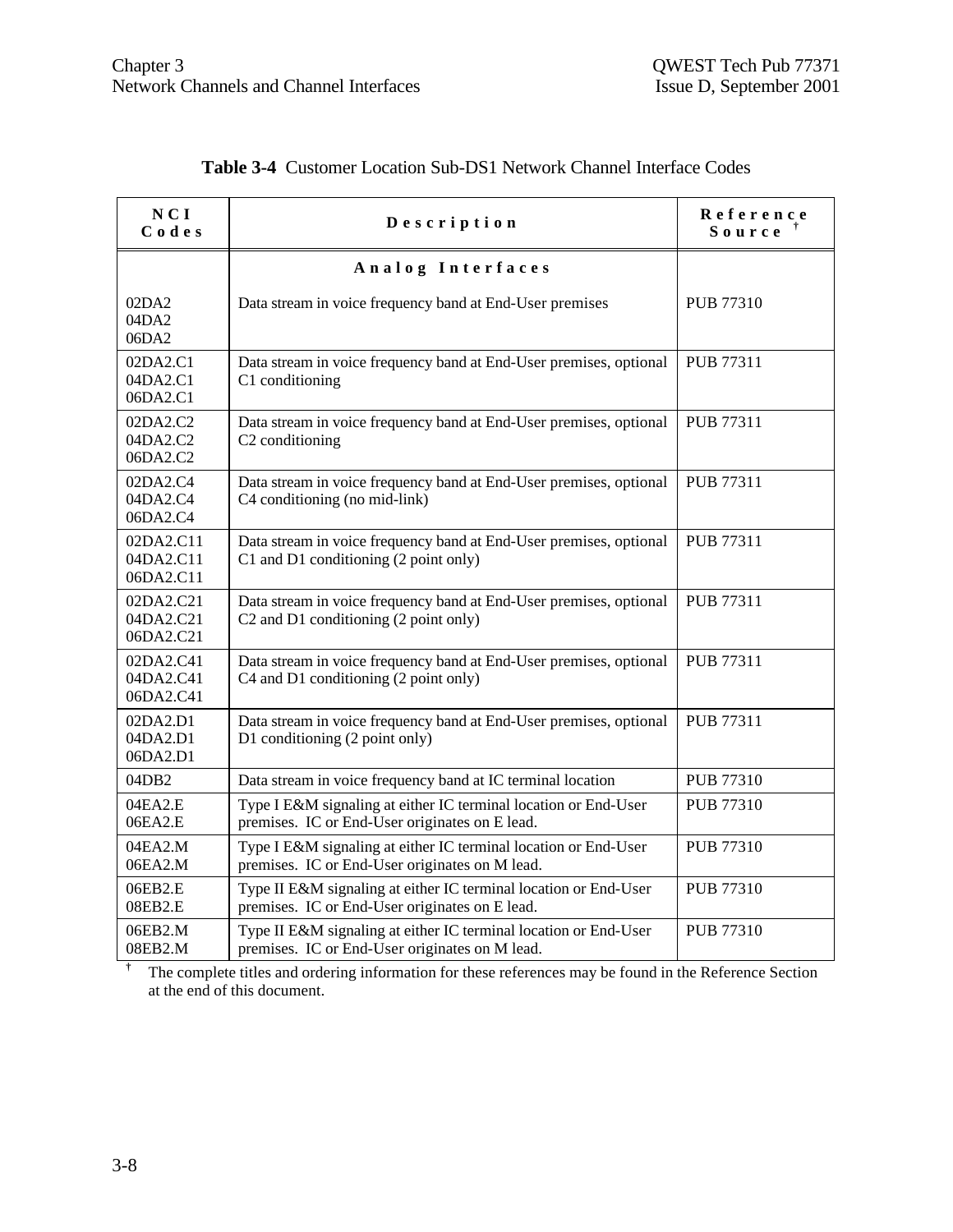| NCI<br>Codes               | Description                                                                                                         | Reference<br>Source |
|----------------------------|---------------------------------------------------------------------------------------------------------------------|---------------------|
|                            | Analog Interfaces (Continued)                                                                                       |                     |
| 08EC2                      | Type III E&M signaling at either IC terminal location or End-User<br>premises. IC or End-User originates on M lead. | PUB 77310           |
| 02GO <sub>2</sub><br>04GO2 | Ground-start loop signaling - open end                                                                              | <b>PUB 77310</b>    |
| 02GS2<br>04GS2             | Ground-start loop signaling - closed end                                                                            | <b>PUB 77310</b>    |
| 02LA2                      | End-User loop start loop signaling - Type A registered port, open<br>end                                            | PUB 77310           |
| 02LA2.DB                   | End-User loop start loop signaling - Type A registered port, open<br>end, optional DB data enhancement              | PUB 77311           |
| 04DB <sub>2</sub>          | Data stream in voice frequency band at IC terminal location                                                         | <b>PUB 77310</b>    |
| 04EA2.E<br>06EA2.E         | Type I E&M signaling at either IC terminal location or End-User<br>premises. IC or End-User originates on E lead.   | <b>PUB 77310</b>    |
| 04EA2.M<br>06EA2.M         | Type I E&M signaling at either IC terminal location or End-User<br>premises. IC or End-User originates on M lead.   | <b>PUB 77310</b>    |
| 06EB2.E<br>08EB2.E         | Type II E&M signaling at either IC terminal location or End-User<br>premises. IC or End-User originates on E lead.  | PUB 77310           |
| 06EB2.M<br>08EB2.M         | Type II E&M signaling at either IC terminal location or End-User<br>premises. IC or End-User originates on M lead.  | PUB 77310           |
| 08EC2                      | Type III E&M signaling at either IC terminal location or End-User<br>premises. IC or End-User originates on M lead. | PUB 77310           |
| 02GO2<br>04GO2             | Ground-start loop signaling - open end                                                                              | <b>PUB 77310</b>    |
| 02GS2<br>04GS2             | Ground-start loop signaling - closed end                                                                            | <b>PUB 77310</b>    |
| 02LA2                      | End-User loop start loop signaling - Type A registered port, open<br>end                                            | PUB 77310           |

|  |  |  |  |  |  |  |  | Table 3-4 Customer Location Sub-DS1 Network Channel Interface Codes (Continued) |  |
|--|--|--|--|--|--|--|--|---------------------------------------------------------------------------------|--|
|--|--|--|--|--|--|--|--|---------------------------------------------------------------------------------|--|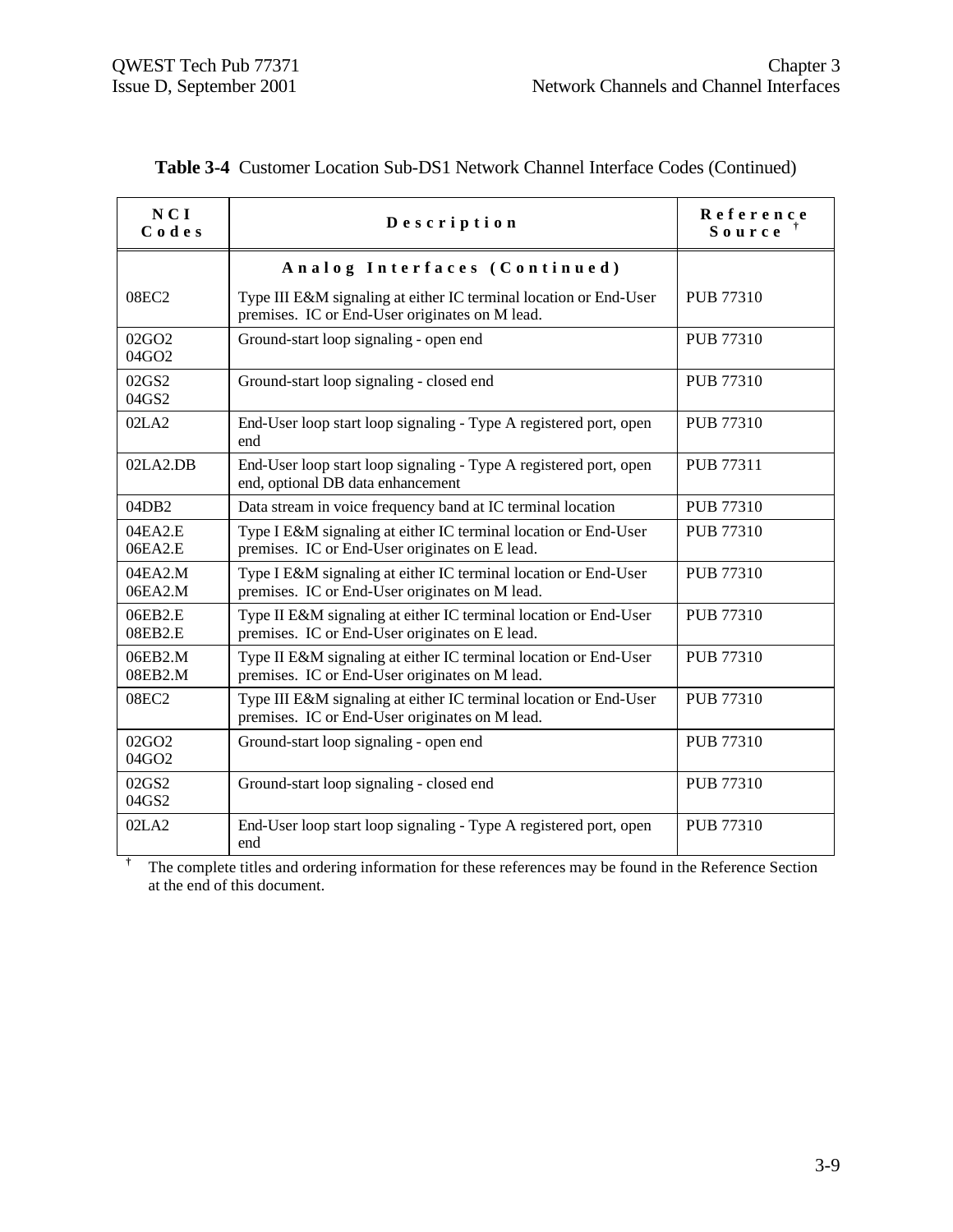| NCI<br>Codes                           | Description                                                                                                                         | Reference<br>Source |
|----------------------------------------|-------------------------------------------------------------------------------------------------------------------------------------|---------------------|
|                                        | Analog Interfaces (Continued)                                                                                                       |                     |
| 02LA2.DB                               | End-User loop start loop signaling - Type A registered port, open<br>end, optional DB data enhancement                              | PUB 77311           |
| 02LB2                                  | End-User loop start loop signaling - Type B registered port, open<br>end                                                            | <b>PUB 77310</b>    |
| 02LB2.DB                               | End-User loop start loop signaling - Type B registered port, open<br>end, optional DB data enhancement                              | PUB 77311           |
| 02LC2                                  | End-User loop start loop signaling - Type C registered port, open<br>end                                                            | PUB 77310           |
| 02LC2.DB                               | End-User loop start loop signaling - Type C registered port, open<br>end, optional DB data enhancement                              | PUB 77311           |
| 02LG2                                  | Loop start signaling - Class A registered port (open end) with<br>repeated ringing                                                  | <b>PUB 77311</b>    |
| 02LG2.DB                               | Loop start signaling - Class A registered port (open end) with<br>repeated ringing, optional DB data enhancement                    | PUB 77311           |
| 02LO <sub>2</sub><br>04LO <sub>2</sub> | Loop-start loop signaling - open end                                                                                                | <b>PUB 77310</b>    |
| 02LO2.DB                               | Loop-start loop signaling - open end, optional DB data enhancement                                                                  | PUB 77311           |
| 02LS2<br>04LS2                         | Loop-start loop signaling - closed end, 600 ohms                                                                                    | <b>PUB 77310</b>    |
| 04LS2.DB                               | Loop-start loop signaling - closed end, 600 ohms, optional DB data<br>enhancement                                                   | PUB 77311           |
| 02LS3                                  | Loop-start loop signaling - closed end, 900 ohms                                                                                    | PUB 77310           |
| 02LS3.M                                | Loop-start loop signaling - closed end, 900 ohms, CO answering<br>service concentrator                                              | <b>PUB 77310</b>    |
| 02NO <sub>2</sub><br>04NO2             | No signaling interface, transmission only                                                                                           | <b>PUB 77310</b>    |
| 04SF2.LO                               | Single-frequency signaling within voice frequency band at an IC<br>terminal location. SF to loop signaling, loop start, open end.   | <b>PUB 77310</b>    |
| 04SF2.LS                               | Single-frequency signaling within voice frequency band at an IC<br>terminal location. SF to loop signaling, loop start, closed end. | <b>PUB 77310</b>    |

|  | Table 3-4 Customer Location Sub-DS1 Network Channel Interface Codes (Continued) |  |  |  |  |  |  |  |  |
|--|---------------------------------------------------------------------------------|--|--|--|--|--|--|--|--|
|--|---------------------------------------------------------------------------------|--|--|--|--|--|--|--|--|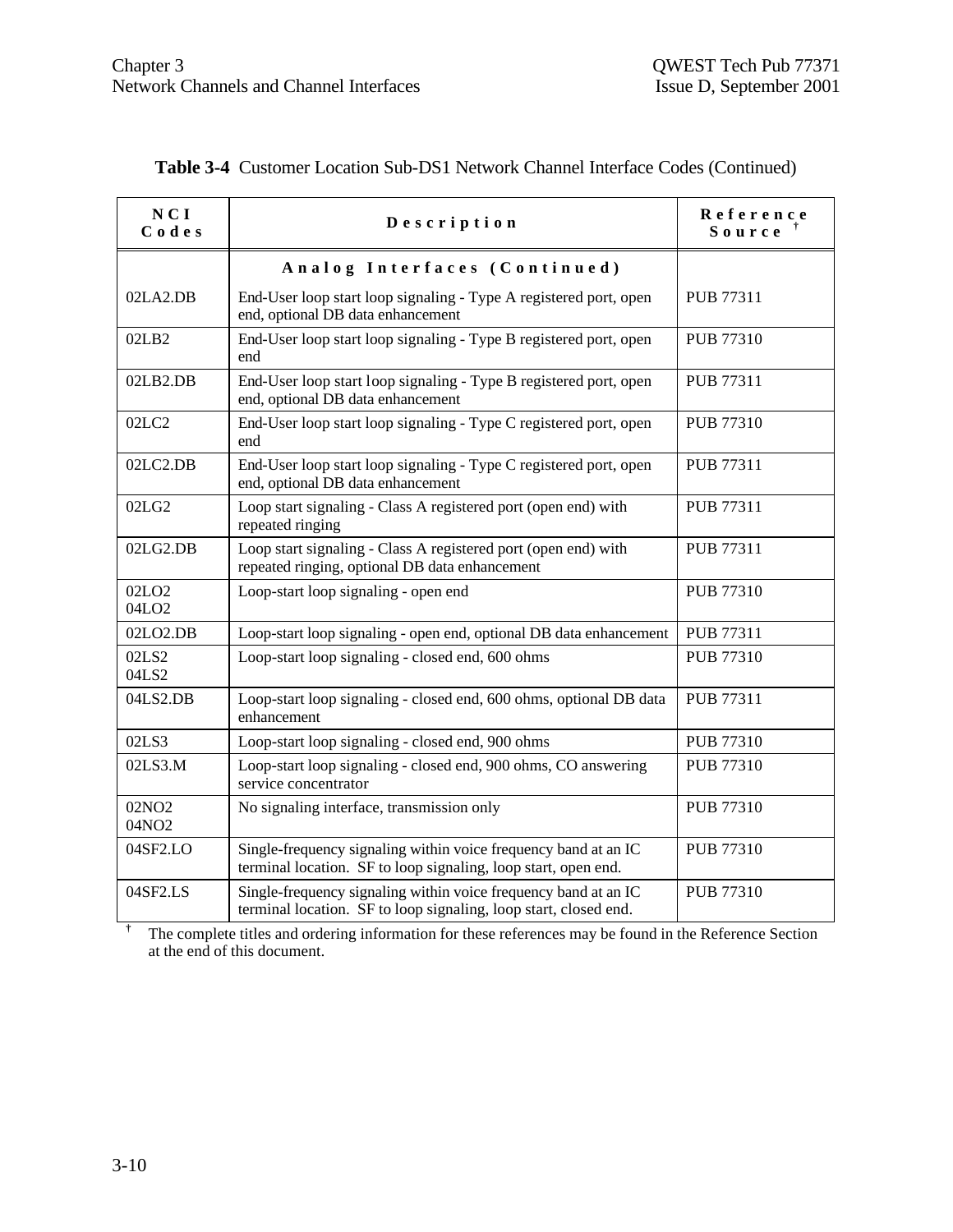| NCI<br>Codes | Description                                                                                             | Reference<br>$S$ ource $\bar{z}$ |
|--------------|---------------------------------------------------------------------------------------------------------|----------------------------------|
|              | Digital Interfaces                                                                                      |                                  |
| 04DU5.19     | 19.2 kbit/s End User Interface                                                                          | PUB 77312                        |
| 04DU5.24     | 2.4 kbit/s End User Interface                                                                           | PUB 77312                        |
| 04DU5.48     | 4.8 kbit/s End User Interface                                                                           | PUB 77312                        |
| 04DU5.56     | 56.0 kbit/s End User Interface                                                                          | PUB 77312                        |
| 04DU5.64     | 64.0 kbit/s End User Interface                                                                          | PUB 77312                        |
| 04DU5.96     | 9.6 kbit/s End User Interface                                                                           | PUB 77312                        |
| 04DU5.24S    | 2.4 kbit/s End User Interface with Secondary Channel                                                    | PUB 77312                        |
| 04DU5.19S    | 19.2 kbit/s End User Interface with Secondary Channel                                                   | PUB 77312                        |
| 04DU5.48S    | 4.8 kbit/s End User Interface with Secondary Channel                                                    | PUB 77312                        |
| 04DU5.56S    | 56.0 kbit/s End User Interface with Secondary Channel                                                   | PUB 77312                        |
| 04DU5.96S    | 9.6 kbit/s End User Interface with Secondary Channel                                                    | PUB 77312                        |
| 04DV5.BA     | Digital Data Over Voice 2.4 kbit/s                                                                      | PUB 77331                        |
| 04DV5.BB     | Digital Data Over Voice 4.8 kbit/s                                                                      | PUB 77331                        |
| 04DV5.BC     | Digital Data Over Voice 9.6 kbit/s                                                                      | PUB 77331                        |
| 04DV5.BL     | Digital Data Over Voice 19.2 kbit/s                                                                     | PUB 77331                        |
|              | The complete titles and ordering information for these references may be found in the Reference Section |                                  |

**Table 3-4** Customer Location Sub-DS1 Network Channel Interface Codes (Continued)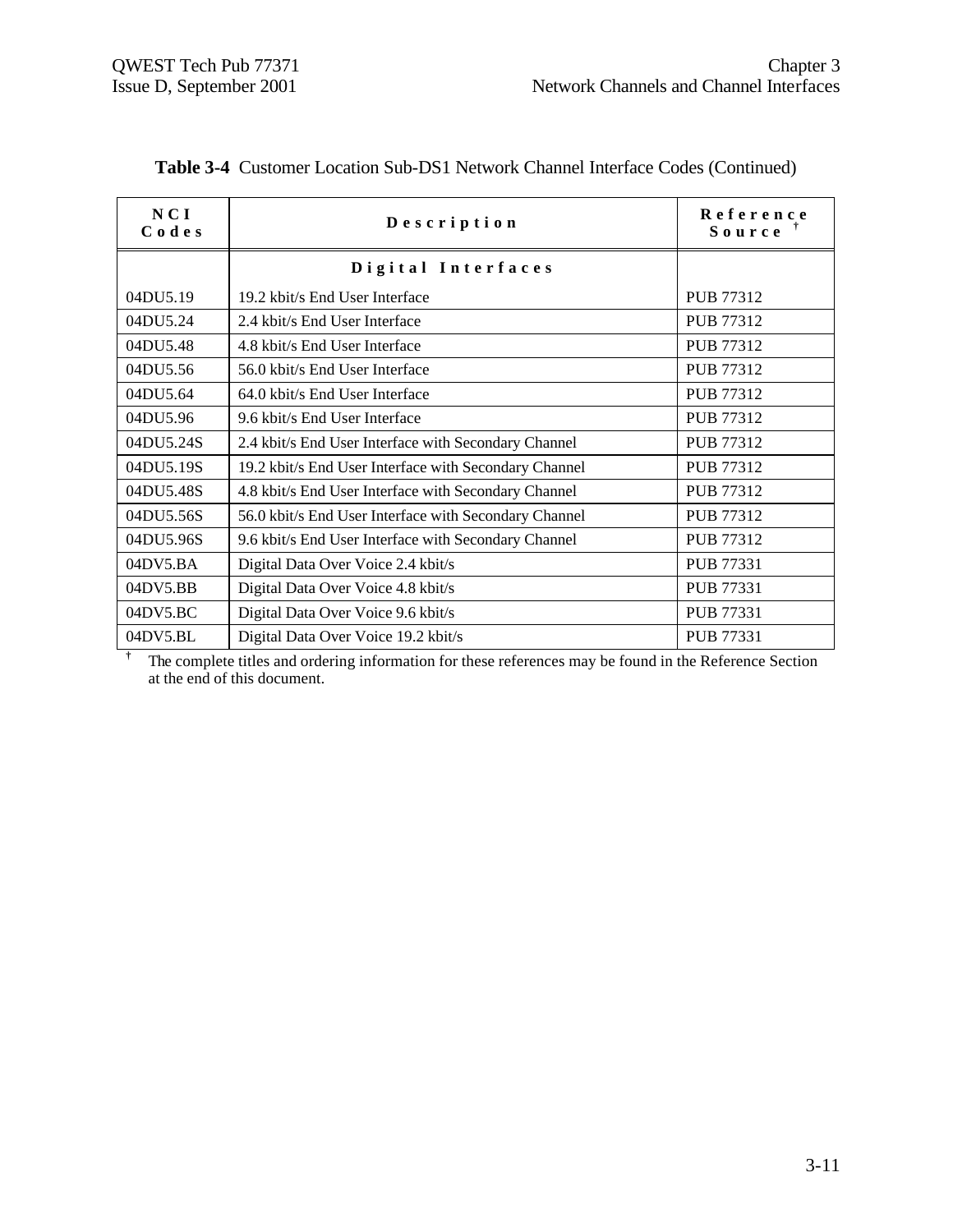| NCI<br>Codes | Description                                                                                                                              | Reference<br>$S$ ource $T$ |
|--------------|------------------------------------------------------------------------------------------------------------------------------------------|----------------------------|
|              | Analog Interfaces                                                                                                                        |                            |
| 02BL2        | CO Bridge - Bridge Lifter                                                                                                                | <b>PUB 77311</b>           |
| 04BR2        | CO Bridge - Resistive type                                                                                                               | <b>PUB 77311</b>           |
| 04BR2.CF     | CO Bridge - Resistive type, Conference operation                                                                                         | <b>PUB 77311</b>           |
| 04BR2.SP     | CO Bridge - Resistive type, Split path operation. An independent<br>path (2 wire bridge) is provided for each direction of transmission. | PUB 77311                  |
|              | Digital Interfaces                                                                                                                       |                            |
| $04BD5.19*$  | 19.2 kbit/s CO Bridge                                                                                                                    | PUB 77312                  |
| $04BD5.24*$  | 2.4 kbit/s CO Bridge                                                                                                                     | PUB 77312                  |
| 04BD5.48 $*$ | 4.8 kbit/s CO Bridge                                                                                                                     | PUB 77312                  |
| $04BD5.56*$  | 56.0 kbit/s CO Bridge                                                                                                                    | PUB 77312                  |
| $04BD5.96*$  | 9.6 kbit/s CO Bridge                                                                                                                     | PUB 77312                  |

#### **Table 3-5** Central Office Sub-DS1 Network Channel Interface Codes

**†** The complete titles and ordering information for these references may be found in the Reference Section at the end of this document.

\* QWEST currently does not use the 04BD5.\_\_ NCI code in some jurisdictions.

#### **3.4 Information Codes**

An Information code is a new concept used to define an interface (typically in a central office). The Information code uses the same format as an NCI code but normally includes information that may not be of a technical nature. Usually, some of the technical information normally found in a NCI code is omitted. Because of this limitation, Information codes may not be used at a customer interface.

The COMMAND A LINK<sup>SM</sup> service uses an Information code at the DCS. The general form is 04CS. R where the underlines represent variable characters. The CS denotes a connection to a DCS. The R indicates Customer Reconfigurable. The missing characters indicate the impedance (with values 6 or 9) and the functional type of DCS.

Section 2.4.2 of Chapter 2 discussed the channel rearrangement options. The 04CS . R implies that there is an 04DS. interface with the addition of being cross-connected to a DCS with the added capability of being customer reconfigurable.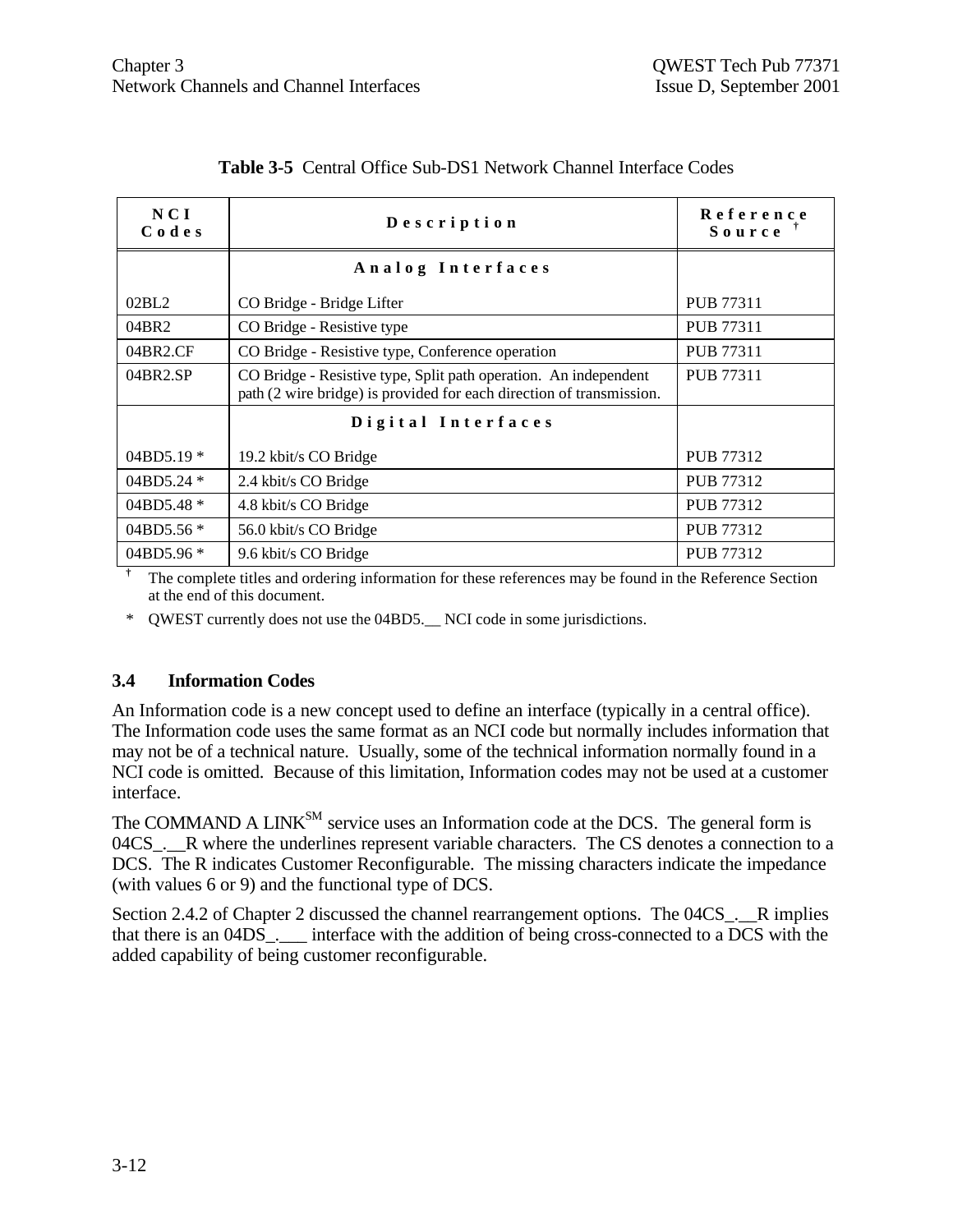Table 3-6 lists the applicable "CS" Information codes. The fifth position impedance code (with values 9 or 6) along with the seventh and eighth position option codes may be used to determine the type of port and the generic type of DCS. The impedance code of 9 applies to a DS1 while the code of 6 applies to a DS3. The type of interface available at a specific location will vary subject to equipment availability.

The technically similar NCI codes will vary with the requirements. The proper interface will be selected depending on the NC code of the channel, the NCI code at the customer interface at the other end of the channel, and the rearrangement requirements. For example, a DS1 service channel using an NC code of HCEC and an End-User NCI code of 04DU9.1S both indicate that the DS1 uses B8ZS and ANSI ESF. The technically similar NCI code is 04DS9.1S. Assuming that customer requirements include rearrangements by DS0s, the 04CS9.10R would be selected from Table 3-6. The 04CS9.10R interface would be designed to match the 04DS9.1S interface plus the DCS.

| <b>Information</b><br>Code<br>$\left(1\right)$ | <b>Generic</b><br><b>DCS</b> Type | <b>COMMAND A LINKSM</b><br>Port Type | Rearrangable<br><b>By</b> | <b>Technically</b><br><b>Similar</b><br>NCI Code (2) |
|------------------------------------------------|-----------------------------------|--------------------------------------|---------------------------|------------------------------------------------------|
| 04CS9.10R                                      | 1/0                               | DS0(3)                               | D <sub>S0</sub>           | 04DS9.                                               |
| 04CS9.10R                                      | 1/0                               | DS <sub>1</sub>                      | DS1 & DS0                 | 04DS9.                                               |
| 04CS9.11R                                      | 1/1                               | DS <sub>1</sub>                      | DS <sub>1</sub>           | 04DS9.                                               |
| 04CS6.30R                                      | (4)                               | DS3                                  | $DS3$ , $DS1 & DS0$       | 04DS6.                                               |
| 04CS9.31R                                      | 3/1                               | DS <sub>1</sub>                      | DS <sub>1</sub>           | 04DS9.                                               |
| 04CS6.31R                                      | 3/1                               | DS3                                  | DS3 & DS1                 | 04DS6.                                               |
| 04CS6.33R                                      | 3/3                               | DS3                                  | DS <sub>3</sub>           | 04DS6.                                               |

**Table 3-6** DCS Information Codes

**NOTES:**

1. The type of interface available at a specific location will vary subject to equipment availability.

2. The underlines represent several available options.

3. The DS0 port is actually implemented as a DS1 connection on the DCS with a multiplexer attached. See Chapter 2, paragraph 2.3.3 for further information.

4. QWEST does not have DCSs with these capabilities. A special two-DCS application must be used. See Chapter 2, Section 2.4.4 for further details.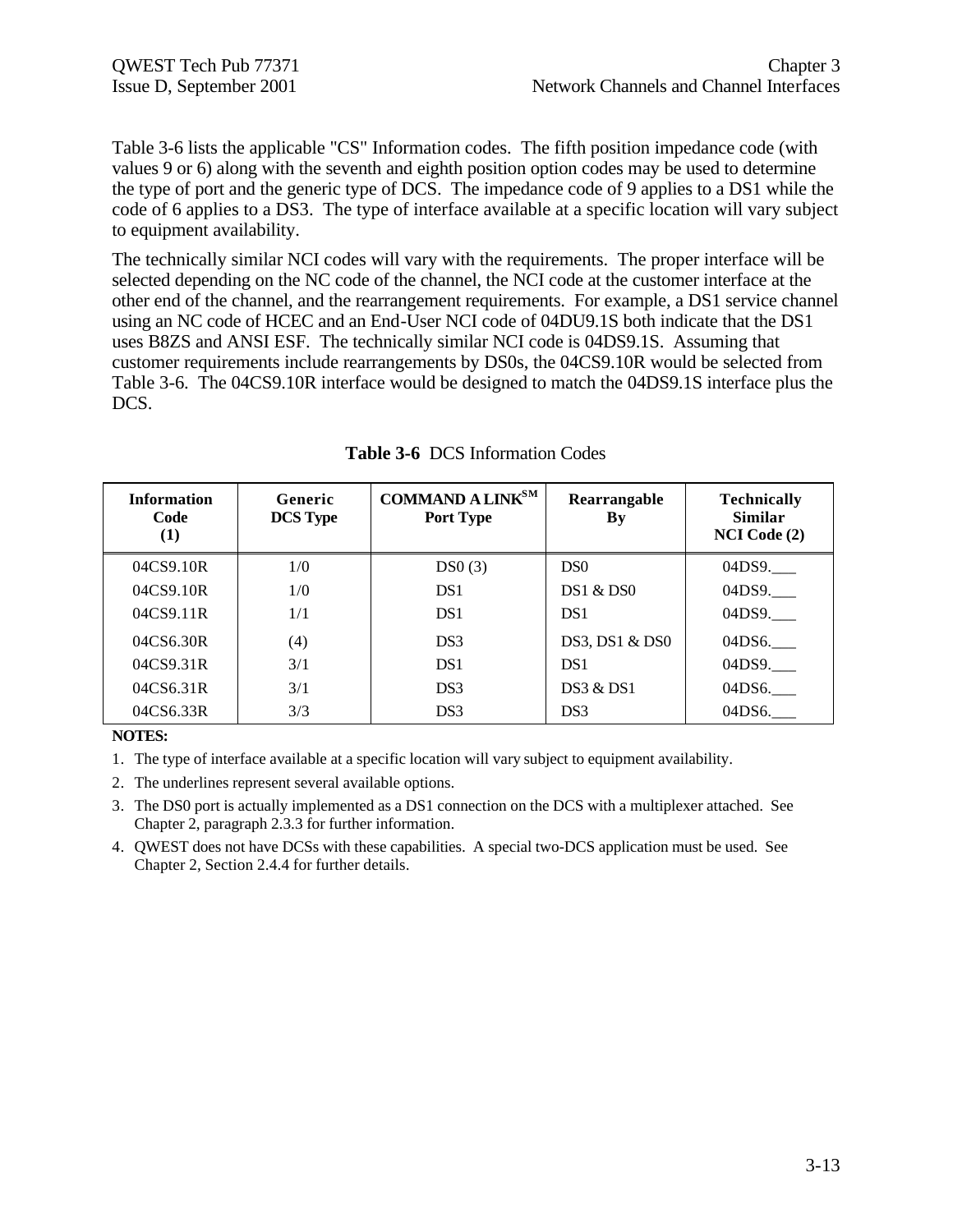#### **3.5 Digital Switched Services (DSS)**

The Digital Switched Services (DSS) combines a DS1 Service with one or more Basic and/or Advanced switched services. The Basic Service provides for a line side connection to the switch. The Advanced Service provides for a trunk side connection to the switch. The QWEST Technical Publication 77319, *QWEST Digital Switched Services,* should be consulted for further information.

#### **3.5.1 Basic DSS Service**

Figure 3-1 illustrates a typical Basic DSS Service. Figure 3-2 illustrates the equivalent COMMAND A LINK $^{SM}$  services. The HC\_G (i.e., HC-G, HCDG, and HCFG) used with the DS1/DSS service are split into a HC\_C and a HC\_V (the underlines represent several alternatives).

The UCG\_ and UDG\_ NC code circuits are split into UCG\_ or UDG\_ circuits respectively. The 04CS9.10R NCI (information) code is used to provide the "Customer Reconfigurable" identification.



**Figure 3-1** Typical Basic DSS Service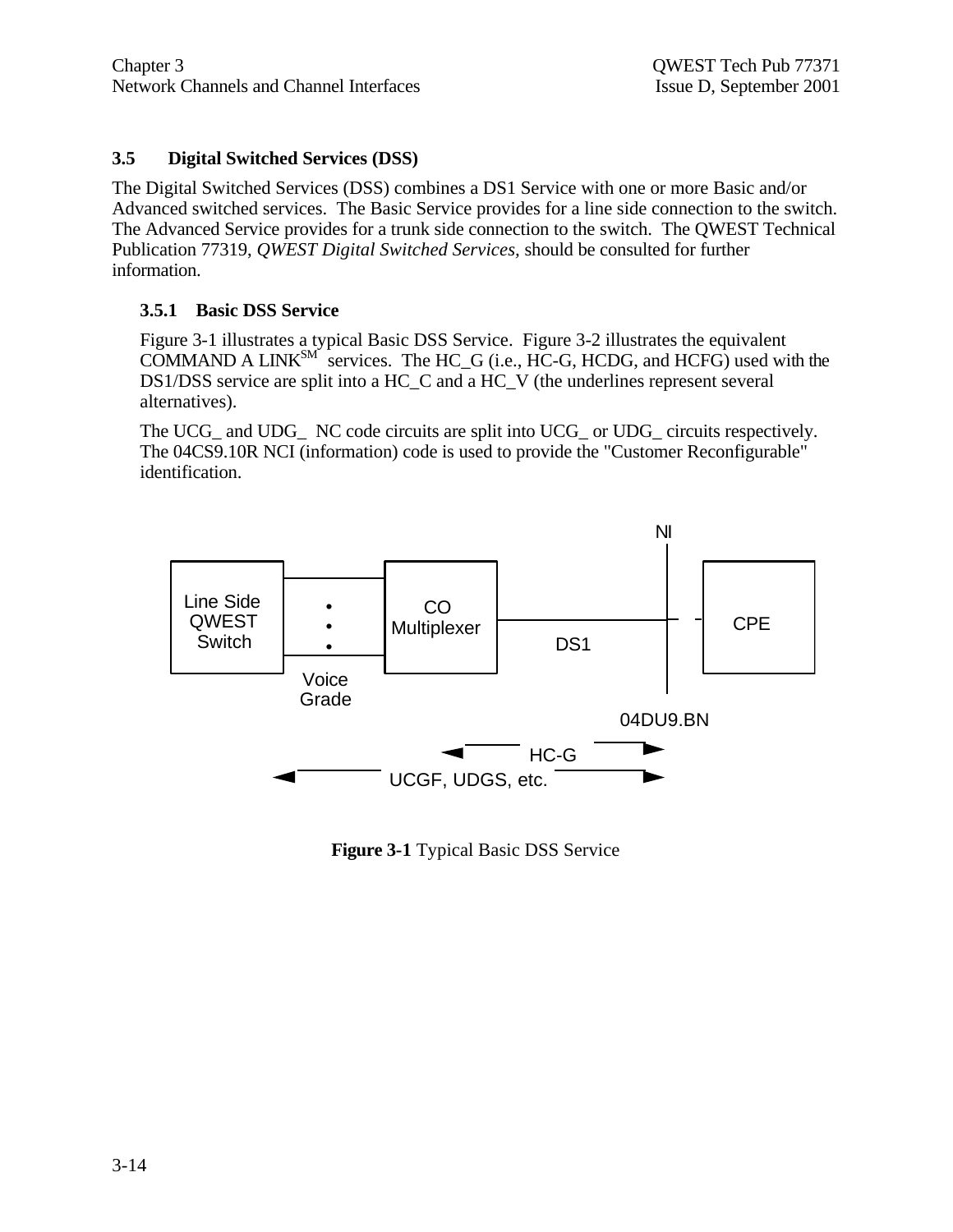



Figure 3-2 Typical Basic DSS Service With COMMAND A LINK<sup>SM</sup>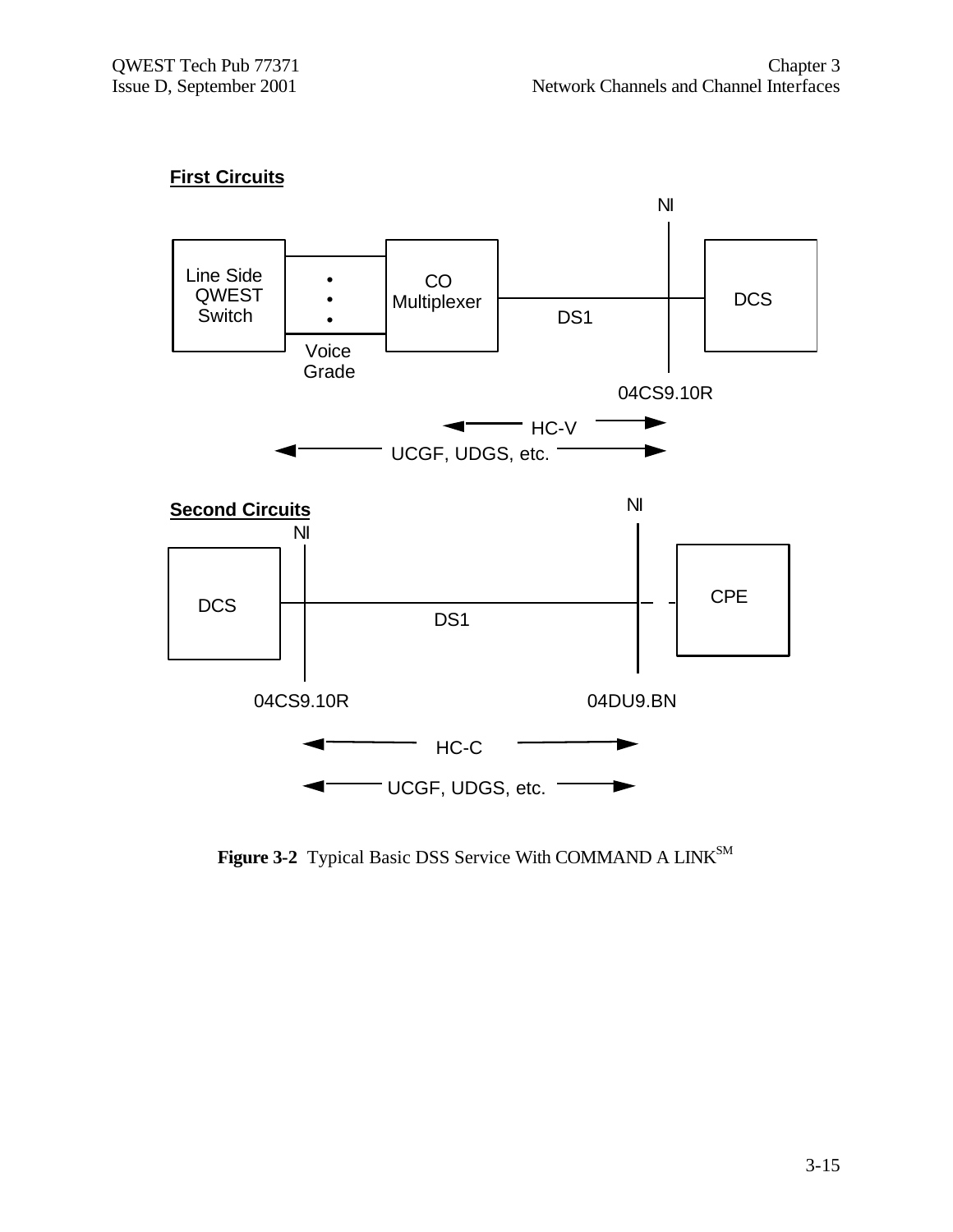#### **3.5.2 Advanced DSS Services**

Figure 3-3 illustrates a typical Basic DSS Service. Figure 3-4 illustrates the equivalent COMMAND A LINK<sup>SM'</sup> services. The HC\_D (i.e., HC-D, HCDD, and HCFD) are split into a HC\_C and a HC\_D. There is no equivalent to the HC\_V replacement with the Advanced service. The HC\_D is used.

The UDG\_ NC code circuits is split into separate UDG\_ circuits. The 04CS9.10R NCI (information) code is used to provide the "Customer Reconfigurable" identification for both the UDG and HC\_D channels.



**Figure 3-3** Typical Advanced DSS Service

A special case occurs when the QWEST switch is an analog switch without a digital interface. In this situation, Figures 3-1 and 3-2 would apply but with the appropriate UDG\_ codes (e.g., UDGT) being used. Further information can be found in PUB 77319, Chapter 2.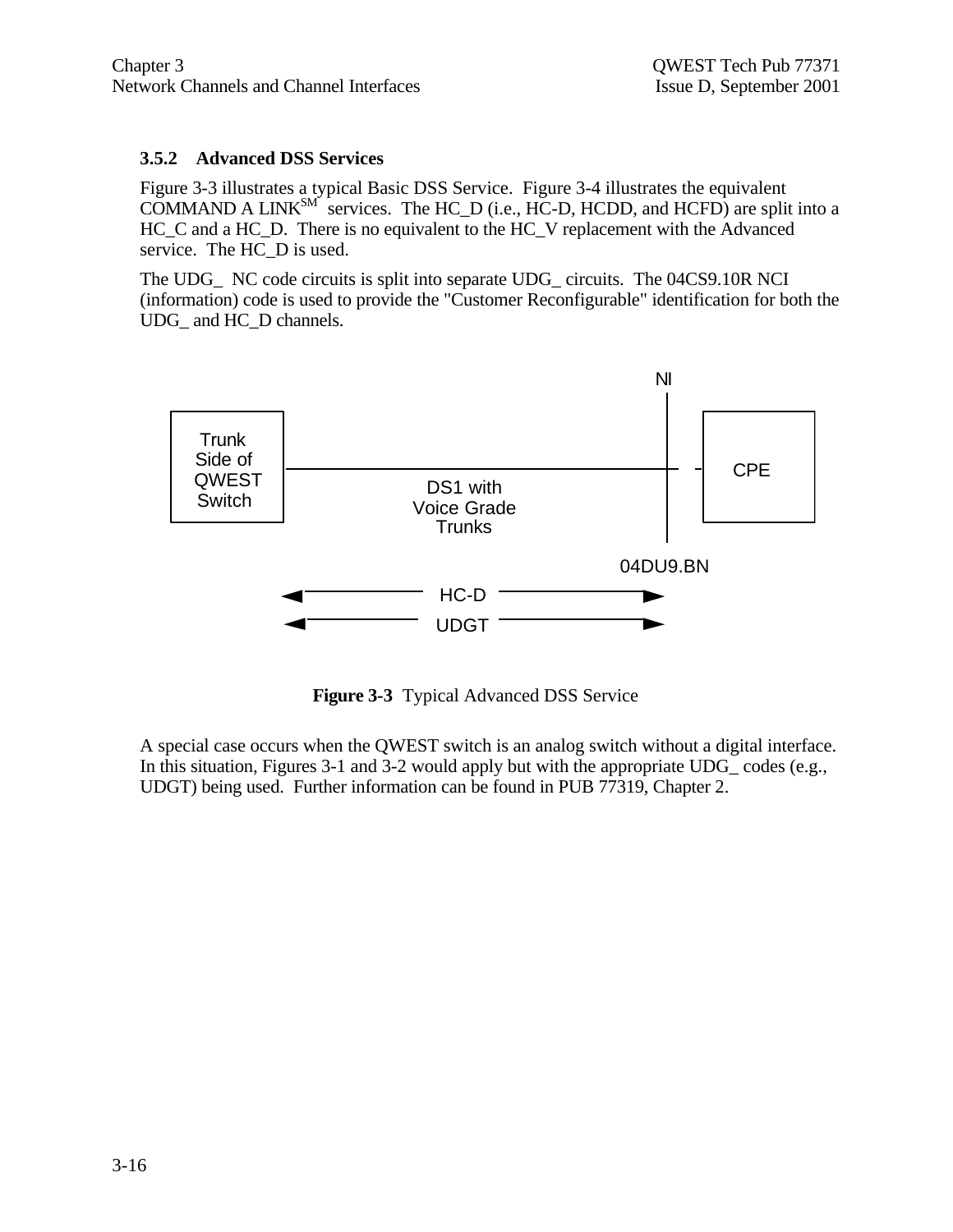# **First Circuits**



Figure 3-4 Typical Advanced DSS Service With COMMAND A LINK<sup>SM</sup>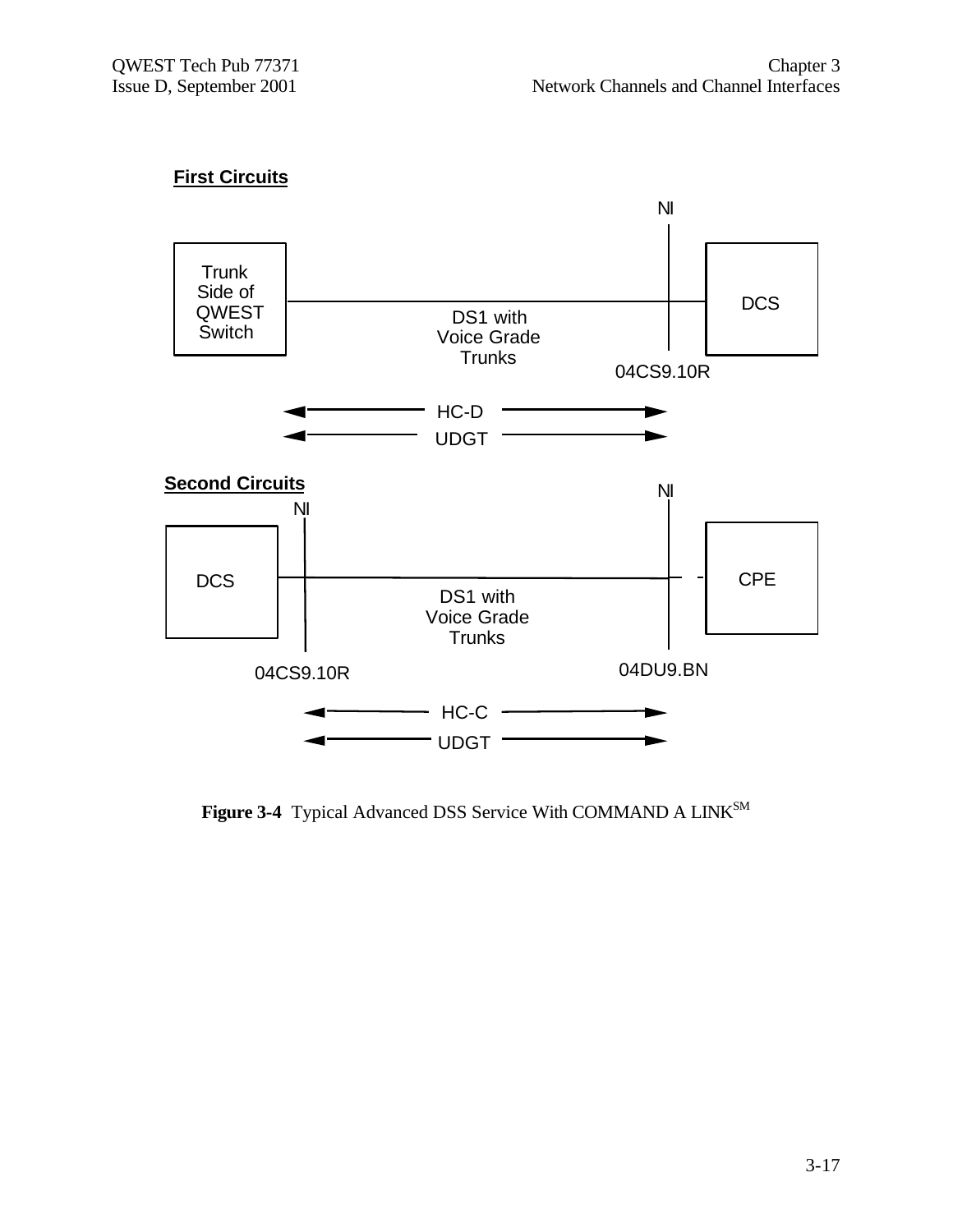# **3.6 QWEST Self Healing Network Service**

QWEST Self Healing Network Service (SHNS) offers a premium service arrangement designed to provide high capacity digital services between multiple customer designated premises or between customer designated premises and QWEST Wire Centers. The SHNS dedicates available bandwidth on the Network exclusively to a single customer. The Technical Publication 77332, *QWEST Self Healing Network Service (SHNS) (DS1, DS3, OC3, & OC12),* describes the service in greater detail. Figure 3-8 illustrates a typical SHNS network.

The combination of SHNS and COMMAND A LINK<sup>SM</sup> is available with DS1 and DS3 Network Interfaces only . The SHNS interfaces greater than the DS3 interface are not available with COMMAND A LINKSM. The available NC/NCI code combinations are listed in Section 4.11.

## **3.7 Diversity And Avoidance**

The QWEST Diversity and Avoidance Service provides the customer the ability to obtain diverse routing and other topological routing options with many QWEST services including SHARP and SHNS. The service can be used to provide additional protection by providing diverse routing in both inter-office and central office to customer location loops. Certain geographic areas or central offices can be avoided. These capabilities along with the COMMAND A  $LINK^{SM}$  rearrangement capabilities will provide the customer with a more reliable service for their critical needs.

This service is described in the QWEST Technical Publication 77344, *Diversity And Avoidance*. No further information about the service is included in this document since there are no unique Network Channel or Network Channel Interface codes associated with Diversity and Avoidance.

# **3.8 Self-Healing Alternate Route Protection (SHARP)**

Self-Healing Alternate Route Protection (SHARP) is an optional service that improves the reliability of DS1 or DS3 services that are transported over fiber optic facilities. The service is described in PUB 77340, *Self-Healing Alternate Route Protection (SHARP)*.

SHARP provides protection from the customer premises to the Serving Wire Center. SHARP PLUS may be used to also provide protection on interoffice facilities.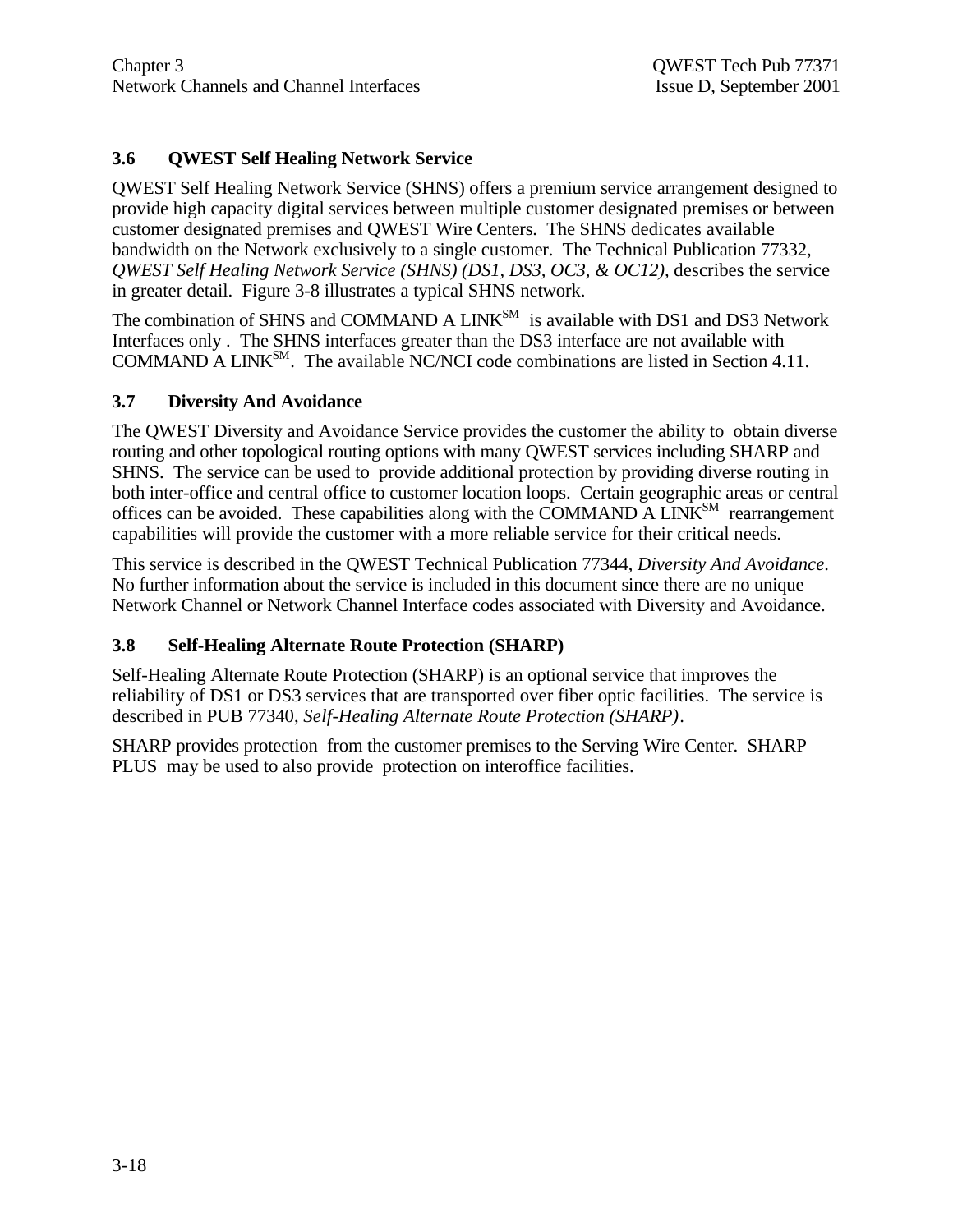

**Figure 3-5** Typical Self-Healing Network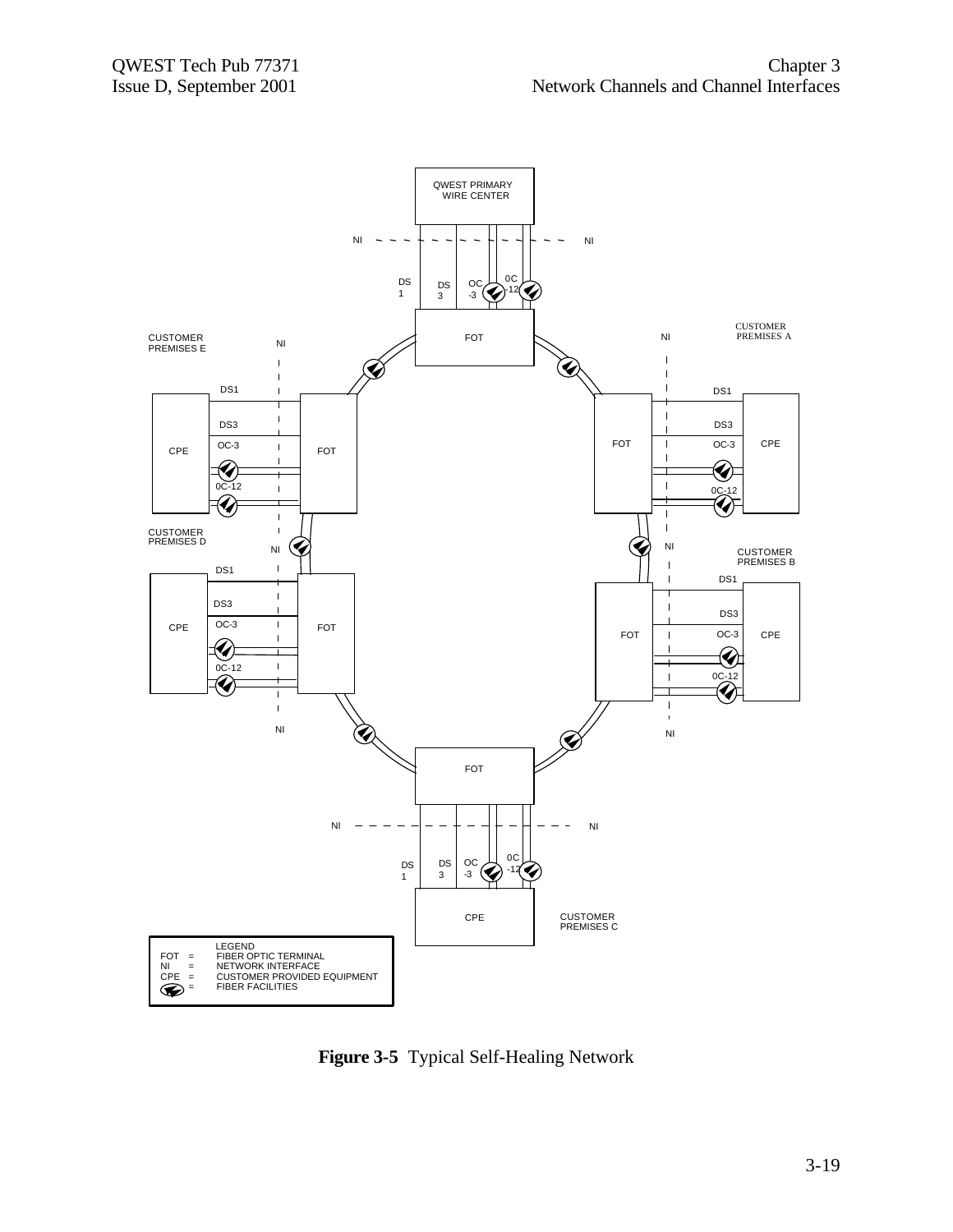# **CONTENTS**

# **Chapter and Section Page**

| 4. |      |       | $4 - 1$  |
|----|------|-------|----------|
|    | 4.1  |       | $4 - 1$  |
|    |      | 4.1.1 | $4-1$    |
|    |      | 4.1.2 | $4-1$    |
|    |      | 4.1.3 | $4-1$    |
|    |      | 4.1.4 | $4 - 1$  |
|    |      | 4.1.5 | $4 - 2$  |
|    | 4.2  |       | $4 - 3$  |
|    | 4.3  |       | $4 - 10$ |
|    |      | 4.3.1 | $4 - 10$ |
|    |      |       | $4 - 25$ |
|    | 4.4  |       | $4 - 36$ |
|    | 4.5  |       | $4 - 43$ |
|    | 4.6  |       | $4 - 45$ |
|    | 4.7  |       | $4 - 74$ |
|    | 4.8  |       | $4 - 76$ |
|    |      | 4.8.1 | $4 - 76$ |
|    |      | 4.8.2 | $4 - 77$ |
|    | 4.9  |       | 4-79     |
|    | 4.10 |       | $4 - 81$ |
|    | 4.11 |       | $4 - 83$ |
|    |      |       |          |

# **Figures**

|  | $4 - 2$ |
|--|---------|
|  | 4-79    |

# **Tables**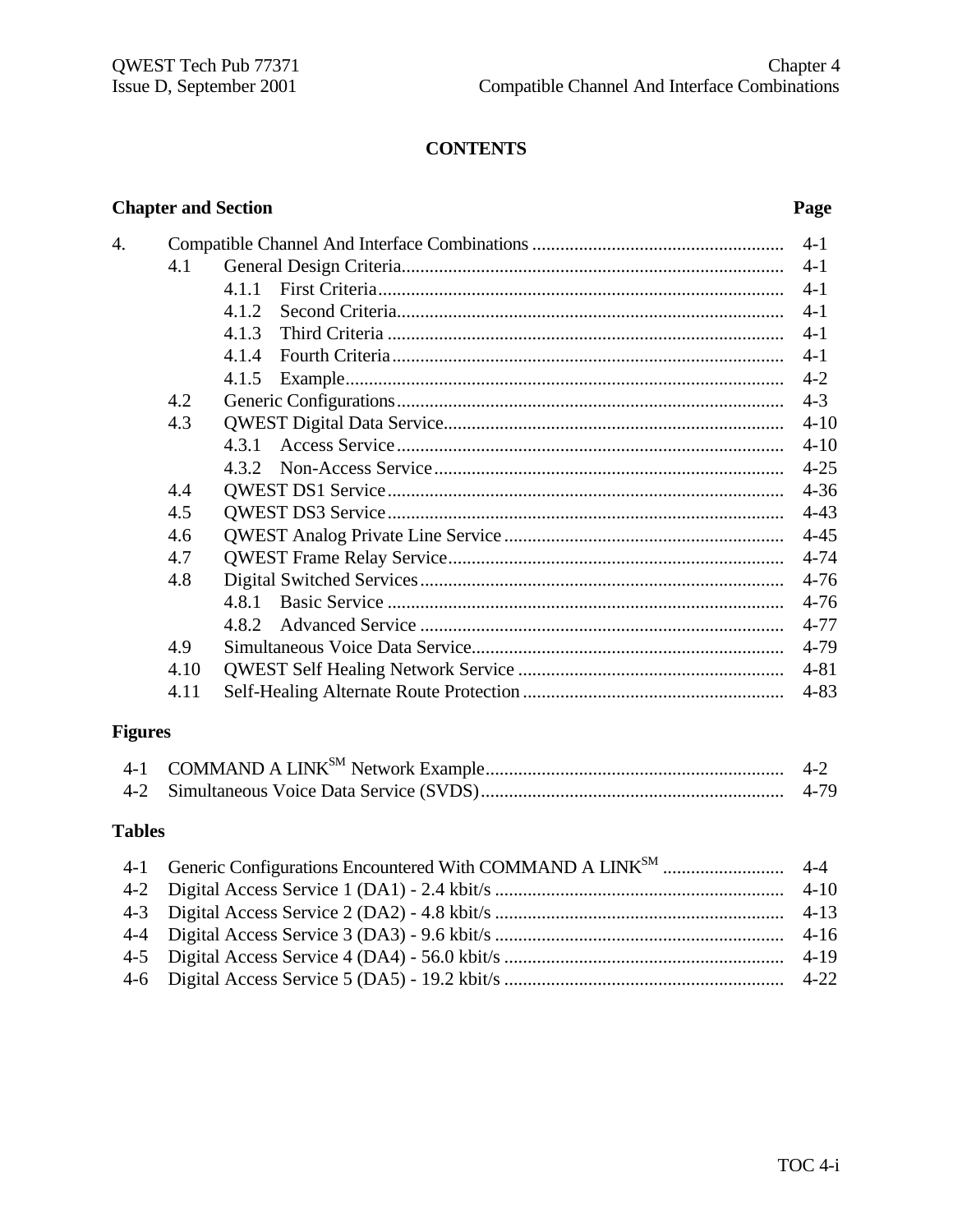# **CONTENTS** (Continued)

## **Tables** (Continued) **Page**

| $4 - 7$ |                                                                  | $4 - 25$ |
|---------|------------------------------------------------------------------|----------|
| $4 - 8$ |                                                                  | $4 - 26$ |
| $4 - 9$ |                                                                  | $4 - 27$ |
|         |                                                                  | $4-29$   |
|         |                                                                  | $4 - 31$ |
|         |                                                                  | $4 - 33$ |
|         |                                                                  | $4 - 35$ |
|         |                                                                  | $4 - 36$ |
|         |                                                                  | $4 - 43$ |
|         |                                                                  | $4 - 45$ |
|         |                                                                  | $4 - 47$ |
|         |                                                                  | $4-49$   |
|         |                                                                  | $4 - 51$ |
|         |                                                                  | $4 - 52$ |
|         |                                                                  | $4 - 55$ |
|         |                                                                  | $4 - 59$ |
|         |                                                                  | $4 - 64$ |
|         |                                                                  | $4 - 65$ |
|         |                                                                  | $4 - 67$ |
|         |                                                                  | $4 - 70$ |
|         |                                                                  | $4 - 71$ |
|         |                                                                  | $4 - 72$ |
|         | 4-29 Frame Relay - High Capacity Service 1 and 31 (HC1 and HC31) | $4 - 74$ |
|         |                                                                  | $4 - 75$ |
|         |                                                                  | $4 - 75$ |
|         |                                                                  | $4-76$   |
|         |                                                                  | $4 - 77$ |
|         |                                                                  | $4 - 78$ |
|         |                                                                  | $4 - 80$ |
|         |                                                                  | $4 - 81$ |
|         |                                                                  | $4 - 82$ |
|         |                                                                  | $4 - 83$ |
|         |                                                                  | $4 - 84$ |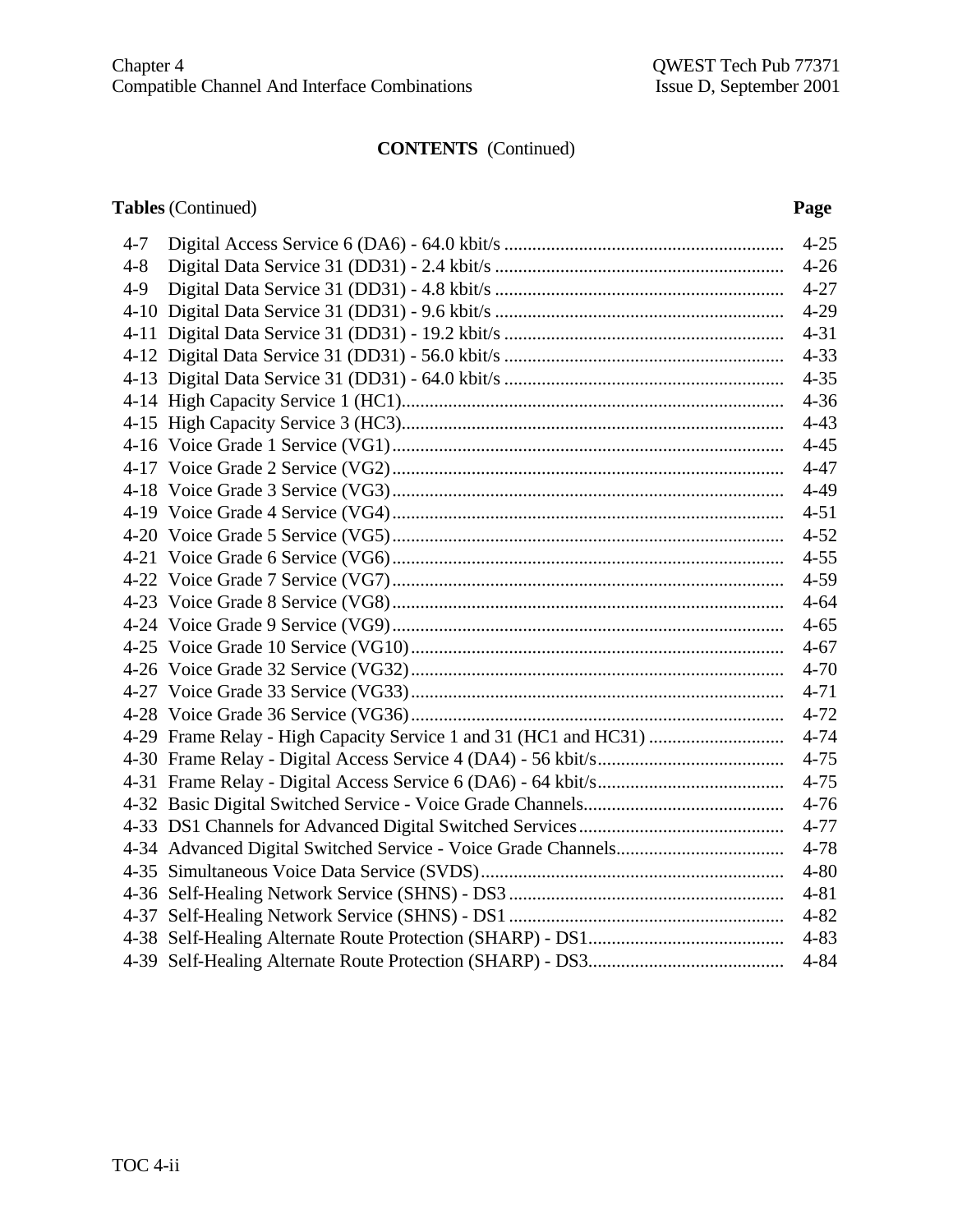### **4. Compatible Channel And Interface Combinations**

#### **4.1 General Design Criteria**

One of the key requirements in designing a network is to insure that the circuits being connected together by the COMMAND A  $LINK^{SM}$  option are compatible with each other. There are four criteria that may be used to determine the compatibility of two circuits.

#### **4.1.1 First Criteria**

The first criteria is that the NC code of both circuits must be the same or, in a few instances, technically comparable. Tariff and legal issues tend to restrict the channels to be of the same type using the same NC code. Contact your QWEST representative for specific information.

#### **4.1.2 Second Criteria**

The second criteria is that the combination of the two NCI codes for each circuit must appear in the tables of this chapter. This specifically means that the combination of the 04CS<sub>\_1</sub>. Information code and the NCI code at the customer location must appear in the table for the NC code in Chapter 4. (The underlines indicate that several values may apply.)

#### **4.1.3 Third Criteria**

The third criteria is that both of the customer location NCI codes must appear in a comparable NC/NCI combination table for the NC code as if COMMAND A LINK<sup>SM</sup> was not involved. These tables appear in the specific service reference documents or (if applicable) in the FCC #5 tariff.

#### **4.1.4 Fourth Criteria**

The fourth criteria may apply to all types of circuits but typically is a concern only with certain analog circuits. The potential for concern may vary on a case-by-case basis. Each circuit has certain technical parameters which in themselves would meet a customer's needs. However, there is a chance that when two of these circuits are connected together end-to-end, the resulting end-to-end channel will not meet the customer's needs. Should this be the situation, the individual circuits should be ordered with tighter parameters so that when connected together, the end-to-end result is acceptable. This problem can be minimized by ordering Access type of circuits. Access circuits normally have tighter design parameters than Non-Access circuits since they are designed to be connected with another Access circuit and an Interexchange Carrier provided transport channel.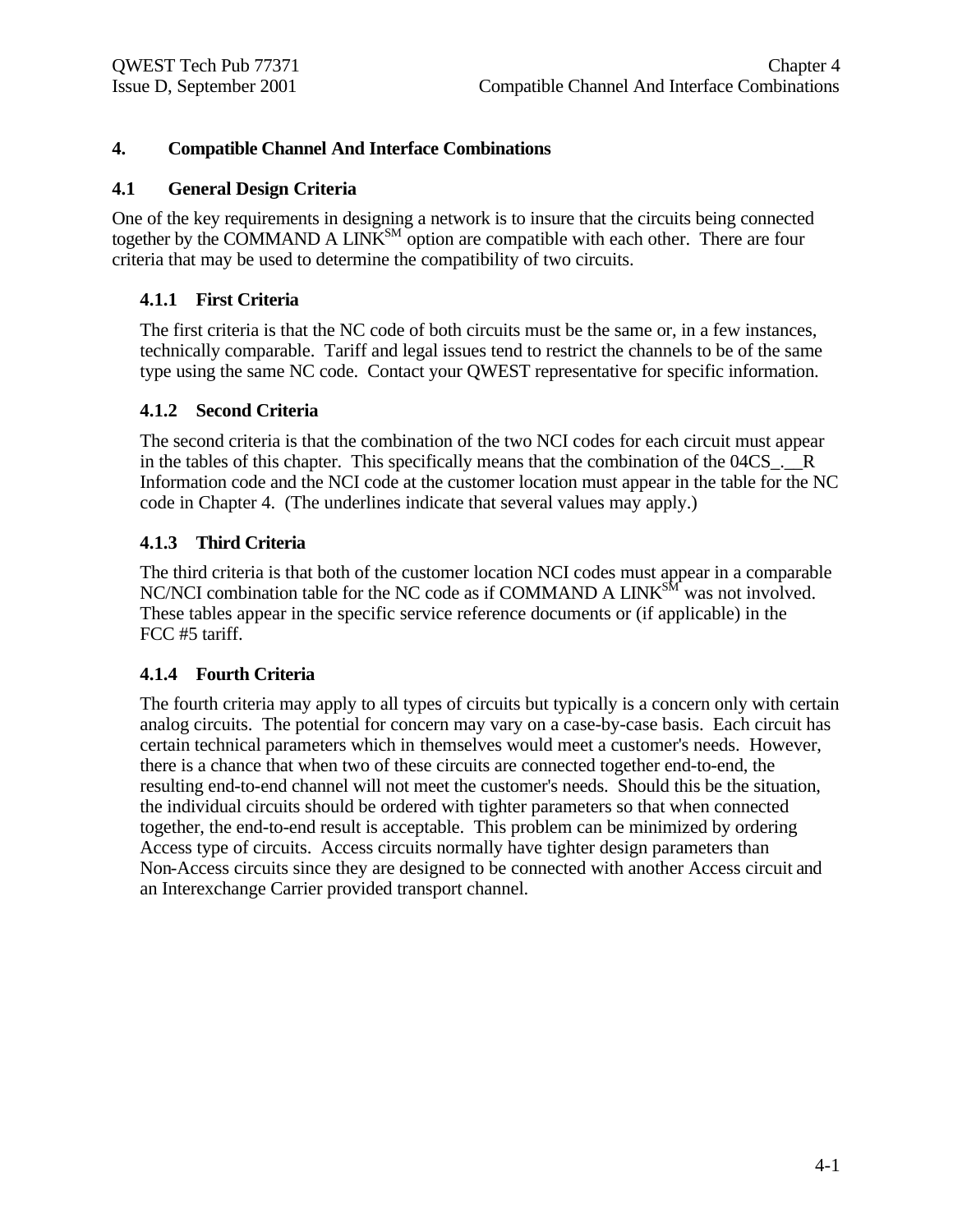## **4.1.5 Example**

An example may help explain these criteria. This example, illustrated in Figure 4-1, assumes that the circuits are DS1 Access channels using superframe and Alternate Mark Inversion. A customer wishes to connect two locations together with a DS1 for normal use. The customer also wishes to switch to a third location in the event of a disaster. This network will require three DS1 channels. Each would go from the DCS to the customer location. The three DS1 channels would have an NC code of HC-C. All three of the customer locations use either a 04DS9.15 or 04DU9.BN NCI code depending on whether it is a carrier or End-User interface respectively. The Information codes for the DS1 ports at the COMMAND A LINK<sup>SM</sup> DCS are all 04CS9.10R.



Figure 4-1 COMMAND A LINK<sup>SM</sup> Network Example

The first criteria is met; all three circuits use the HC-C NC code. An examination of the HC-C portion of Table 4-1 later in this chapter finds that both the 04CS9.10R - 04DS9.15 and the 04CS9.10R - 04DU9.BN combinations are valid. Thus the second criteria is met. The third criteria is also met since a check of PUB 77200 shows that all three possible combinations (04DS9.15 - 04DS9.15, 04DS9.15 - 04DU9.BN, and 04DU9.BN - 04DU9.BN) are valid. The fourth criteria should not apply. Thus the application should be considered to be compatible.

The remainder of this Chapter contains lists of compatible NCI code pairs for each NC code used with the COMMAND A LINK<sup>SM</sup> option.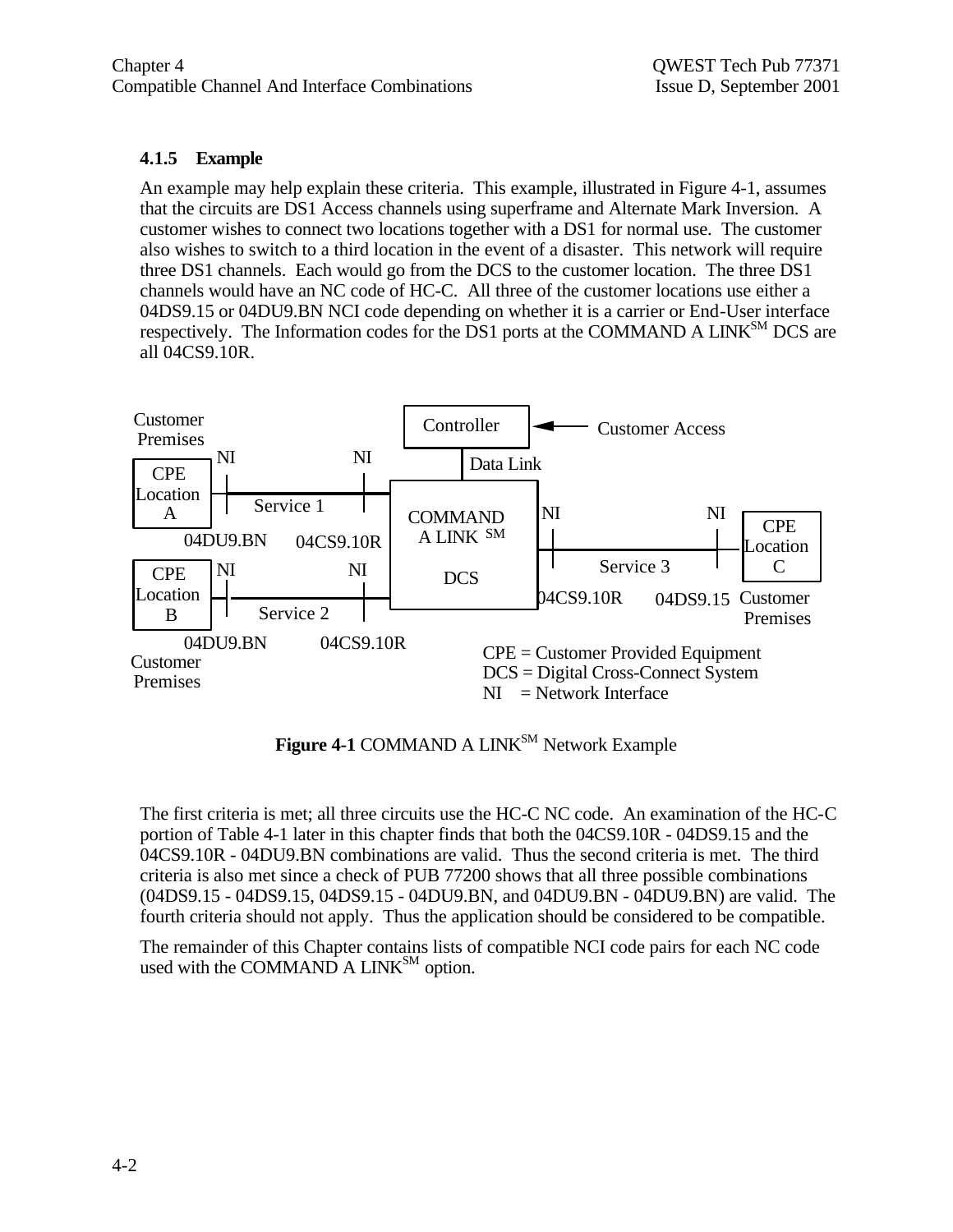Channels and interfaces above the DS3 level may be encountered when transporting the services listed in this document. These higher level services are beyond the scope of this document.

#### **4.2 Generic Configurations**

Some generic channel configurations have been developed as an aid in understanding the Network Channel (NC) and Network Channel Interface (NCI) combination tables in the remainder of Chapter 4. These configurations should help design a customer network using  $\widehat{\text{COMMAND A LINK}^{\text{SM}}}$ .

Table 4-2 contains the diagrams and the descriptions of three sizes of COMMAND A LINK<sup>SM</sup> ports (DS0, DS1 and DS3) as well as the channels that may be encountered using this service. The channel configurations are numbered and appear in the tables (#). Solid lines indicate the channel being described by the NC/NCI code combinations. Dashed lines indicate parts of separately ordered services which, combined with the solid line portion, provide the specified channel. Each line represents one pair or two wires. Thus two lines represent a four-wire interface.

An example may help explain the relationship between the configurations and the tables in the latter part of Chapter 4. Assume a 2.4 kbit/s DDS channel is required between the COMMAND A LINK $^{SM}$  DCS and the End-User location. A DS0 port is desired. A brief search of Table 4-2 yields the NC code XA-C (2.4 kbit/s, Two Point, Customer Reconfigurable) and the Information/NCI code combination 04CS9.10R (DCS end) - 04DU5.24 (End-User end). The Configuration Number (#) is 2h. By convention, the higher level of unequal interfaces is listed first.

Configuration 2h in Table 4-1 shows the solid lines from the End-User Network Interface (designated by NCI) to the DS0 port. The DS0 port is indicated by dashed lines since the port was separately ordered. Note that the channel, as indicated by "NC", goes the entire distance between the two Network Interfaces as designated by the Information and NCI codes 04CS9.10R and 04DU5.24.

An alternative explanation of Configuration 2h exists. The dashed portion of Configuration 2h could represent a DS1 with CO multiplexing connected to a COMMAND A LINK $^{S\overline{M}}$  DS1 port (Configuration 10e).

Should the above mentioned 2.4 kbit/s channel be transported entirely on a customer's (End-User's) DS1 to their location (i.e. no CO multiplexing), Configuration 1b would apply to the DS1. No 2.4 kbit/s channel level NC/NCI combination applies in this situation. Configuration 1c would apply if the customer was an Interexchange Carrier.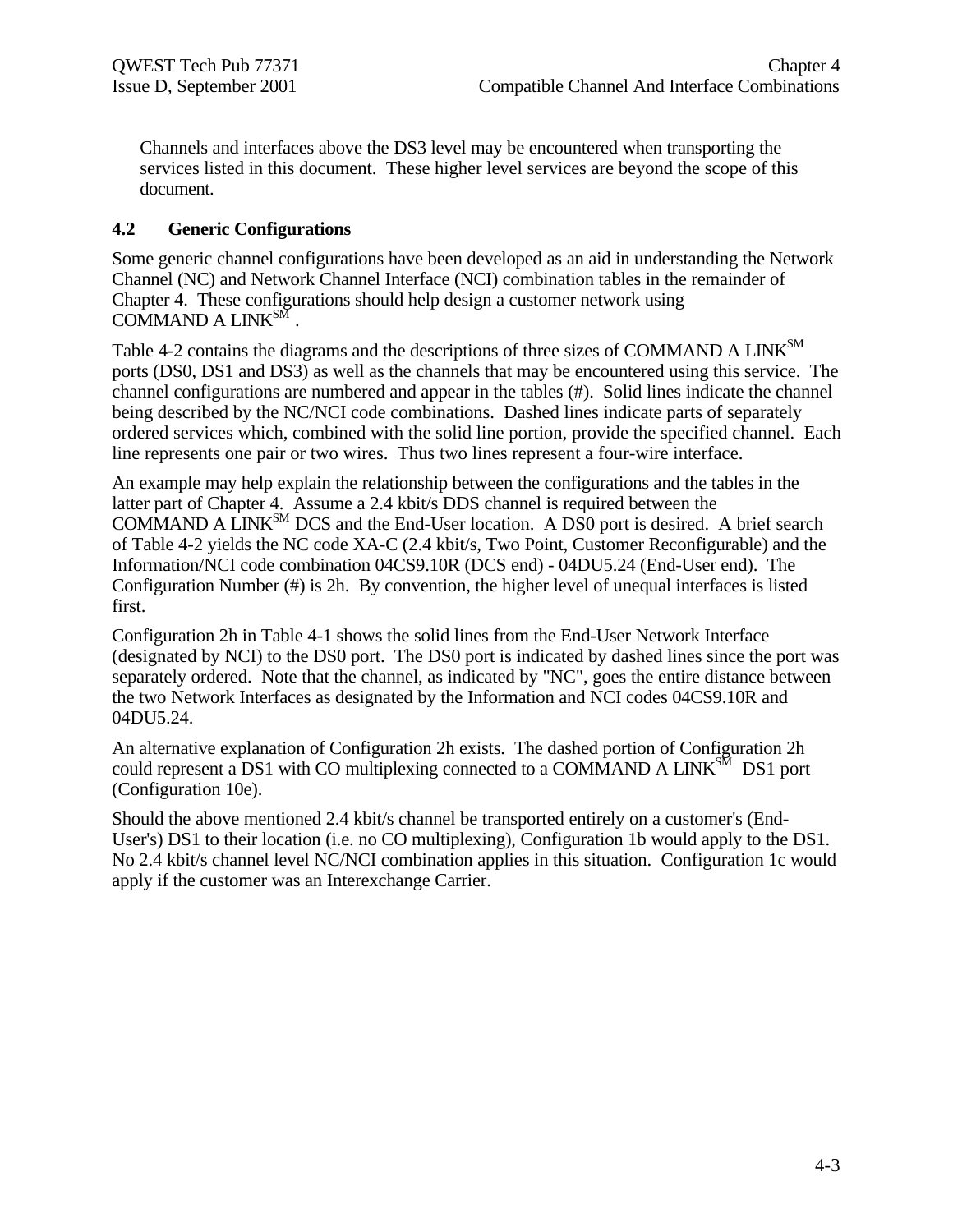| $\#$           | Configuration *                                                  | Description                                                                                                                                                                     |
|----------------|------------------------------------------------------------------|---------------------------------------------------------------------------------------------------------------------------------------------------------------------------------|
|                | $_{\rm NC1}$<br>DCS                                              | COMMAND A LINK <sup>SM</sup> DS1 or DS3 port.                                                                                                                                   |
| $\mathbf{1}$   | NG1<br>NCI<br>NС<br>≺<br>≻<br>or                                 | A two point Special Access/Private Line Service where the<br>channel and interfaces have the same "value", e.g. the channel<br>indicates DS1, and both interfaces indicate DS1. |
|                | NCI<br>NCI<br>NС<br>≺<br>≻                                       |                                                                                                                                                                                 |
| 1a             | NCL<br>YСГ<br>DCS.<br>DCS<br>- NC –                              | Same as Configuration 1, except that both NCI's are located in the<br>CO, next to the DCS.                                                                                      |
| 1 <sub>b</sub> | NCI<br>NCL<br>DCS.<br>$\cdot$ NC –                               | Same as Configuration 1, except that the first NCI represents the<br>DCS and the second NCI (SECNCI) represents an End-User.                                                    |
|                | <sub>or</sub><br>NCL<br><b>NCI</b><br>DCS <sup>-</sup><br>$NC -$ |                                                                                                                                                                                 |
| 1c             | NCI<br>NCI<br>DCS<br>- NC -<br>↞<br>or<br>NCL<br>NCI<br>DCS      | Same as Configuration 1, except that the first NCI represents an<br>IC and the second NCI (SECNCI) represents the DCS.                                                          |
|                | ZC-                                                              |                                                                                                                                                                                 |

# Table 4-1 Generic Configurations Encountered With COMMAND A LINK<sup>SM</sup>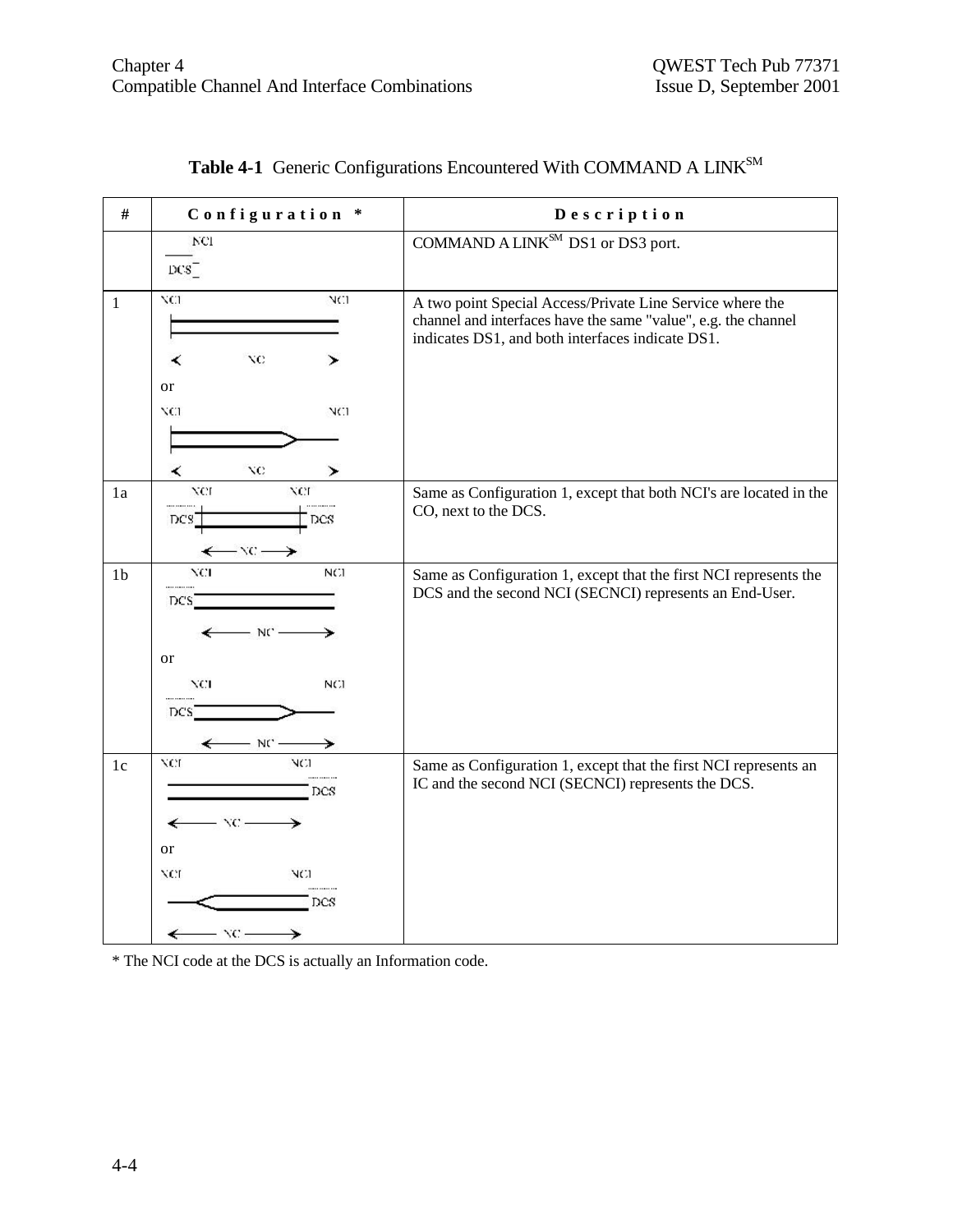| $\#$ | Configuration *                                                                                | Description                                                                                                                                                                                                                                                                                                                 |
|------|------------------------------------------------------------------------------------------------|-----------------------------------------------------------------------------------------------------------------------------------------------------------------------------------------------------------------------------------------------------------------------------------------------------------------------------|
| 1e   | NCI<br>NCI<br>${}^{\mathrm{N}\mathrm{C}}$ swc<br>$\zeta_{\rm P}$<br>S<br>S<br>٨wc<br><b>or</b> | Same as Configuration 1 except the<br>DS1 or DS3 Service has the Self<br>Healing Alternate Route Protection<br>(SHARP) option at ONE END<br>ONLY.<br>$CP =$ Customer Premises<br>$S =$ Protection Switch<br>$SWC =$ Serving Wire Center<br>$AWC =$ Alternate Wire Center                                                    |
|      | NCI<br>NCI<br>NC<br>$\zeta_{\rm P}$<br>SWC<br>S<br><b>SWC</b><br>S<br>AWC                      |                                                                                                                                                                                                                                                                                                                             |
| 1g   | NCI<br>NCI<br>NC<br>$\overline{c}$<br><b>SWC</b><br>S<br>swc<br>S<br>AWC ì<br>AWC              | Same as Configuration 1 except the<br>DS1 or DS3 Service has the Self<br>Healing Alternate Rout Protection<br>(SHARP) option at ONE END &<br><b>INCLUDES INTEROFFICE</b><br>FACILITIES. (SHARP PLUS)<br>$CP =$ Customer Premises<br>$S =$ Protection Switch<br>$SWC =$ Serving Wire Center<br>$AWC =$ Alternate Wire Center |

Table 4-1 Generic Configurations Encountered With COMMAND A LINK<sup>SM</sup> (Cont.)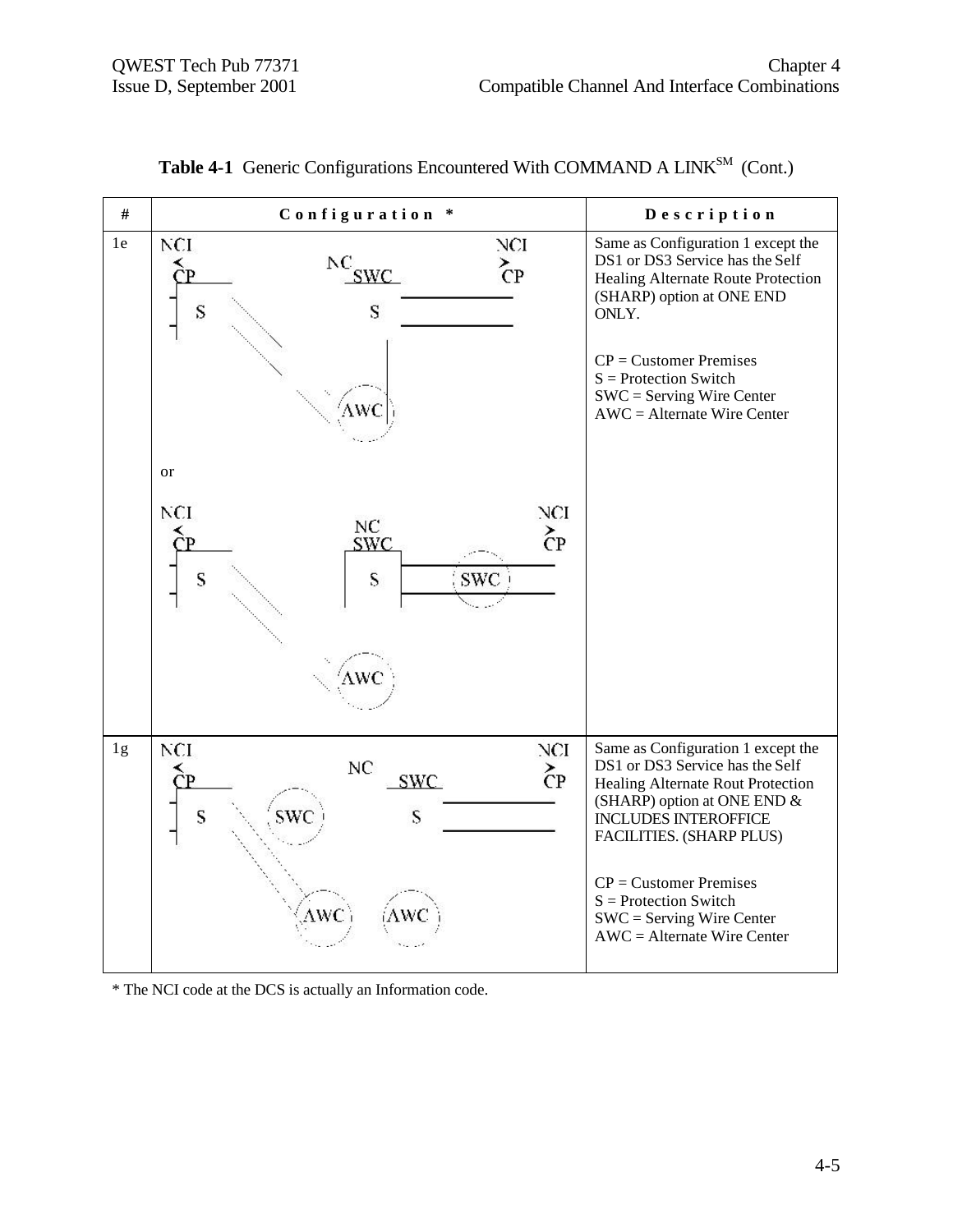| $\#$           | Configuration *                                                                                                      | Description                                                                                                                                                                                                                                                                                                                                                      |
|----------------|----------------------------------------------------------------------------------------------------------------------|------------------------------------------------------------------------------------------------------------------------------------------------------------------------------------------------------------------------------------------------------------------------------------------------------------------------------------------------------------------|
| 2a             | NG1<br>NCI<br>MIN<br>MIN<br>NC-                                                                                      | A two point Special Access/Private Line Service where both<br>interfaces have a higher "value" (bit rate) than the channel. This<br>Configuration requires additional information showing both<br>relationships to the higher services, i.e. the Configuration 10s,<br>through the use of the Connecting Facility Assignment, (CFA)<br>and Secondary CFA (SCFA). |
| 2 <sub>b</sub> | NCI.<br>NCI<br>MUN<br>w<br>or<br>NG1<br>NCI                                                                          | Same as Configuration 2, except that the first NCI has a lower bit<br>rate than the second NCI (SECNCI). In addition, the SCFA should<br>be used to indicate the relationship between this Configuration<br>and Configuration 10.                                                                                                                                |
|                | MIN<br>NС<br><b>or</b><br>NG1<br>NCI                                                                                 |                                                                                                                                                                                                                                                                                                                                                                  |
|                | MIN<br>NC.                                                                                                           |                                                                                                                                                                                                                                                                                                                                                                  |
| 2c             | NCI<br>NCI<br>DCS<br>MUX<br>AC-                                                                                      | Same as Configuration 2, except that the second NCI (SECNCI)<br>represents a DCS.                                                                                                                                                                                                                                                                                |
| 2 <sub>h</sub> | NC1<br>NCI<br><b>DCS</b><br>MW<br>NC<br>➤<br>or<br>NCL<br>NCI<br>DCS<br>MUN<br>МC.<br>or<br>NCI<br>NCI<br>DCS<br>NC. | The same as configuration 2 except that the NCI is a DCS. The<br>DCS/MUX combination may be a COMMAND A LINK <sup>SM</sup> DS0<br>port.                                                                                                                                                                                                                          |

| <b>Table 4-1</b> Generic Configurations Encountered With COMMAND A LINK $^{SM}$ (Cont.) |  |  |  |  |  |  |  |  |
|-----------------------------------------------------------------------------------------|--|--|--|--|--|--|--|--|
|-----------------------------------------------------------------------------------------|--|--|--|--|--|--|--|--|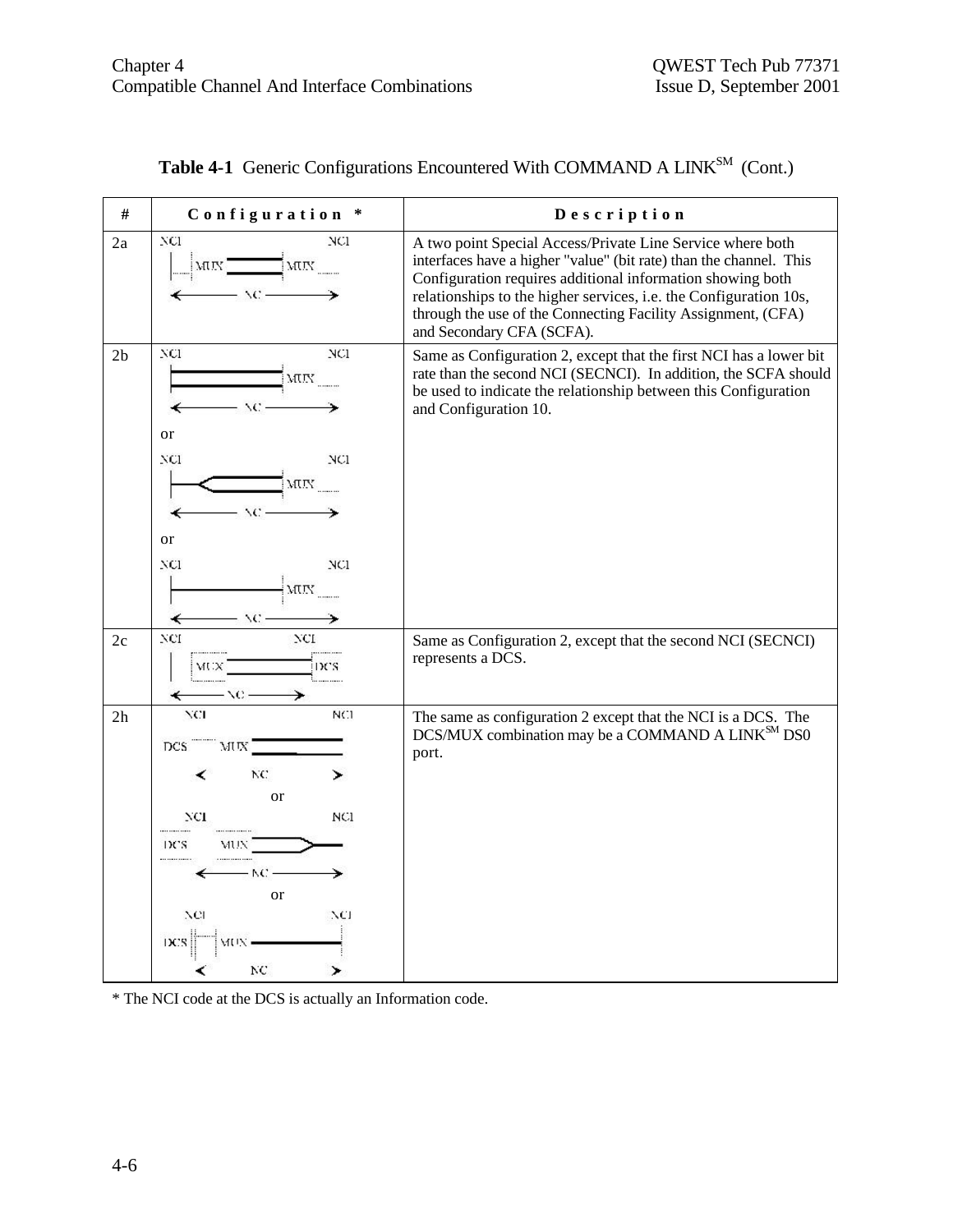| #  | Configuration *                                                                                                                                                          | Description                                                                                                                                                                                                 |
|----|--------------------------------------------------------------------------------------------------------------------------------------------------------------------------|-------------------------------------------------------------------------------------------------------------------------------------------------------------------------------------------------------------|
| 2i | NCI<br>NC1<br><br>DCS<br>МŒ<br>MUNI<br>- NC -<br>or<br>NCI<br>NCI<br>DCS<br>$M(X -$<br>- MLX)<br><b>PERMIT CONTRA</b><br>- NC -                                          | The same as configuration 2a except that the NCI is a DCS. The<br>DCS/MUX combination may be a COMMAND A LINK <sup>SM</sup> DS0<br>port.                                                                    |
| 2j | NCI<br>NCI<br><br><br>MUX<br>DCS<br>MUX.<br>.<br>- NC<br>or<br>NCI<br>NCI<br><br>.<br>DCS<br>MUX<br>MUX !<br>an company<br>- NC<br>↞                                     | The same as configuration 2a except that the NCI is a DCS. The<br>DCS/MUX combination may be a COMMAND A LINK <sup>SM</sup> DS0<br>port.                                                                    |
| 2k | NCI<br>NCI<br><br>MUX<br>DCS<br><br>w<br><sub>or</sub><br>NCI<br>NCI<br><br>.<br>MUX<br>DCS<br>.<br>NС<br>or<br>NCI<br>NCI<br><br>.<br>MUX<br>DCS<br><br><br>- 70 –<br>↞ | The same as Configuration 2b except that the second NCI<br>(SECNCI) represents a DCS. The DCS/MUX combination may<br>be a COMMAND A LINK <sup>SM</sup> DS0 port.                                            |
| 3  | <b>NCI</b><br>N <sub>C</sub>                                                                                                                                             | A Switched Access Service, Feature Group A, which indicates the<br>connection between the line side of a LEC switch (i.e., first point<br>of switching, or FPOS)) and the interface at a customer premises. |
| 3a | NCI<br>← NC →                                                                                                                                                            | Similar to Configuration 3 only a Basic Digital Switched Service<br>connected to the COMMAND A LINK <sup>SM</sup> DCS. The interface at a<br>different level than the DCS.                                  |

|  |  | <b>Table 4-1</b> Generic Configurations Encountered With COMMAND A LINK $^{SM}$ (Cont.) |  |  |  |  |  |
|--|--|-----------------------------------------------------------------------------------------|--|--|--|--|--|
|--|--|-----------------------------------------------------------------------------------------|--|--|--|--|--|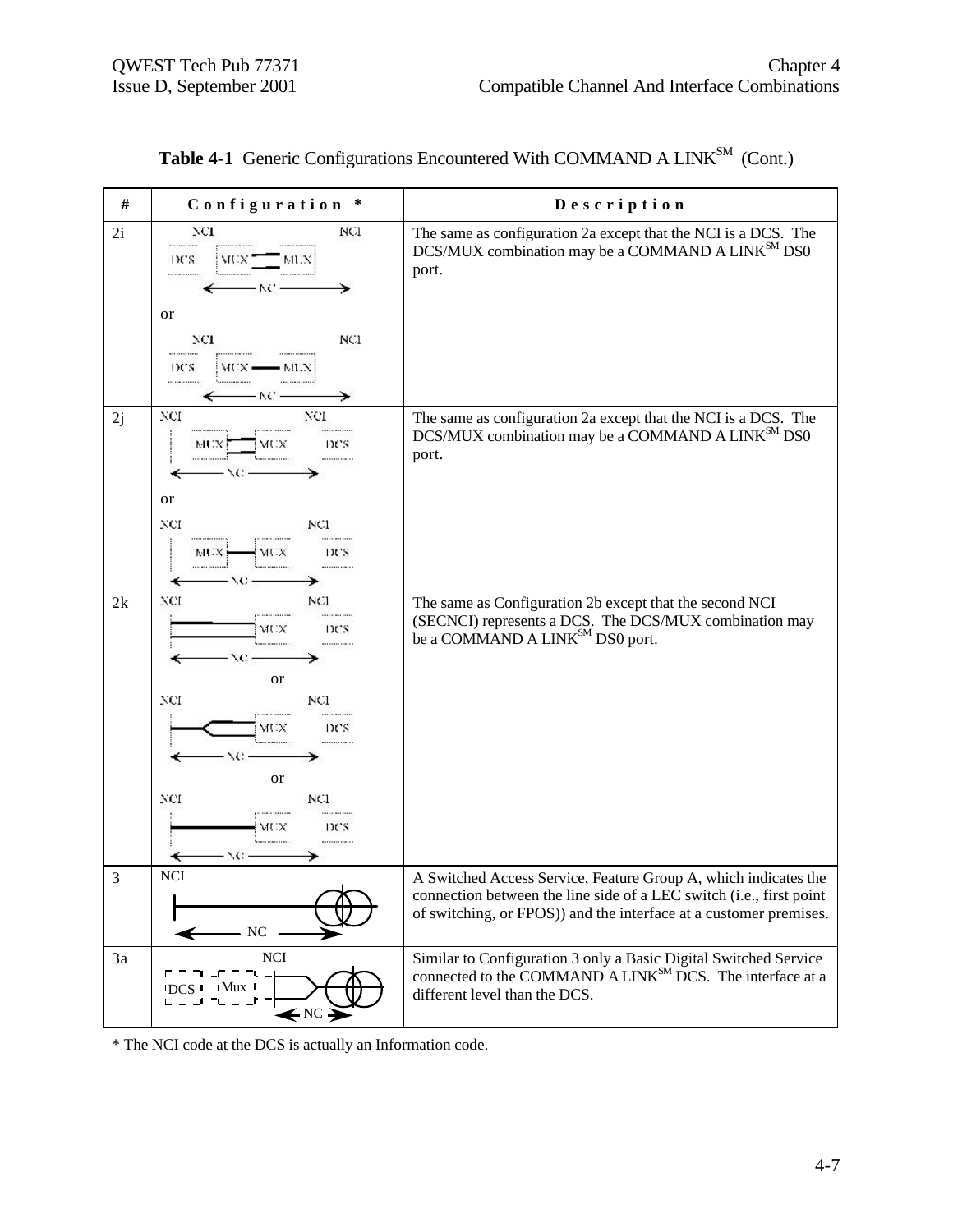| #              | Configuration *                                            | Description                                                                                                                                                                                                                                                                                           |
|----------------|------------------------------------------------------------|-------------------------------------------------------------------------------------------------------------------------------------------------------------------------------------------------------------------------------------------------------------------------------------------------------|
| 3 <sub>b</sub> | <b>NCI</b><br><b>IDCS</b><br>$\leftarrow$ NC $\rightarrow$ | Similar to Configuration 3 only a Basic Digital Switched Service<br>connected to the COMMAND A LINK <sup>SM</sup> DCS. The interface at<br>the same level as the DCS.                                                                                                                                 |
| $\overline{4}$ | NCI.<br>$\longleftarrow$ NC $\cdot$                        | A Switched Access Service, Feature Groups B, C or D, which<br>indicates the connection between the trunk side of a LEC switch<br>(e.g., first point of switching, or FPOS) and the interface at a<br>customer premises.                                                                               |
| 4a             | <b>NCI</b><br><b>IDCS</b><br>$\longleftarrow$ NC $\cdot$   | Similar to Configuration 4 only an Advanced Digital Switched<br>Service connected to the COMMAND A LINK <sup>SM</sup> DCS                                                                                                                                                                             |
| 5              | <b>NCI</b><br>NC.                                          | A WATS Access Line which indicates the connection between a<br>LEC switch ()providing FGC or FGD service for access to 800-<br>or WATS-type services) and the interface at an End-User s<br>premises.                                                                                                 |
| 5 <sub>b</sub> | NCI<br>Mux<br>$-NC$ $\rightarrow$                          | Similar to Configuration 5 only a Basic Digital Switched Service<br>connected to the COMMAND A LINK <sup>SM</sup> DCS                                                                                                                                                                                 |
| 7              | NCI<br>BRDG<br>- NC.<br>↞                                  | The portion of a multipoint Special Access/Private Line Service<br>which connects the IC-POT to the QWEST bridge. The channel<br>(indicating CO bridging) and interface have the same "value", e.g.<br>the channel indicates Voice Grade with CO bridging, and the<br>interface indicates Voice Band. |
| 7c             | NCI.<br><br><b>BRDG</b><br>DCS<br>NO.                      | The portion of a multipoint Special Access/Private Line Service<br>which connects the COMMAND A LINK <sup>SM</sup> DCS to the QWEST<br>bridge. Similar to Configurations 7 and 8. The DCS/MUX<br>combination may be a COMMAND A LINK <sup>SM</sup> DS0 port.                                          |
| 8              | NC1<br>BRDG<br>- NC -                                      | The portion of a multipoint Special Access/Private Line Service<br>which connects the EU-POT to the QWEST bridge. The channel<br>(indicating CO bridging) and interface have the same "value", e.g.<br>the channel indicates Voice Grade with CO bridging, and the<br>interface indicates Voice Band. |

| <b>Table 4-1</b> Generic Configurations Encountered With COMMAND A LINK $^{SM}$ (Cont.) |  |  |  |  |  |  |  |  |
|-----------------------------------------------------------------------------------------|--|--|--|--|--|--|--|--|
|-----------------------------------------------------------------------------------------|--|--|--|--|--|--|--|--|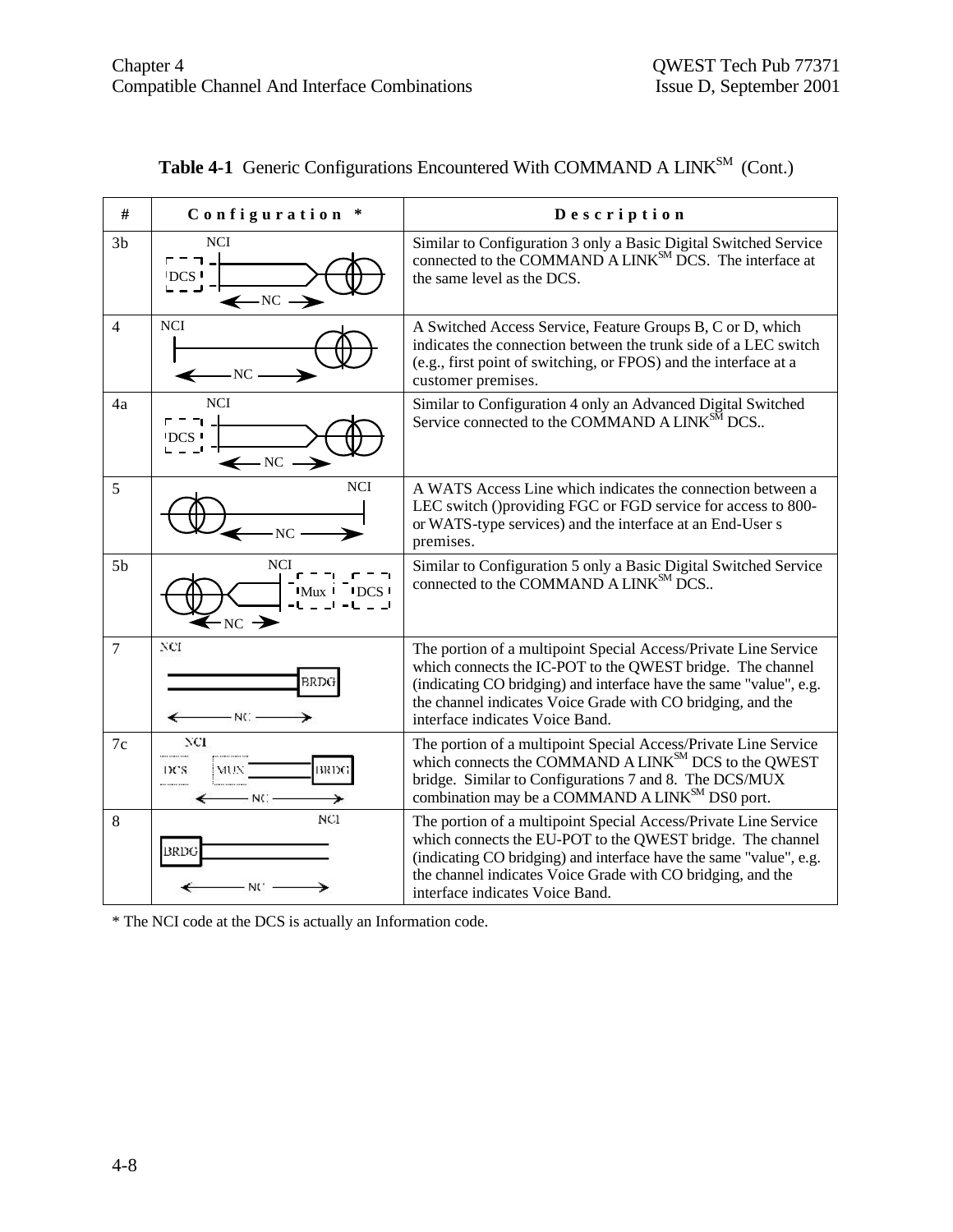| #   | Configuration *                                                 | Description                                                                                                                                                                                                                                                                                                                                                                                                                                  |
|-----|-----------------------------------------------------------------|----------------------------------------------------------------------------------------------------------------------------------------------------------------------------------------------------------------------------------------------------------------------------------------------------------------------------------------------------------------------------------------------------------------------------------------------|
| 10  | NCI.<br>MUX<br>NC.                                              | A two point Special Access/Private Line Service with one<br>interface and one channel. This Configuration requires a<br>customer specified CO multiplexing location using CLLI. The<br>channel (indicating CO multiplexing) and interface have the same<br>"value." Example: both the channel and the interface indicate<br>HC1. The customer will assign lower bit rate services into the<br>Configuration 10 (e.g. see Configuration 2).   |
| 10e | NCI<br>DCS<br>мтэх<br>ŃС                                        | Same as Configuration 10, except the high rate side of the<br>multiplexer is connected to the DCS. Does not represent a<br>COMMAND A LINK <sup>SM</sup> DS0 port.                                                                                                                                                                                                                                                                            |
| 22  | <b>NCI</b><br><b>NCI</b><br>Node = $\blacksquare$               | A two point Special Access/Private line Self-Healing, premium<br>service, utilizing a ring architecture. The two interfaces are at the<br>same level.                                                                                                                                                                                                                                                                                        |
| 22a | <b>NCI</b><br>Mux<br>Node = $\blacksquare$                      | The same as Configuration 22 except that there is only one<br>interface and one channel. This Configuration requires a<br>customer specified CO multiplexing location using CLLI. The<br>channel (indicating CO multiplexing) and interface have the same<br>"value." Example: both the channel and the interface indicate<br>HC3. The customer will assign lower bit rate services into the<br>Configuration 10 (e.g. see Configuration 2). |
| 22b | <b>NCI</b><br><b>NCI</b><br><b>DCS</b><br>Node = $\blacksquare$ | The same as Configuration 22 except that the SECNCI represents<br>a connection to a COMMAND A LINK <sup>SM</sup> DCS. The NCI<br>represents an Interexchange carrier.                                                                                                                                                                                                                                                                        |
| 22c | <b>NCI</b><br><b>NCI</b><br>DCS H<br>$Node =$                   | The same as Configuration 22 except that the NCI represents a<br>connection to a COMMAND A LINK <sup>SM</sup> DCS. The SECNCI<br>represents an End-User.                                                                                                                                                                                                                                                                                     |

| <b>Table 4-1</b> Generic Configurations Encountered With COMMAND A LINK <sup>SM</sup> (Cont.) |  |  |  |  |  |  |  |  |
|-----------------------------------------------------------------------------------------------|--|--|--|--|--|--|--|--|
|-----------------------------------------------------------------------------------------------|--|--|--|--|--|--|--|--|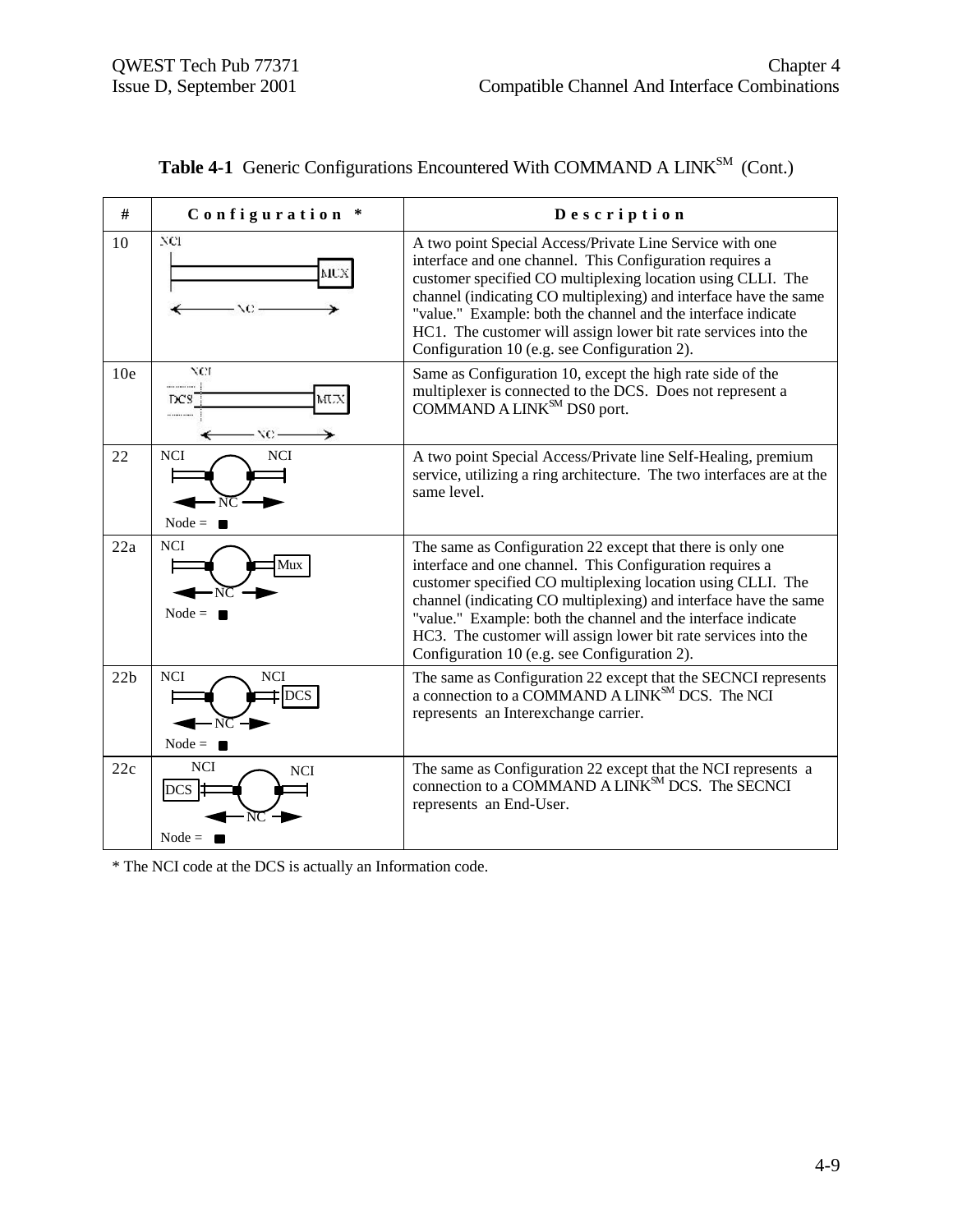### **4.3 QWEST Digital Data Service**

QWEST Technical Publications 77204 and 77312 should be consulted for a full service description. Tables 4-2 through 4-13 list the NC/NCI code combinations for the QWEST Digital Data Service. The "Customer Reconfigurable" function may be found only by looking at the 04CS9.10R NCI code.

#### **4.3.1 Access Service**

| NC/NCI Combinations |                                                            |                |                                                                           |             |              |                              |                 |  |  |
|---------------------|------------------------------------------------------------|----------------|---------------------------------------------------------------------------|-------------|--------------|------------------------------|-----------------|--|--|
| $NC =$              | $X A - C$<br>Two-point 2.4 kbit/s, Customer Reconfigurable |                |                                                                           |             |              |                              |                 |  |  |
| $NC =$              | $X A - X$                                                  |                | Two-point 2.4 kbit/s, Without Error Correction, (Customer Reconfigurable) |             |              |                              |                 |  |  |
| Config<br>#         | NCI<br>(NCI)                                               |                | NCI<br>(SECNCI)                                                           | Config<br># | NCI<br>(NCI) |                              | NCI<br>(SECNCI) |  |  |
| 2 <sub>h</sub>      | 04CS9.10R                                                  |                | 04DU5.24                                                                  | 2i          | 04CS9.10R    |                              | 04DU9.BN        |  |  |
|                     |                                                            |                |                                                                           | 2i          | 04CS9.10R    | ÷,                           | 04DU9.BX        |  |  |
| 2j                  | 04DJ9.15                                                   |                | 04CS9.10R                                                                 | 2i          | 04CS9.10R    | $\overline{a}$               | 04DU9.DN        |  |  |
| 2j                  | 04DS9.15                                                   | $\blacksquare$ | 04CS9.10R                                                                 | 2i          | 04CS9.10R    | ÷,                           | 04DU9.DX        |  |  |
| 2j                  | 04DJ9.15B                                                  |                | 04CS9.10R                                                                 | 2i          | 04CS9.10R    | $\qquad \qquad \blacksquare$ | 04DU9.CN        |  |  |
| 2j                  | 04DS9.15B                                                  |                | 04CS9.10R                                                                 | 2i          | 04CS9.10R    | $\blacksquare$               | 04DU9.CX        |  |  |
| 2j                  | 04DJ9.15K                                                  |                | 04CS9.10R                                                                 | 2i          | 04CS9.10R    | $\overline{\phantom{0}}$     | 04DU9.SN        |  |  |
| 2j                  | 04DS9.15K                                                  |                | 04CS9.10R                                                                 | 2i          | 04CS9.10R    | ÷,                           | 04DU9.SX        |  |  |
| 2j                  | 04DJ9.15S                                                  | $\blacksquare$ | 04CS9.10R                                                                 | 2i          | 04CS9.10R    | $\overline{\phantom{a}}$     | 04DU9.1KN       |  |  |
| 2j                  | 04DS9.15S                                                  |                | 04CS9.10R                                                                 | 2i          | 04CS9.10R    | $\overline{\phantom{0}}$     | 04DU9.1KX       |  |  |
| 2j                  | 04DJ9.1K                                                   |                | 04CS9.10R                                                                 | 2i          | 04CS9.10R    |                              | 04DU9.1SN       |  |  |
| 2j                  | 04DS9.1K                                                   |                | 04CS9.10R                                                                 | 2i          | 04CS9.10R    | $\overline{\phantom{0}}$     | 04DU9.1SX       |  |  |
| 2j                  | 04DJ9.1S                                                   |                | 04CS9.10R                                                                 |             |              |                              |                 |  |  |
| 2j                  | 04DS9.1S                                                   |                | 04CS9.10R                                                                 |             |              |                              |                 |  |  |

**Table 4-2** Digital Access Service 1 (DA1) - 2.4 kbit/s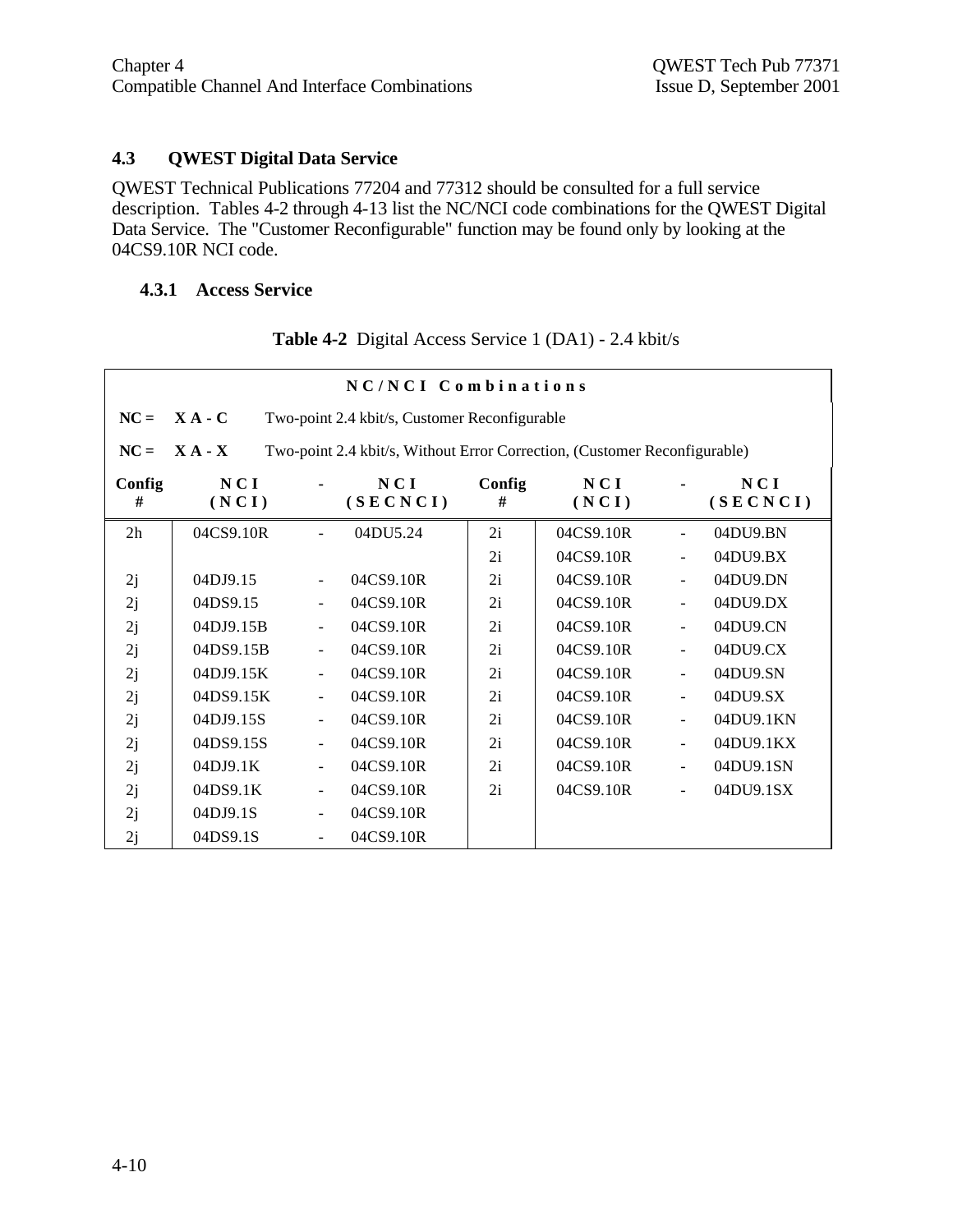# **Table 4-2** Digital Access Service 1 (DA1) - 2.4 kbit/s (Continued)

| NC/NCI Combinations |                |                                                                                                                           |                                                                           |              |                                   |                 |  |  |
|---------------------|----------------|---------------------------------------------------------------------------------------------------------------------------|---------------------------------------------------------------------------|--------------|-----------------------------------|-----------------|--|--|
|                     | $NC = X A - V$ | Multipoint 2.4 kbit/s, With CO Bridging, Customer Reconfigurable                                                          |                                                                           |              |                                   |                 |  |  |
|                     | $NC = X A - E$ | Multipoint 2.4 kbit/s, Leg/Link Without Error Correction<br>(Customer Reconfigurable)                                     |                                                                           |              |                                   |                 |  |  |
|                     | $NC = X A - Y$ | (Customer Reconfigurable)                                                                                                 | Multipoint 2.4 kbit/s, With CO Bridging - Master Leg, No Error Correction |              |                                   |                 |  |  |
| $NC =$              | <b>XABV</b>    | Multipoint 2.4 kbit/s, With CO Bridging, Secondary Channel, Customer Reconfigurable                                       |                                                                           |              |                                   |                 |  |  |
|                     | $NC = XABE$    | Multipoint 2.4 kbit/s, Leg/Link Without Error Correction, Secondary Channel<br>(Customer Reconfigurable)                  |                                                                           |              |                                   |                 |  |  |
|                     | $NC = XABY$    | Multipoint 2.4 kbit/s, With CO Bridging, Secondary Channel - Master Leg, No Error<br>Correction (Customer Reconfigurable) |                                                                           |              |                                   |                 |  |  |
| Config<br>#         | NCI<br>(NCI)   | NCI<br>(SECNCI)                                                                                                           | Config<br>#                                                               | NCI<br>(NCI) | <b>Contract Contract Contract</b> | NCI<br>(SECNCI) |  |  |
| 7c                  | 04CS9.10R      | 04BD5.24 $*$                                                                                                              |                                                                           |              |                                   |                 |  |  |

\* QWEST currently does not use the 04BD5.24 NCI code in the provisioning process. The code is included for technical description purposes.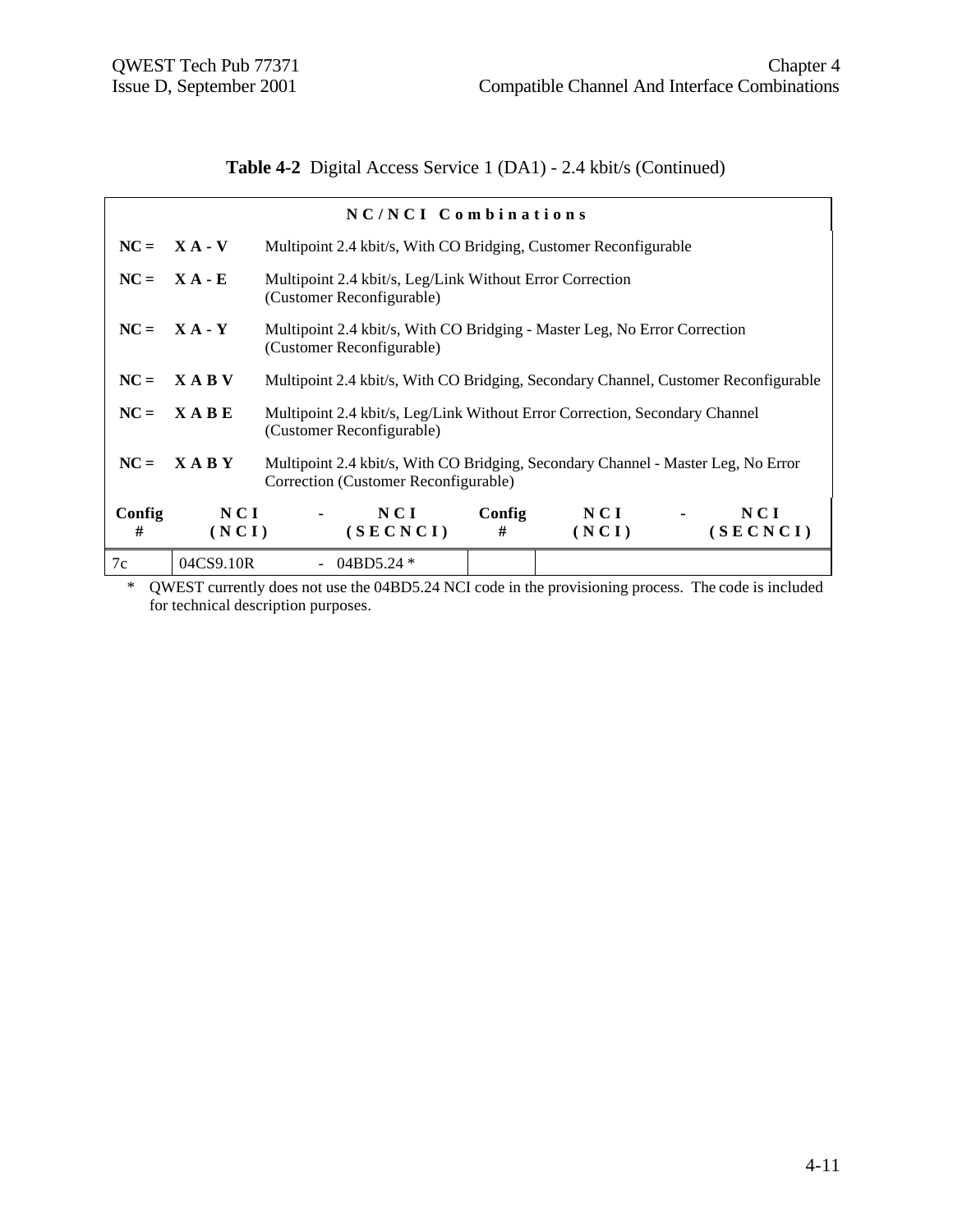$\mathbf{r}$ 

|  | <b>Table 4-2</b> Digital Access Service 1 (DA1) - 2.4 kbit/s (Continued) |  |  |  |  |
|--|--------------------------------------------------------------------------|--|--|--|--|
|--|--------------------------------------------------------------------------|--|--|--|--|

| NC/NCI Combinations |                                                                                                               |                              |                                                                  |             |              |                          |                 |  |  |
|---------------------|---------------------------------------------------------------------------------------------------------------|------------------------------|------------------------------------------------------------------|-------------|--------------|--------------------------|-----------------|--|--|
| $NC =$              | <b>XABC</b>                                                                                                   |                              | Two-point 2.4 kbit/s, Secondary Channel, Customer Reconfigurable |             |              |                          |                 |  |  |
| $NC =$              | <b>XABX</b><br>Two-point 2.4 kbit/s Without Error Correction, Secondary Channel,<br>(Customer Reconfigurable) |                              |                                                                  |             |              |                          |                 |  |  |
| Config<br>#         | NCI<br>(NCI)                                                                                                  |                              | NCI<br>(SECNCI)                                                  | Config<br># | NCI<br>(NCI) |                          | NCI<br>(SECNCI) |  |  |
| 2 <sub>h</sub>      | 04CS9.10R                                                                                                     |                              | 04DU5.24S                                                        | 2i          | 04CS9.10R    | $\blacksquare$           | 04DU9.BN        |  |  |
|                     |                                                                                                               |                              |                                                                  | 2i          | 04CS9.10R    | $\overline{\phantom{a}}$ | 04DU9.BX        |  |  |
| 2j                  | 04DJ9.15                                                                                                      | $\overline{\phantom{a}}$     | 04CS9.10R                                                        | 2i          | 04CS9.10R    | $\frac{1}{2}$            | 04DU9.DN        |  |  |
| 2j                  | 04DS9.15                                                                                                      | $\blacksquare$               | 04CS9.10R                                                        | 2i          | 04CS9.10R    | $\blacksquare$           | 04DU9.DX        |  |  |
| 2j                  | 04DJ9.15B                                                                                                     |                              | 04CS9.10R                                                        | 2i          | 04CS9.10R    | $\overline{\phantom{a}}$ | 04DU9.CN        |  |  |
| 2j                  | 04DS9.15B                                                                                                     | $\frac{1}{2}$                | 04CS9.10R                                                        | 2i          | 04CS9.10R    | $\frac{1}{2}$            | 04DU9.CX        |  |  |
| 2j                  | 04DJ9.15K                                                                                                     | $\frac{1}{2}$                | 04CS9.10R                                                        | 2i          | 04CS9.10R    | $\frac{1}{2}$            | 04DU9.SN        |  |  |
| 2j                  | 04DS9.15K                                                                                                     |                              | 04CS9.10R                                                        | 2i          | 04CS9.10R    | ÷,                       | 04DU9.SX        |  |  |
| 2j                  | 04DJ9.15S                                                                                                     | $\frac{1}{2}$                | 04CS9.10R                                                        | 2i          | 04CS9.10R    | $\overline{\phantom{a}}$ | 04DU9.1KN       |  |  |
| 2j                  | 04DS9.15S                                                                                                     | $\qquad \qquad \blacksquare$ | 04CS9.10R                                                        | 2i          | 04CS9.10R    | $\ddot{\phantom{1}}$     | 04DU9.1KX       |  |  |
| 2j                  | 04DJ9.1K                                                                                                      | $\overline{\phantom{a}}$     | 04CS9.10R                                                        | 2i          | 04CS9.10R    | $\overline{\phantom{a}}$ | 04DU9.1SN       |  |  |
| 2j                  | 04DS9.1K                                                                                                      | $\frac{1}{2}$                | 04CS9.10R                                                        | 2i          | 04CS9.10R    |                          | 04DU9.1SX       |  |  |
| 2j                  | 04DJ9.1S                                                                                                      | $\frac{1}{2}$                | 04CS9.10R                                                        |             |              |                          |                 |  |  |
| 2j                  | 04DS9.1S                                                                                                      |                              | 04CS9.10R                                                        |             |              |                          |                 |  |  |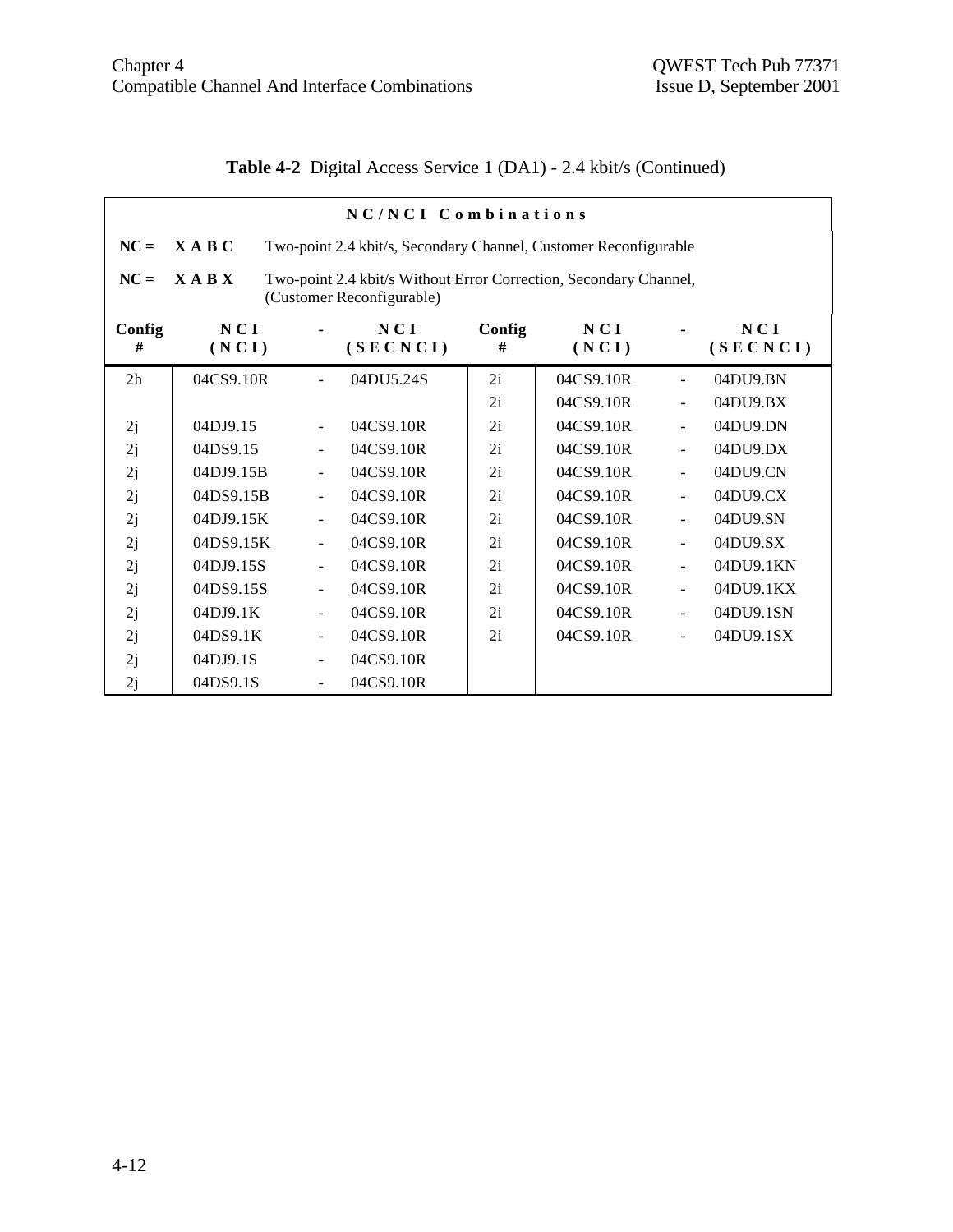|                | NC/NCI Combinations                                        |                          |                                                                           |             |              |                          |                   |  |  |  |
|----------------|------------------------------------------------------------|--------------------------|---------------------------------------------------------------------------|-------------|--------------|--------------------------|-------------------|--|--|--|
| $NC =$         | $X B - C$<br>Two-point 4.8 kbit/s, Customer Reconfigurable |                          |                                                                           |             |              |                          |                   |  |  |  |
| $NC =$         | $X B - X$                                                  |                          | Two-point 4,8 kbit/s, Without Error Correction, (Customer Reconfigurable) |             |              |                          |                   |  |  |  |
| Config<br>#    | NCI<br>(NCI)                                               |                          | NCI<br>(SECNCI)                                                           | Config<br># | NCI<br>(NCI) |                          | N C I<br>(SECNCI) |  |  |  |
| 2 <sub>h</sub> | 04CS9.10R                                                  |                          | 04DU5.48                                                                  | 2i          | 04CS9.10R    |                          | 04DU9.BN          |  |  |  |
|                |                                                            |                          |                                                                           | 2i          | 04CS9.10R    | $\blacksquare$           | 04DU9.BX          |  |  |  |
| 2j             | 04DJ9.15                                                   |                          | 04CS9.10R                                                                 | 2i          | 04CS9.10R    | $\blacksquare$           | 04DU9.DN          |  |  |  |
| 2j             | 04DS9.15                                                   |                          | 04CS9.10R                                                                 | 2i          | 04CS9.10R    | $\blacksquare$           | 04DU9.DX          |  |  |  |
| 2j             | 04DJ9.15B                                                  |                          | 04CS9.10R                                                                 | 2i          | 04CS9.10R    | $\blacksquare$           | 04DU9.CN          |  |  |  |
| 2j             | 04DS9.15B                                                  |                          | 04CS9.10R                                                                 | 2i          | 04CS9.10R    | $\blacksquare$           | 04DU9.CX          |  |  |  |
| 2j             | 04DJ9.15K                                                  | $\overline{\phantom{a}}$ | 04CS9.10R                                                                 | 2i          | 04CS9.10R    | $\blacksquare$           | 04DU9.SN          |  |  |  |
| 2j             | 04DS9.15K                                                  |                          | 04CS9.10R                                                                 | 2i          | 04CS9.10R    | $\overline{\phantom{a}}$ | 04DU9.SX          |  |  |  |
| 2j             | 04DJ9.15S                                                  |                          | 04CS9.10R                                                                 | 2i          | 04CS9.10R    | $\blacksquare$           | 04DU9.1KN         |  |  |  |
| 2j             | 04DS9.15S                                                  |                          | 04CS9.10R                                                                 | 2i          | 04CS9.10R    | $\blacksquare$           | 04DU9.1KX         |  |  |  |
| 2j             | 04DJ9.1K                                                   |                          | 04CS9.10R                                                                 | 2i          | 04CS9.10R    |                          | 04DU9.1SN         |  |  |  |
| 2j             | 04DS9.1K                                                   | $\blacksquare$           | 04CS9.10R                                                                 | 2i          | 04CS9.10R    | $\blacksquare$           | 04DU9.1SX         |  |  |  |
| 2j             | 04DJ9.1S                                                   |                          | 04CS9.10R                                                                 |             |              |                          |                   |  |  |  |
| 2j             | 04DS9.1S                                                   | $\blacksquare$           | 04CS9.10R                                                                 |             |              |                          |                   |  |  |  |

**Table 4-3** Digital Access Service 2 (DA2) - 4.8 kbit/s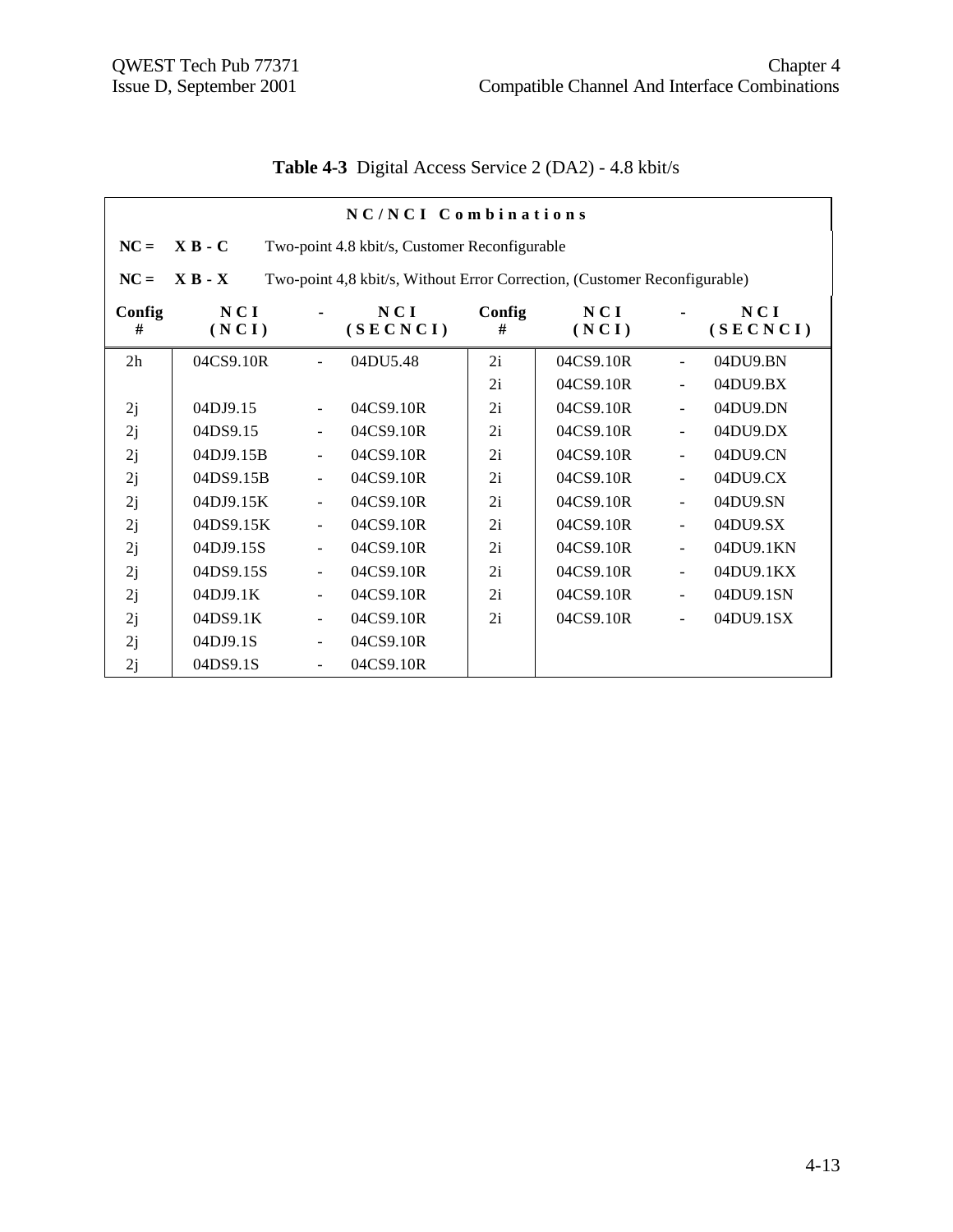**Table 4-3** Digital Access Service 2 (DA2) - 4.8 kbit/s (Continued)

|             |              | NC/NCI Combinations                                                                                                       |                                                                                     |              |                                               |                 |  |
|-------------|--------------|---------------------------------------------------------------------------------------------------------------------------|-------------------------------------------------------------------------------------|--------------|-----------------------------------------------|-----------------|--|
| $NC =$      | $X B - V$    | Multipoint 4.8 kbit/s, With CO Bridging, Customer Reconfigurable                                                          |                                                                                     |              |                                               |                 |  |
| $NC =$      | $X B - E$    | Multipoint 4.8 kbit/s, Leg/Link Without Error Correction<br>(Customer Reconfigurable)                                     |                                                                                     |              |                                               |                 |  |
| $NC =$      | $X B - Y$    | (Customer Reconfigurable)                                                                                                 | Multipoint 4.8 kbit/s, With CO Bridging - Master Leg, No Error Correction           |              |                                               |                 |  |
| $NC =$      | <b>XBBV</b>  |                                                                                                                           | Multipoint 4.8 kbit/s, With CO Bridging, Secondary Channel, Customer Reconfigurable |              |                                               |                 |  |
| $NC =$      | $X$ B B E    | Multipoint 4.8 kbit/s, Leg/Link Without Error Correction, Secondary Channel<br>(Customer Reconfigurable)                  |                                                                                     |              |                                               |                 |  |
| $NC =$      | <b>XBBY</b>  | Multipoint 4.8 kbit/s, With CO Bridging, Secondary Channel - Master Leg, No Error<br>Correction (Customer Reconfigurable) |                                                                                     |              |                                               |                 |  |
| Config<br># | NCI<br>(NCI) | NCI<br>(SECNCI)                                                                                                           | Config<br>#                                                                         | NCI<br>(NCI) | $\mathbf{u} = \mathbf{u} \times \mathbf{u}$ . | NCI<br>(SECNCI) |  |
| 7c          | 04CS9.10R    | 04BD5.48 *                                                                                                                |                                                                                     |              |                                               |                 |  |

\* QWEST currently does not use the 04BD5.48 NCI code in the provisioning process. The code is included for technical description purposes.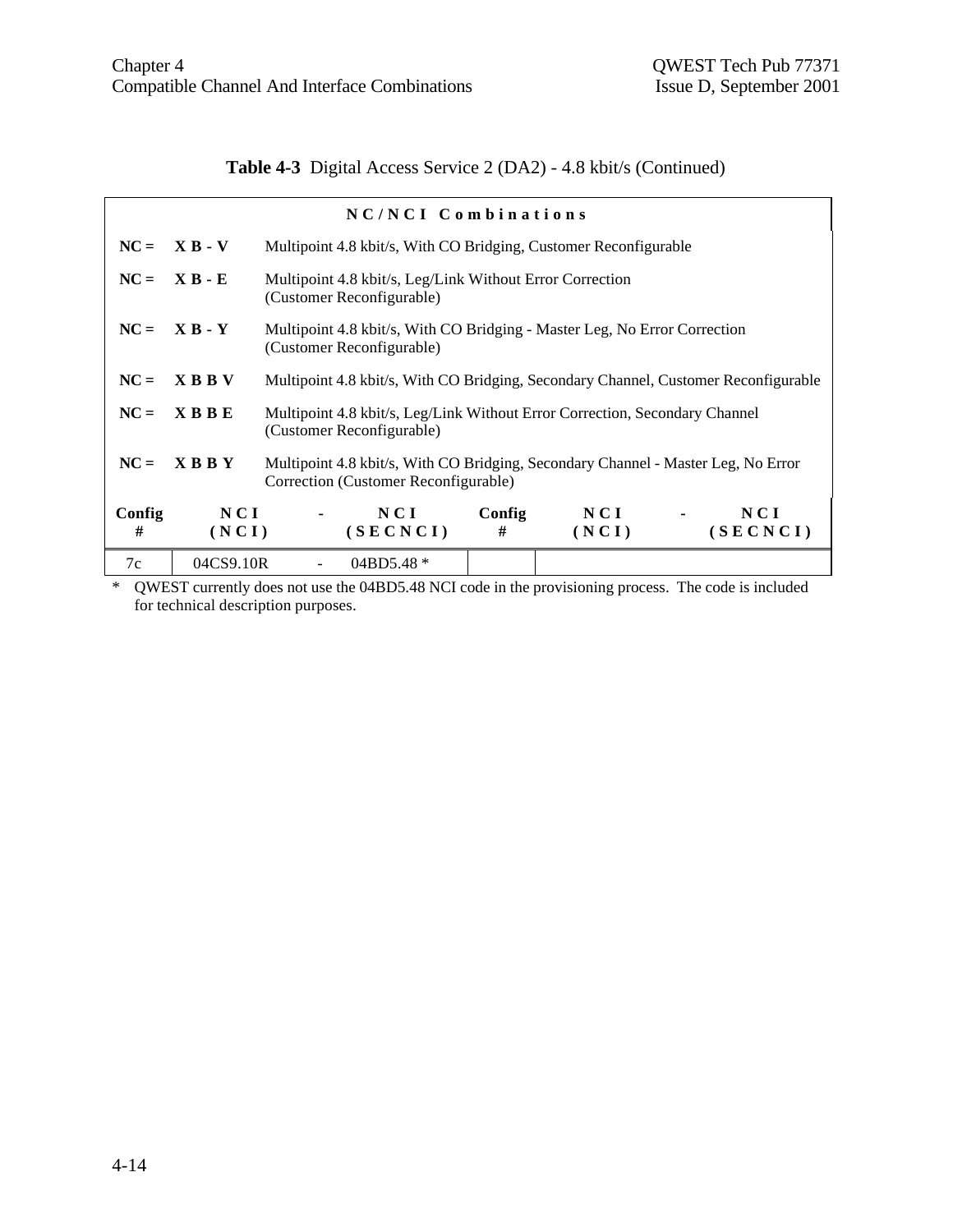|  | Table 4-3 Digital Access Service 2 (DA2) - 4.8 kbit/s (Continued) |  |  |  |
|--|-------------------------------------------------------------------|--|--|--|
|--|-------------------------------------------------------------------|--|--|--|

| NC/NCI Combinations |                                                                                                               |                          |                 |             |              |                          |                 |  |  |
|---------------------|---------------------------------------------------------------------------------------------------------------|--------------------------|-----------------|-------------|--------------|--------------------------|-----------------|--|--|
| $NC =$              | $X$ B B C<br>Two-point 4.8 kbit/s, Secondary Channel, Customer Reconfigurable                                 |                          |                 |             |              |                          |                 |  |  |
| $NC =$              | <b>XBBX</b><br>Two-point 4.8 kbit/s Without Error Correction, Secondary Channel,<br>(Customer Reconfigurable) |                          |                 |             |              |                          |                 |  |  |
| Config<br>#         | NCI<br>(NCI)                                                                                                  |                          | NCI<br>(SECNCI) | Config<br># | NCI<br>(NCI) |                          | NCI<br>(SECNCI) |  |  |
| 2 <sub>h</sub>      | 04CS9.10R                                                                                                     |                          | 04DU5.48S       | 2i          | 04CS9.10R    | $\blacksquare$           | 04DU9.BN        |  |  |
|                     |                                                                                                               |                          |                 | 2i          | 04CS9.10R    | $\frac{1}{2}$            | 04DU9.BX        |  |  |
| 2j                  | 04DJ9.15                                                                                                      | $\overline{\phantom{0}}$ | 04CS9.10R       | 2i          | 04CS9.10R    | $\frac{1}{2}$            | 04DU9.DN        |  |  |
| 2j                  | 04DS9.15                                                                                                      |                          | 04CS9.10R       | 2i          | 04CS9.10R    | $\overline{a}$           | 04DU9.DX        |  |  |
| 2j                  | 04DJ9.15B                                                                                                     |                          | 04CS9.10R       | 2i          | 04CS9.10R    | $\overline{\phantom{a}}$ | 04DU9.CN        |  |  |
| 2j                  | 04DS9.15B                                                                                                     |                          | 04CS9.10R       | 2i          | 04CS9.10R    | $\blacksquare$           | 04DU9.CX        |  |  |
| 2j                  | 04DJ9.15K                                                                                                     | $\blacksquare$           | 04CS9.10R       | 2i          | 04CS9.10R    | $\overline{\phantom{a}}$ | 04DU9.SN        |  |  |
| 2j                  | 04DS9.15K                                                                                                     |                          | 04CS9.10R       | 2i          | 04CS9.10R    | ÷,                       | 04DU9.SX        |  |  |
| 2j                  | 04DJ9.15S                                                                                                     | ÷                        | 04CS9.10R       | 2i          | 04CS9.10R    | $\overline{\phantom{a}}$ | 04DU9.1KN       |  |  |
| 2j                  | 04DS9.15S                                                                                                     |                          | 04CS9.10R       | 2i          | 04CS9.10R    | $\ddot{\phantom{1}}$     | 04DU9.1KX       |  |  |
| 2j                  | 04DJ9.1K                                                                                                      | $\blacksquare$           | 04CS9.10R       | 2i          | 04CS9.10R    | $\overline{\phantom{a}}$ | 04DU9.1SN       |  |  |
| 2j                  | 04DS9.1K                                                                                                      | $\blacksquare$           | 04CS9.10R       | 2i          | 04CS9.10R    |                          | 04DU9.1SX       |  |  |
| 2j                  | 04DJ9.1S                                                                                                      | $\overline{\phantom{0}}$ | 04CS9.10R       |             |              |                          |                 |  |  |
| 2j                  | 04DS9.1S                                                                                                      |                          | 04CS9.10R       |             |              |                          |                 |  |  |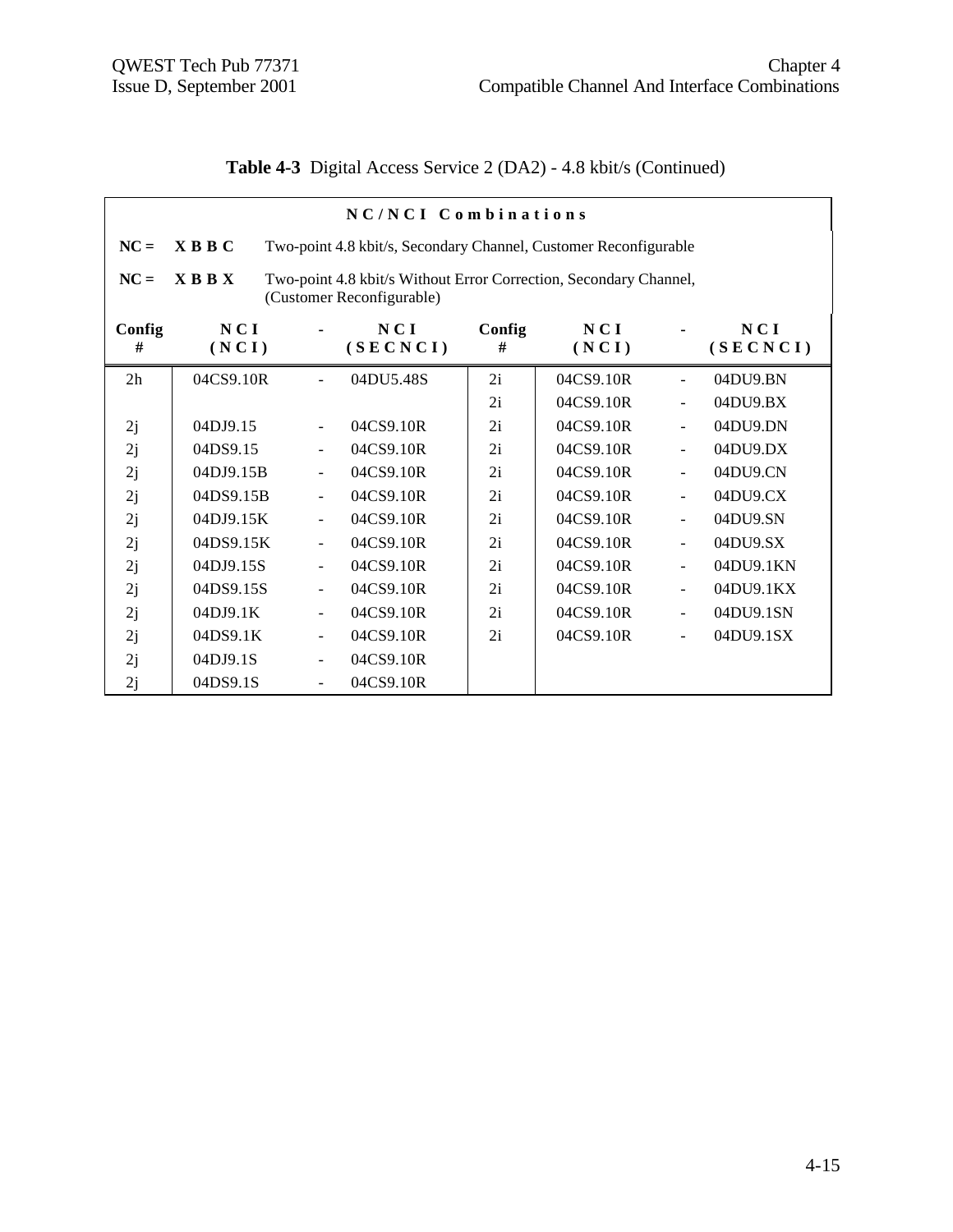| NC/NCI Combinations |                                                            |                                                                           |                 |             |              |                |                 |  |  |
|---------------------|------------------------------------------------------------|---------------------------------------------------------------------------|-----------------|-------------|--------------|----------------|-----------------|--|--|
| $NC =$              | $X G - C$<br>Two-point 9.6 kbit/s, Customer Reconfigurable |                                                                           |                 |             |              |                |                 |  |  |
| $NC =$              | $X G - X$                                                  | Two-point 9.6 kbit/s, Without Error Correction, (Customer Reconfigurable) |                 |             |              |                |                 |  |  |
| Config<br>#         | NCI<br>(NCI)                                               |                                                                           | NCI<br>(SECNCI) | Config<br># | NCI<br>(NCI) |                | NCI<br>(SECNCI) |  |  |
| 2 <sub>h</sub>      | 04CS9.10R                                                  |                                                                           | 04DU5.96        | 2i          | 04CS9.10R    | $\blacksquare$ | 04DU9.BN        |  |  |
|                     |                                                            |                                                                           |                 | 2i          | 04CS9.10R    | $\blacksquare$ | 04DU9.BX        |  |  |
| 2j                  | 04DJ9.15                                                   |                                                                           | 04CS9.10R       | 2i          | 04CS9.10R    | $\blacksquare$ | 04DU9.DN        |  |  |
| 2j                  | 04DS9.15                                                   | $\overline{\phantom{a}}$                                                  | 04CS9.10R       | 2i          | 04CS9.10R    | $\blacksquare$ | 04DU9.DX        |  |  |
| 2j                  | 04DJ9.15B                                                  |                                                                           | 04CS9.10R       | 2i          | 04CS9.10R    | $\blacksquare$ | 04DU9.CN        |  |  |
| 2j                  | 04DS9.15B                                                  |                                                                           | 04CS9.10R       | 2i          | 04CS9.10R    | $\blacksquare$ | 04DU9.CX        |  |  |
| 2j                  | 04DJ9.15K                                                  |                                                                           | 04CS9.10R       | 2i          | 04CS9.10R    | $\blacksquare$ | 04DU9.SN        |  |  |
| 2j                  | 04DS9.15K                                                  |                                                                           | 04CS9.10R       | 2i          | 04CS9.10R    | $\blacksquare$ | 04DU9.SX        |  |  |
| 2j                  | 04DJ9.15S                                                  | $\blacksquare$                                                            | 04CS9.10R       | 2i          | 04CS9.10R    | $\blacksquare$ | 04DU9.1KN       |  |  |
| 2j                  | 04DS9.15S                                                  |                                                                           | 04CS9.10R       | 2i          | 04CS9.10R    | $\blacksquare$ | 04DU9.1KX       |  |  |
| 2j                  | 04DJ9.1K                                                   |                                                                           | 04CS9.10R       | 2i          | 04CS9.10R    |                | 04DU9.1SN       |  |  |
| 2j                  | 04DS9.1K                                                   | ۰                                                                         | 04CS9.10R       | 2i          | 04CS9.10R    | $\blacksquare$ | 04DU9.1SX       |  |  |
| 2j                  | 04DJ9.1S                                                   |                                                                           | 04CS9.10R       |             |              |                |                 |  |  |
| 2j                  | 04DS9.1S                                                   | $\blacksquare$                                                            | 04CS9.10R       |             |              |                |                 |  |  |

**Table 4-4** Digital Access Service 3 (DA3) - 9.6 kbit/s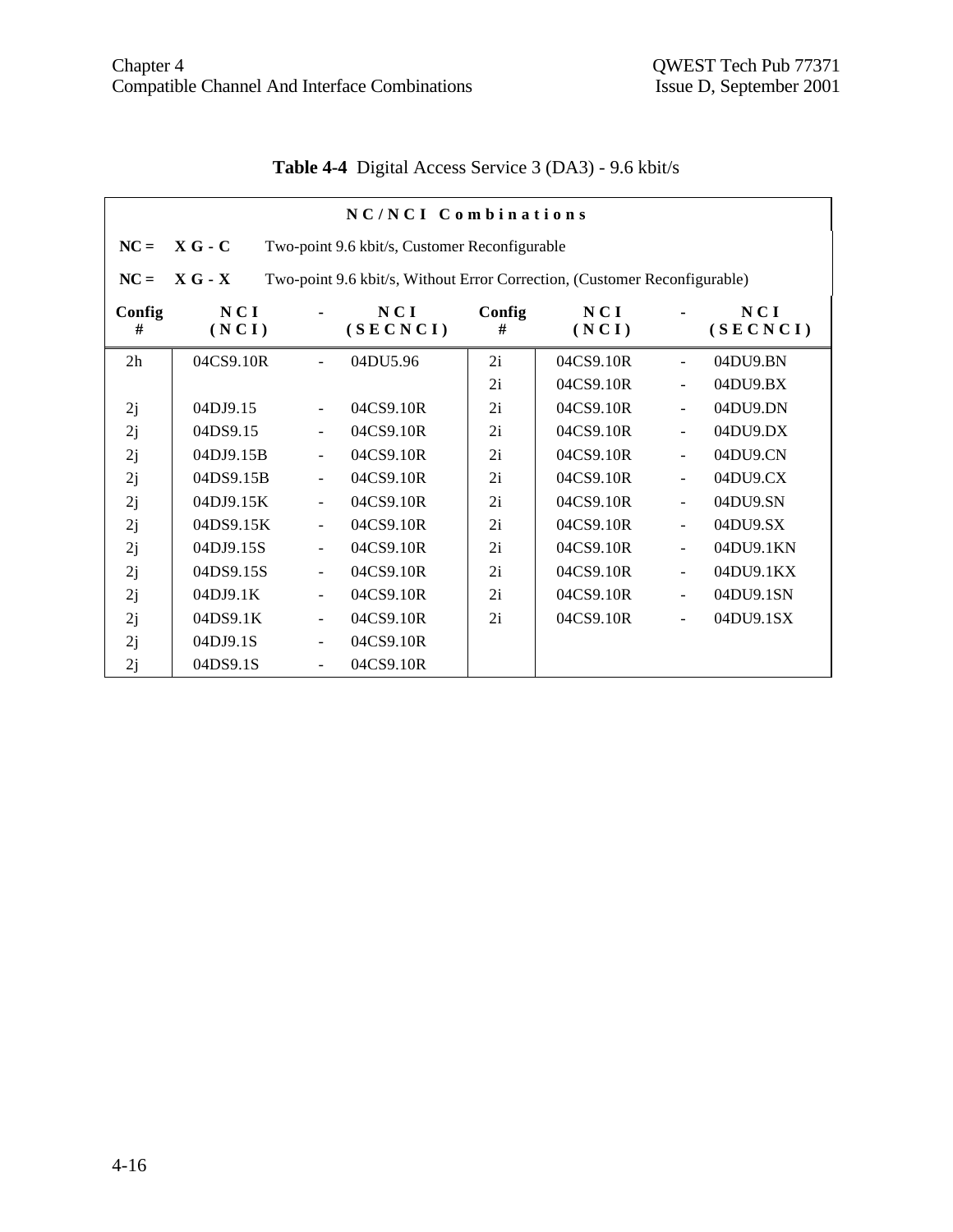# **Table 4-4** Digital Access Service 3 (DA3) - 9.6 kbit/s (Continued)

|             |                | NC/NCI Combinations                                                                                                       |                                                                                     |              |                                   |                 |  |
|-------------|----------------|---------------------------------------------------------------------------------------------------------------------------|-------------------------------------------------------------------------------------|--------------|-----------------------------------|-----------------|--|
|             | $NC = X G - V$ | Multipoint 9.6 kbit/s, With CO Bridging, Customer Reconfigurable                                                          |                                                                                     |              |                                   |                 |  |
|             | $NC = XG - E$  | Multipoint 9.6 kbit/s, Leg/Link Without Error Correction<br>(Customer Reconfigurable)                                     |                                                                                     |              |                                   |                 |  |
| $NC =$      | $XG - Y$       | (Customer Reconfigurable)                                                                                                 | Multipoint 9.6 kbit/s, With CO Bridging - Master Leg, No Error Correcting           |              |                                   |                 |  |
| $NC =$      | X G B V        |                                                                                                                           | Multipoint 9.6 kbit/s, With CO Bridging, Secondary Channel, Customer Reconfigurable |              |                                   |                 |  |
| $NC =$      | X G B E        | Multipoint 9.6 kbit/s, Leg/Link Without Error Correction, Secondary Channel<br>(Customer Reconfigurable)                  |                                                                                     |              |                                   |                 |  |
| $NC =$      | X G B Y        | Multipoint 9.6 kbit/s, With CO Bridging, Secondary Channel - Master Leg, No Error<br>Correcting (Customer Reconfigurable) |                                                                                     |              |                                   |                 |  |
| Config<br># | NCI<br>(NCI)   | NCI<br>(SECNCI)                                                                                                           | Config<br>#                                                                         | NCI<br>(NCI) | <b>Contract Contract Contract</b> | NCI<br>(SECNCI) |  |
| 7c          | 04CS9.10R      | 04BD5.96 *                                                                                                                |                                                                                     |              |                                   |                 |  |

\* QWEST currently does not use the 04BD5.96 NCI code in the provisioning process. The code is included for technical description purposes.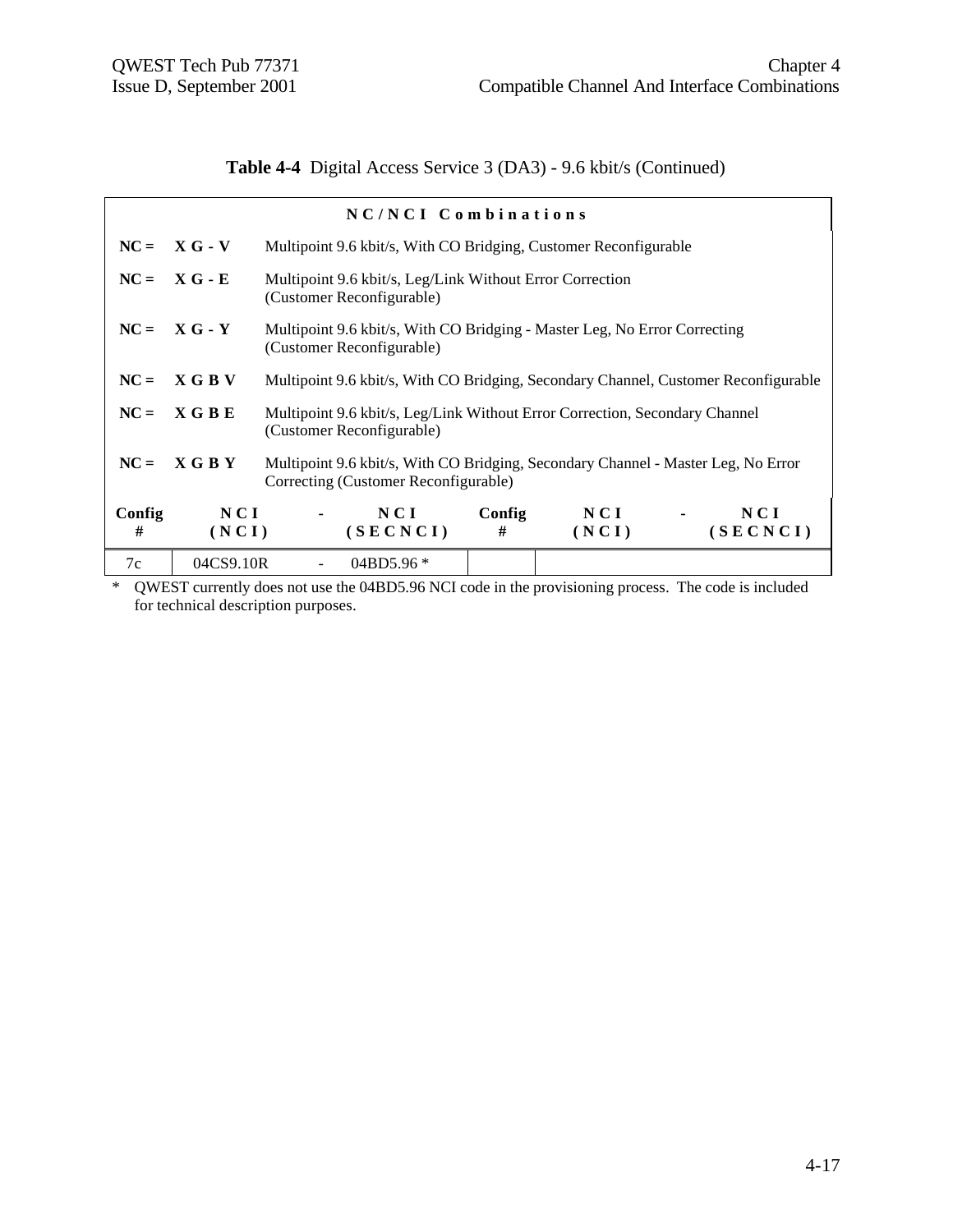$\mathbf{r}$ 

|  | <b>Table 4-4</b> Digital Access Service 3 (DA3) - 9.6 kbit/s (Continued) |  |  |  |
|--|--------------------------------------------------------------------------|--|--|--|
|--|--------------------------------------------------------------------------|--|--|--|

|                | NC/NCI Combinations                                                                                       |                          |                 |             |              |                          |                 |  |  |
|----------------|-----------------------------------------------------------------------------------------------------------|--------------------------|-----------------|-------------|--------------|--------------------------|-----------------|--|--|
| $NC =$         | <b>XGBC</b><br>Two-point 9.6 kbit/s, Secondary Channel, Customer Reconfigurable                           |                          |                 |             |              |                          |                 |  |  |
| $NC =$         | X G B X<br>Two-point 9.6 kbit/s Without Error Correction, Secondary Channel,<br>(Customer Reconfigurable) |                          |                 |             |              |                          |                 |  |  |
| Config<br>#    | NCI<br>(NCI)                                                                                              |                          | NCI<br>(SECNCI) | Config<br># | NCI<br>(NCI) |                          | NCI<br>(SECNCI) |  |  |
| 2 <sub>h</sub> | 04CS9.10R                                                                                                 |                          | 04DU5.96S       | 2i          | 04CS9.10R    | ÷,                       | 04DU9.BN        |  |  |
|                |                                                                                                           |                          |                 | 2i          | 04CS9.10R    | $\overline{\phantom{a}}$ | 04DU9.BX        |  |  |
| 2j             | 04DJ9.15                                                                                                  | $\overline{\phantom{0}}$ | 04CS9.10R       | 2i          | 04CS9.10R    | $\frac{1}{2}$            | 04DU9.DN        |  |  |
| 2j             | 04DS9.15                                                                                                  | $\blacksquare$           | 04CS9.10R       | 2i          | 04CS9.10R    | $\overline{\phantom{a}}$ | $04DU9$ .DX     |  |  |
| 2j             | 04DJ9.15B                                                                                                 |                          | 04CS9.10R       | 2i          | 04CS9.10R    | $\overline{\phantom{a}}$ | 04DU9.CN        |  |  |
| 2j             | 04DS9.15B                                                                                                 | $\blacksquare$           | 04CS9.10R       | 2i          | 04CS9.10R    | $\blacksquare$           | 04DU9.CX        |  |  |
| 2j             | 04DJ9.15K                                                                                                 | ÷                        | 04CS9.10R       | 2i          | 04CS9.10R    | $\frac{1}{2}$            | 04DU9.SN        |  |  |
| 2j             | 04DS9.15K                                                                                                 |                          | 04CS9.10R       | 2i          | 04CS9.10R    | $\blacksquare$           | 04DU9.SX        |  |  |
| 2j             | 04DJ9.15S                                                                                                 | $\blacksquare$           | 04CS9.10R       | 2i          | 04CS9.10R    | $\overline{\phantom{a}}$ | 04DU9.1KN       |  |  |
| 2j             | 04DS9.15S                                                                                                 | Ξ.                       | 04CS9.10R       | 2i          | 04CS9.10R    | $\frac{1}{2}$            | 04DU9.1KX       |  |  |
| 2j             | 04DJ9.1K                                                                                                  | ÷                        | 04CS9.10R       | 2i          | 04CS9.10R    | $\overline{\phantom{a}}$ | 04DU9.1SN       |  |  |
| 2j             | 04DS9.1K                                                                                                  |                          | 04CS9.10R       | 2i          | 04CS9.10R    |                          | 04DU9.1SX       |  |  |
| 2j             | 04DJ9.1S                                                                                                  | $\blacksquare$           | 04CS9.10R       |             |              |                          |                 |  |  |
| 2j             | 04DS9.1S                                                                                                  |                          | 04CS9.10R       |             |              |                          |                 |  |  |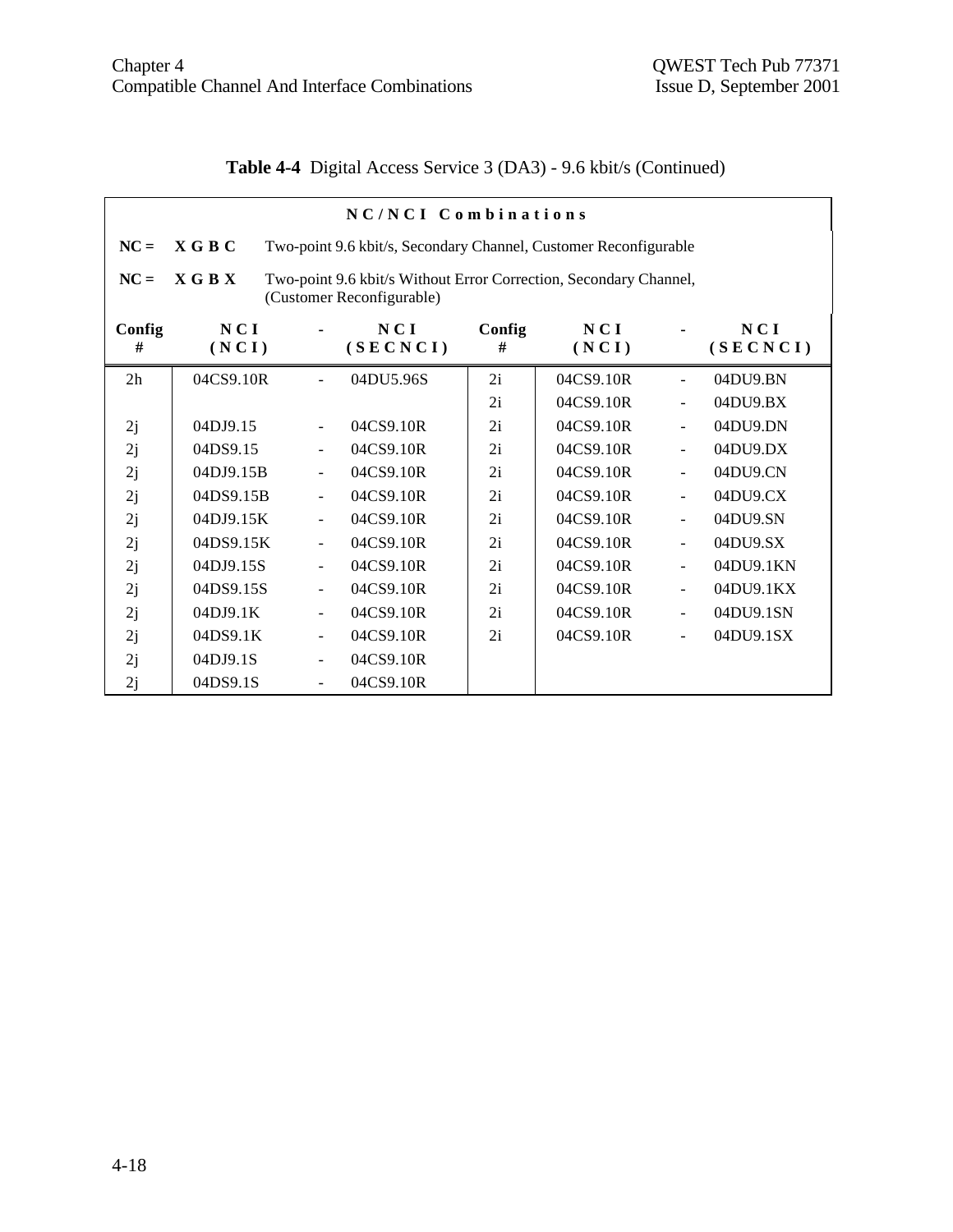|                | NC/NCI Combinations |                          |                                                                            |             |              |                          |                 |  |
|----------------|---------------------|--------------------------|----------------------------------------------------------------------------|-------------|--------------|--------------------------|-----------------|--|
| $NC =$         | $XH - C$            |                          | Two-point 56.0 kbit/s, Customer Reconfigurable                             |             |              |                          |                 |  |
| $NC =$         | $X H - X$           |                          | Two-point 56.0 kbit/s, Without Error Correction, (Customer Reconfigurable) |             |              |                          |                 |  |
| Config<br>#    | NCI<br>(NCI)        |                          | NCI<br>(SECNCI)                                                            | Config<br># | NCI<br>(NCI) |                          | NCI<br>(SECNCI) |  |
| 2 <sub>h</sub> | 04CS9.10R           |                          | 04DU5.56                                                                   | 2i          | 04CS9.10R    |                          | 04DU9.BN        |  |
|                |                     |                          |                                                                            | 2i          | 04CS9.10R    | $\overline{\phantom{a}}$ | 04DU9.BX        |  |
| 2j             | 04DJ9.15            |                          | 04CS9.10R                                                                  | 2i          | 04CS9.10R    | $\overline{\phantom{a}}$ | 04DU9.DN        |  |
| 2j             | 04DS9.15            |                          | 04CS9.10R                                                                  | 2i          | 04CS9.10R    | $\frac{1}{2}$            | 04DU9.DX        |  |
| 2j             | 04DJ9.15B           |                          | 04CS9.10R                                                                  | 2i          | 04CS9.10R    | $\blacksquare$           | 04DU9.CN        |  |
| 2j             | 04DS9.15B           |                          | 04CS9.10R                                                                  | 2i          | 04CS9.10R    | $\overline{a}$           | 04DU9.CX        |  |
| 2j             | 04DJ9.15K           | $\overline{\phantom{a}}$ | 04CS9.10R                                                                  | 2i          | 04CS9.10R    | $\blacksquare$           | 04DU9.SN        |  |
| 2j             | 04DS9.15K           |                          | 04CS9.10R                                                                  | 2i          | 04CS9.10R    | $\overline{a}$           | 04DU9.SX        |  |
| 2j             | 04DJ9.15S           | $\overline{\phantom{a}}$ | 04CS9.10R                                                                  | 2i          | 04CS9.10R    | $\blacksquare$           | 04DU9.1KN       |  |
| 2j             | 04DS9.15S           | $\blacksquare$           | 04CS9.10R                                                                  | 2i          | 04CS9.10R    | $\blacksquare$           | 04DU9.1KX       |  |
| 2j             | 04DJ9.1K            |                          | 04CS9.10R                                                                  | 2i          | 04CS9.10R    |                          | 04DU9.1SN       |  |
| 2j             | 04DS9.1K            | $\overline{\phantom{a}}$ | 04CS9.10R                                                                  | 2i          | 04CS9.10R    | $\blacksquare$           | 04DU9.1SX       |  |
| 2j             | 04DJ9.1S            |                          | 04CS9.10R                                                                  |             |              |                          |                 |  |
| 2j             | 04DS9.1S            | $\blacksquare$           | 04CS9.10R                                                                  |             |              |                          |                 |  |

# **Table 4-5** Digital Access Service 4 (DA4) - 56.0 kbit/s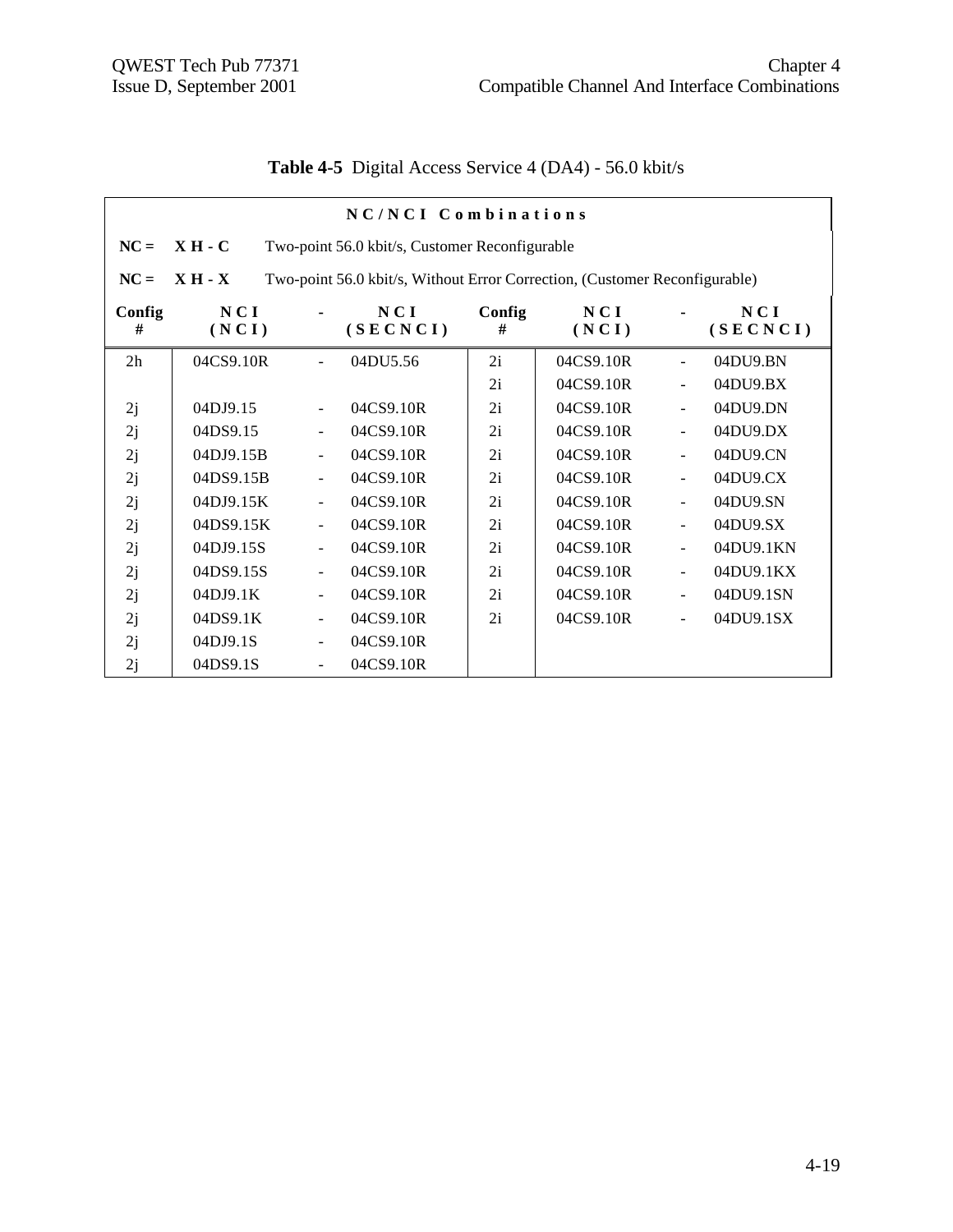**Table 4-5** Digital Access Service 4 (DA4) - 56.0 kbit/s (Continued)

| $NC/NCI$ Combinations |                  |                                                                                                                              |                                                                              |              |                |                   |  |  |
|-----------------------|------------------|------------------------------------------------------------------------------------------------------------------------------|------------------------------------------------------------------------------|--------------|----------------|-------------------|--|--|
| $NC =$                | $XH - V$         |                                                                                                                              | Multipoint 56.0 kbit/s, With CO Bridging, Customer Reconfigurable            |              |                |                   |  |  |
| $NC =$                | $XH - E$         | Multipoint 56.0 kbit/s, Leg/Link Without Error Correction<br>(Customer Reconfigurable)                                       |                                                                              |              |                |                   |  |  |
| $NC =$                | $XH - Y$         | (Customer Reconfigurable)                                                                                                    | Multipoint 56.0 kbit/s, With CO Bridging - Master Leg, No Error Correction   |              |                |                   |  |  |
| $NC =$                | <b>XHBE</b>      | (Customer Reconfigurable)                                                                                                    | Multipoint 56.0 kbit/s, Leg/Link Without Error Correction, Secondary Channel |              |                |                   |  |  |
| $NC =$                | <b>XHBV</b>      | Multipoint 56.0 kbit/s, With CO Bridging, Secondary Channel, and Customer<br>Reconfigurable (Customer Reconfigurable)        |                                                                              |              |                |                   |  |  |
| $NC =$                | <b>XHBY</b>      | Multipoint 56.0 kbit/s, With CO Bridging, Secondary Channel - Master Leg, No Error<br>Correction (Customer Reconfigurable) * |                                                                              |              |                |                   |  |  |
| Config<br>#           | NCI<br>(NCI)     | NCI<br>(SECNCI)                                                                                                              | Config<br>#                                                                  | NCI<br>(NCI) | $\blacksquare$ | N C I<br>(SECNCI) |  |  |
| 7c                    | $04C$ S9.10R $*$ | $04BD5.56$ **                                                                                                                |                                                                              |              |                |                   |  |  |

\* The control leg of a 56 kbit/s with Secondary Channel multipoint circuit requires a DS1 with CCC interface.

\*\* QWEST currently does not use the 04BD5.56 NCI code in the provisioning process. The codes is included for technical description purposes.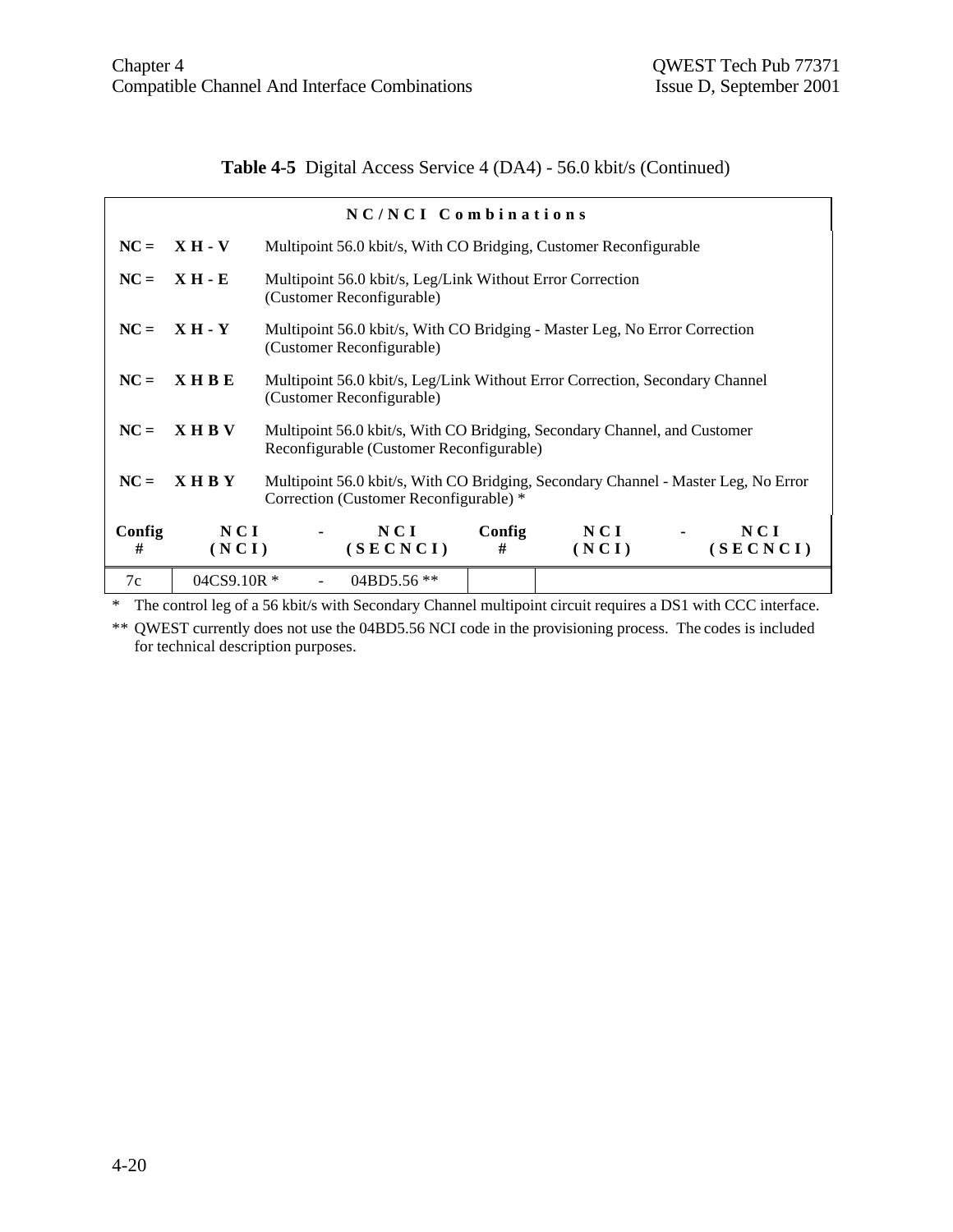**Table 4-5** Digital Access Service 4 (DA4) - 56.0 kbit/s (Continued)

|                | NC/NCI Combinations                                                                                            |                          |                 |             |              |                          |                 |  |  |
|----------------|----------------------------------------------------------------------------------------------------------------|--------------------------|-----------------|-------------|--------------|--------------------------|-----------------|--|--|
| $NC =$         | X H B C<br>Two-point 56 kbit/s, Secondary Channel, Customer Reconfigurable                                     |                          |                 |             |              |                          |                 |  |  |
| $NC =$         | $X$ H B $X$<br>Two-point 56.0 kbit/s Without Error Correction, Secondary Channel,<br>(Customer Reconfigurable) |                          |                 |             |              |                          |                 |  |  |
| Config<br>#    | NCI<br>(NCI)                                                                                                   |                          | NCI<br>(SECNCI) | Config<br># | NCI<br>(NCI) |                          | NCI<br>(SECNCI) |  |  |
| 2 <sub>h</sub> | 04CS9.10R                                                                                                      |                          | 04DU5.56S       | 2i          | 04CS9.10R    | $\blacksquare$           | 04DU9.BN        |  |  |
|                |                                                                                                                |                          |                 | 2i          | 04CS9.10R    | $\blacksquare$           | 04DU9.BX        |  |  |
| 2j             | 04DJ9.15                                                                                                       | $\blacksquare$           | 04CS9.10R       | 2i          | 04CS9.10R    | $\overline{\phantom{a}}$ | 04DU9.DN        |  |  |
| 2j             | 04DS9.15                                                                                                       |                          | 04CS9.10R       | 2i          | 04CS9.10R    | $\overline{a}$           | 04DU9.DX        |  |  |
| 2j             | 04DJ9.15B                                                                                                      | $\blacksquare$           | 04CS9.10R       | 2i          | 04CS9.10R    | $\overline{\phantom{a}}$ | 04DU9.CN        |  |  |
| 2j             | 04DS9.15B                                                                                                      | $\overline{\phantom{0}}$ | 04CS9.10R       | 2i          | 04CS9.10R    | $\overline{\phantom{a}}$ | 04DU9.CX        |  |  |
| 2j             | 04DJ9.15K                                                                                                      | $\blacksquare$           | 04CS9.10R       | 2i          | 04CS9.10R    | $\overline{\phantom{a}}$ | 04DU9.SN        |  |  |
| 2j             | 04DS9.15K                                                                                                      | $\overline{\phantom{a}}$ | 04CS9.10R       | 2i          | 04CS9.10R    | $\overline{\phantom{a}}$ | 04DU9.SX        |  |  |
| 2j             | 04DJ9.15S                                                                                                      | $\blacksquare$           | 04CS9.10R       | 2i          | 04CS9.10R    | $\overline{\phantom{a}}$ | 04DU9.1KN       |  |  |
| 2j             | 04DS9.15S                                                                                                      |                          | 04CS9.10R       | 2i          | 04CS9.10R    | $\blacksquare$           | 04DU9.1KX       |  |  |
| 2j             | 04DJ9.1K                                                                                                       | $\blacksquare$           | 04CS9.10R       | 2i          | 04CS9.10R    | $\blacksquare$           | 04DU9.1SN       |  |  |
| 2j             | 04DS9.1K                                                                                                       | $\blacksquare$           | 04CS9.10R       | 2i          | 04CS9.10R    | ÷,                       | 04DU9.1SX       |  |  |
| 2j             | 04DJ9.1S                                                                                                       |                          | 04CS9.10R       |             |              |                          |                 |  |  |
| 2j             | 04DS9.1S                                                                                                       |                          | 04CS9.10R       |             |              |                          |                 |  |  |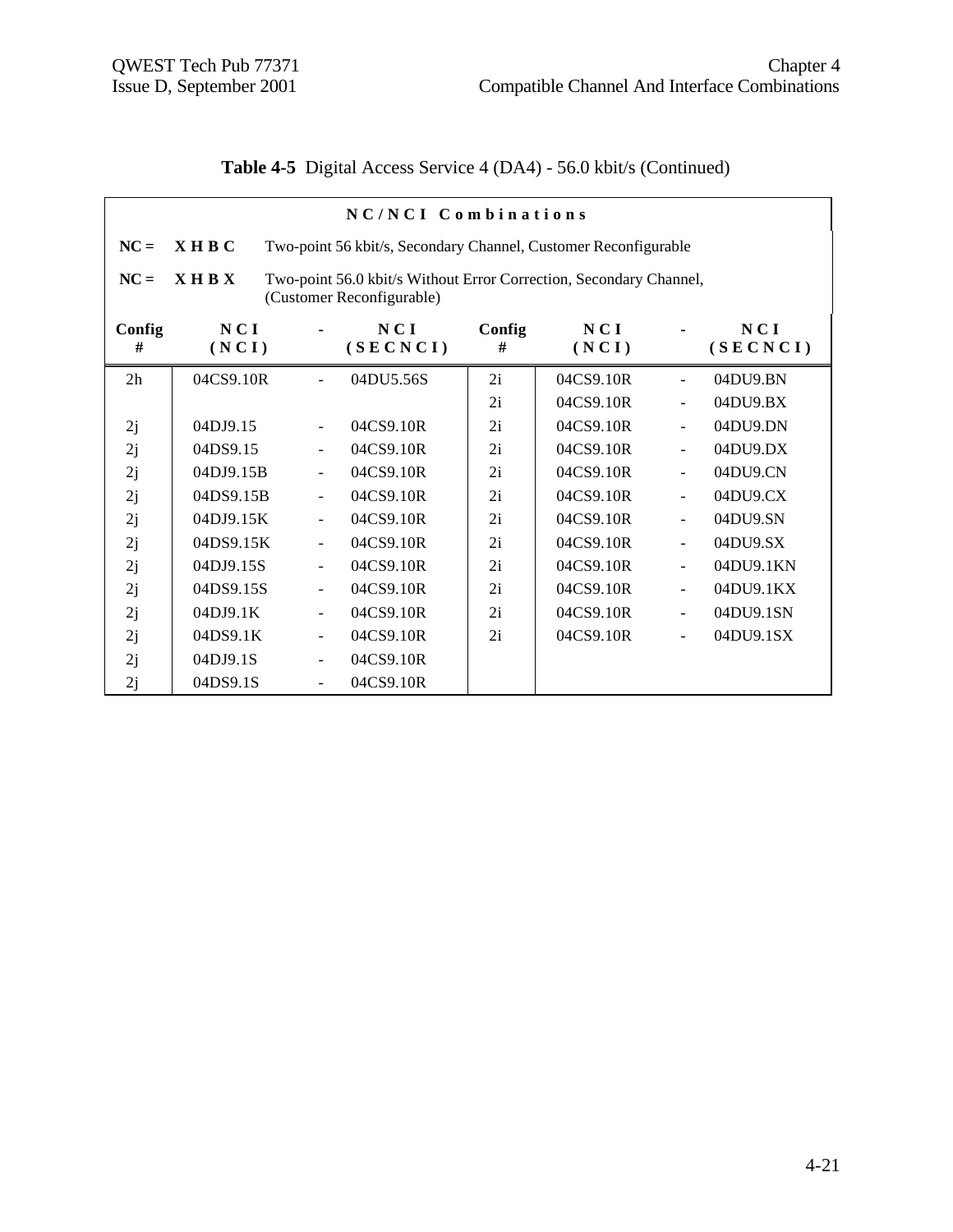The 19.2 kbit/s data rate may not be available in all jurisdictions. This data rate formerly used the XE code set.

|                | NC/NCI Combinations                                         |                |                                                                            |             |              |                          |                 |  |
|----------------|-------------------------------------------------------------|----------------|----------------------------------------------------------------------------|-------------|--------------|--------------------------|-----------------|--|
| $NC =$         | $X C - C$<br>Two-point 19.2 kbit/s, Customer Reconfigurable |                |                                                                            |             |              |                          |                 |  |
| $NC =$         | $X C - X$                                                   |                | Two-point 19.2 kbit/s, Without Error Correction, (Customer Reconfigurable) |             |              |                          |                 |  |
| Config<br>#    | NCI<br>(NCI)                                                |                | NCI<br>(SECNCI)                                                            | Config<br># | NCI<br>(NCI) |                          | NCI<br>(SECNCI) |  |
| 2 <sub>h</sub> | 04CS9.10R                                                   |                | 04DU5.19                                                                   | 2i          | 04CS9.10R    | $\blacksquare$           | 04DU9.BN        |  |
|                |                                                             |                |                                                                            | 2i          | 04CS9.10R    |                          | 04DU9.BX        |  |
| 2j             | 04DJ9.15                                                    |                | 04CS9.10R                                                                  | 2i          | 04CS9.10R    | $\blacksquare$           | 04DU9.DN        |  |
| 2j             | 04DS9.15                                                    |                | 04CS9.10R                                                                  | 2i          | 04CS9.10R    | $\overline{\phantom{a}}$ | 04DU9.DX        |  |
| 2j             | 04DJ9.15B                                                   |                | 04CS9.10R                                                                  | 2i          | 04CS9.10R    | $\blacksquare$           | 04DU9.CN        |  |
| 2j             | 04DS9.15B                                                   |                | 04CS9.10R                                                                  | 2i          | 04CS9.10R    | $\blacksquare$           | 04DU9.CN        |  |
| 2j             | 04DJ9.15K                                                   |                | 04CS9.10R                                                                  | 2i          | 04CS9.10R    |                          | 04DU9.SN        |  |
| 2j             | 04DS9.15K                                                   |                | 04CS9.10R                                                                  | 2i          | 04CS9.10R    | $\blacksquare$           | 04DU9.SX        |  |
| 2j             | 04DJ9.15S                                                   |                | 04CS9.10R                                                                  | 2i          | 04CS9.10R    | $\blacksquare$           | 04DU9.1KN       |  |
| 2j             | 04DS9.15S                                                   | $\blacksquare$ | 04CS9.10R                                                                  | 2i          | 04CS9.10R    | $\blacksquare$           | 04DU9.1KX       |  |
| 2j             | 04DJ9.1K                                                    | $\blacksquare$ | 04CS9.10R                                                                  | 2i          | 04CS9.10R    | ÷                        | 04DU9.1SN       |  |
| 2j             | 04DS9.1K                                                    |                | 04CS9.10R                                                                  | 2i          | 04CS9.10R    |                          | 04DU9.1SX       |  |
| 2j             | 04DJ9.1S                                                    |                | 04CS9.10R                                                                  |             |              |                          |                 |  |
| 2j             | 04DS9.1S                                                    |                | 04CS9.10R                                                                  |             |              |                          |                 |  |

# **Table 4-6** Digital Access Service 5 (DA5) - 19.2 kbit/s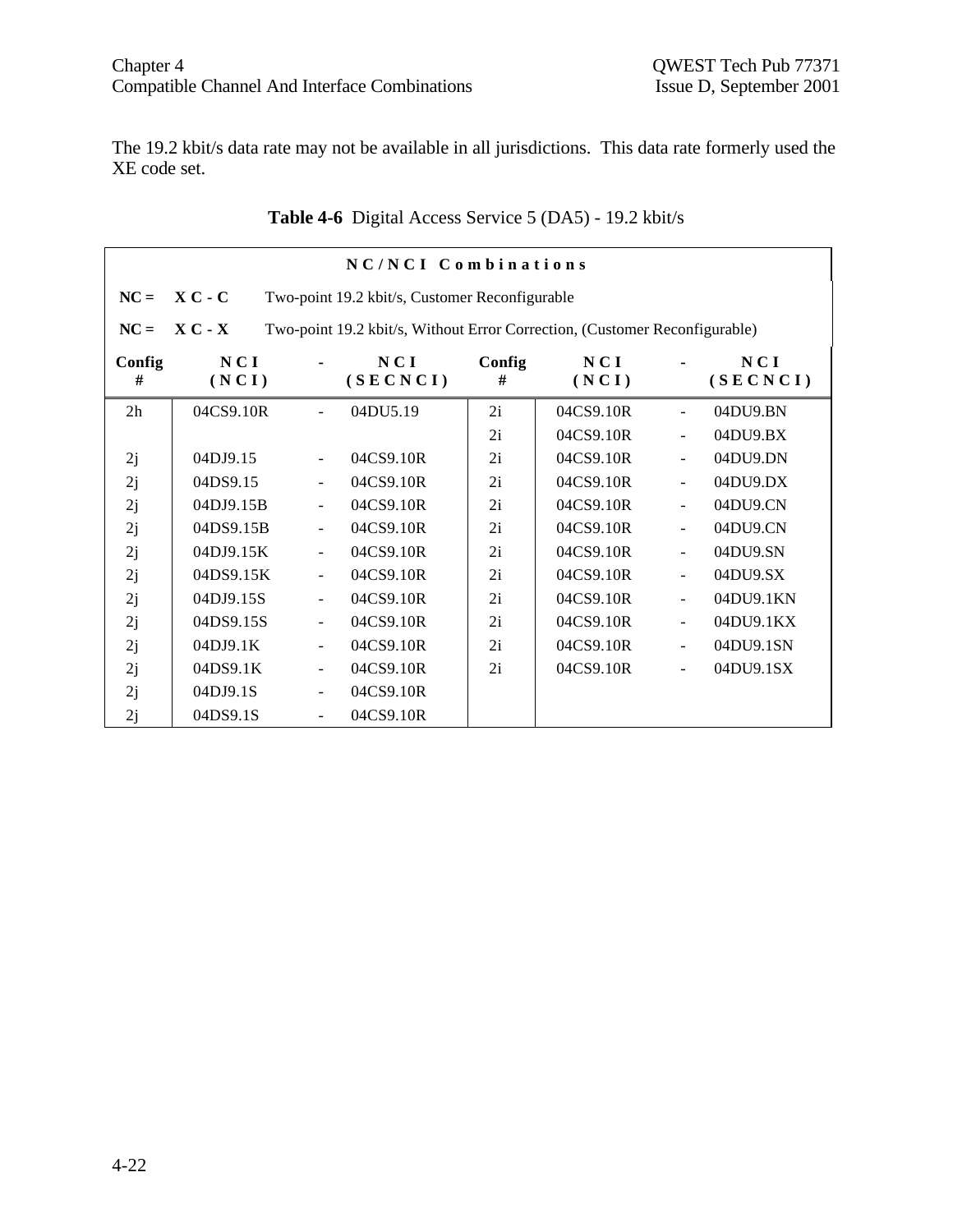**Table 4-6** Digital Access Service 5 (DA5) - 19.2 kbit/s (Continued)

| NC/NCI Combinations |                |  |                                                                                                                            |             |              |        |                 |
|---------------------|----------------|--|----------------------------------------------------------------------------------------------------------------------------|-------------|--------------|--------|-----------------|
|                     | $NC = X C - V$ |  | Multipoint 19.2 kbit/s, With CO Bridging, Customer Reconfigurable                                                          |             |              |        |                 |
|                     | $NC = X C - E$ |  | Multipoint 19.2 kbit/s, Leg/Link Without Error Correction<br>(Customer Reconfigurable)                                     |             |              |        |                 |
|                     | $NC = X C - Y$ |  | Multipoint 19.2 kbit/s, With CO Bridging - Master Leg, No Error Correction<br>(Customer Reconfigurable)                    |             |              |        |                 |
|                     | $NC = X C B V$ |  | Multipoint 19.2 kbit/s, With CO Bridging, Secondary Channel, Customer<br>Reconfigurable                                    |             |              |        |                 |
| $NC =$              | X C B E        |  | Multipoint 19.2 kbit/s, Leg/Link Without Error Correction, Secondary Channel<br>(Customer Reconfigurable)                  |             |              |        |                 |
| $NC =$              | <b>XCBY</b>    |  | Multipoint 19.2 kbit/s, With CO Bridging, Secondary Channel - Master Leg, No Error<br>Correction (Customer Reconfigurable) |             |              |        |                 |
| Config<br>#         | NCI<br>(NCI)   |  | NCI<br>(SECNCI)                                                                                                            | Config<br># | NCI<br>(NCI) | $\sim$ | NCI<br>(SECNCI) |
| 7c                  | 04CS9.10R *    |  | $04BD5.19*$                                                                                                                |             |              |        |                 |

\* QWEST currently does not use the 04BD5.19 NCI code in the provisioning process. The code is included for technical description purposes.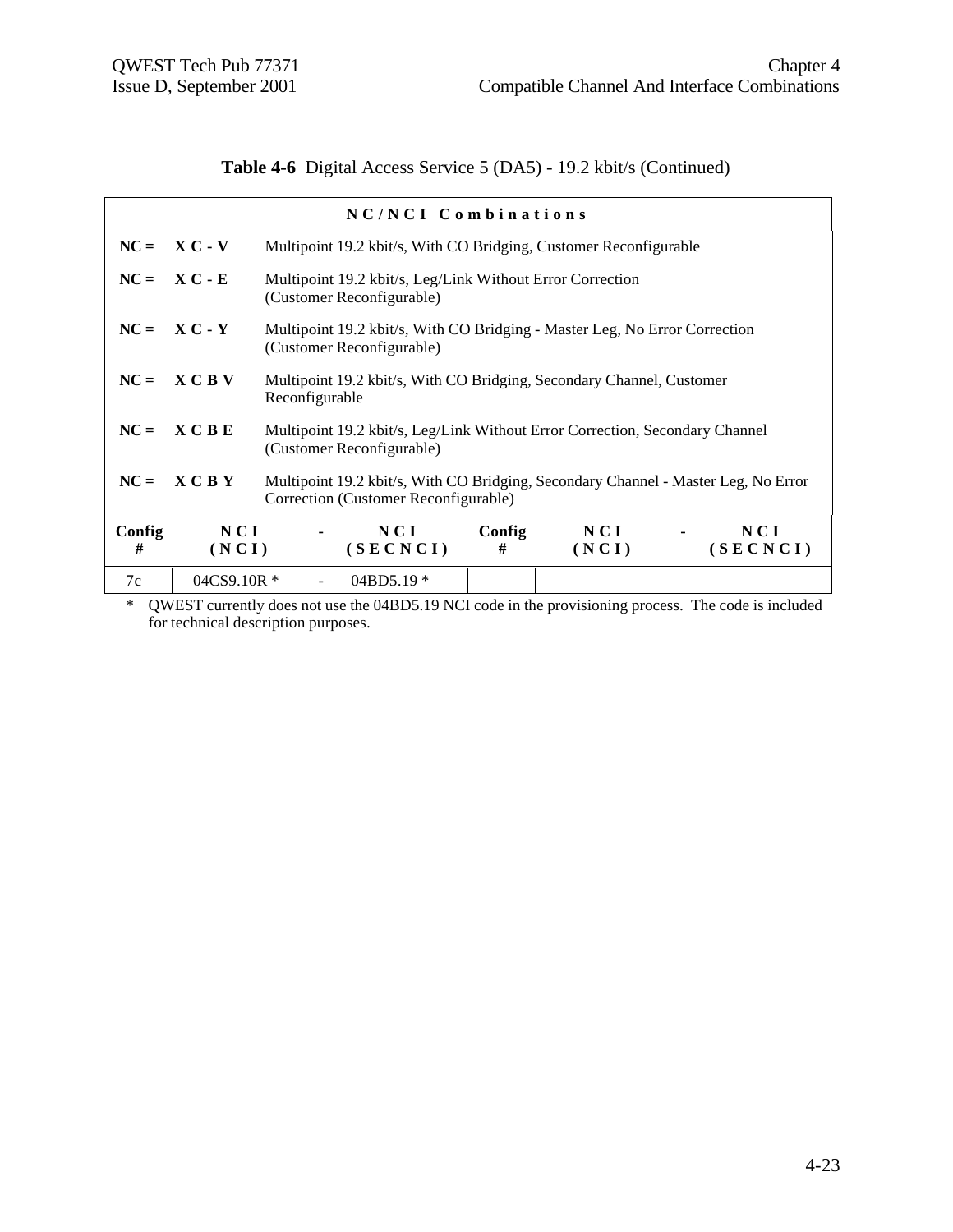|  | <b>Table 4-6</b> Digital Access Service 5 (DA5) - 19.2 kbit/s (Continued) |  |  |
|--|---------------------------------------------------------------------------|--|--|
|--|---------------------------------------------------------------------------|--|--|

|                | NC/NCI Combinations                                                                                        |                          |                 |             |              |                          |                 |  |  |
|----------------|------------------------------------------------------------------------------------------------------------|--------------------------|-----------------|-------------|--------------|--------------------------|-----------------|--|--|
| $NC =$         | <b>XCBC</b><br>Two-point 19.2 kbit/s, Secondary Channel, Customer Reconfigurable                           |                          |                 |             |              |                          |                 |  |  |
| $NC =$         | X C B X<br>Two-point 19.2 kbit/s Without Error Correction, Secondary Channel,<br>(Customer Reconfigurable) |                          |                 |             |              |                          |                 |  |  |
| Config<br>#    | NCI<br>(NCI)                                                                                               |                          | NCI<br>(SECNCI) | Config<br># | NCI<br>(NCI) |                          | NCI<br>(SECNCI) |  |  |
| 2 <sub>h</sub> | 04CS9.10R                                                                                                  |                          | 04DU5.19S       | 2i          | 04CS9.10R    | $\blacksquare$           | 04DU9.BN        |  |  |
|                |                                                                                                            |                          |                 | 2i          | 04CS9.10R    | $\overline{\phantom{a}}$ | 04DU9.BX        |  |  |
| 2j             | 04DJ9.15                                                                                                   | $\overline{\phantom{0}}$ | 04CS9.10R       | 2i          | 04CS9.10R    | $\frac{1}{2}$            | 04DU9.DN        |  |  |
| 2j             | 04DS9.15                                                                                                   | $\blacksquare$           | 04CS9.10R       | 2i          | 04CS9.10R    | $\overline{\phantom{a}}$ | $04DU9$ .DX     |  |  |
| 2j             | 04DJ9.15B                                                                                                  |                          | 04CS9.10R       | 2i          | 04CS9.10R    | $\overline{\phantom{a}}$ | 04DU9.CN        |  |  |
| 2j             | 04DS9.15B                                                                                                  | $\blacksquare$           | 04CS9.10R       | 2i          | 04CS9.10R    | $\overline{\phantom{a}}$ | 04DU9.CX        |  |  |
| 2j             | 04DJ9.15K                                                                                                  | $\blacksquare$           | 04CS9.10R       | 2i          | 04CS9.10R    | $\overline{a}$           | 04DU9.SN        |  |  |
| 2j             | 04DS9.15K                                                                                                  |                          | 04CS9.10R       | 2i          | 04CS9.10R    | $\frac{1}{2}$            | 04DU9.SX        |  |  |
| 2j             | 04DJ9.15S                                                                                                  | $\blacksquare$           | 04CS9.10R       | 2i          | 04CS9.10R    | $\overline{\phantom{a}}$ | 04DU9.1KN       |  |  |
| 2j             | 04DS9.15S                                                                                                  | ÷                        | 04CS9.10R       | 2i          | 04CS9.10R    | $\frac{1}{2}$            | 04DU9.1KX       |  |  |
| 2j             | 04DJ9.1K                                                                                                   | $\overline{\phantom{a}}$ | 04CS9.10R       | 2i          | 04CS9.10R    | $\overline{\phantom{a}}$ | 04DU9.1SN       |  |  |
| 2j             | 04DS9.1K                                                                                                   |                          | 04CS9.10R       | 2i          | 04CS9.10R    | ÷,                       | 04DU9.1SX       |  |  |
| 2j             | 04DJ9.1S                                                                                                   | $\blacksquare$           | 04CS9.10R       |             |              |                          |                 |  |  |
| 2j             | 04DS9.1S                                                                                                   | ÷                        | 04CS9.10R       |             |              |                          |                 |  |  |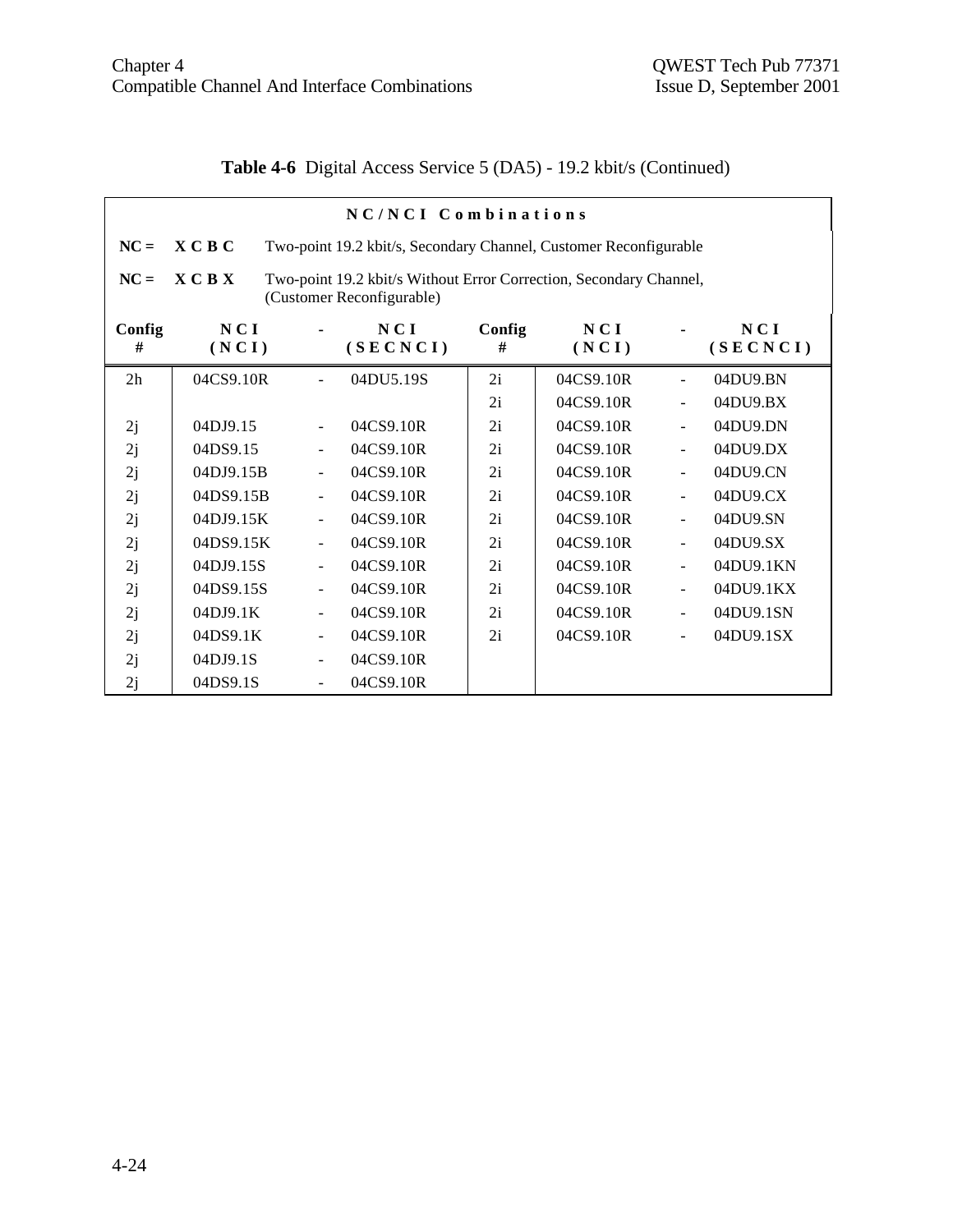The 64.0 kbit/s data rate may not be available in all jurisdictions. This data rate formerly used the XE code set.

|                | NC/NCI Combinations |  |                                                                            |             |                  |                |                   |  |
|----------------|---------------------|--|----------------------------------------------------------------------------|-------------|------------------|----------------|-------------------|--|
| $NC =$         | $X D - C$           |  | Two-point 64.0 kbit/s, Customer Reconfigurable                             |             |                  |                |                   |  |
| $NC =$         | $X C - X$           |  | Two-point 64.0 kbit/s, Without Error Correction, (Customer Reconfigurable) |             |                  |                |                   |  |
| Config<br>#    | N C I<br>(NCI)      |  | NCI<br>(SECNCI)                                                            | Config<br># | NCI<br>(NCI)     |                | N C I<br>(SECNCI) |  |
| 2 <sub>h</sub> | 04CS9.10R *         |  | 04DU5.64                                                                   | 2i          | $04CS9.10R$ *    |                | 04DU9.DN          |  |
|                |                     |  |                                                                            | 2i          | $04C$ S9.10R $*$ | $\blacksquare$ | $04DU9$ .DX       |  |
| 2j             | 04DJ9.15B           |  | $04CS9.10R*$                                                               | 2i          | $04CS9.10R*$     | $\blacksquare$ | 04DU9.SN          |  |
| 2j             | 04DS9.15B           |  | $04CS9.10R*$                                                               | 2i          | $04C$ S9.10R $*$ | $\blacksquare$ | 04DU9.SN          |  |
| 2j             | 04DJ9.15S           |  | $04CS9.10R*$                                                               | 2i          | $04C$ S9.10R $*$ | $\blacksquare$ | 04DU9.1SN         |  |
| 2j             | 04DS9.15S           |  | $04C$ S9.10R $*$                                                           | 2i          | $04CS9.10R$ *    | $\blacksquare$ | 04DU9.1SX         |  |
| 2j             | 04DJ9.1S            |  | $04CS9.10R*$                                                               |             |                  |                |                   |  |
| 2j             | 04DS9.1S            |  | $04C$ S9.10R $*$                                                           |             |                  |                |                   |  |

**Table 4-7** Digital Access Service 6 (DA6) - 64.0 kbit/s

\* Requires a DS1 with CCC capable interface.

#### **4.3.2 Non-Access Service**

Service Publication 77204 lists the NC codes for the Digital Data Service 31 (DD31) using the same NC codes as the access NC codes. The service DD31 uses the non-access Service Codes listed below. Some states have not converted to using NC and NCI codes for nonaccess applications.

| Data Rate | Service Code | Data Rate | Service Code |
|-----------|--------------|-----------|--------------|
| 2.4       | DP, US       | $19.2*$   | DM, US       |
| 4.8       | DO, US       | 56.0      | DW, US       |
| 9.6       | DR, US       | $64.0*$   | DC, US       |

\* These rates may not be available in all jurisdictions.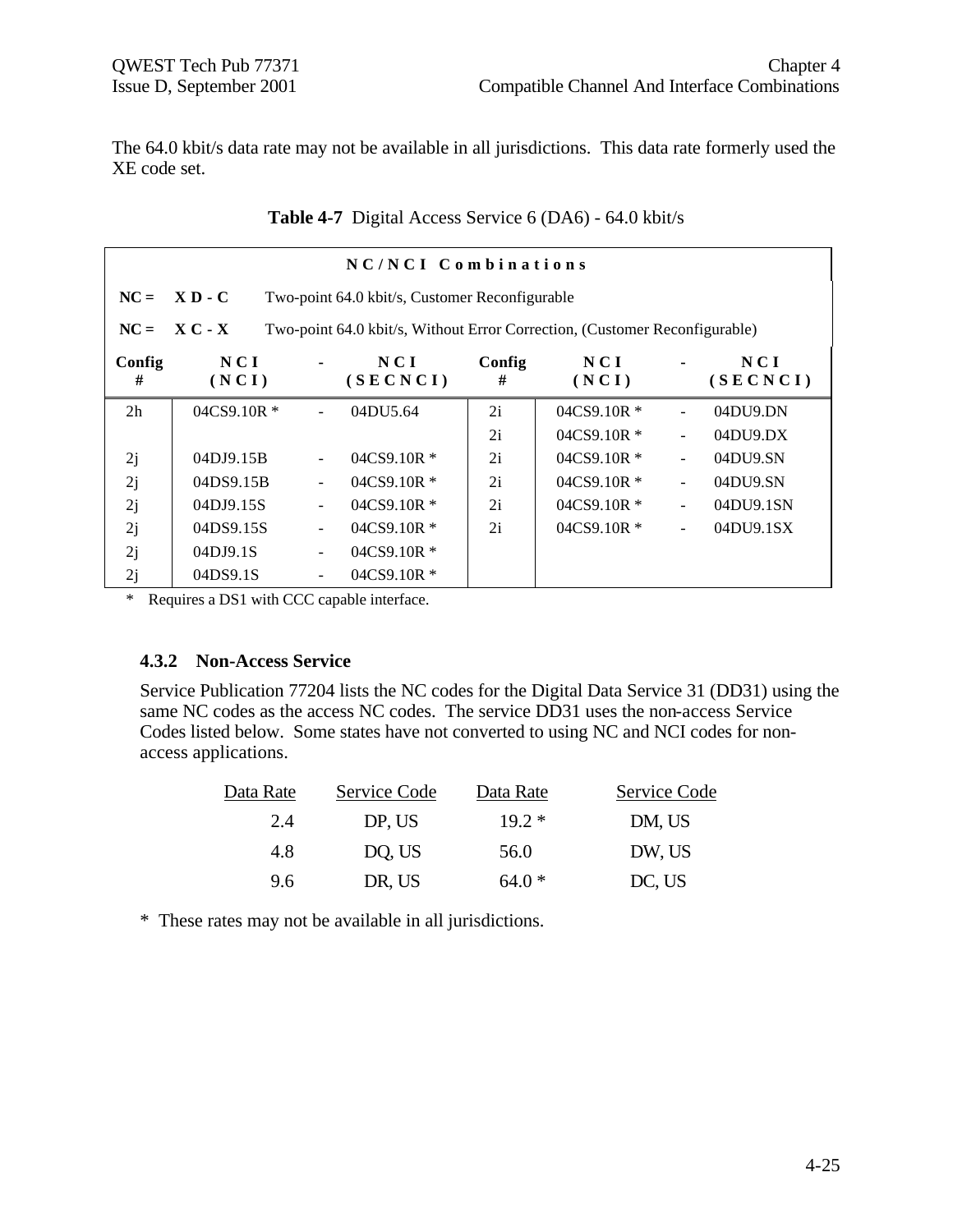|                | NC/NCI Combinations                                        |                              |                                                                           |             |              |                          |                 |  |
|----------------|------------------------------------------------------------|------------------------------|---------------------------------------------------------------------------|-------------|--------------|--------------------------|-----------------|--|
| $NC =$         | $X A - C$<br>Two-point 2.4 kbit/s, Customer Reconfigurable |                              |                                                                           |             |              |                          |                 |  |
| $NC =$         | $X A - X$                                                  |                              | Two-point 2.4 kbit/s, Without Error Correction, (Customer Reconfigurable) |             |              |                          |                 |  |
| Config<br>#    | N C I<br>(NCI)                                             | $\blacksquare$               | N C I<br>(SECNCI)                                                         | Config<br># | NCI<br>(NCI) |                          | NCI<br>(SECNCI) |  |
| 2 <sub>h</sub> | 04CS9.10R                                                  |                              | 04DU5.24                                                                  |             |              |                          |                 |  |
| 2i             | 04CS9.10R                                                  |                              | 04DU9.BN                                                                  | 2i          | 04CS9.10R    |                          | 04DU9.SN        |  |
| 2i             | 04CS9.10R                                                  | ۰                            | 04DU9.BX                                                                  | 2i          | 04CS9.10R    | $\overline{\phantom{a}}$ | 04DU9.SX        |  |
| 2i             | 04CS9.10R                                                  |                              | $04$ DU $9$ .CN                                                           | 2i          | 04CS9.10R    |                          | 04DU9.1KN       |  |
| 2i             | 04CS9.10R                                                  | $\overline{\phantom{a}}$     | 04DU9.CX                                                                  | 2i          | 04CS9.10R    | $\overline{\phantom{a}}$ | 04DU9.1KX       |  |
| 2i             | 04CS9.10R                                                  | $\qquad \qquad \blacksquare$ | 04DU9.DN                                                                  | 2i          | 04CS9.10R    | ÷                        | 04DU9.1SN       |  |
| 2i             | 04CS9.10R                                                  |                              | $04DU9$ .DX                                                               | 2i          | 04CS9.10R    |                          | 04DU9.1SX       |  |

|             |                |                                                                                                        | $NC/NCI$ Combinations                                                                 |             |              |                |                 |
|-------------|----------------|--------------------------------------------------------------------------------------------------------|---------------------------------------------------------------------------------------|-------------|--------------|----------------|-----------------|
|             | $NC = X A - V$ |                                                                                                        | Multipoint 2.4 kbit/s, With CO Bridging, Customer Reconfigurable                      |             |              |                |                 |
| $NC =$      | $X A - E$      |                                                                                                        | Multipoint 2.4 kbit/s, Leg/Link Without Error Correction<br>(Customer Reconfigurable) |             |              |                |                 |
|             | $NC = X A - Y$ | Multipoint 2.4 kbit/s, With CO Bridging - Master Leg, No Error Correction<br>(Customer Reconfigurable) |                                                                                       |             |              |                |                 |
| Config<br># | NCI<br>(NCI)   | $\blacksquare$                                                                                         | NCI<br>(SECNCI)                                                                       | Config<br># | NCI<br>(NCI) | $\blacksquare$ | NCI<br>(SECNCI) |
| 8b          | 04CS9.10R      |                                                                                                        | $04BD5.24*$                                                                           |             |              |                |                 |

\* QWEST currently does not use the 04BD5.24 NCI code in the provisioning process. The code is included for technical description purposes.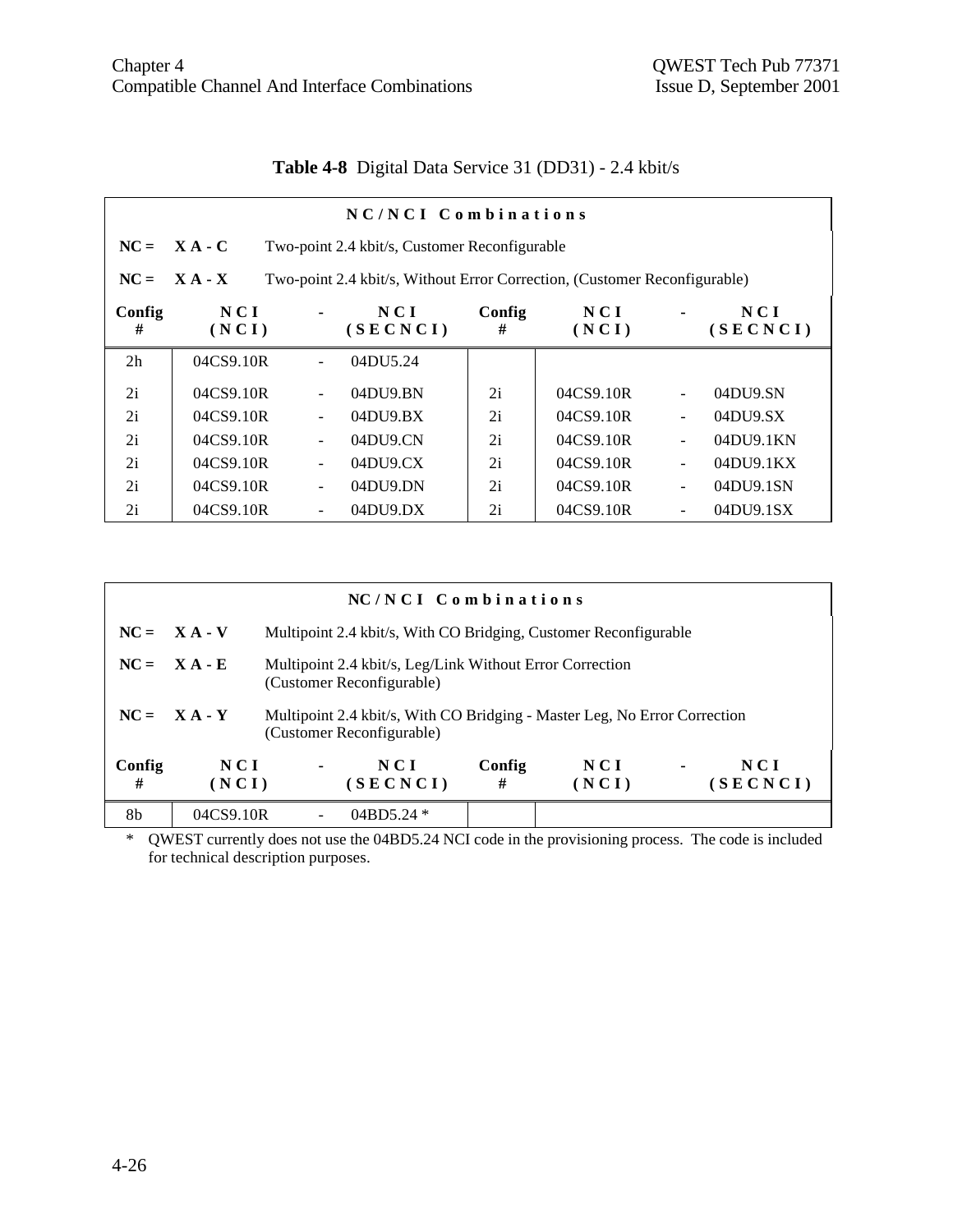|                |                |                          | NC/NCI Combinations                                                       |             |              |                          |                   |
|----------------|----------------|--------------------------|---------------------------------------------------------------------------|-------------|--------------|--------------------------|-------------------|
| $NC =$         | $X B - C$      |                          | Two-point 4.8 kbit/s, Customer Reconfigurable                             |             |              |                          |                   |
| $NC =$         | $X B - X$      |                          | Two-point 4.8 kbit/s, Without Error Correction, (Customer Reconfigurable) |             |              |                          |                   |
| Config<br>#    | N C I<br>(NCI) |                          | NCI<br>(SECNCI)                                                           | Config<br># | NCI<br>(NCI) |                          | N C I<br>(SECNCI) |
| 2 <sub>h</sub> | 04CS9.10R      |                          | 04DU5.48                                                                  |             |              |                          |                   |
| 2i             | 04CS9.10R      |                          | 04DU9.BN                                                                  | 2i          | 04CS9.10R    |                          | 04DU9.SN          |
| 2i             | 04CS9.10R      | $\blacksquare$           | 04DU9.BX                                                                  | 2i          | 04CS9.10R    |                          | 04DU9.SX          |
| 2i             | 04CS9.10R      |                          | $04D$ U $9$ .CN                                                           | 2i          | 04CS9.10R    |                          | 04DU9.1KN         |
| 2i             | 04CS9.10R      | $\overline{\phantom{a}}$ | 04D <sub>U</sub> 9 <sub>C</sub> X                                         | 2i          | 04CS9.10R    |                          | 04DU9.1KX         |
| 2i             | 04CS9.10R      | $\blacksquare$           | 04DU9.DN                                                                  | 2i          | 04CS9.10R    | $\overline{\phantom{a}}$ | 04DU9.1SN         |
| 2i             | 04CS9.10R      |                          | $04DU9$ .DX                                                               | 2i          | 04CS9.10R    |                          | 04DU9.1SX         |

|  |  | Table 4-9 Digital Data Service 31 (DD31) - 4.8 kbit/s |
|--|--|-------------------------------------------------------|
|--|--|-------------------------------------------------------|

|             |              | NC/NCI Combinations                                                                                      |                                                                                                                          |              |                   |  |  |
|-------------|--------------|----------------------------------------------------------------------------------------------------------|--------------------------------------------------------------------------------------------------------------------------|--------------|-------------------|--|--|
| $NC =$      | $X B - V$    | Multipoint 4.8 kbit/s, With CO Bridging, Customer Reconfigurable                                         |                                                                                                                          |              |                   |  |  |
| $NC =$      | $X B - E$    | (Customer Reconfigurable)                                                                                | Multipoint 4.8 kbit/s, Leg/Link Without Error Correction                                                                 |              |                   |  |  |
| $NC =$      | $X B - Y$    | Multipoint 4.8 kbit/s, With CO Bridging - Master Leg, No Error Correction<br>(Customer Reconfigurable)   |                                                                                                                          |              |                   |  |  |
| $NC =$      | <b>XBBV</b>  | Multipoint 4.8 kbit/s With CO Bridging, Secondary Channel, Customer Reconfigurable                       |                                                                                                                          |              |                   |  |  |
| $NC =$      | $X$ B B E    | Multipoint 4.8 kbit/s, Leg/Link Without Error Correction, Secondary Channel<br>(Customer Reconfigurable) |                                                                                                                          |              |                   |  |  |
| $NC =$      | <b>XBBY</b>  |                                                                                                          | Multipoint 4.8 kbit/s With CO Bridging, Secondary Channel - Master Leg, No Error<br>Correction (Customer Reconfigurable) |              |                   |  |  |
| Config<br># | NCI<br>(NCI) | N C I<br>(SECNCI)                                                                                        | Config<br>#                                                                                                              | NCI<br>(NCI) | N C I<br>(SECNCI) |  |  |
| 8b          | 04CS9.10R    | 04BD5.48 $*$                                                                                             |                                                                                                                          |              |                   |  |  |

\* QWEST currently does not use the 04BD5.48 NCI code in the provisioning process. The code is included for technical description purposes.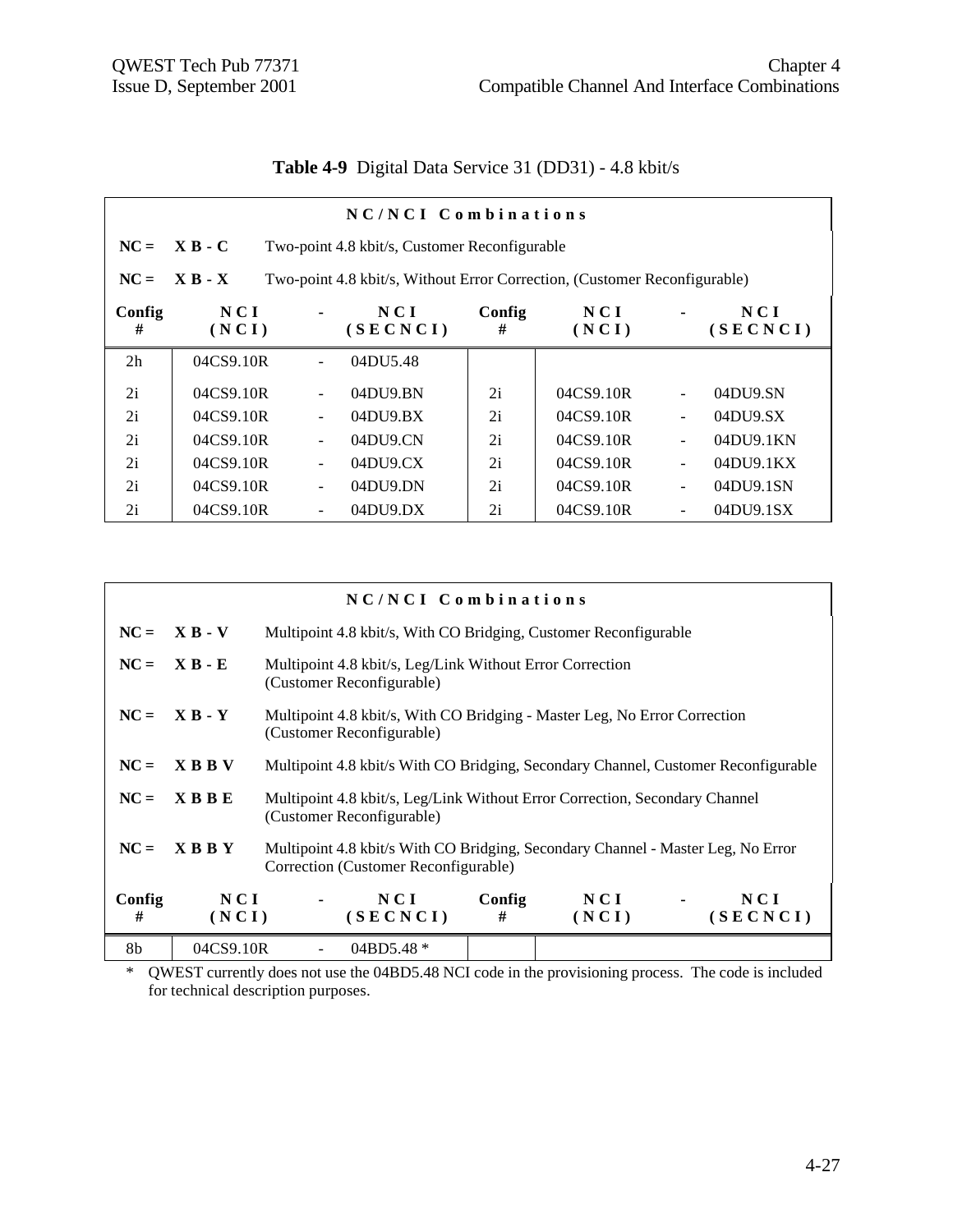# **Table 4-9** Digital Data Service 31 (DD31) - 4.8 kbit/s (Continued)

|                |                                                                                                               |                                                                  | NC/NCI Combinations               |             |              |                |                   |  |
|----------------|---------------------------------------------------------------------------------------------------------------|------------------------------------------------------------------|-----------------------------------|-------------|--------------|----------------|-------------------|--|
| $NC =$         | $X$ B B C                                                                                                     | Two-point 4.8 kbit/s, Secondary Channel, Customer Reconfigurable |                                   |             |              |                |                   |  |
| $NC =$         | <b>XBBX</b><br>Two-point 4.8 kbit/s Without Error Correction, Secondary Channel,<br>(Customer Reconfigurable) |                                                                  |                                   |             |              |                |                   |  |
| Config<br>#    | N C I<br>(NCI)                                                                                                |                                                                  | NCI<br>(SECNCI)                   | Config<br># | NCI<br>(NCI) | $\blacksquare$ | N C I<br>(SECNCI) |  |
| 2 <sub>h</sub> | 04CS9.10R                                                                                                     |                                                                  | 04DU5.48S                         |             |              |                |                   |  |
| 2i             | 04CS9.10R                                                                                                     |                                                                  | 04DU9.BN                          | 2i          | 04CS9.10R    | $\blacksquare$ | 04DU9.SN          |  |
| 2i             | 04CS9.10R                                                                                                     |                                                                  | 04DU9.BX                          | 2i          | 04CS9.10R    |                | 04DU9.SX          |  |
| 2i             | 04CS9.10R                                                                                                     |                                                                  | $04D$ U $9$ .CN                   | 2i          | 04CS9.10R    | $\blacksquare$ | 04DU9.1SN         |  |
| 2i             | 04CS9.10R                                                                                                     |                                                                  | 04D <sub>U</sub> 9 <sub>C</sub> X | 2i          | 04CS9.10R    | $\blacksquare$ | 04DU9.1SX         |  |
| 2i             | 04CS9.10R                                                                                                     | $\overline{\phantom{0}}$                                         | 04DU9.DN                          | 2i          | 04CS9.10R    | $\blacksquare$ | 04DU9.1KN         |  |
| 2i             | 04CS9.10R                                                                                                     |                                                                  | $04D$ U $9.DX$                    | 2i          | 04CS9.10R    | ۰              | $04D$ U $9.1$ KX  |  |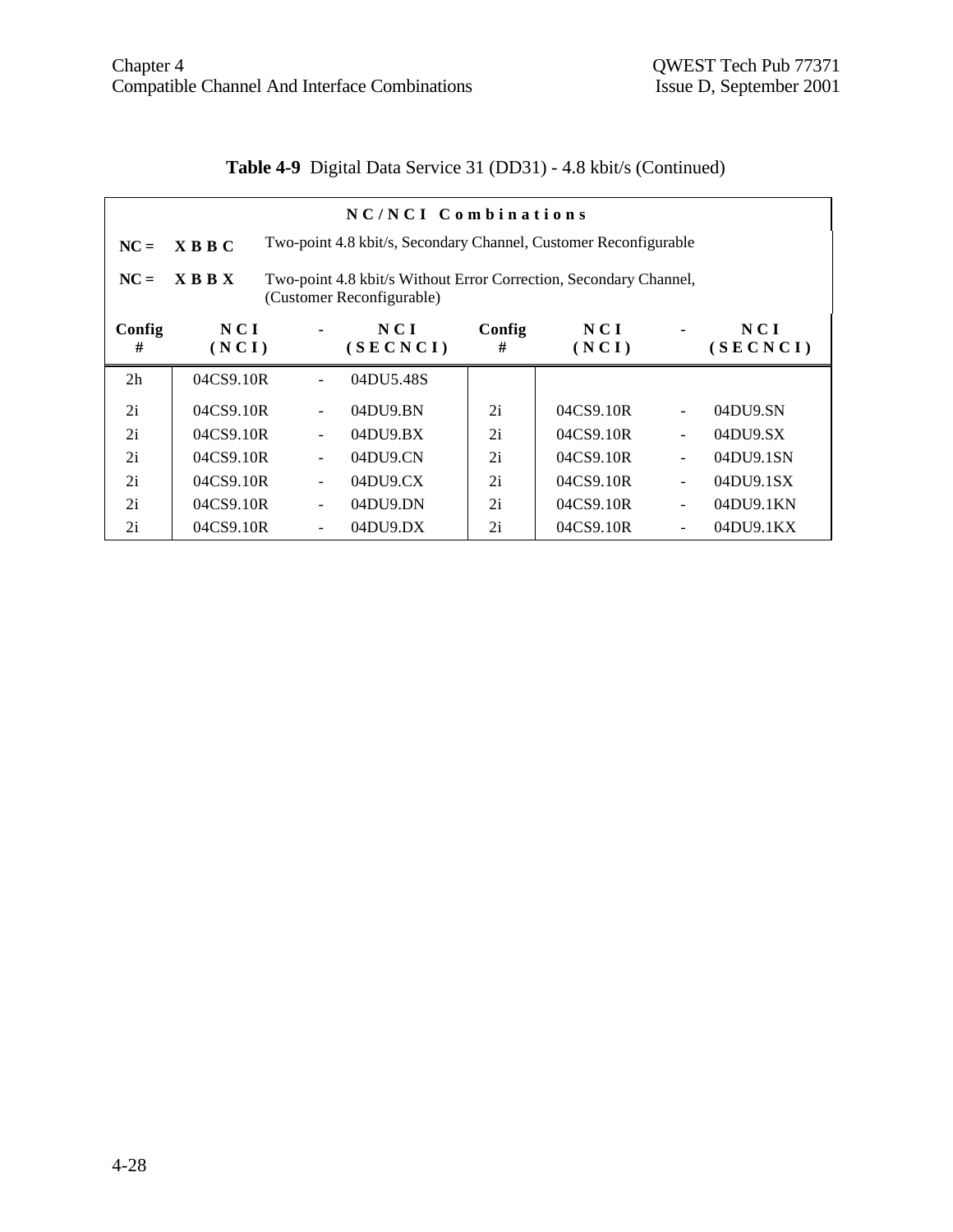|                |                                                           |                          | NC/NCI Combinations                                                       |             |              |                          |                 |
|----------------|-----------------------------------------------------------|--------------------------|---------------------------------------------------------------------------|-------------|--------------|--------------------------|-----------------|
| $NC =$         | $XG - C$<br>Two-point 9.6 kbit/s, Customer Reconfigurable |                          |                                                                           |             |              |                          |                 |
| $NC =$         | $X G - X$                                                 |                          | Two-point 9.6 kbit/s, Without Error Correction, (Customer Reconfigurable) |             |              |                          |                 |
| Config<br>#    | NCI<br>(NCI)                                              | $\blacksquare$           | NCI<br>(SECNCI)                                                           | Config<br># | NCI<br>(NCI) |                          | NCI<br>(SECNCI) |
| 2 <sub>h</sub> | 04CS9.10R                                                 |                          | 04DU5.96                                                                  |             |              |                          |                 |
| 2i             | 04CS9.10R                                                 | $\blacksquare$           | 04DU9.BN                                                                  | 2i          | 04CS9.10R    | $\overline{a}$           | 04DU9.SN        |
| 2i             | 04CS9.10R                                                 |                          | $04$ DU $9. BX$                                                           | 2i          | 04CS9.10R    | $\overline{\phantom{0}}$ | 04DU9.SX        |
| 2i             | 04CS9.10R                                                 |                          | 04DU9.CN                                                                  | 2i          | 04CS9.10R    |                          | 04DU9.1KN       |
| 2i             | 04CS9.10R                                                 | $\blacksquare$           | 04D <sub>U</sub> 9 <sub>C</sub> X                                         | 2i          | 04CS9.10R    | ÷,                       | 04DU9.1KX       |
| 2i             | 04CS9.10R                                                 | $\overline{\phantom{a}}$ | 04DU9.DN                                                                  | 2i          | 04CS9.10R    | $\overline{\phantom{0}}$ | 04DU9.1SN       |
| 2i             | 04CS9.10R                                                 |                          | $04DU9$ .DX                                                               | 2i          | 04CS9.10R    |                          | 04DU9.1SX       |

| Table 4-10 Digital Data Service 31 (DD31) - 9.6 kbit/s |  |
|--------------------------------------------------------|--|
|--------------------------------------------------------|--|

|             |                | NC/NCI Combinations                                                                                      |                                                                                                                          |              |                 |  |  |
|-------------|----------------|----------------------------------------------------------------------------------------------------------|--------------------------------------------------------------------------------------------------------------------------|--------------|-----------------|--|--|
|             | $NC = X G - V$ | Multipoint 9.6 kbit/s, With CO Bridging, Customer Reconfigurable                                         |                                                                                                                          |              |                 |  |  |
| $NC =$      | $X G - E$      | (Customer Reconfigurable)                                                                                | Multipoint 9.6 kbit/s, Leg/Link Without Error Correction                                                                 |              |                 |  |  |
|             | $NC = X G - Y$ | Multipoint 9.6 kbit/s, With CO Bridging - Master Leg, No Error Correction<br>(Customer Reconfigurable)   |                                                                                                                          |              |                 |  |  |
| $NC =$      | X G B V        | Multipoint 9.6 kbit/s With CO Bridging, Secondary Channel, Customer Reconfigurable                       |                                                                                                                          |              |                 |  |  |
| $NC =$      | X G B E        | Multipoint 9.6 kbit/s, Leg/Link Without Error Correction, Secondary Channel<br>(Customer Reconfigurable) |                                                                                                                          |              |                 |  |  |
| $NC =$      | <b>XGBY</b>    |                                                                                                          | Multipoint 9.6 kbit/s With CO Bridging, Secondary Channel - Master Leg, No Error<br>Correction (Customer Reconfigurable) |              |                 |  |  |
| Config<br># | NCI<br>(NCI)   | NCI<br>(SECNCI)                                                                                          | Config<br>#                                                                                                              | NCI<br>(NCI) | NCI<br>(SECNCI) |  |  |
| 8b          | 04CS9.10R      | 04BD5.96 *                                                                                               |                                                                                                                          |              |                 |  |  |

\* QWEST currently does not use the 04BD5.96 NCI code in the provisioning process. The code is included for technical description purposes.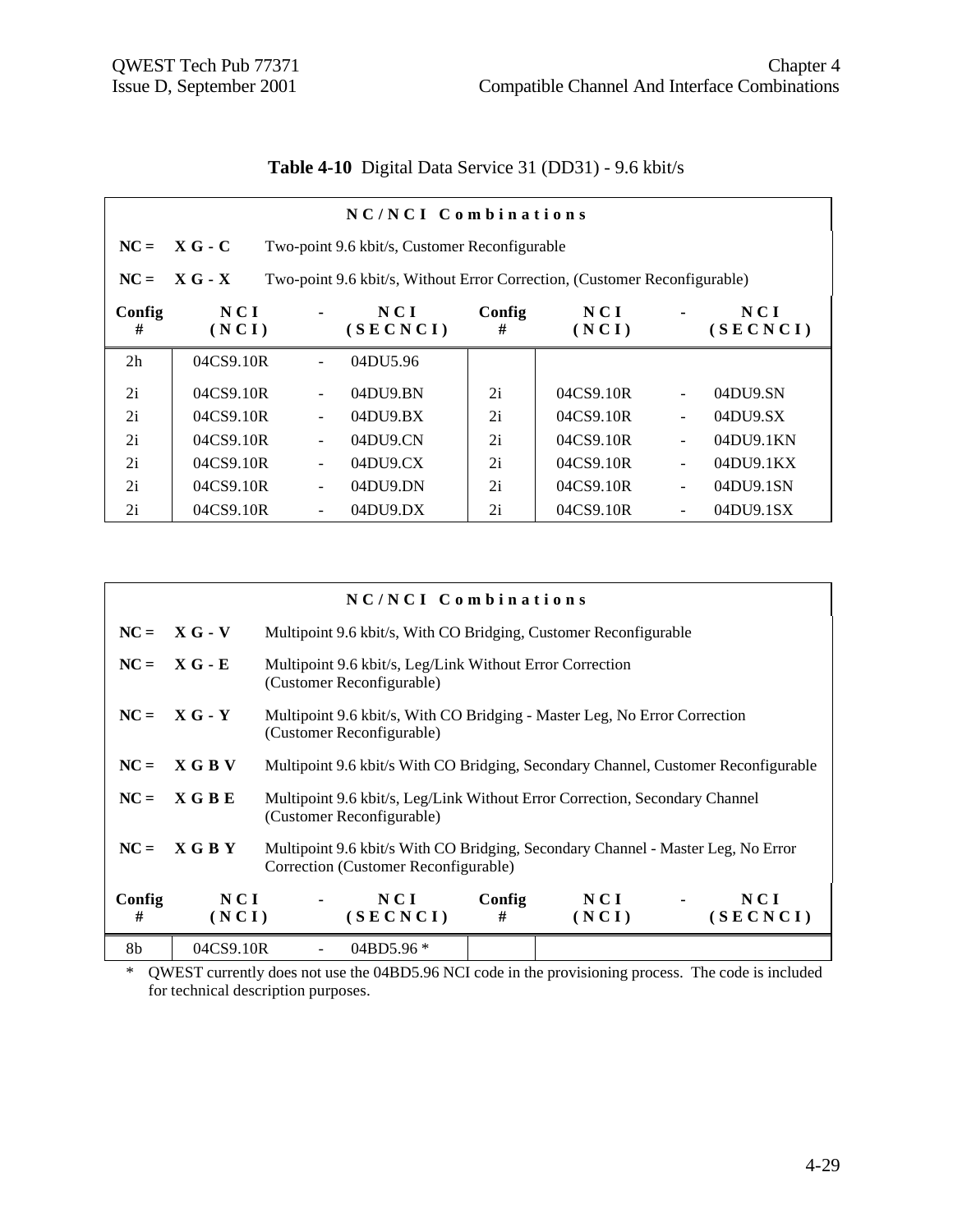# **Table 4-10** Digital Data Service 31 (DD31) - 9.6 kbit/s (Continued)

|                |                                                                                                           |                          | NC/NCI Combinations                                              |             |              |                |                   |
|----------------|-----------------------------------------------------------------------------------------------------------|--------------------------|------------------------------------------------------------------|-------------|--------------|----------------|-------------------|
| $NC =$         | X G B C                                                                                                   |                          | Two-point 9.6 kbit/s, Secondary Channel, Customer Reconfigurable |             |              |                |                   |
| $NC =$         | X G B X<br>Two-point 9.6 kbit/s Without Error Correction, Secondary Channel,<br>(Customer Reconfigurable) |                          |                                                                  |             |              |                |                   |
| Config<br>#    | N C I<br>(NCI)                                                                                            |                          | NCI<br>(SECNCI)                                                  | Config<br># | NCI<br>(NCI) | $\blacksquare$ | N C I<br>(SECNCI) |
| 2 <sub>h</sub> | 04CS9.10R                                                                                                 |                          | 04DU5.96S                                                        |             |              |                |                   |
| 2i             | 04CS9.10R                                                                                                 |                          | 04DU9.BN                                                         | 2i          | 04CS9.10R    | $\mathbf{r}$   | 04DU9.SN          |
| 2i             | 04CS9.10R                                                                                                 |                          | 04DU9.BX                                                         | 2i          | 04CS9.10R    | $\blacksquare$ | 04DU9.SX          |
| 2i             | 04CS9.10R                                                                                                 |                          | $04D$ U $9$ .CN                                                  | 2i          | 04CS9.10R    | $\blacksquare$ | 04DU9.1KN         |
| 2i             | 04CS9.10R                                                                                                 |                          | 04D <sub>U</sub> 9 <sub>C</sub> X                                | 2i          | 04CS9.10R    | $\blacksquare$ | 04DU9.1KX         |
| 2i             | 04CS9.10R                                                                                                 | $\overline{\phantom{0}}$ | 04DU9.DN                                                         | 2i          | 04CS9.10R    | $\blacksquare$ | 04DU9.1SN         |
| 2i             | 04CS9.10R                                                                                                 |                          | $04D$ U $9.DX$                                                   | 2i          | 04CS9.10R    | $\blacksquare$ | 04DU9.1SX         |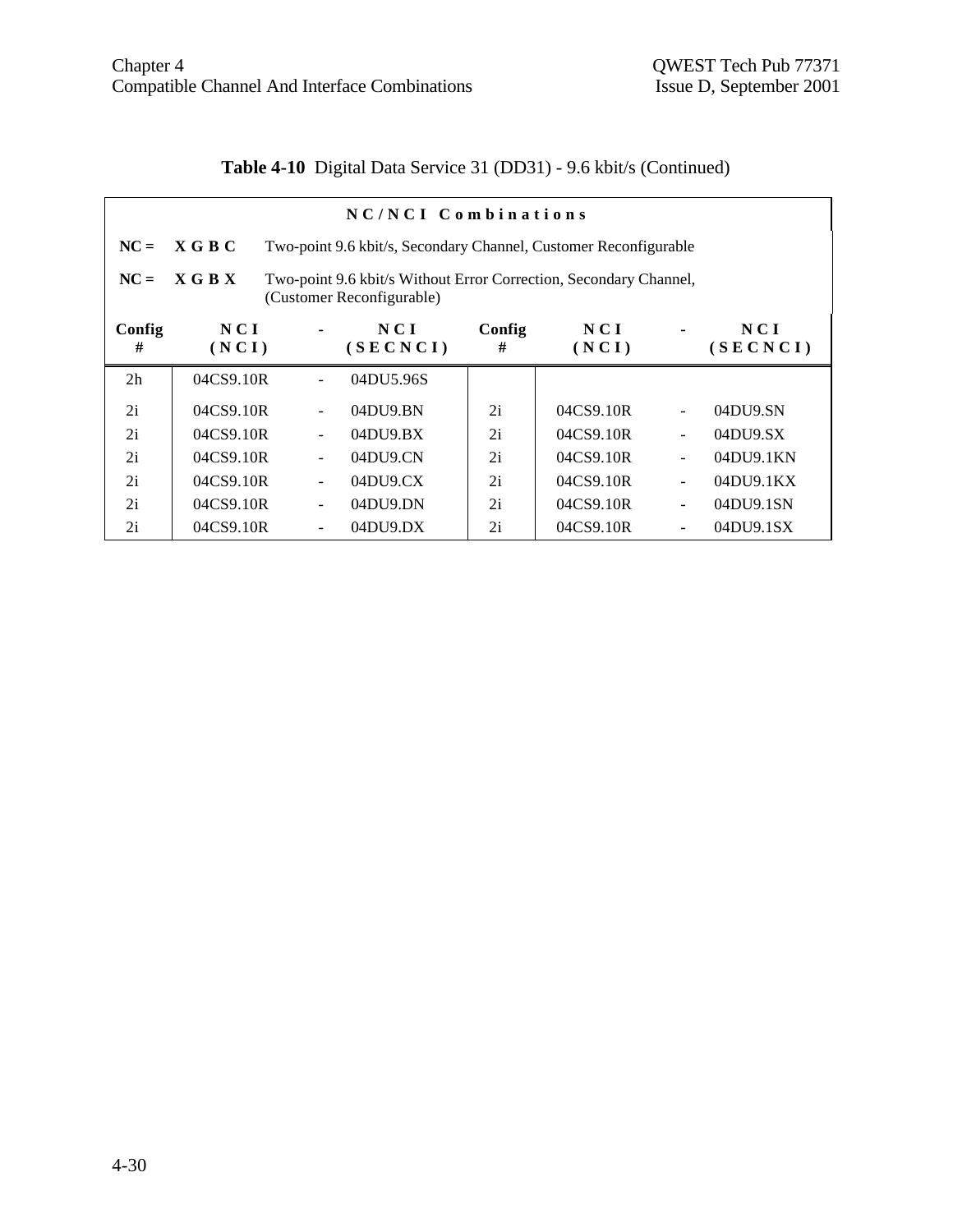The 19.2 kbit/s data rate may not be available in all jurisdictions. This data rate formerly used the XE NC code set.

|                | NC/NCI Combinations |                                                |                                                                            |             |              |  |                 |  |
|----------------|---------------------|------------------------------------------------|----------------------------------------------------------------------------|-------------|--------------|--|-----------------|--|
| $NC =$         | $X C - C$           | Two-point 19.2 kbit/s, Customer Reconfigurable |                                                                            |             |              |  |                 |  |
| $NC =$         | $X C - X$           |                                                | Two-point 19.2 kbit/s, Without Error Correction, (Customer Reconfigurable) |             |              |  |                 |  |
| Config<br>#    | N C I<br>(NCI)      |                                                | NCI<br>(SECNCI)                                                            | Config<br># | NCI<br>(NCI) |  | NCI<br>(SECNCI) |  |
| 2 <sub>h</sub> | 04CS9.10R           |                                                | 04DU5.19                                                                   |             |              |  |                 |  |
| 2i             | 04CS9.10R           |                                                | 04DU9.BN                                                                   | 2i          | 04CS9.10R    |  | 04DU9.SN        |  |
| 2i             | 04CS9.10R           |                                                | $04D$ U $9. BX$                                                            | 2i          | 04CS9.10R    |  | 04DU9.SX        |  |
| 2i             | 04CS9.10R           |                                                | 04DU9.CN                                                                   | 2i          | 04CS9.10R    |  | 04DU9.1SN       |  |
| 2i             | 04CS9.10R           |                                                | 04D <sub>U</sub> 9 <sub>C</sub> X                                          | 2i          | 04CS9.10R    |  | 04DU9.1SX       |  |
| 2i             | 04CS9.10R           |                                                | 04DU9.DN                                                                   | 2i          | 04CS9.10R    |  | 04DU9.1KN       |  |
| 2i             | 04CS9.10R           |                                                | $04D$ U $9.DX$                                                             | 2i          | 04CS9.10R    |  | 04DU9.1KX       |  |

|  | Table 4-11 Digital Data Service 31 (DD31) - 19.2 kbit/s |  |  |
|--|---------------------------------------------------------|--|--|
|--|---------------------------------------------------------|--|--|

| $NC/NCI$ Combinations |                |                                                                                                                           |                 |             |              |                          |                 |
|-----------------------|----------------|---------------------------------------------------------------------------------------------------------------------------|-----------------|-------------|--------------|--------------------------|-----------------|
|                       | $NC = X C - V$ | Multipoint 19.2 kbit/s, With CO Bridging, Customer Reconfigurable                                                         |                 |             |              |                          |                 |
|                       | $NC = X C - E$ | Multipoint 19.2 kbit/s, Leg/Link Without Error Correction<br>(Customer Reconfigurable)                                    |                 |             |              |                          |                 |
|                       | $NC = X C - Y$ | Multipoint 19.2 kbit/s, With CO Bridging - Master Leg, No Error Correction<br>(Customer Reconfigurable)                   |                 |             |              |                          |                 |
| $NC =$                | <b>XCBV</b>    | Multipoint 19.2 kbit/s With CO Bridging, Secondary Channel, Customer Reconfigurable                                       |                 |             |              |                          |                 |
| $NC =$                | <b>XCBE</b>    | Multipoint 19.2 kbit/s, Leg/Link Without Error Correction, Secondary Channel<br>(Customer Reconfigurable)                 |                 |             |              |                          |                 |
| $NC =$                | <b>XCBY</b>    | Multipoint 19.2 kbit/s With CO Bridging, Secondary Channel - Master Leg, No Error<br>Correction (Customer Reconfigurable) |                 |             |              |                          |                 |
| Config<br>#           | NCI<br>(NCI)   |                                                                                                                           | NCI<br>(SECNCI) | Config<br># | NCI<br>(NCI) | <b>Contract Contract</b> | NCI<br>(SECNCI) |
| 8b                    | 04CS9.10R      |                                                                                                                           | $04BD5.19*$     |             |              |                          |                 |

\* QWEST currently does not use the 04BD5.19 NCI code in the provisioning process. The code is included for technical description purposes.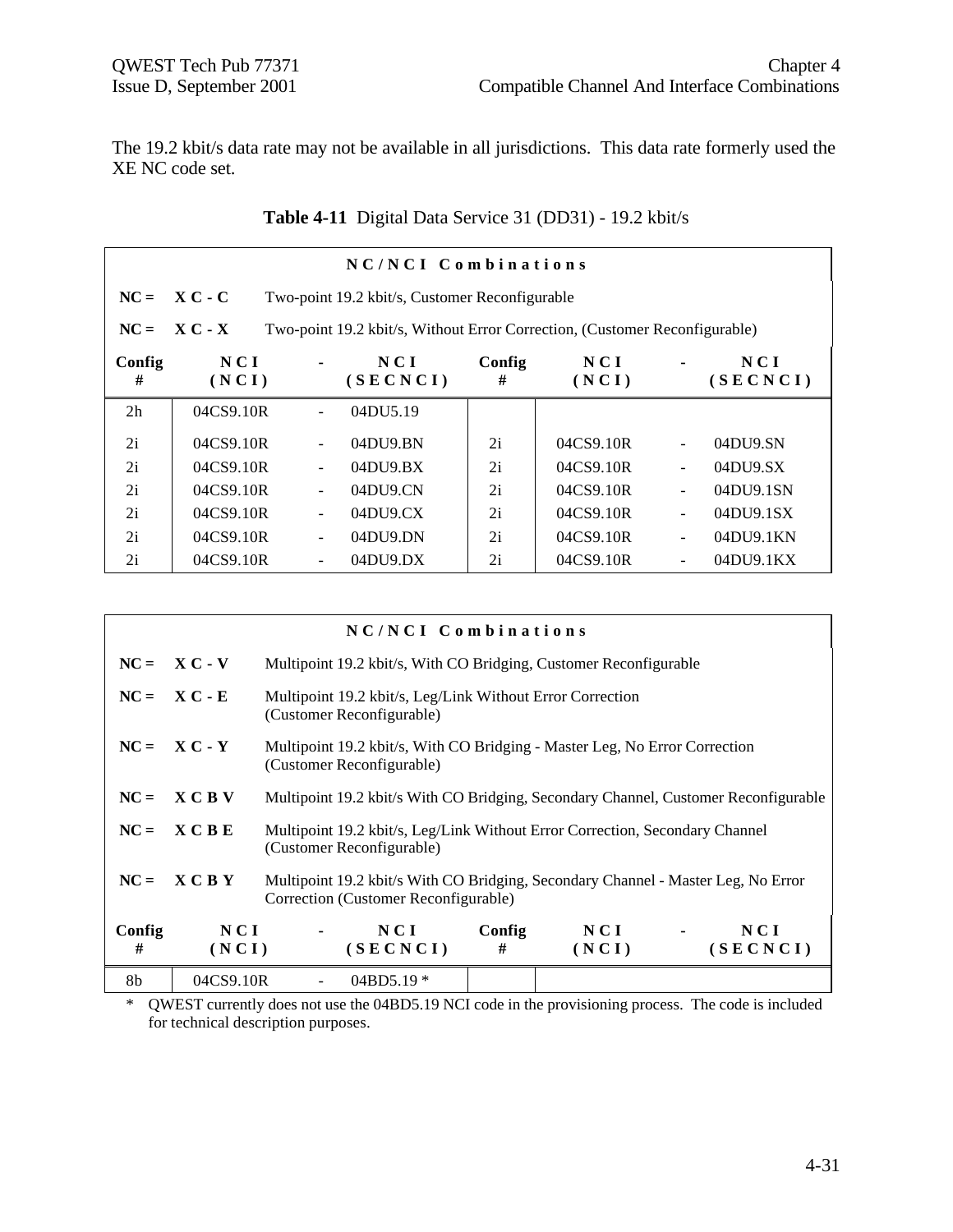**Table 4-11** Digital Data Service 31 (DD31) - 19.2 kbit/s (Continued)

| NC/NCI Combinations |                                                                                                                 |   |                                   |             |              |                          |                   |  |  |
|---------------------|-----------------------------------------------------------------------------------------------------------------|---|-----------------------------------|-------------|--------------|--------------------------|-------------------|--|--|
| $NC =$              | X C B C<br>Two-point 19.2 kbit/s, Secondary Channel, Customer Reconfigurable                                    |   |                                   |             |              |                          |                   |  |  |
| $NC =$              | $X \cap B X$<br>Two-point 19.2 kbit/s Without Error Correction, Secondary Channel,<br>(Customer Reconfigurable) |   |                                   |             |              |                          |                   |  |  |
| Config<br>#         | N C I<br>(NCI)                                                                                                  |   | NCI<br>(SECNCI)                   | Config<br># | NCI<br>(NCI) |                          | N C I<br>(SECNCI) |  |  |
| 2 <sub>h</sub>      | 04CS9.10R                                                                                                       |   | 04DU5.19S                         |             |              |                          |                   |  |  |
| 2i                  | 04CS9.10R                                                                                                       |   | 04DU9.BN                          | 2i          | 04CS9.10R    |                          | 04DU9.SN          |  |  |
| 2i                  | 04CS9.10R                                                                                                       |   | 04DU9.BX                          | 2i          | 04CS9.10R    |                          | 04DU9.SX          |  |  |
| 2i                  | 04CS9.10R                                                                                                       |   | 04DU9.CN                          | 2i          | 04CS9.10R    | ÷,                       | 04DU9.1SN         |  |  |
| 2i                  | 04CS9.10R                                                                                                       |   | 04D <sub>U</sub> 9 <sub>C</sub> X | 2i          | 04CS9.10R    | $\overline{\phantom{a}}$ | 04DU9.1SX         |  |  |
| 2i                  | 04CS9.10R                                                                                                       | ٠ | 04DU9.DN                          | 2i          | 04CS9.10R    | $\overline{\phantom{0}}$ | 04DU9.1KN         |  |  |
| 2i                  | 04CS9.10R                                                                                                       |   | $04D$ U $9.DX$                    | 2i          | 04CS9.10R    |                          | $04D$ U $9.1$ KX  |  |  |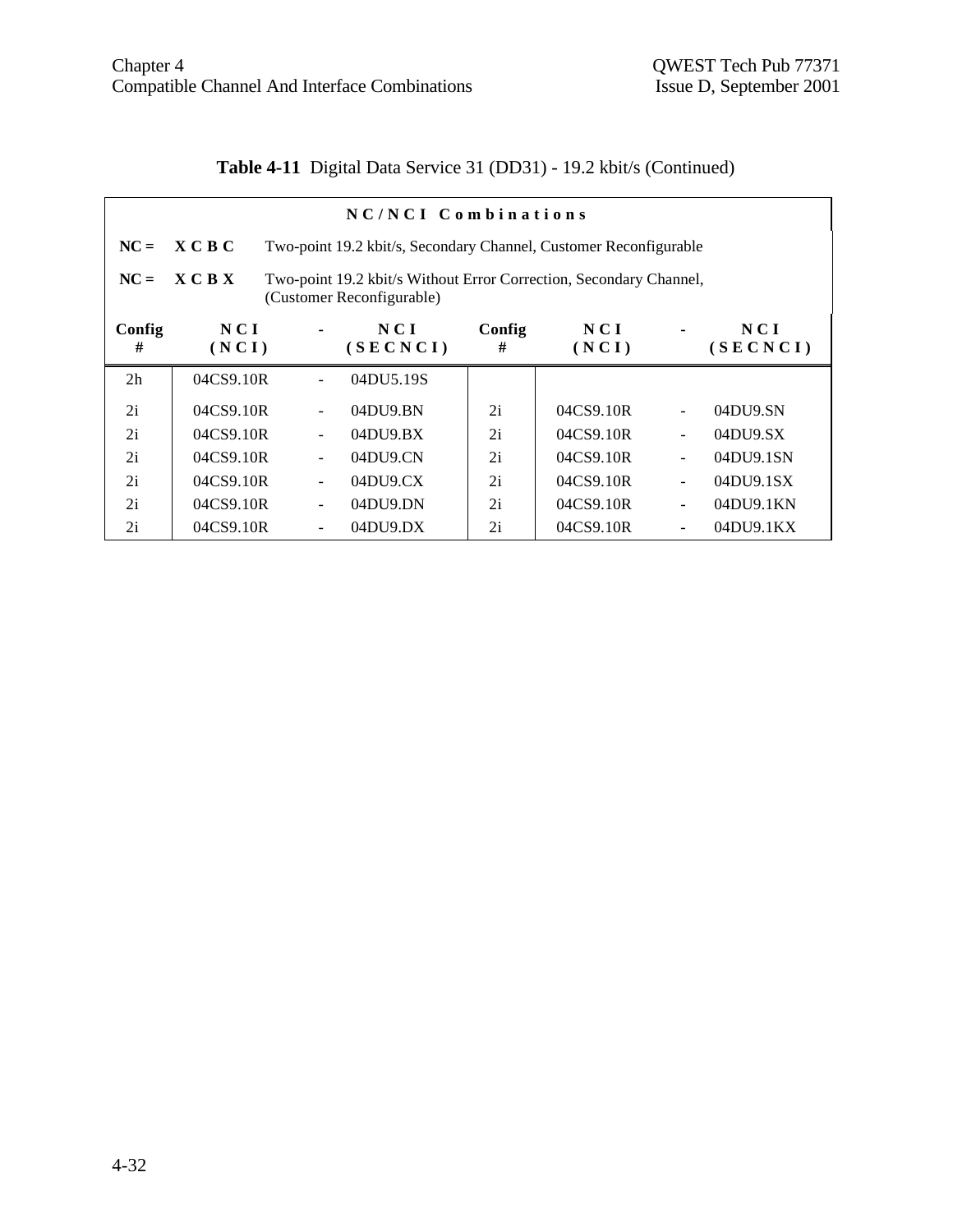|                | NC/NCI Combinations                                                                    |                          |                                   |             |              |                |                 |  |  |
|----------------|----------------------------------------------------------------------------------------|--------------------------|-----------------------------------|-------------|--------------|----------------|-----------------|--|--|
| $NC =$         | $XH-C$<br>Two-point 56.0 kbit/s, Customer Reconfigurable                               |                          |                                   |             |              |                |                 |  |  |
| $NC =$         | $XH - X$<br>Two-point 56.0 kbit/s, Without Error Correction, (Customer Reconfigurable) |                          |                                   |             |              |                |                 |  |  |
| Config<br>#    | N C I<br>(NCI)                                                                         |                          | NCI<br>(SECNCI)                   | Config<br># | NCI<br>(NCI) |                | NCI<br>(SECNCI) |  |  |
| 2 <sub>h</sub> | 04CS9.10R                                                                              |                          | 04DU5.56                          |             |              |                |                 |  |  |
| 2i             | 04CS9.10R                                                                              | $\overline{\phantom{a}}$ | 04DU9.BN                          | 2i          | 04CS9.10R    |                | 04DU9.SN        |  |  |
| 2i             | 04CS9.10R                                                                              |                          | $04D$ U $9. BX$                   | 2i          | 04CS9.10R    | $\blacksquare$ | 04DU9.SX        |  |  |
| 2i             | 04CS9.10R                                                                              |                          | 04D <sub>U</sub> 9 <sub>C</sub> N | 2i          | 04CS9.10R    |                | 04DU9.1SN       |  |  |
| 2i             | 04CS9.10R                                                                              | ۰                        | 04D <sub>U</sub> 9 <sub>C</sub> X | 2i          | 04CS9.10R    |                | 04DU9.1SX       |  |  |
| 2i             | 04CS9.10R                                                                              |                          | 04DU9.DN                          | 2i          | 04CS9.10R    |                | 04DU9.1KN       |  |  |
| 2i             | 04CS9.10R                                                                              |                          | $04DU9$ .DX                       | 2i          | 04CS9.10R    |                | 04DU9.1KX       |  |  |

#### **Table 4-12** Digital Data Service 31 (DD31) - 56.0 kbit/s

|             | NC/NCI Combinations |                                                                                                                              |                                                                                                           |             |              |  |                 |  |
|-------------|---------------------|------------------------------------------------------------------------------------------------------------------------------|-----------------------------------------------------------------------------------------------------------|-------------|--------------|--|-----------------|--|
|             | $NC = XH - V$       |                                                                                                                              | Multipoint 56.0 kbit/s, With CO Bridging, Customer Reconfigurable                                         |             |              |  |                 |  |
| $NC =$      | <b>XH-E</b>         |                                                                                                                              | Multipoint 56.0 kbit/s, Leg/Link Without Error Correction<br>(Customer Reconfigurable)                    |             |              |  |                 |  |
|             | $NC = XH - Y$       |                                                                                                                              | Multipoint 56.0 kbit/s, With CO Bridging - Master Leg, No Error Correction<br>(Customer Reconfigurable)   |             |              |  |                 |  |
| $NC =$      | <b>XHBV</b>         | $***$                                                                                                                        | Multipoint 56.0 kbit/s With CO Bridging, Secondary Channel, Customer Reconfigurable                       |             |              |  |                 |  |
| $NC =$      | <b>XHBE</b>         |                                                                                                                              | Multipoint 56.0 kbit/s, Leg/Link Without Error Correction, Secondary Channel<br>(Customer Reconfigurable) |             |              |  |                 |  |
| $NC =$      | <b>XHBY</b>         | Multipoint 56.0 kbit/s With CO Bridging, Secondary Channel - Master Leg, No Error<br>Correction (Customer Reconfigurable) ** |                                                                                                           |             |              |  |                 |  |
| Config<br># | NCI<br>(NCI)        |                                                                                                                              | NCI<br>(SECNCI)                                                                                           | Config<br># | NCI<br>(NCI) |  | NCI<br>(SECNCI) |  |
| 8b          | 04CS9.10R           |                                                                                                                              | 04BD5.56 $*$                                                                                              |             |              |  |                 |  |

\* QWEST currently does not use the 04BD5.56 NCI code in the provisioning process. The code is included for technical description purposes.

\*\* The control leg of a 56 kbit/s with Secondary Channel multipoint circuit requires a DS1 with CCC interface.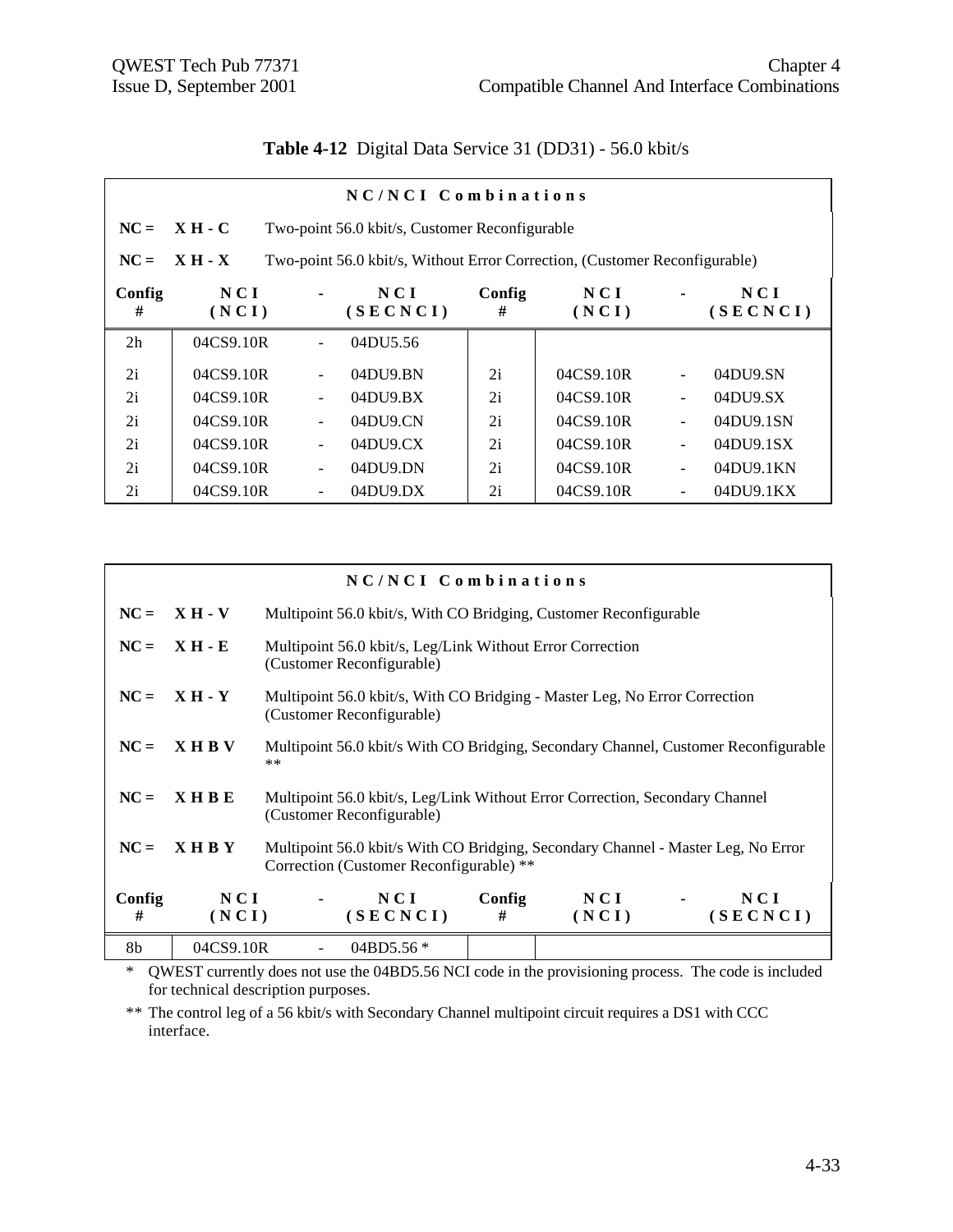**Table 4-12** Digital Data Service 31 (DD31) - 56.0 kbit/s (Continued)

|                | NC/NCI Combinations                                                                                            |   |                                   |             |              |                          |                   |  |  |  |
|----------------|----------------------------------------------------------------------------------------------------------------|---|-----------------------------------|-------------|--------------|--------------------------|-------------------|--|--|--|
| $NC =$         | X H B C<br>Two-point 56.0 kbit/s, Secondary Channel, Customer Reconfigurable                                   |   |                                   |             |              |                          |                   |  |  |  |
| $NC =$         | $X$ H B $X$<br>Two-point 56.0 kbit/s Without Error Correction, Secondary Channel,<br>(Customer Reconfigurable) |   |                                   |             |              |                          |                   |  |  |  |
| Config<br>#    | N C I<br>(NCI)                                                                                                 |   | NCI<br>(SECNCI)                   | Config<br># | NCI<br>(NCI) |                          | N C I<br>(SECNCI) |  |  |  |
| 2 <sub>h</sub> | 04CS9.10R                                                                                                      |   | 04DU5.56S                         |             |              |                          |                   |  |  |  |
| 2i             | 04CS9.10R                                                                                                      |   | 04DU9.BN                          | 2i          | 04CS9.10R    |                          | 04DU9.SN          |  |  |  |
| 2i             | 04CS9.10R                                                                                                      |   | $04D$ U $9. BX$                   | 2i          | 04CS9.10R    |                          | 04DU9.SX          |  |  |  |
| 2i             | 04CS9.10R                                                                                                      |   | 04DU9.CN                          | 2i          | 04CS9.10R    | ÷,                       | 04DU9.1SN         |  |  |  |
| 2i             | 04CS9.10R                                                                                                      |   | 04D <sub>U</sub> 9 <sub>C</sub> X | 2i          | 04CS9.10R    | $\overline{\phantom{a}}$ | 04DU9.1SX         |  |  |  |
| 2i             | 04CS9.10R                                                                                                      | ٠ | 04DU9.DN                          | 2i          | 04CS9.10R    |                          | 04DU9.1KN         |  |  |  |
| 2i             | 04CS9.10R                                                                                                      |   | $04D$ U $9.DX$                    | 2i          | 04CS9.10R    |                          | $04D$ U $9.1$ KX  |  |  |  |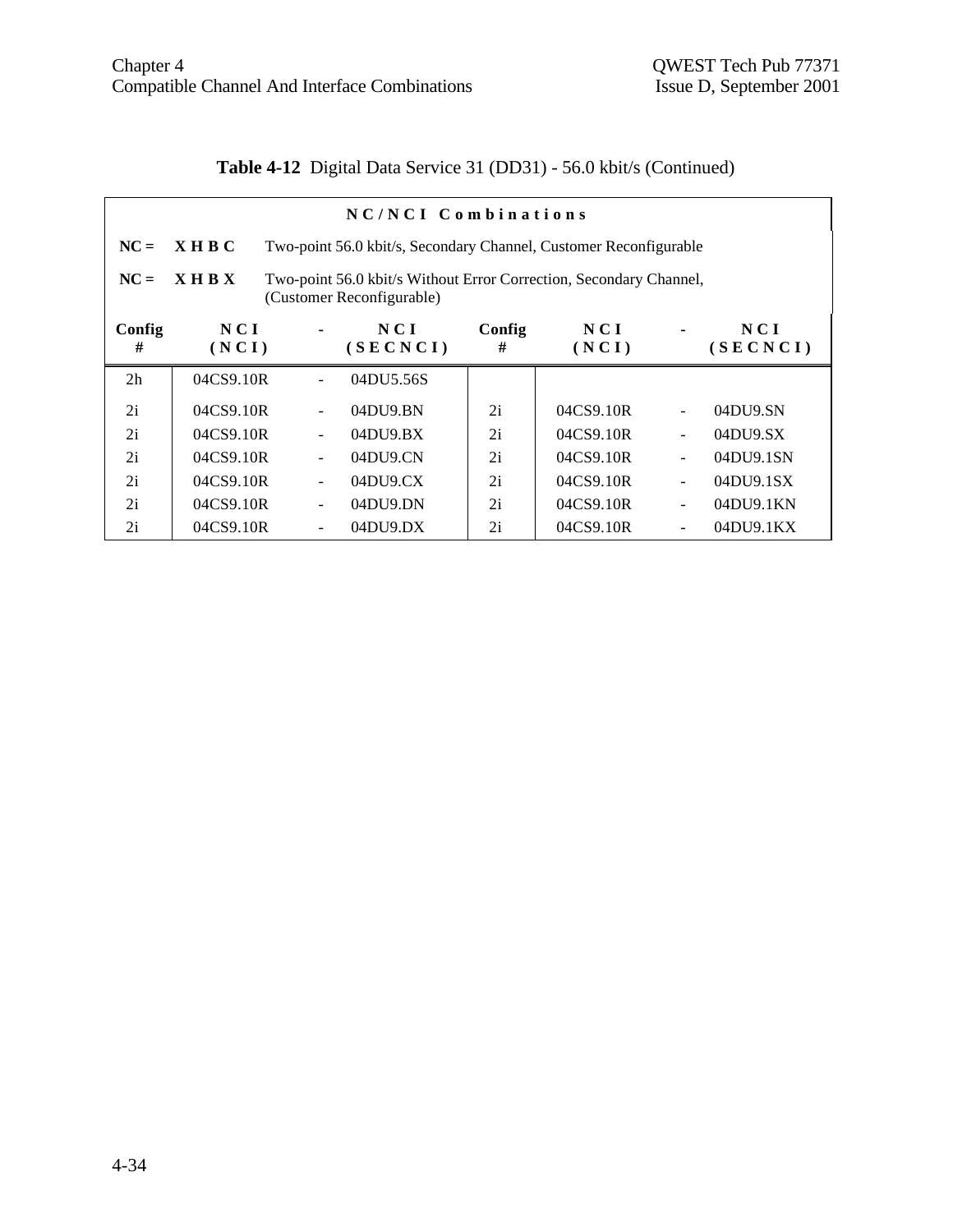The 64 kbit/s data rate may not be available in all jurisdictions. This data rate formerly used the XE NC code set.

|                | NC/NCI Combinations |                                                                            |                 |             |                  |                          |                 |  |  |
|----------------|---------------------|----------------------------------------------------------------------------|-----------------|-------------|------------------|--------------------------|-----------------|--|--|
|                | $NC = X D - C$      | Two-point 64.0 kbit/s, Customer Reconfigurable                             |                 |             |                  |                          |                 |  |  |
| $NC =$         | $X D - X$           | Two-point 64.0 kbit/s, Without Error Correction, (Customer Reconfigurable) |                 |             |                  |                          |                 |  |  |
| Config<br>#    | NCI<br>(NCI)        | $\blacksquare$                                                             | NCI<br>(SECNCI) | Config<br># | NCI<br>(NCI)     | $\blacksquare$           | NCI<br>(SECNCI) |  |  |
| 2 <sub>h</sub> | 04CS9.10R           |                                                                            | 04DU5.64        | 2i          | $04C$ S9.10R $*$ | $\overline{\phantom{0}}$ | 04DU9.SN        |  |  |
|                |                     |                                                                            |                 | 2i          | $04CS9.10R$ *    | $\blacksquare$           | 04DU9.SX        |  |  |
| 2i             | $04C$ S9.10R $*$    |                                                                            | 04DU9.DN        | 2i          | $04C$ S9.10R $*$ | $\blacksquare$           | 04DU9.1SN       |  |  |
| 2i             | $04C$ S9.10R $*$    |                                                                            | $04D$ U $9.DX$  | 2i          | $04CS9.10R*$     | $\overline{\phantom{0}}$ | 04DU9.1SX       |  |  |

\* Requires a DS1 with CCC capable (i.e., B8ZS) interface.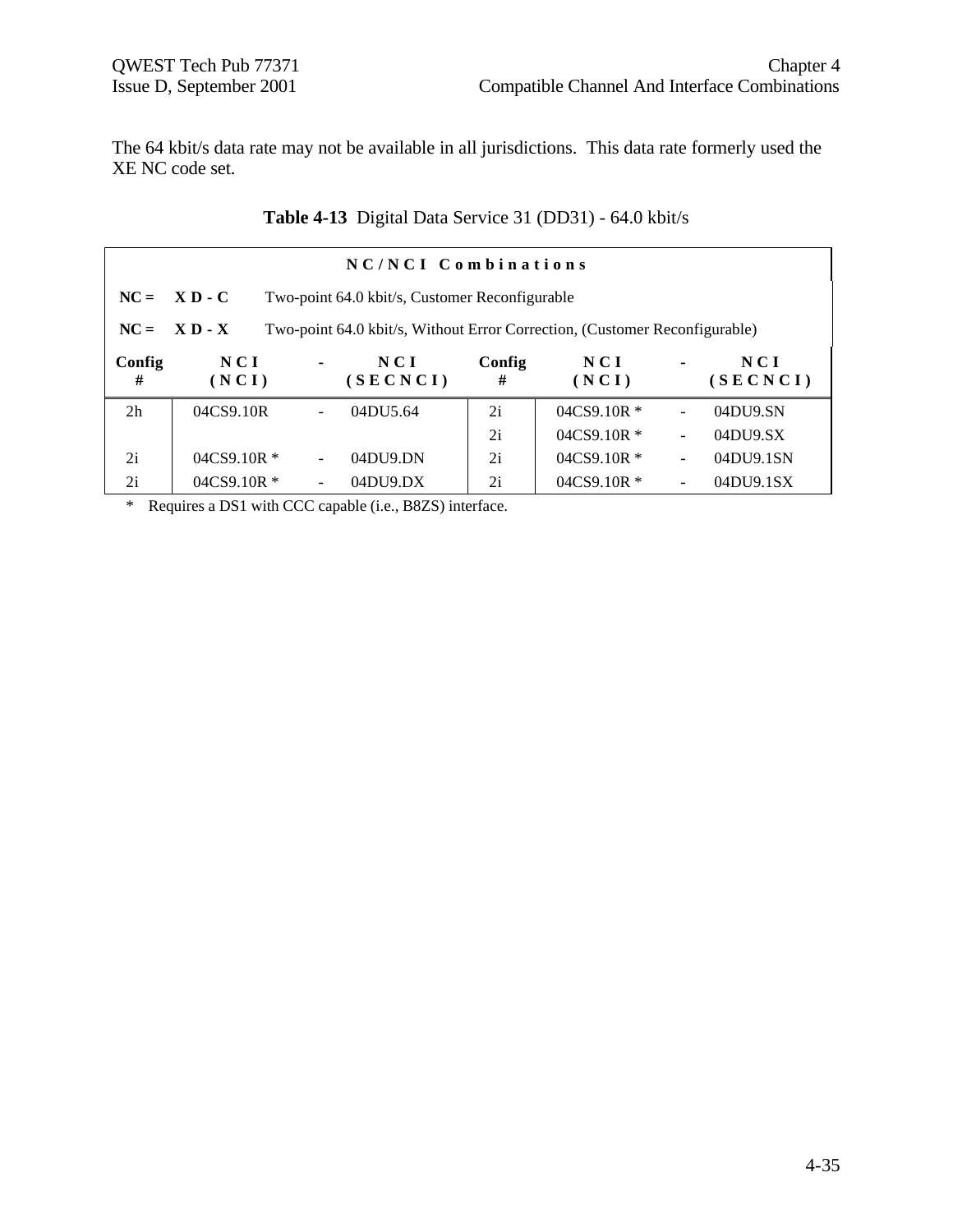#### **4.4 QWEST DS1 Service**

A description of the High Capacity Access service may be found in Service Publication 77200, *QWEST DS1 Service, Network Channel Codes and Network Channel Interface Code Combinations,* and in Technical Publication 77375, *1.544 Mbit/s (DS1) Channels - Technical Specifications for Network Channel Interface Codes Describing Electrical Interfaces at Customer Premises and a QWEST Communications, Inc. Central Offices and Central Office Multiplexer Options.* The Non-Access HC31 Service may be ordered using the same HC1 Service NC codes (i.e. HC\_\_). The Non-Access Service Code is UH.

|             |              |                          | NC/NCI Combinations                                               |                |              |                |                 |
|-------------|--------------|--------------------------|-------------------------------------------------------------------|----------------|--------------|----------------|-----------------|
| $NC =$      | $H C - C$    |                          | Superframe, Alternate Mark Inversion, and Customer Reconfigurable |                |              |                |                 |
| Config<br># | NCI<br>(NCI) |                          | NCI<br>(SECNCI)                                                   | Config<br>#    | NCI<br>(NCI) |                | NCI<br>(SECNCI) |
| 1a          | 04CS9.10R    | $\blacksquare$           | 04CS9.10R                                                         | 1 <sub>b</sub> | 04CS9.10R    |                | 04DU9.BN        |
| 1a          | 04CS9.10R    | $\overline{\phantom{a}}$ | 04CS9.11R                                                         | 1 <sub>b</sub> | 04CS9.10R    | $\blacksquare$ | 04DU9.BX        |
| 1a          | 04CS9.10R    | $\blacksquare$           | 04CS9.31R                                                         | 1 <sub>b</sub> | 04CS9.11R    | $\sim$         | 04DU9.BN        |
| 1a          | 04CS9.11R    |                          | 04CS9.10R                                                         | 1 <sub>b</sub> | 04CS9.11R    | $\blacksquare$ | 04DU9.BX        |
| 1a          | 04CS9.11R    | $\blacksquare$           | 04CS9.11R                                                         | 1 <sub>b</sub> | 04CS9.31R    | $\blacksquare$ | 04DU9.BN        |
| 1a          | 04CS9.11R    | $\overline{\phantom{a}}$ | 04CS9.31R                                                         | 1 <sub>b</sub> | 04CS9.31R    | $\blacksquare$ | 04DU9.BX        |
| 1a          | 04CS9.31R    | $\blacksquare$           | 04CS9.10R                                                         |                |              |                |                 |
| 1a          | 04CS9.31R    | $\blacksquare$           | 04CS9.11R                                                         | 1c             | 04DJ9.15     | $\blacksquare$ | 04CS9.10R       |
| 1a          | 04CS9.31R    | $\blacksquare$           | 04CS9.31R                                                         | 1c             | 04DS9.15     | $\blacksquare$ | 04CS9.10R       |
|             |              |                          |                                                                   | 1c             | 04DJ9.15     | $\blacksquare$ | 04CS9.11R       |
| 2c          | Digital *    | $\overline{\phantom{a}}$ | 04CS9.10R                                                         | 1c             | 04DS9.15     | $\blacksquare$ | 04CS9.11R       |
| 2c          | Digital *    | $\overline{\phantom{a}}$ | 04CS9.11R                                                         | 1c             | 04DJ9.15     | $\blacksquare$ | 04CS9.31R       |
| 2c          | Digital *    | $\blacksquare$           | 04CS9.31R                                                         | 1c             | 04DS9.15     | $\blacksquare$ | 04CS9.31R       |

**Table 4-14** High Capacity Service 1 (HC1)

\* The word "Digital" is used to indicate any NCI code describing a digital interface above the DS1 rate (e.g. 04DS6.44, 02FCF.54, 02RFZ.AF) offered by QWEST.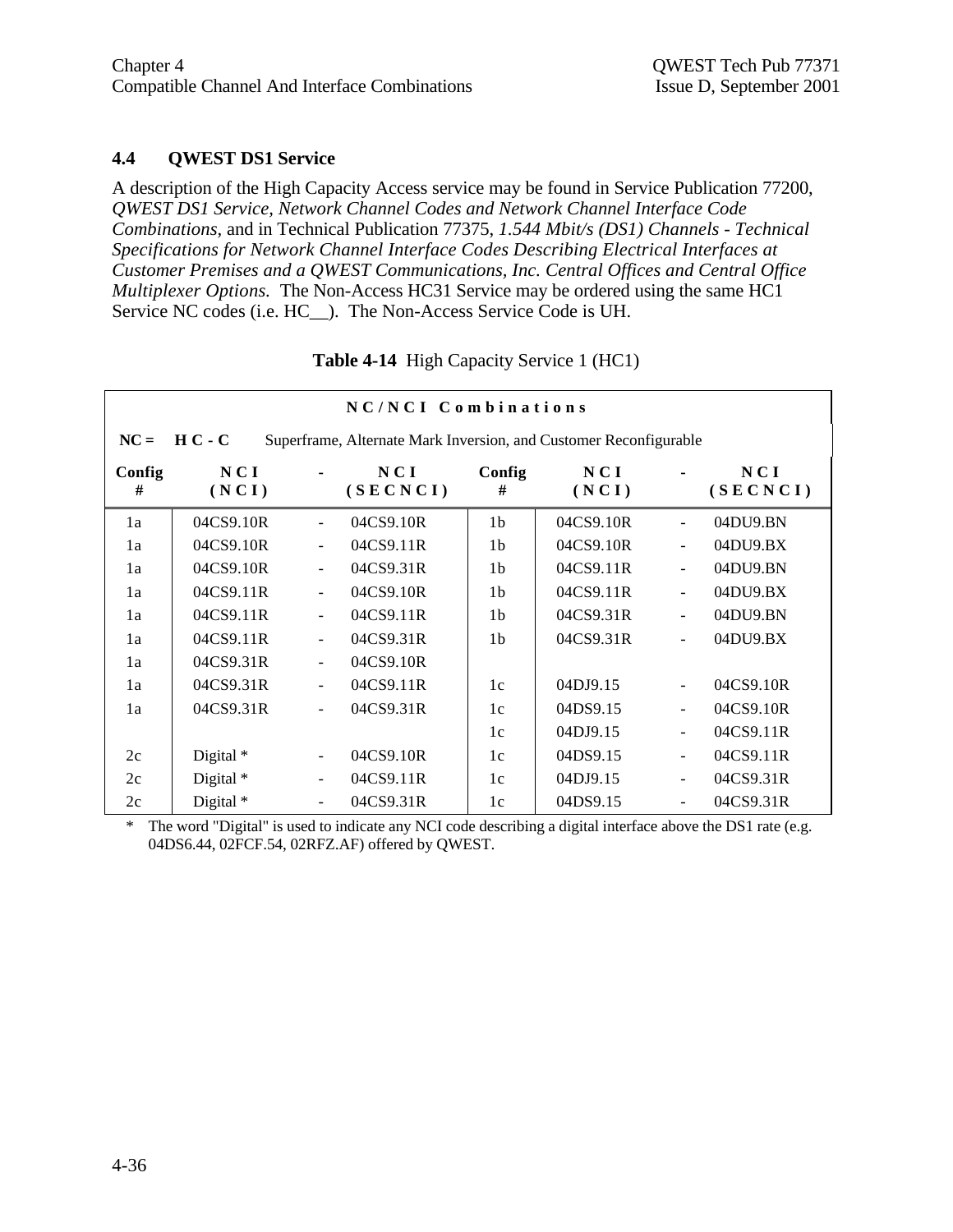| Table 4-14 High Capacity Service 1 (HC1)(Continued) |  |  |  |  |  |
|-----------------------------------------------------|--|--|--|--|--|
|-----------------------------------------------------|--|--|--|--|--|

|                 |                |                | NC/NCI Combinations                                                                                                |                 |                     |                |                          |
|-----------------|----------------|----------------|--------------------------------------------------------------------------------------------------------------------|-----------------|---------------------|----------------|--------------------------|
|                 | $NC = HC - V$  |                | Superframe, Alternate Mark Inversion, Customer Reconfigurable, and CO Multiplexing -<br>DS1/Voice and Digital Data |                 |                     |                |                          |
| Config<br>#     | N C I<br>(NCI) | $\blacksquare$ | NCI<br>(SECNCI)                                                                                                    | Config<br>#     | <b>NCI</b><br>(NCI) | $\blacksquare$ | NCI<br>(SECNCI)          |
| 10 <sub>e</sub> | 04CS9.10R      |                | Multiplexer *                                                                                                      | 10 <sub>e</sub> | 04CS9.31R           | ۰              | Multiplexer <sup>*</sup> |
| 10 <sub>e</sub> | 04CS9.11R      |                | Multiplexer *                                                                                                      |                 |                     |                |                          |

|             | NC/NCI Combinations |                          |                                                                              |                |              |                          |                 |  |  |
|-------------|---------------------|--------------------------|------------------------------------------------------------------------------|----------------|--------------|--------------------------|-----------------|--|--|
| $NC =$      | H C D C             | Reconfigurable           | ANSI T1.403.1995 Extended Superframe, Alternate Mark Inversion, and Customer |                |              |                          |                 |  |  |
| Config<br># | NCI<br>(NCI)        |                          | NCI<br>(SECNCI)                                                              | Config<br>#    | NCI<br>(NCI) |                          | NCI<br>(SECNCI) |  |  |
| 1a          | 04CS9.10R           | $\blacksquare$           | 04CS9.10R                                                                    | 1 <sub>b</sub> | 04CS9.10R    |                          | 04DU9.1KN       |  |  |
| 1a          | 04CS9.10R           |                          | 04CS9.11R                                                                    | 1 <sub>b</sub> | 04CS9.10R    |                          | 04DU9.1KX       |  |  |
| 1a          | 04CS9.10R           | $\overline{\phantom{a}}$ | 04CS9.31R                                                                    | 1 <sub>b</sub> | 04CS9.11R    |                          | 04DU9.1KN       |  |  |
| 1a          | 04CS9.11R           | $\blacksquare$           | 04CS9.10R                                                                    | 1 <sub>b</sub> | 04CS9.11R    |                          | 04DU9.1KX       |  |  |
| 1a          | 04CS9.11R           |                          | 04CS9.11R                                                                    | 1 <sub>b</sub> | 04CS9.31R    |                          | 04DU9.1KN       |  |  |
| 1a          | 04CS9.11R           | $\blacksquare$           | 04CS9.31R                                                                    | 1 <sub>b</sub> | 04CS9.31R    |                          | 04DU9.1KX       |  |  |
| 1a          | 04CS9.31R           | $\blacksquare$           | 04CS9.10R                                                                    |                |              |                          |                 |  |  |
| 1a          | 04CS9.31R           | $\blacksquare$           | 04CS9.11R                                                                    | 1c             | 04DJ9.1K     | $\blacksquare$           | 04CS9.10R       |  |  |
| 1a          | 04CS9.31R           | $\blacksquare$           | 04CS9.31R                                                                    | 1c             | 04DS9.1K     | $\overline{\phantom{0}}$ | 04CS9.10R       |  |  |
|             |                     |                          |                                                                              | 1c             | 04DJ9.1K     |                          | 04CS9.11R       |  |  |
| 2c          | Digital $*$         | $\overline{\phantom{a}}$ | 04CS9.10R                                                                    | 1c             | 04DS9.1K     |                          | 04CS9.11R       |  |  |
| 2c          | Digital *           | $\blacksquare$           | 04CS9.11R                                                                    | 1c             | 04DJ9.1K     |                          | 04CS9.31R       |  |  |
| 2c          | Digital *           |                          | 04CS9.31R                                                                    | 1c             | 04DS9.1K     |                          | 04CS9.31R       |  |  |

\* The word "Digital" is used to indicate any NCI code describing a digital interface above the DS1 rate (e.g. 04DS6.44, 02FCF.54, 02RFZ.AF) offered by U S WEST.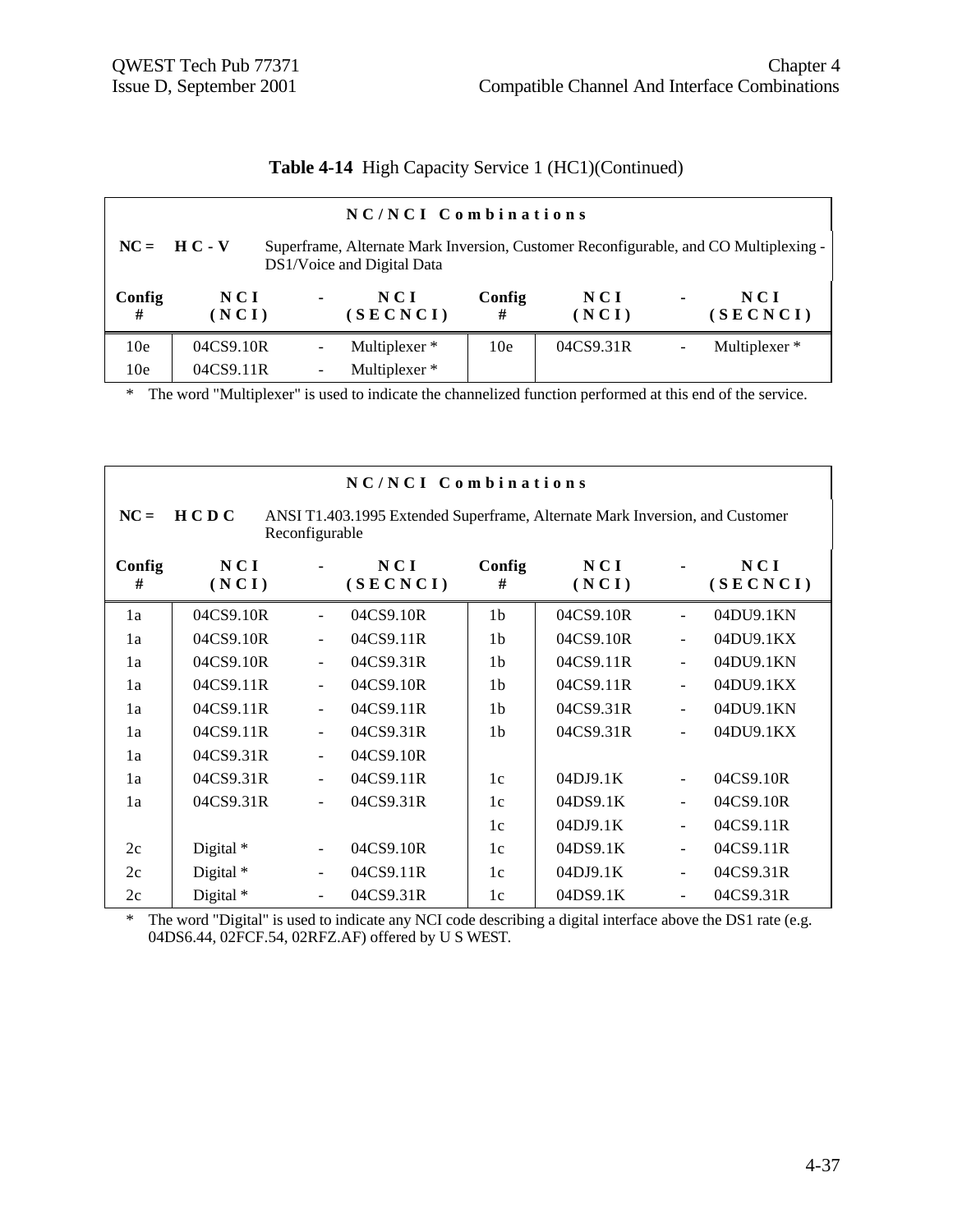| Table 4-14 High Capacity Service 1 (HC1)(Continued) |  |  |  |  |  |  |
|-----------------------------------------------------|--|--|--|--|--|--|
|-----------------------------------------------------|--|--|--|--|--|--|

|                 | NC/NCI Combinations                                                                                                                                         |                |                 |             |              |                |                 |  |  |  |
|-----------------|-------------------------------------------------------------------------------------------------------------------------------------------------------------|----------------|-----------------|-------------|--------------|----------------|-----------------|--|--|--|
|                 | $NC = HCDV$<br>ANSI T1.403.1995 Extended Superframe, Alternate Mark Inversion, Customer<br>Reconfigurable, and CO Multiplexing - DS1/Voice and Digital Data |                |                 |             |              |                |                 |  |  |  |
| Config<br>#     | N C I<br>(NCI)                                                                                                                                              | $\blacksquare$ | NCI<br>(SECNCI) | Config<br># | NCI<br>(NCI) | $\blacksquare$ | NCI<br>(SECNCI) |  |  |  |
| 10 <sub>e</sub> | 04CS9.10R                                                                                                                                                   |                | Multiplexer *   | 10e         | 04CS9.31R    | $\blacksquare$ | Multiplexer *   |  |  |  |
| 10 <sub>e</sub> | 04CS9.11R                                                                                                                                                   |                | Multiplexer *   |             |              |                |                 |  |  |  |

| NC/NCI Combinations |              |                              |                                                                      |                |              |                          |                 |  |  |  |
|---------------------|--------------|------------------------------|----------------------------------------------------------------------|----------------|--------------|--------------------------|-----------------|--|--|--|
| $NC =$              | HCEC         |                              | ANSI T1.403.1995 Extended Superframe, B8ZS & Customer Reconfigurable |                |              |                          |                 |  |  |  |
| Config<br>#         | NCI<br>(NCI) |                              | NCI<br>(SECNCI)                                                      | Config<br>#    | NCI<br>(NCI) |                          | NCI<br>(SECNCI) |  |  |  |
| 1a                  | 04CS9.10R    | $\qquad \qquad \blacksquare$ | 04CS9.10R                                                            | 1 <sub>b</sub> | 04CS9.10R    | $\overline{\phantom{0}}$ | 04DU9.1SN       |  |  |  |
| 1a                  | 04CS9.10R    | $\qquad \qquad \blacksquare$ | 04CS9.11R                                                            | 1 <sub>b</sub> | 04CS9.10R    | $\blacksquare$           | 04DU9.1SX       |  |  |  |
| 1a                  | 04CS9.10R    | $\blacksquare$               | 04CS9.31R                                                            | 1 <sub>b</sub> | 04CS9.11R    | $\frac{1}{2}$            | 04DU9.1SN       |  |  |  |
| 1a                  | 04CS9.11R    | ۰                            | 04CS9.10R                                                            | 1 <sub>b</sub> | 04CS9.11R    | $\frac{1}{2}$            | 04DU9.1SX       |  |  |  |
| 1a                  | 04CS9.11R    | $\qquad \qquad \blacksquare$ | 04CS9.11R                                                            | 1 <sub>b</sub> | 04CS9.31R    | $\frac{1}{2}$            | 04DU9.1SN       |  |  |  |
| 1a                  | 04CS9.11R    | $\qquad \qquad \blacksquare$ | 04CS9.31R                                                            | 1 <sub>b</sub> | 04CS9.31R    | ÷,                       | 04DU9.1SX       |  |  |  |
| 1a                  | 04CS9.31R    | $\qquad \qquad \blacksquare$ | 04CS9.10R                                                            |                |              |                          |                 |  |  |  |
| 1a                  | 04CS9.31R    | $\qquad \qquad \blacksquare$ | 04CS9.11R                                                            | 1c             | 04DJ9.1S     | ÷,                       | 04CS9.10R       |  |  |  |
| 1a                  | 04CS9.31R    | ÷,                           | 04CS9.31R                                                            | 1c             | 04DS9.1S     | $\blacksquare$           | 04CS9.10R       |  |  |  |
|                     |              |                              |                                                                      | 1c             | 04DJ9.1S     | $\overline{a}$           | 04CS9.11R       |  |  |  |
| 2c                  | digital *    | ۰                            | 04CS9.10R                                                            | 1c             | 04DS9.1S     | $\overline{a}$           | 04CS9.11R       |  |  |  |
| 2c                  | digital $*$  |                              | 04CS9.11R                                                            | 1c             | 04DJ9.1S     | ÷,                       | 04CS9.31R       |  |  |  |
| 2c                  | digital *    |                              | 04CS9.31R                                                            | 1c             | 04DS9.1S     | $\overline{a}$           | 04CS9.31R       |  |  |  |

\* The word "digital" is used to indicate any NCI code describing a digital interface above the DS1 rate (e.g. 04DS6.44, 02FCF.54, 02RFZ.AF) offered by QWEST. If this Service is assigned to a DS3 Service, the DS3 must be B8ZS Compatible (e.g., HFZM).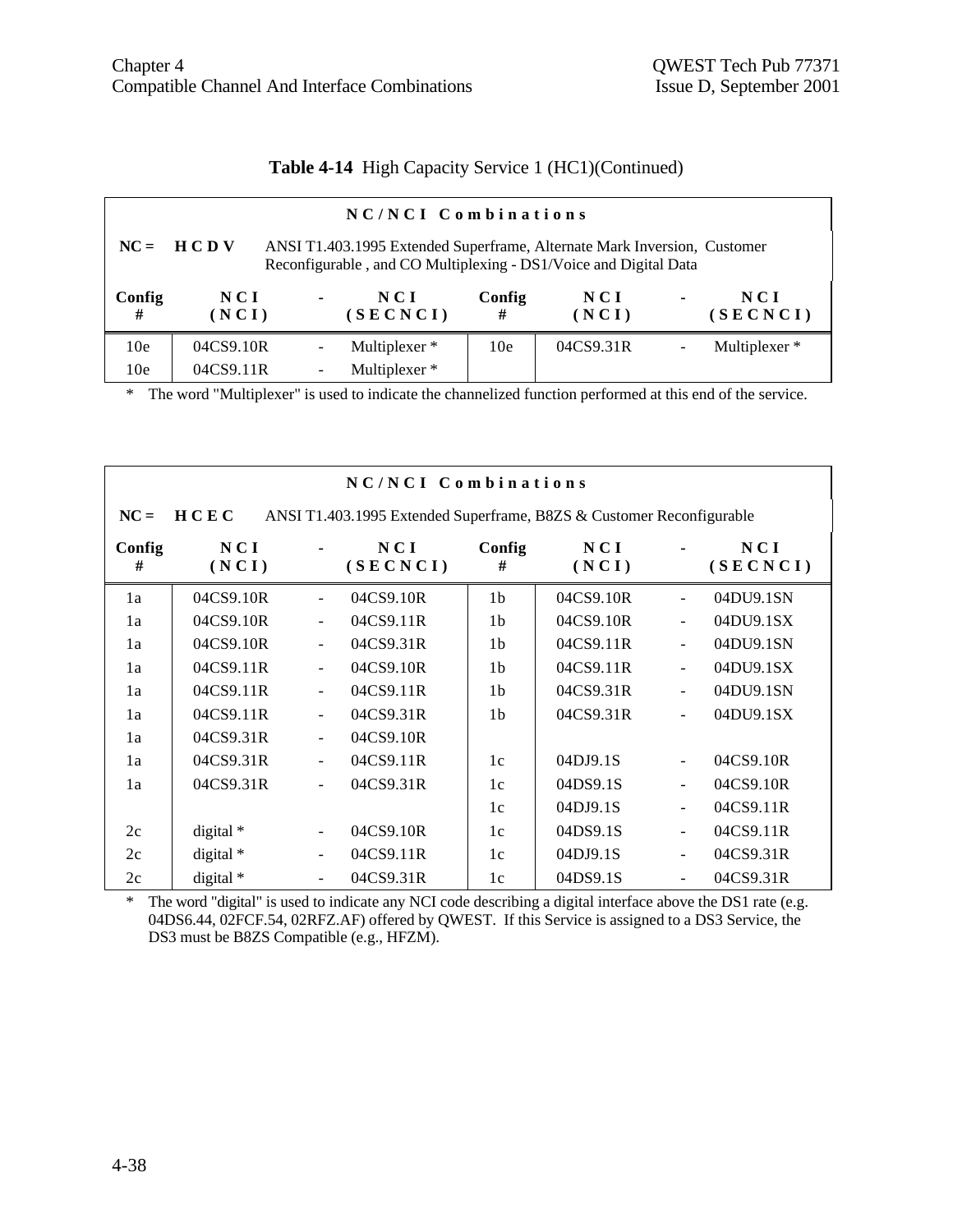|  |  |  |  |  | Table 4-14 High Capacity Service 1 (HC1)(Continued) |
|--|--|--|--|--|-----------------------------------------------------|
|--|--|--|--|--|-----------------------------------------------------|

|                 | NC/NCI Combinations                                                                                                                    |                |                   |             |                |                |                 |  |  |  |  |
|-----------------|----------------------------------------------------------------------------------------------------------------------------------------|----------------|-------------------|-------------|----------------|----------------|-----------------|--|--|--|--|
|                 | $NC = HC$<br>ANSI T1.403.1995 Extended Superframe, B8ZS & Customer Reconfigurable, and CO<br>Multiplexing - DS1/Voice and Digital Data |                |                   |             |                |                |                 |  |  |  |  |
| Config<br>#     | NCI<br>(NCI)                                                                                                                           | $\blacksquare$ | N C I<br>(SECNCI) | Config<br># | N C I<br>(NCI) | $\blacksquare$ | NCI<br>(SECNCI) |  |  |  |  |
| 10 <sub>e</sub> | 04CS9.10R                                                                                                                              |                | Multiplexer *     | 10e         | 04CS9.31R      |                | Multiplexer *   |  |  |  |  |
| 10e             | 04CS9.11R                                                                                                                              |                | Multiplexer *     |             |                |                |                 |  |  |  |  |

|             | NC/NCI Combinations                                                                            |                |                 |                |              |                          |                 |  |  |  |
|-------------|------------------------------------------------------------------------------------------------|----------------|-----------------|----------------|--------------|--------------------------|-----------------|--|--|--|
| $NC =$      | HCFC<br>Non-ANSI Extended Superframe, Alternate Mark Inversion, and Customer<br>Reconfigurable |                |                 |                |              |                          |                 |  |  |  |
| Config<br># | NCI<br>(NCI)                                                                                   |                | NCI<br>(SECNCI) | Config<br>#    | NCI<br>(NCI) |                          | NCI<br>(SECNCI) |  |  |  |
| 1a          | 04CS9.10R                                                                                      | $\blacksquare$ | 04CS9.10R       | 1 <sub>b</sub> | 04CS9.10R    | ÷,                       | 04DU9.CN        |  |  |  |
| 1a          | 04CS9.10R                                                                                      |                | 04CS9.11R       | 1 <sub>b</sub> | 04CS9.10R    | $\overline{\phantom{0}}$ | 04DU9.CX        |  |  |  |
| 1a          | 04CS9.10R                                                                                      |                | 04CS9.31R       | 1 <sub>b</sub> | 04CS9.11R    | $\overline{\phantom{0}}$ | 04DU9.CN        |  |  |  |
| 1a          | 04CS9.11R                                                                                      |                | 04CS9.10R       | 1 <sub>b</sub> | 04CS9.11R    |                          | 04DU9.CX        |  |  |  |
| 1a          | 04CS9.11R                                                                                      |                | 04CS9.11R       | 1 <sub>b</sub> | 04CS9.31R    | L,                       | 04DU9.CN        |  |  |  |
| 1a          | 04CS9.11R                                                                                      |                | 04CS9.31R       | 1 <sub>b</sub> | 04CS9.31R    | ÷,                       | 04DU9.CX        |  |  |  |
| 1a          | 04CS9.31R                                                                                      | $\blacksquare$ | 04CS9.10R       | 1c             | 04DJ9.15K    | $\overline{\phantom{0}}$ | 04CS9.10R       |  |  |  |
| 1a          | 04CS9.31R                                                                                      | $\blacksquare$ | 04CS9.11R       | 1c             | 04DS9.15K    | ÷,                       | 04CS9.10R       |  |  |  |
| 1a          | 04CS9.31R                                                                                      | $\blacksquare$ | 04CS9.31R       |                |              |                          |                 |  |  |  |
|             |                                                                                                |                |                 | 1c             | 04DJ9.15K    | ÷                        | 04CS9.11R       |  |  |  |
| 2c          | digital *                                                                                      |                | 04CS9.10R       | 1c             | 04DS9.15K    | $\overline{\phantom{0}}$ | 04CS9.11R       |  |  |  |
| 2c          | digital *                                                                                      |                | 04CS9.11R       | 1c             | 04DJ9.15K    | ÷                        | 04CS9.31R       |  |  |  |
| 2c          | digital *                                                                                      |                | 04CS9.31R       | 1c             | 04DS9.15K    |                          | 04CS9.31R       |  |  |  |

\* The word "digital" is used to indicate any NCI code describing a digital interface above the DS1 rate (e.g. 04DS6.44, 02FCF.54, 02RFZ.AF) offered by QWEST. If this Service is assigned to a DS3 Service, the DS3 must be B8ZS Compatible (e.g., HFZM).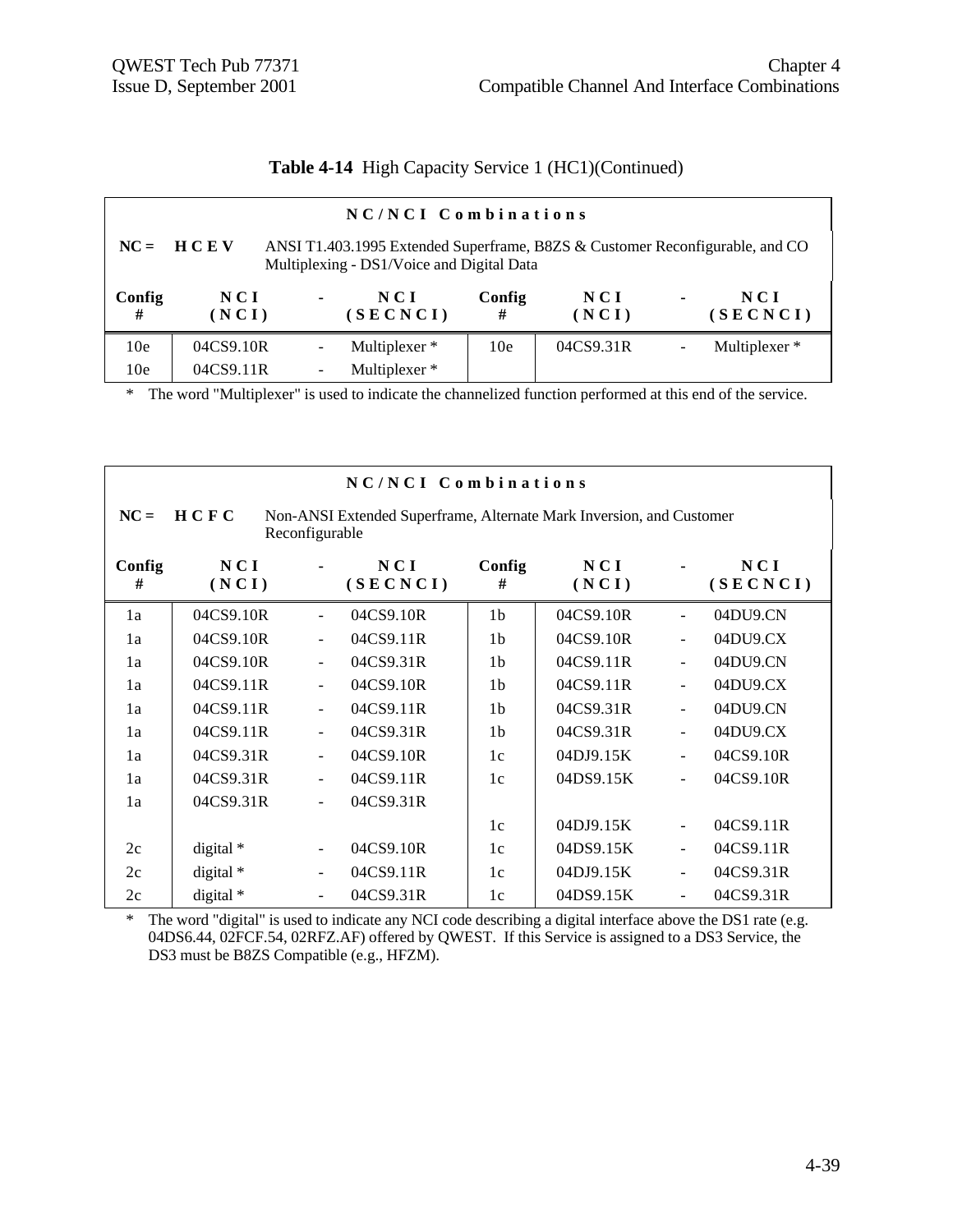| Table 4-14 High Capacity Service 1 (HC1)(Continued) |  |  |  |  |  |  |
|-----------------------------------------------------|--|--|--|--|--|--|
|-----------------------------------------------------|--|--|--|--|--|--|

| NC/NCI Combinations |                                                                                                                                                       |                |                          |                 |              |                          |                          |  |  |  |
|---------------------|-------------------------------------------------------------------------------------------------------------------------------------------------------|----------------|--------------------------|-----------------|--------------|--------------------------|--------------------------|--|--|--|
|                     | $NC = HC$<br>Non-ANSI Extended Superframe, Alternate Mark Inversion, and Customer<br>Reconfigurable, and CO Multiplexing - DS1/Voice and Digital Data |                |                          |                 |              |                          |                          |  |  |  |
| Config<br>#         | N C I<br>(NCI)                                                                                                                                        | $\blacksquare$ | NCI<br>(SECNCI)          | Config<br>#     | NCI<br>(NCI) | $\blacksquare$           | NCI<br>(SECNCI)          |  |  |  |
| 10 <sub>e</sub>     | 04CS9.10R                                                                                                                                             |                | Multiplexer *            | 10 <sub>e</sub> | 04CS9.31R    | $\overline{\phantom{a}}$ | Multiplexer <sup>*</sup> |  |  |  |
| 10 <sub>e</sub>     | 04CS9.11R                                                                                                                                             |                | Multiplexer <sup>*</sup> |                 |              |                          |                          |  |  |  |

|             | NC/NCI Combinations                                                       |                          |                   |                |              |                          |                   |  |  |  |
|-------------|---------------------------------------------------------------------------|--------------------------|-------------------|----------------|--------------|--------------------------|-------------------|--|--|--|
| $NC =$      | H C G C<br>Non-ANSI Extended Superframe, B8ZS and Customer Reconfigurable |                          |                   |                |              |                          |                   |  |  |  |
| Config<br># | NCI<br>(NCI)                                                              |                          | N C I<br>(SECNCI) | Config<br>#    | NCI<br>(NCI) |                          | N C I<br>(SECNCI) |  |  |  |
| 1a          | 04CS9.10R                                                                 | $\blacksquare$           | 04CS9.10R         | 1 <sub>b</sub> | 04CS9.10R    | $\frac{1}{2}$            | 04DU9.SN          |  |  |  |
| 1a          | 04CS9.10R                                                                 | $\overline{\phantom{a}}$ | 04CS9.11R         | 1 <sub>b</sub> | 04CS9.10R    | $\overline{\phantom{a}}$ | 04DU9.SX          |  |  |  |
| 1a          | 04CS9.10R                                                                 | $\blacksquare$           | 04CS9.31R         | 1 <sub>b</sub> | 04CS9.11R    | $\overline{\phantom{a}}$ | 04DU9.SN          |  |  |  |
| 1a          | 04CS9.11R                                                                 | $\blacksquare$           | 04CS9.10R         | 1 <sub>b</sub> | 04CS9.11R    | $\overline{\phantom{a}}$ | 04DU9.SX          |  |  |  |
| 1a          | 04CS9.11R                                                                 | $\overline{\phantom{a}}$ | 04CS9.11R         | 1 <sub>b</sub> | 04CS9.31R    | $\overline{\phantom{a}}$ | 04DU9.SN          |  |  |  |
| 1a          | 04CS9.11R                                                                 | $\overline{\phantom{a}}$ | 04CS9.31R         | 1 <sub>b</sub> | 04CS9.31R    | $\blacksquare$           | 04DU9.SX          |  |  |  |
| 1a          | 04CS9.31R                                                                 | $\blacksquare$           | 04CS9.10R         |                |              |                          |                   |  |  |  |
| 1a          | 04CS9.31R                                                                 | $\blacksquare$           | 04CS9.11R         | 1c             | 04DJ9.15S    | $\overline{\phantom{a}}$ | 04CS9.10R         |  |  |  |
| 1a          | 04CS9.31R                                                                 | $\overline{\phantom{a}}$ | 04CS9.31R         | 1c             | 04DS9.15S    | $\overline{\phantom{a}}$ | 04CS9.10R         |  |  |  |
|             |                                                                           |                          |                   | 1c             | 04DJ9.15S    | $\overline{\phantom{a}}$ | 04CS9.11R         |  |  |  |
| 2c          | Digital $*$                                                               | $\blacksquare$           | 04CS9.10R         | 1c             | 04DS9.15S    | $\overline{\phantom{a}}$ | 04CS9.11R         |  |  |  |
| 2c          | Digital *                                                                 | $\overline{\phantom{a}}$ | 04CS9.11R         | 1c             | 04DJ9.15S    | $\overline{\phantom{a}}$ | 04CS9.31R         |  |  |  |
| 2c          | Digital *                                                                 | $\blacksquare$           | 04CS9.31R         | 1c             | 04DS9.15S    | $\blacksquare$           | 04CS9.31R         |  |  |  |

\* The word "Digital" is used to indicate any NCI code describing a digital interface above the DS1 rate (e.g. 04DS6.44, 02FCF.54, 02RFZ.AF) offered by QWEST. If this Service is assigned to a DS3 Service, the DS3 must be B8ZS Compatible (e.g., HFZM).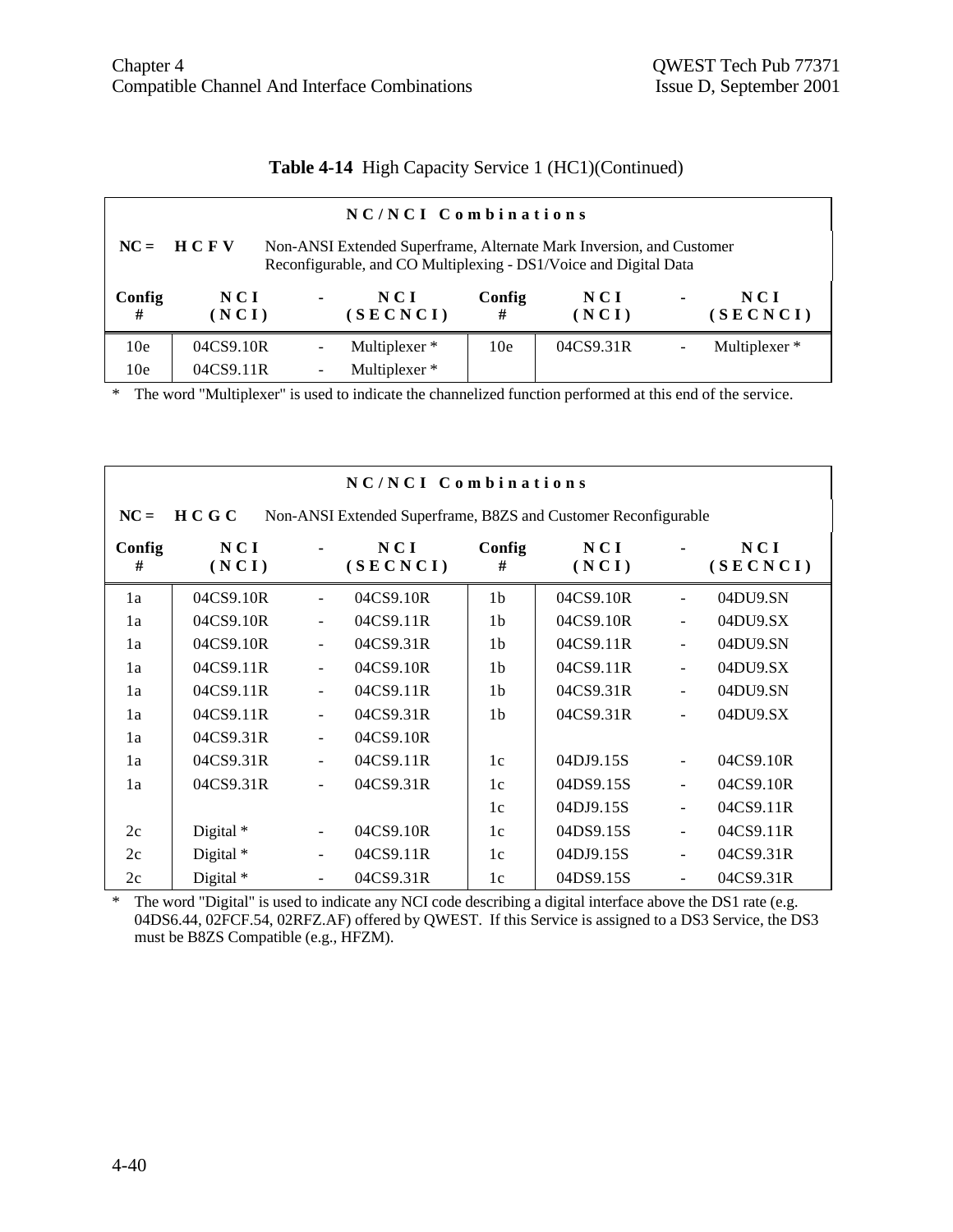|  |  |  |  |  | Table 4-14 High Capacity Service 1 (HC1)(Continued) |
|--|--|--|--|--|-----------------------------------------------------|
|--|--|--|--|--|-----------------------------------------------------|

|                 | NC/NCI Combinations                                                                                                                  |                |                          |             |              |                |                 |  |  |  |  |
|-----------------|--------------------------------------------------------------------------------------------------------------------------------------|----------------|--------------------------|-------------|--------------|----------------|-----------------|--|--|--|--|
|                 | $NC = HC G V$<br>Non-ANSI Extended Superframe, B8ZS and Customer Reconfigurable, and CO<br>Multiplexing - DS1/Voice and Digital Data |                |                          |             |              |                |                 |  |  |  |  |
| Config<br>#     | NCI<br>(NCI)                                                                                                                         | $\blacksquare$ | NCI<br>(SECNCI)          | Config<br># | NCI<br>(NCI) | $\blacksquare$ | NCI<br>(SECNCI) |  |  |  |  |
| 10 <sub>e</sub> | 04CS9.10R                                                                                                                            |                | Multiplexer *            | 10e         | 04CS9.31R    | $\blacksquare$ | Multiplexer *   |  |  |  |  |
| 10e             | 04CS9.11R                                                                                                                            |                | Multiplexer <sup>*</sup> |             |              |                |                 |  |  |  |  |

|             | NC/NCI Combinations |                          |                                               |                |              |                          |                 |  |  |  |
|-------------|---------------------|--------------------------|-----------------------------------------------|----------------|--------------|--------------------------|-----------------|--|--|--|
| $NC =$      | H C Z C             |                          | Superframe, B8ZS, and Customer Reconfigurable |                |              |                          |                 |  |  |  |
| Config<br># | NCI<br>(NCI)        |                          | N C I<br>(SECNCI)                             | Config<br>#    | NCI<br>(NCI) |                          | NCI<br>(SECNCI) |  |  |  |
| 1a          | 04CS9.10R           | $\blacksquare$           | 04CS9.10R                                     | 1 <sub>b</sub> | 04CS9.10R    | $\overline{a}$           | 04DU9.DN        |  |  |  |
| 1a          | 04CS9.10R           |                          | 04CS9.11R                                     | 1 <sub>b</sub> | 04CS9.10R    | $\overline{\phantom{a}}$ | 04DU9.DX        |  |  |  |
| 1a          | 04CS9.10R           | $\blacksquare$           | 04CS9.31R                                     | 1 <sub>b</sub> | 04CS9.11R    | $\frac{1}{2}$            | 04DU9.DN        |  |  |  |
| 1a          | 04CS9.11R           | $\overline{\phantom{a}}$ | 04CS9.10R                                     | 1 <sub>b</sub> | 04CS9.11R    | $\overline{a}$           | 04DU9.DX        |  |  |  |
| 1a          | 04CS9.11R           | $\overline{\phantom{a}}$ | 04CS9.11R                                     | 1 <sub>b</sub> | 04CS9.31R    | $\ddot{\phantom{1}}$     | 04DU9.DN        |  |  |  |
| 1a          | 04CS9.11R           | $\blacksquare$           | 04CS9.31R                                     | 1 <sub>b</sub> | 04CS9.31R    | $\overline{a}$           | 04DU9.DX        |  |  |  |
| 1a          | 04CS9.31R           | $\blacksquare$           | 04CS9.10R                                     |                |              |                          |                 |  |  |  |
| 1a          | 04CS9.31R           | $\blacksquare$           | 04CS9.11R                                     | 1c             | 04DJ9.15B    | $\frac{1}{2}$            | 04CS9.10R       |  |  |  |
| 1a          | 04CS9.31R           | $\blacksquare$           | 04CS9.31R                                     | 1c             | 04DS9.15B    | $\overline{\phantom{a}}$ | 04CS9.10R       |  |  |  |
|             |                     |                          |                                               | 1c             | 04DJ9.15B    | $\frac{1}{2}$            | 04CS9.11R       |  |  |  |
| 2c          | Digital $*$         | $\blacksquare$           | 04CS9.10R                                     | 1c             | 04DS9.15B    | $\blacksquare$           | 04CS9.11R       |  |  |  |
| 2c          | Digital *           | $\overline{\phantom{a}}$ | 04CS9.11R                                     | 1c             | 04DJ9.15B    | $\overline{\phantom{a}}$ | 04CS9.31R       |  |  |  |
| 2c          | Digital *           | $\blacksquare$           | 04CS9.31R                                     | 1c             | 04DS9.15B    | $\frac{1}{2}$            | 04CS9.31R       |  |  |  |

\* The word "Digital" is used to indicate any NCI code describing a digital interface above the DS1 rate (e.g. 04DS6.44, 02FCF.54, 02RFZ.AF) offered by QWEST. If this Service is assigned to a DS3 Service, the DS3 Service must be B8ZS Compatible (e.g. HFZM).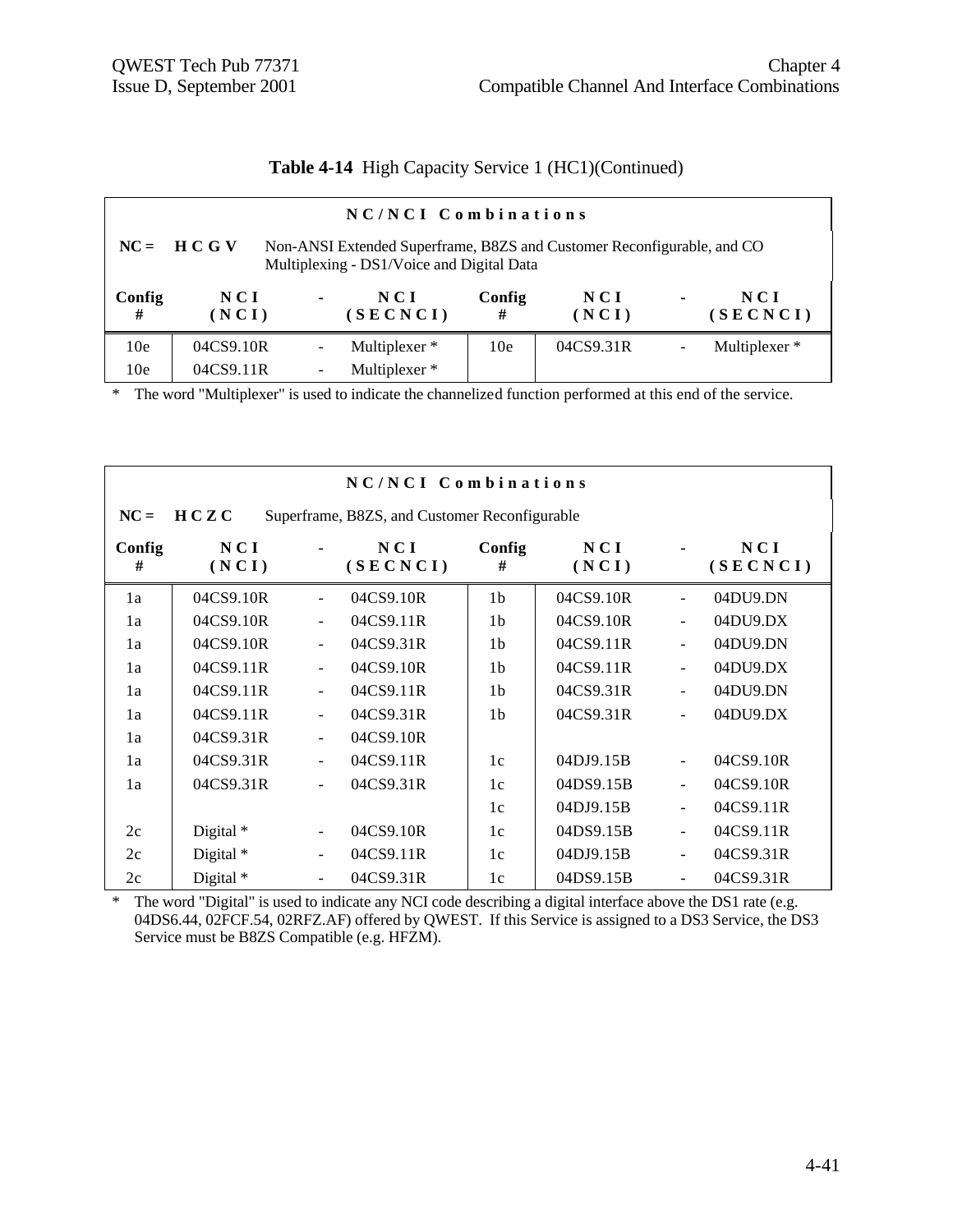| NC/NCI Combinations |                |                |                                                                               |             |                |                |                          |  |  |  |
|---------------------|----------------|----------------|-------------------------------------------------------------------------------|-------------|----------------|----------------|--------------------------|--|--|--|
|                     | $NC = HC Z V$  | Digital Data   | Superframe, B8ZS, Customer Reconfigurable and CO Multiplexing - DS1/Voice and |             |                |                |                          |  |  |  |
| Config<br>#         | N C I<br>(NCI) | $\blacksquare$ | NCI<br>(SECNCI)                                                               | Config<br># | N C I<br>(NCI) | $\blacksquare$ | NCI<br>(SECNCI)          |  |  |  |
| 10 <sub>e</sub>     | 04CS9.10R      |                | Multiplexer *                                                                 | 10e         | 04CS9.31R      | ۰              | Multiplexer <sup>*</sup> |  |  |  |
| 10 <sub>e</sub>     | 04CS9.11R      |                | Multiplexer *                                                                 |             |                |                |                          |  |  |  |

#### **Table 4-14** High Capacity Service 1 (HC1)(Continued)

\* The word "Multiplexer" is used to indicate the channelized function performed at this end of the service.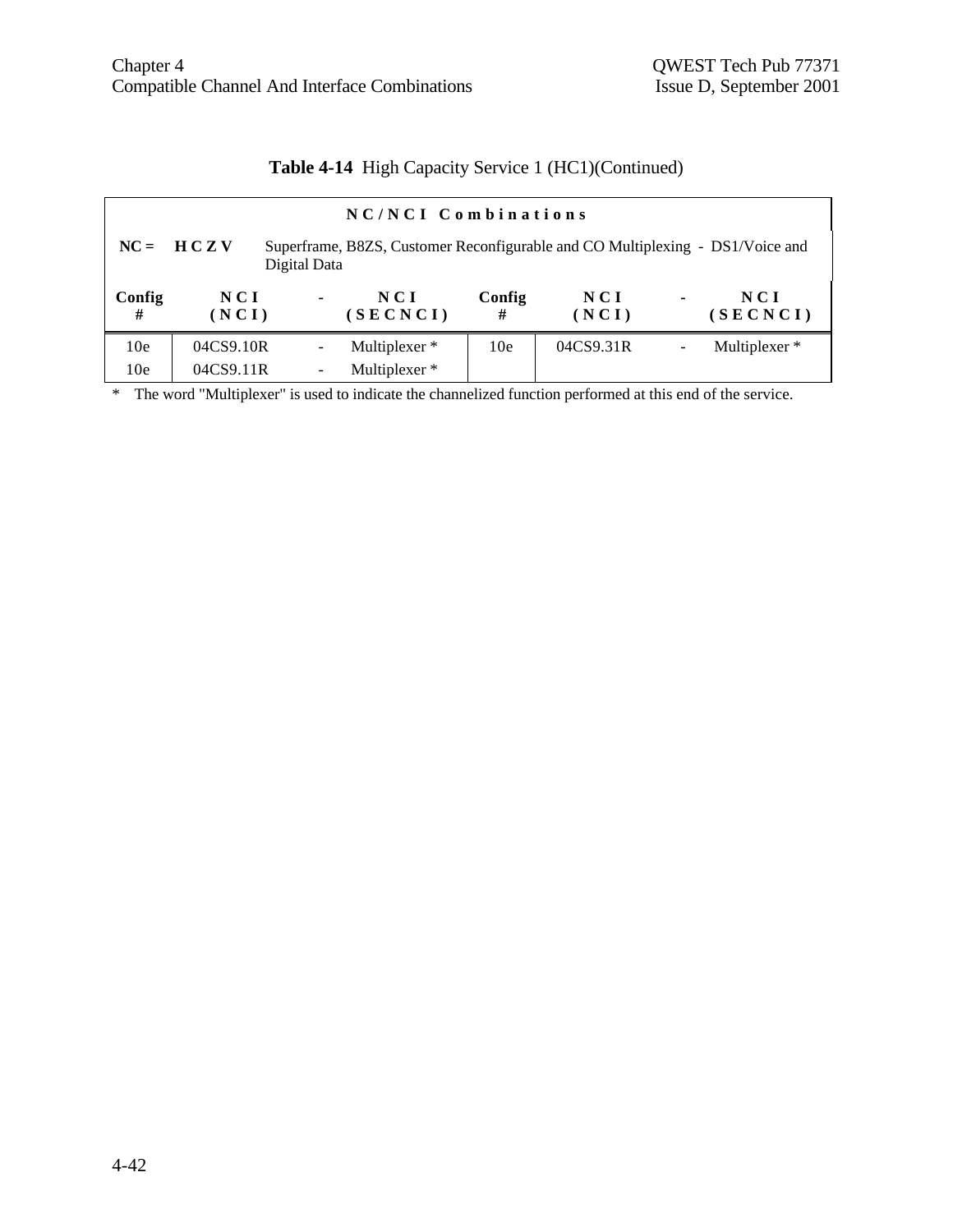†

#### **4.5 QWEST DS3 Service**

The QWEST DS3 Service is described in Technical Publication 77324, *QWEST DS-3 Service.* This issue corresponds with Issue C or later of PUB 77324.

The DS3 level NC codes do not denote "Customer Reconfigurable" as in the DDS and DS1 services. The 04CS6.33R and 04CS6.31R Information codes do denote this function.

C-bit parity is available in limited locations.

| NC/NCI Combinations |                                                                          |                |                 |             |                      |                |                   |  |  |  |
|---------------------|--------------------------------------------------------------------------|----------------|-----------------|-------------|----------------------|----------------|-------------------|--|--|--|
| $NC = HF -$         | One DS3 (44.736 Mbit/s) using M23 application.                           |                |                 |             |                      |                |                   |  |  |  |
| $NC =$              | HFC-<br>One DS3 (44.736 Mbit/s) using M23 application with C-bit parity. |                |                 |             |                      |                |                   |  |  |  |
| Config<br>#         | NCI<br>(NCI)                                                             | $\blacksquare$ | NCI<br>(SECNCI) | Config<br># | N C I<br>(NCI)       | $\blacksquare$ | N C I<br>(SECNCI) |  |  |  |
| 1 <sub>b</sub>      | 04CS6.31R                                                                |                | 04DS6.44 $*$    | 1c          | 04DS6.44 $*$         | $\blacksquare$ | 04CS6.31R         |  |  |  |
| 1 <sub>b</sub>      | 04CS6.33R **                                                             |                | 04DS6.44 *      | 1c          | 04DS6.44 *           | $\blacksquare$ | 04CS6.33R **      |  |  |  |
| 1a                  | 04CS6.31R                                                                | -              | 04CS6.31R       | 2c          | Digital $^{\dagger}$ | $\blacksquare$ | 04CS6.31R         |  |  |  |
| 1a                  | 04CS6.31R                                                                |                | 04CS6.33R       | 2c          | Digital $\dagger$    | $\blacksquare$ | 04CS6.33R **      |  |  |  |
| 1a                  | $04CS6.33R$ **                                                           | ÷              | 04CS6.33R       |             |                      |                |                   |  |  |  |

| <b>Table 4-15</b> High Capacity Service 3 (HC3) |  |  |
|-------------------------------------------------|--|--|
|                                                 |  |  |

The word "Digital" is used to indicate any NCI code describing a digital interface above the DS3 rate (e.g. 02FCF.54 or 02RFZ.AF) offered by QWEST.

\* See Chapter 4 of PUB 77324, Issue C or later, for the appropriate code to be realized.

\*\* The DS3 channel to a 04CS6.33R interface may be unchannelized without M23 format.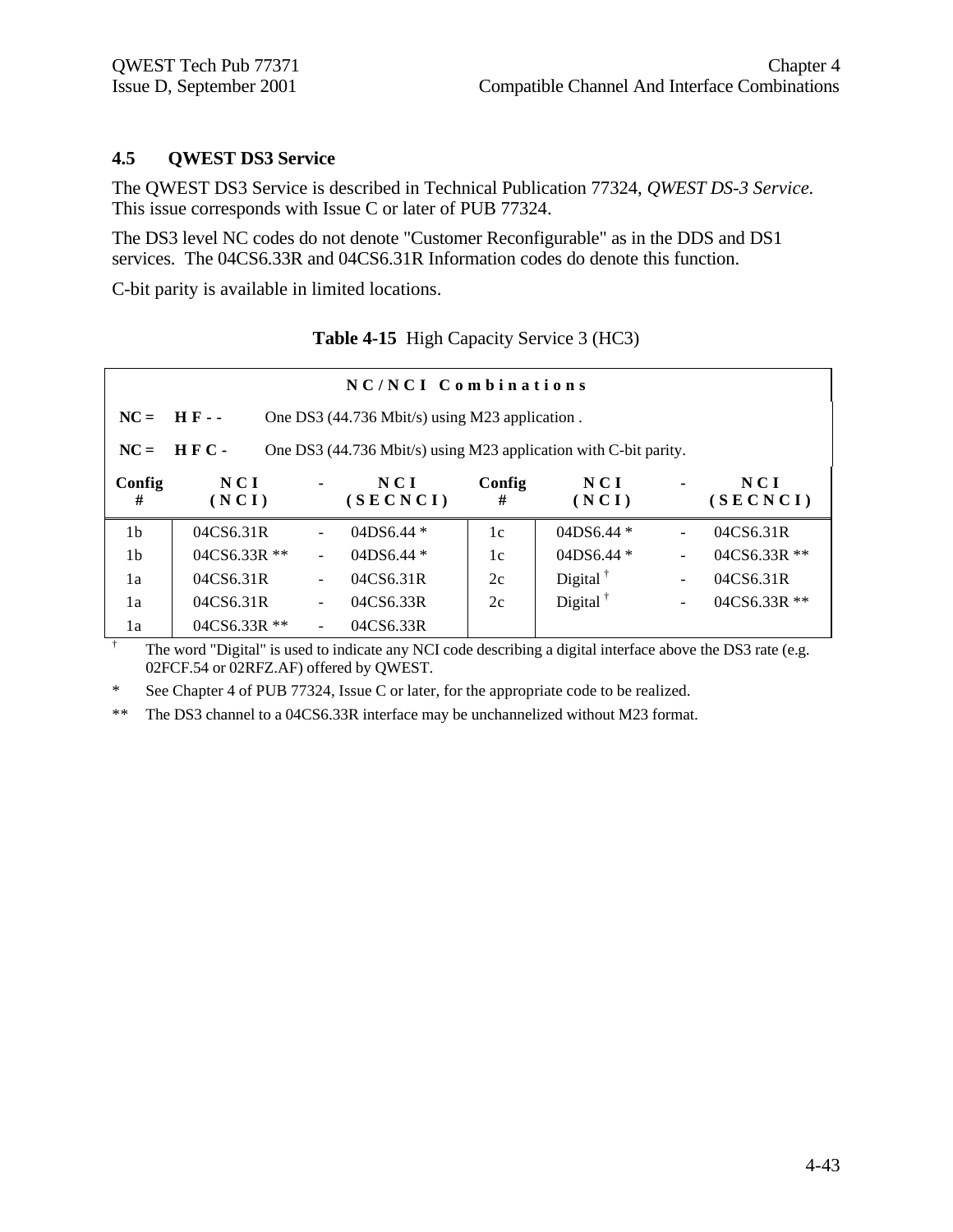#### **Table 4-15** High Capacity Service 3 (HC3) (Continued)

|                 |              |                                                                                                                                                                                                                       | NC/NCI Combinations                                                                                                                                                                                                  |                 |              |  |                        |  |  |
|-----------------|--------------|-----------------------------------------------------------------------------------------------------------------------------------------------------------------------------------------------------------------------|----------------------------------------------------------------------------------------------------------------------------------------------------------------------------------------------------------------------|-----------------|--------------|--|------------------------|--|--|
| $NC =$          | $H F - 1$    |                                                                                                                                                                                                                       | DS3 Channel with Central Office Multiplexing and M23 Multiplexer Framing Format<br>per ANSI T1.107-1995 and can be optioned for one DS1 Clear Channel at a time per<br>slot using B8ZS line code.                    |                 |              |  |                        |  |  |
| $NC =$          | HFC1         |                                                                                                                                                                                                                       | DS3 Channel with Central Office Multiplexing and M23 Multiplexer Framing Format<br>per ANSI T1.107-1995 and can be optioned for one DS1 Clear Channel at a time per<br>slot using B8ZS line code and C-bit parity.   |                 |              |  |                        |  |  |
| $NC =$          | $HF-4$       |                                                                                                                                                                                                                       | DS3 Channel with Central Office Multiplexing and M23 Multiplexer Framing Format<br>per ANSI T1.107-1995 and can be optioned for four DS1 Clear Channels at a time per<br>slot using B8ZS line code.                  |                 |              |  |                        |  |  |
| $NC =$          | HFC4         |                                                                                                                                                                                                                       | DS3 Channel with Central Office Multiplexing and M23 Multiplexer Framing Format<br>per ANSI T1.107-1995 and can be optioned for four DS1 Clear Channels at a time per<br>slot using B8ZS line code and C-bit parity. |                 |              |  |                        |  |  |
| $NC =$          | HF-7         |                                                                                                                                                                                                                       | DS3 Channel with Central Office Multiplexing and M23 Multiplexer Framing Format<br>per ANSI T1.107-1995 and can be optioned for seven DS1 Clear Channels at a time per<br>slot using B8ZS line code.                 |                 |              |  |                        |  |  |
| $NC =$          | HFC7         | DS3 Channel with Central Office Multiplexing and M23 Multiplexer Framing Format<br>per ANSI T1.107-1995 and can be optioned for seven DS1 Clear Channels at a time per<br>slot using B8ZS line code and C-bit parity. |                                                                                                                                                                                                                      |                 |              |  |                        |  |  |
| Config<br>#     | NCI<br>(NCI) |                                                                                                                                                                                                                       | NCI<br>(SECNCI)                                                                                                                                                                                                      | Config<br>#     | NCI<br>(NCI) |  | <b>NCI</b><br>(SECNCI) |  |  |
| 10 <sub>e</sub> | 04CS6.31R    |                                                                                                                                                                                                                       | Multiplexer *                                                                                                                                                                                                        | 10 <sub>e</sub> | 04CS6.33R    |  | Multiplexer*           |  |  |

\* The word "Multiplexer" indicates the channelized function performed at this end of the service.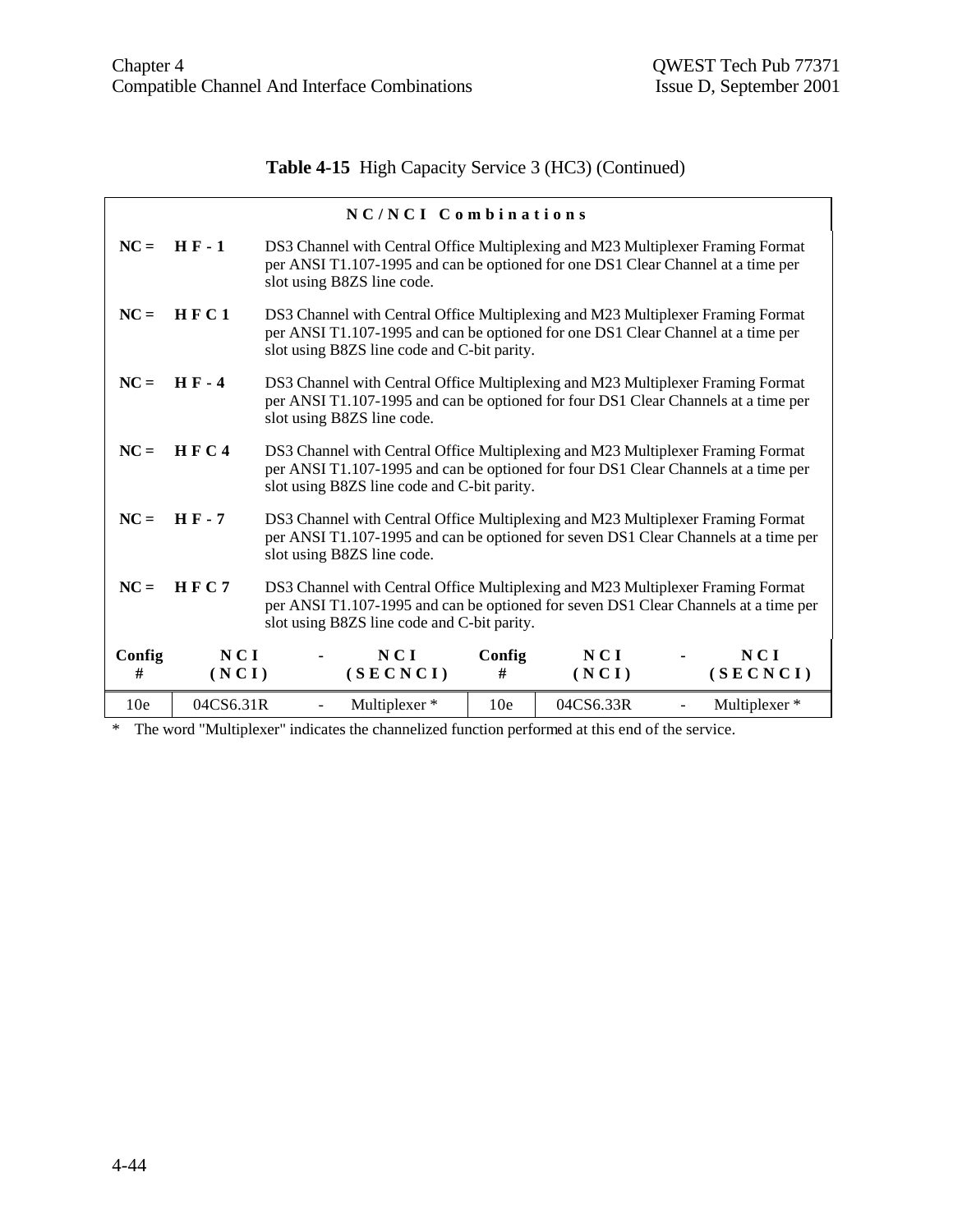#### **4.6 QWEST Analog Private Line Service**

A full description of this service may be found in PUB 77310, *Private Line Voice Grade Analog Channels For Access Service,* (VG1 - VG10) and in PUB 77311, *Analog Channels for Non-Access Service,* (VG32, VG33, and VG36). Information on these documents may be found in Chapter 7. The information that denotes that the "Customer Reconfigurable" function with Voice Grade services is included in the 04CS9.10R Information code.

|              | NC/NCI Combinations |        |                            |                |              |                          |                   |  |  |  |
|--------------|---------------------|--------|----------------------------|----------------|--------------|--------------------------|-------------------|--|--|--|
| $NC = L B -$ |                     |        | No Network Channel Options |                |              |                          |                   |  |  |  |
| Config<br>#  | NCI<br>(NCI)        |        | N C I<br>(SECNCI)          | Config<br>#    | NCI<br>(NCI) |                          | N C I<br>(SECNCI) |  |  |  |
| 2k           | 02GO <sub>2</sub>   |        | 04CS9.10R                  | 2 <sub>h</sub> | 04CS9.10R    |                          | 02GO <sub>2</sub> |  |  |  |
| 2k           | 02GS2               |        | 04CS9.10R                  | 2 <sub>h</sub> | 04CS9.10R    | $\overline{\phantom{0}}$ | 02GS2             |  |  |  |
| 2k           | 02LO2               | $\sim$ | 04CS9.10R                  | 2 <sub>h</sub> | 04CS9.10R    | $\blacksquare$           | 02LO2             |  |  |  |
| 2k           | 02LS <sub>2</sub>   |        | 04CS9.10R                  | 2 <sub>h</sub> | 04CS9.10R    |                          | 02LS2             |  |  |  |
| 2k           | 02NO <sub>2</sub>   |        | 04CS9.10R                  | 2 <sub>h</sub> | 04CS9.10R    |                          | 02NO <sub>2</sub> |  |  |  |
| 2k           | 04GO <sub>2</sub>   |        | 04CS9.10R                  | 2 <sub>h</sub> | 04CS9.10R    | $\blacksquare$           | 04NO <sub>2</sub> |  |  |  |
| 2k           | 04GS2               |        | 04CS9.10R                  |                |              |                          |                   |  |  |  |
| 2k           | 04LO <sub>2</sub>   |        | 04CS9.10R                  | 2j             | 04DS9.GO     | $\blacksquare$           | 04CS9.10R         |  |  |  |
| 2k           | 04LS2               |        | 04CS9.10R                  | 2j             | 04DS9.GS     |                          | 04CS9.10R         |  |  |  |
| 2k           | 04NO <sub>2</sub>   |        | 04CS9.10R                  | 2j             | 04DS9.LO     | $\blacksquare$           | 04CS9.10R         |  |  |  |
|              |                     |        |                            | 2j             | 04DS9.LS     | $\blacksquare$           | 04CS9.10R         |  |  |  |
|              |                     |        |                            | 2j             | 04DS9.NO     |                          | 04CS9.10R         |  |  |  |

| Table 4-16 Voice Grade 1 Service (VG1) |  |  |  |  |  |  |
|----------------------------------------|--|--|--|--|--|--|
|----------------------------------------|--|--|--|--|--|--|

|                | NC/NCI Combinations |                  |                   |                |                |                          |                   |  |  |
|----------------|---------------------|------------------|-------------------|----------------|----------------|--------------------------|-------------------|--|--|
|                | $NC = L B - A$      | Effective 4 wire |                   |                |                |                          |                   |  |  |
|                | $NC = LBB -$        | ELEPL-2          |                   |                |                |                          |                   |  |  |
| Config<br>#    | N C I<br>(NCI)      | ٠                | NCI<br>(SECNCI)   | Config<br>#    | N C I<br>(NCI) | $\blacksquare$           | NCI<br>(SECNCI)   |  |  |
| 2 <sub>h</sub> | 04CS9.10R           |                  | 02GO <sub>2</sub> | 2 <sub>h</sub> | 04CS9.10R      | $\blacksquare$           | 02GS2             |  |  |
| 2h             | 04CS9.10R           |                  | 02LO2             | 2 <sub>h</sub> | 04CS9.10R      | $\overline{\phantom{a}}$ | 02LS <sub>2</sub> |  |  |
| 2 <sub>h</sub> | 04CS9.10R           |                  | 02NO <sub>2</sub> |                |                |                          |                   |  |  |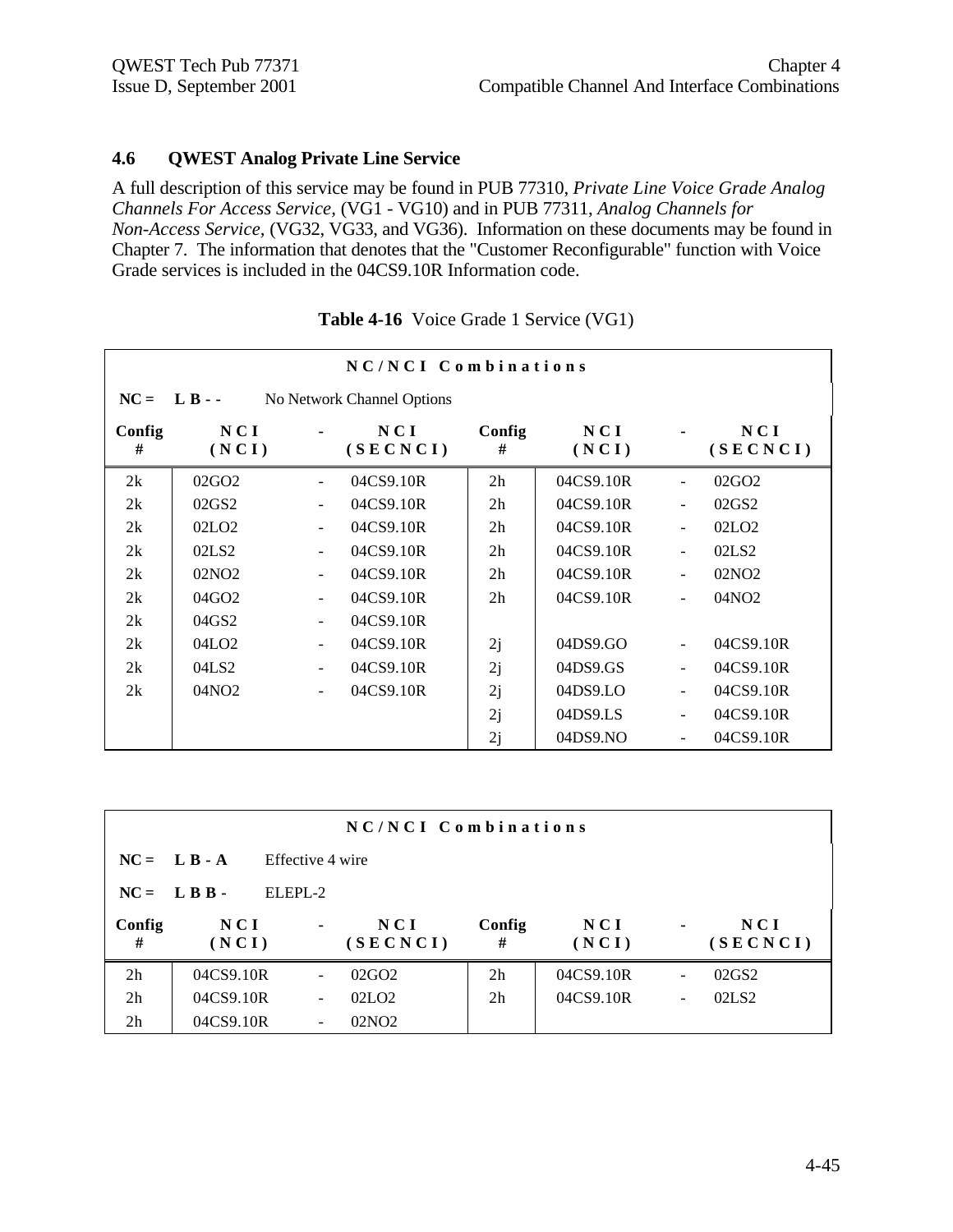# **Table 4-16** Voice Grade 1 Service (VG1)(Continued)

| NC/NCI Combinations                              |              |                                   |             |                |                                   |  |  |  |
|--------------------------------------------------|--------------|-----------------------------------|-------------|----------------|-----------------------------------|--|--|--|
| Improved Termination at EU-POT<br>$NC = L B - L$ |              |                                   |             |                |                                   |  |  |  |
| Config<br>#                                      | NCI<br>(NCI) | NCI<br>$\blacksquare$<br>(SECNCI) | Config<br># | N C I<br>(NCI) | NCI<br>$\blacksquare$<br>(SECNCI) |  |  |  |
| 2 <sub>h</sub>                                   | 04CS9.10R    | 04NO2                             |             |                |                                   |  |  |  |

| NC/NCI Combinations |                   |                |                                |             |              |  |                   |  |  |
|---------------------|-------------------|----------------|--------------------------------|-------------|--------------|--|-------------------|--|--|
|                     | $NC = L B - R$    |                | Improved Termination at IC-POT |             |              |  |                   |  |  |
| Config<br>#         | N C I<br>(NCI)    | $\blacksquare$ | N C I<br>(SECNCI)              | Config<br># | NCI<br>(NCI) |  | N C I<br>(SECNCI) |  |  |
| 2k                  | 04GO <sub>2</sub> |                | 04CS9.10R                      | 2k          | 04LS2        |  | 04CS9.10R         |  |  |
| 2k                  | 04GS2             |                | 04CS9.10R                      | 2k          | 04NO2        |  | 04CS9.10R         |  |  |
| 2k                  | 04LO <sub>2</sub> |                | 04CS9.10R                      |             |              |  |                   |  |  |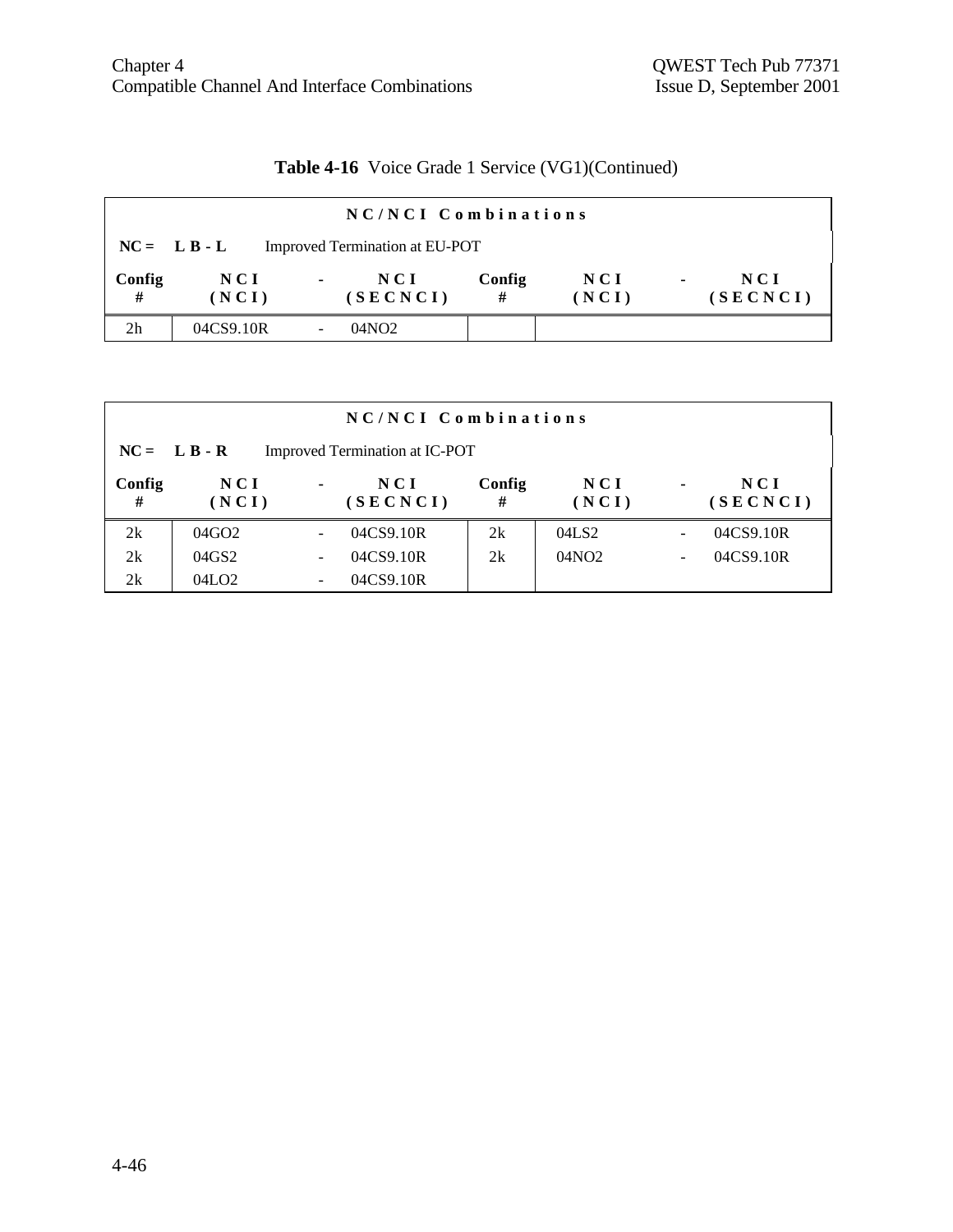|                                            | NC/NCI Combinations |                              |                               |             |                     |                          |                 |  |  |  |
|--------------------------------------------|---------------------|------------------------------|-------------------------------|-------------|---------------------|--------------------------|-----------------|--|--|--|
| $NC = L C -$<br>No Network Channel Options |                     |                              |                               |             |                     |                          |                 |  |  |  |
| Config<br>#                                | N C I<br>(NCI)      | $\blacksquare$               | NCI<br>(SECNCI)               | Config<br># | NCI<br>(NCI)        |                          | NCI<br>(SECNCI) |  |  |  |
| 2 <sub>h</sub>                             | 04CS9.10R           |                              | 02LA2                         | 2j          | 04DS9 <sub>LO</sub> | ÷                        | 04CS9.10R       |  |  |  |
| 2 <sub>h</sub>                             | 04CS9.10R           | $\blacksquare$               | 02LB <sub>2</sub>             | 2j          | 04DS9.LS            | $\overline{\phantom{a}}$ | 04CS9.10R       |  |  |  |
| 2 <sub>h</sub>                             | 04CS9.10R           | ۰                            | 02 <sub>L</sub> <sub>C2</sub> | 2j          | 04DS9.NO            | $\ddot{\phantom{1}}$     | 04CS9.10R       |  |  |  |
| 2 <sub>h</sub>                             | 04CS9.10R           |                              | 02LS <sub>2</sub>             | 2k          | 04LO2               | ÷,                       | 04CS9.10R       |  |  |  |
| 2 <sub>h</sub>                             | 04CS9.10R           | $\overline{\phantom{a}}$     | 02LS3                         | 2k          | 04LS2               | $\blacksquare$           | 04CS9.10R       |  |  |  |
| 2 <sub>h</sub>                             | 04CS9.10R           | $\qquad \qquad \blacksquare$ | 02NO <sub>2</sub>             | 2k          | 04NO <sub>2</sub>   | $\overline{\phantom{a}}$ | 04CS9.10R       |  |  |  |
| 2 <sub>h</sub>                             | 04CS9.10R           | $\overline{\phantom{a}}$     | 04LS2                         | 2k          | 04SF2.LO            | $\overline{\phantom{a}}$ | 04CS9.10R       |  |  |  |
| 2 <sub>h</sub>                             | 04CS9.10R           |                              | 04NO <sub>2</sub>             | 2k          | 04SF2.LS            |                          | 04CS9.10R       |  |  |  |

# **Table 4-17** Voice Grade 2 Service (VG2)

|                | NC/NCI Combinations |                             |                                  |                |              |                |                   |  |
|----------------|---------------------|-----------------------------|----------------------------------|----------------|--------------|----------------|-------------------|--|
|                | $NC = L.C - A$      | Effective 4 wire            |                                  |                |              |                |                   |  |
|                | $NC = LC - C$       | <b>Improved Return Loss</b> |                                  |                |              |                |                   |  |
| $NC =$         | LCB-                | ELEPL-2                     |                                  |                |              |                |                   |  |
|                | $NC = LCB C$        |                             | ELEPL-2 and Improved Return Loss |                |              |                |                   |  |
| Config<br>#    | NCI<br>(NCI)        | $\blacksquare$              | NCI<br>(SECNCI)                  | Config<br>#    | NCI<br>(NCI) | $\blacksquare$ | N C I<br>(SECNCI) |  |
| 2 <sub>h</sub> | 04CS9.10R           |                             | 02LA2                            | 2 <sub>h</sub> | 04CS9.10R    |                | 02LS <sub>2</sub> |  |
| 2 <sub>h</sub> | 04CS9.10R           |                             | 02LB2                            | 2 <sub>h</sub> | 04CS9.10R    |                | 02LS3             |  |
| 2 <sub>h</sub> | 04CS9.10R           |                             | 02 <sub>L</sub> <sub>C2</sub>    | 2 <sub>h</sub> | 04CS9.10R    |                | 02NO <sub>2</sub> |  |

| NC/NCI Combinations                              |                |                                   |                |                |                |                 |  |  |
|--------------------------------------------------|----------------|-----------------------------------|----------------|----------------|----------------|-----------------|--|--|
| Improved Termination at EU-POT<br>$NC = L C - L$ |                |                                   |                |                |                |                 |  |  |
| Config<br>#                                      | N C I<br>(NCI) | NCI<br>$\blacksquare$<br>(SECNCI) | Config<br>#    | N C I<br>(NCI) | $\blacksquare$ | NCI<br>(SECNCI) |  |  |
| 2h                                               | 04CS9.10R      | 04LS2                             | 2 <sub>h</sub> | 04CS9.10R      | -              | 04NO2           |  |  |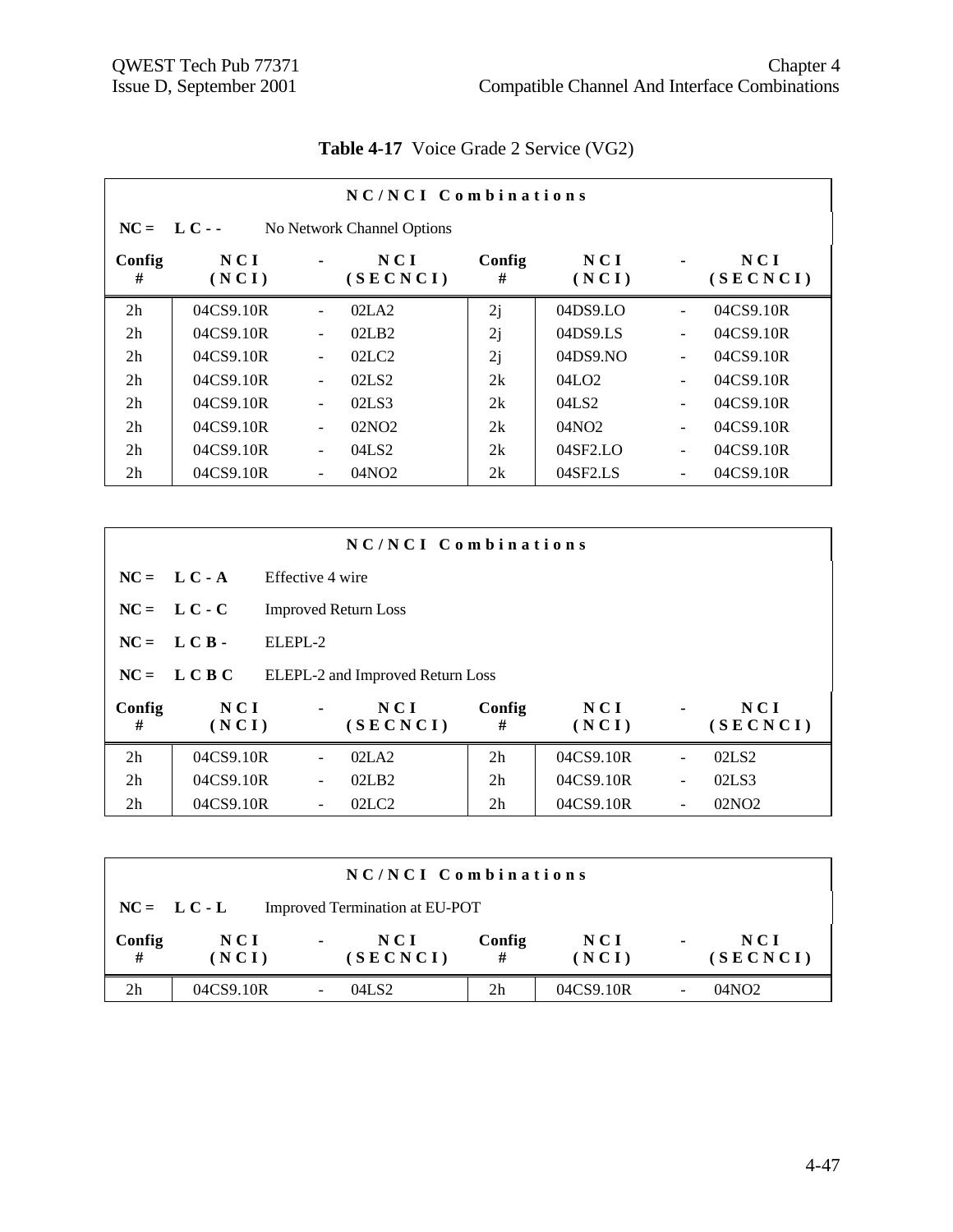|             | NC/NCI Combinations |                |                                |             |              |                |                 |  |  |  |
|-------------|---------------------|----------------|--------------------------------|-------------|--------------|----------------|-----------------|--|--|--|
|             | $NC = L C - R$      |                | Improved Termination at IC-POT |             |              |                |                 |  |  |  |
| Config<br># | NCI<br>(NCI)        | $\blacksquare$ | N C I<br>(SECNCI)              | Config<br># | NCI<br>(NCI) | $\blacksquare$ | NCI<br>(SECNCI) |  |  |  |
| 2k          | 04LO <sub>2</sub>   |                | 04CS9.10R                      | 2k          | 04SF2.LO     |                | 04CS9.10R       |  |  |  |
| 2k          | 04LS2               |                | 04CS9.10R                      | 2k          | 04SF2.LS     |                | 04CS9.10R       |  |  |  |

# **Table 4-17** Voice Grade 2 Service (VG2) (Continued)

| NC/NCI Combinations |                |                 |                 |             |                |                |                   |  |  |  |
|---------------------|----------------|-----------------|-----------------|-------------|----------------|----------------|-------------------|--|--|--|
|                     | $NC = L C - B$ | <b>Bridging</b> |                 |             |                |                |                   |  |  |  |
| Config<br>#         | N C I<br>(NCI) | $\blacksquare$  | NCI<br>(SECNCI) | Config<br># | N C I<br>(NCI) | $\blacksquare$ | N C I<br>(SECNCI) |  |  |  |
| 7c                  | 04CS9.10R      |                 | <b>BRIDGE</b>   |             |                |                |                   |  |  |  |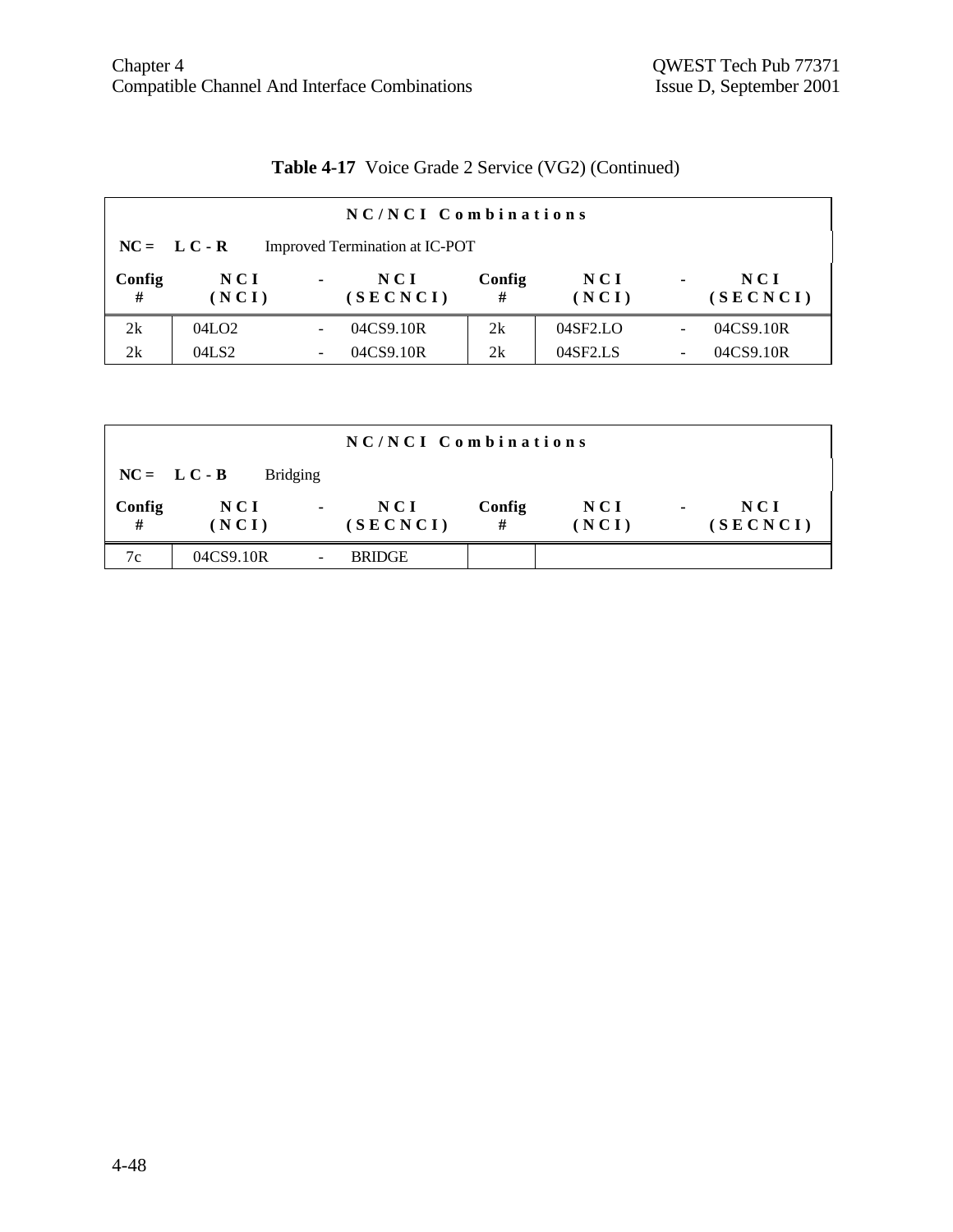|                | NC/NCI Combinations |                          |                            |             |                   |                          |                 |  |  |  |
|----------------|---------------------|--------------------------|----------------------------|-------------|-------------------|--------------------------|-----------------|--|--|--|
| $NC =$         | $LD - -$            |                          | No Network Channel Options |             |                   |                          |                 |  |  |  |
| Config<br>#    | NCI<br>(NCI)        |                          | NCI<br>(SECNCI)            | Config<br># | NCI<br>(NCI)      |                          | NCI<br>(SECNCI) |  |  |  |
| 2h             | 04CS9.10R           | $\blacksquare$           | 02GS2                      | 2k          | 04GO2             | $\blacksquare$           | 04CS9.10R       |  |  |  |
| 2h             | 04CS9.10R           |                          | 02LS2                      | 2k          | 04LO <sub>2</sub> |                          | 04CS9.10R       |  |  |  |
| 2 <sub>h</sub> | 04CS9.10R           | $\overline{\phantom{a}}$ | 02NO <sub>2</sub>          | 2k          | 04NO2             | $\overline{\phantom{a}}$ | 04CS9.10R       |  |  |  |
| 2 <sub>h</sub> | 04CS9.10R           | $\blacksquare$           | 04EA2.E                    | 2k          | 04SF2.EA          | $\overline{\phantom{a}}$ | 04CS9.10R       |  |  |  |
| 2h             | 04CS9.10R           |                          | 04EA2.M                    | 2k          | 04SF2.GO          | ä,                       | 04CS9.10R       |  |  |  |
| 2h             | 04CS9.10R           |                          | 04GS2                      | 2k          | 04SF2.GS          | $\overline{\phantom{a}}$ | 04CS9.10R       |  |  |  |
| 2h             | 04CS9.10R           | $\blacksquare$           | 04LS2                      | 2k          | 04SF2.LO          | $\overline{\phantom{a}}$ | 04CS9.10R       |  |  |  |
| 2 <sub>h</sub> | 04CS9.10R           |                          | 04NO <sub>2</sub>          | 2k          | 04SF2.LS          | $\overline{a}$           | 04CS9.10R       |  |  |  |
| 2 <sub>h</sub> | 04CS9.10R           | $\blacksquare$           | 06EA2.E                    | 2k          | 06EA2.E           | $\blacksquare$           | 04CS9.10R       |  |  |  |
| 2 <sub>h</sub> | 04CS9.10R           | $\overline{\phantom{a}}$ | 06EA2.M                    | 2k          | 06EA2.M           | $\overline{\phantom{a}}$ | 04CS9.10R       |  |  |  |
| 2 <sub>h</sub> | 04CS9.10R           | $\overline{\phantom{a}}$ | 06EB2.E                    | 2k          | 08EB2.E           | ÷,                       | 04CS9.10R       |  |  |  |
| 2 <sub>h</sub> | 04CS9.10R           | $\overline{\phantom{a}}$ | 06EB2.M                    | 2k          | 08EB2.M           | $\blacksquare$           | 04CS9.10R       |  |  |  |
| 2 <sub>h</sub> | 04CS9.10R           | $\overline{\phantom{a}}$ | 08EB2.E                    |             |                   |                          |                 |  |  |  |
| 2 <sub>h</sub> | 04CS9.10R           | $\tilde{\phantom{a}}$    | 08EB2.M                    |             |                   |                          |                 |  |  |  |
| 2j             | 04DS9.EA            | $\blacksquare$           | 04CS9.10R                  | 2j          | 04DS9.LO          | $\blacksquare$           | 04CS9.10R       |  |  |  |
| 2j             | 04DS9.GO            | $\overline{\phantom{a}}$ | 04CS9.10R                  | 2j          | 04DS9.LS          | $\blacksquare$           | 04CS9.10R       |  |  |  |
| 2j             | 04DS9.GS            | $\overline{\phantom{a}}$ | 04CS9.10R                  | 2j          | 04DS9.NO          | $\blacksquare$           | 04CS9.10R       |  |  |  |

#### **Table 4-18** Voice Grade 3 Service (VG3)

| NC/NCI Combinations |                |                             |                                  |                |              |                |                 |  |
|---------------------|----------------|-----------------------------|----------------------------------|----------------|--------------|----------------|-----------------|--|
|                     | $NC = L D - A$ | Effective 4 wire            |                                  |                |              |                |                 |  |
|                     | $NC = L D - C$ | <b>Improved Return Loss</b> |                                  |                |              |                |                 |  |
|                     | $NC = LDR$ .   | $ELEPI - 2$                 |                                  |                |              |                |                 |  |
|                     | $NC = LDBC$    |                             | ELEPL-2 and Improved Return Loss |                |              |                |                 |  |
| Config<br>#         | NCI<br>(NCI)   | $\blacksquare$              | NCI<br>(SECNCI)                  | Config<br>#    | NCI<br>(NCI) | $\blacksquare$ | NCI<br>(SECNCI) |  |
| 2h                  | 04CS9.10R      |                             | 02GS2                            | 2 <sub>h</sub> | 04CS9.10R    |                | 02NO2           |  |
| 2 <sub>h</sub>      | 04CS9.10R      |                             | 02LS <sub>2</sub>                |                |              |                |                 |  |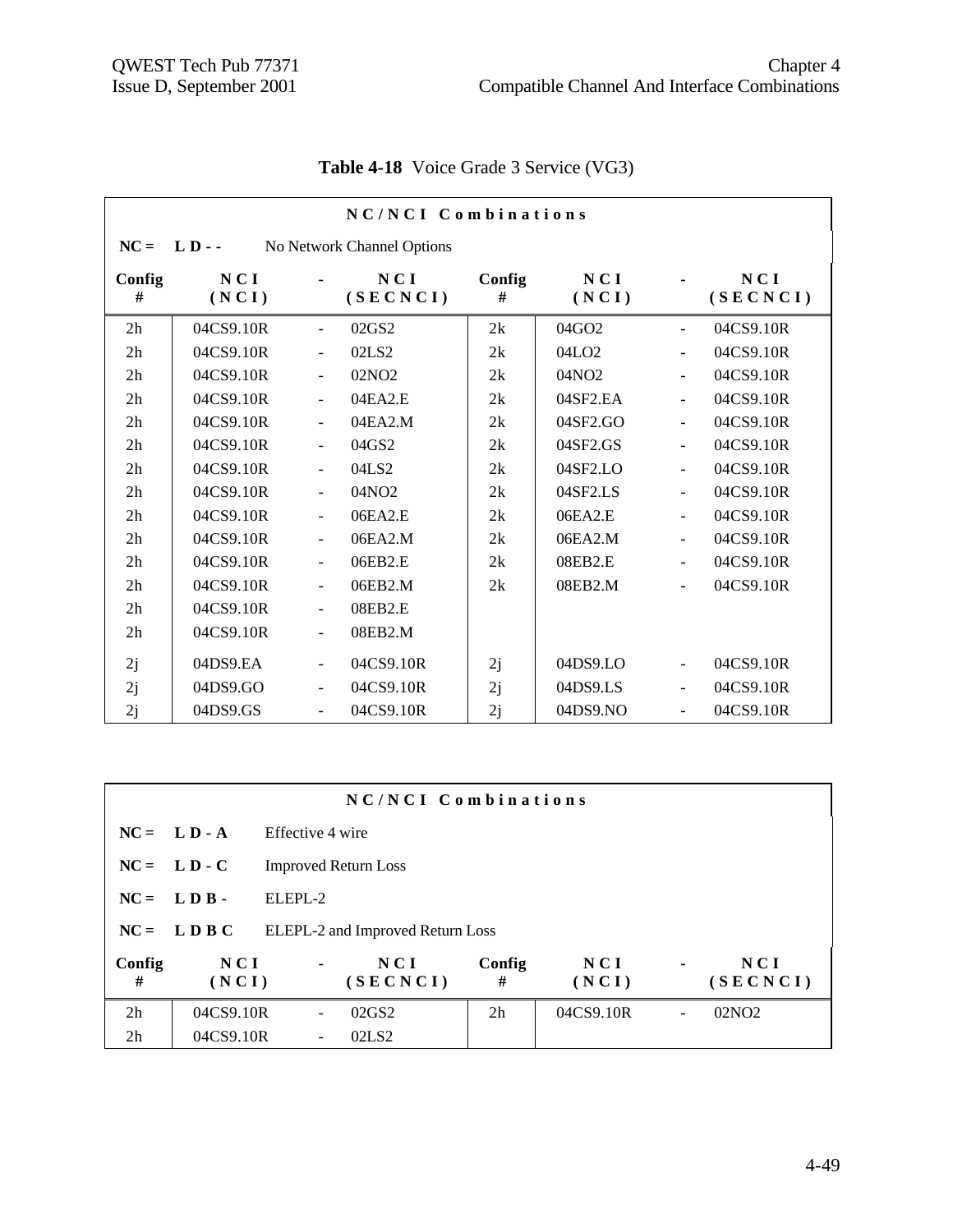|                                                  | NC/NCI Combinations |                          |                   |                |              |                              |                   |  |  |  |
|--------------------------------------------------|---------------------|--------------------------|-------------------|----------------|--------------|------------------------------|-------------------|--|--|--|
| $NC = L D - L$<br>Improved Termination at EU-POT |                     |                          |                   |                |              |                              |                   |  |  |  |
| Config<br>#                                      | N C I<br>(NCI)      | $\blacksquare$           | NCI<br>(SECNCI)   | Config<br>#    | NCI<br>(NCI) | $\blacksquare$               | N C I<br>(SECNCI) |  |  |  |
| 2 <sub>h</sub>                                   | 04CS9.10R           | ٠                        | 04GS2             | 2 <sub>h</sub> | 04CS9.10R    | $\blacksquare$               | 06EA2.M           |  |  |  |
| 2 <sub>h</sub>                                   | 04CS9.10R           | $\overline{\phantom{a}}$ | 04LS2             | 2 <sub>h</sub> | 04CS9.10R    | $\overline{\phantom{a}}$     | 08EB2.E           |  |  |  |
| 2 <sub>h</sub>                                   | 04CS9.10R           | $\overline{\phantom{a}}$ | 04NO <sub>2</sub> | 2 <sub>h</sub> | 04CS9.10R    | $\qquad \qquad \blacksquare$ | 08EB2.M           |  |  |  |
| 2 <sub>h</sub>                                   | 04CS9.10R           | $\overline{\phantom{a}}$ | 06EA2.E           |                |              |                              |                   |  |  |  |

# **Table 4-18** Voice Grade 3 Service (VG3) (Continued)

|                                                  | NC/NCI Combinations      |                          |                 |             |              |                              |                   |  |  |  |
|--------------------------------------------------|--------------------------|--------------------------|-----------------|-------------|--------------|------------------------------|-------------------|--|--|--|
| $NC = L D - R$<br>Improved Termination at IC-POT |                          |                          |                 |             |              |                              |                   |  |  |  |
| Config<br>#                                      | N C I<br>(NCI)           | $\blacksquare$           | NCI<br>(SECNCI) | Config<br># | NCI<br>(NCI) | $\blacksquare$               | N C I<br>(SECNCI) |  |  |  |
| 2k                                               | 04SF2.EA                 |                          | 04CS9.10R       | 2k          | 06EA2.E      | $\qquad \qquad \blacksquare$ | 04CS9.10R         |  |  |  |
| 2k                                               | 04SF2.GO                 | $\overline{\phantom{a}}$ | 04CS9.10R       | 2k          | 06EA2.M      | $\overline{\phantom{a}}$     | 04CS9.10R         |  |  |  |
| 2k                                               | 04SF2.GS                 | $\overline{\phantom{a}}$ | 04CS9.10R       | 2k          | 08EB2.E      | $\overline{\phantom{a}}$     | 04CS9.10R         |  |  |  |
| 2k                                               | $04$ SF <sub>2</sub> .LO | $\overline{\phantom{0}}$ | 04CS9.10R       | 2k          | 08EB2.M      | $\overline{\phantom{a}}$     | 04CS9.10R         |  |  |  |
| 2k                                               | 04SF2.LS                 |                          | 04CS9.10R       |             |              |                              |                   |  |  |  |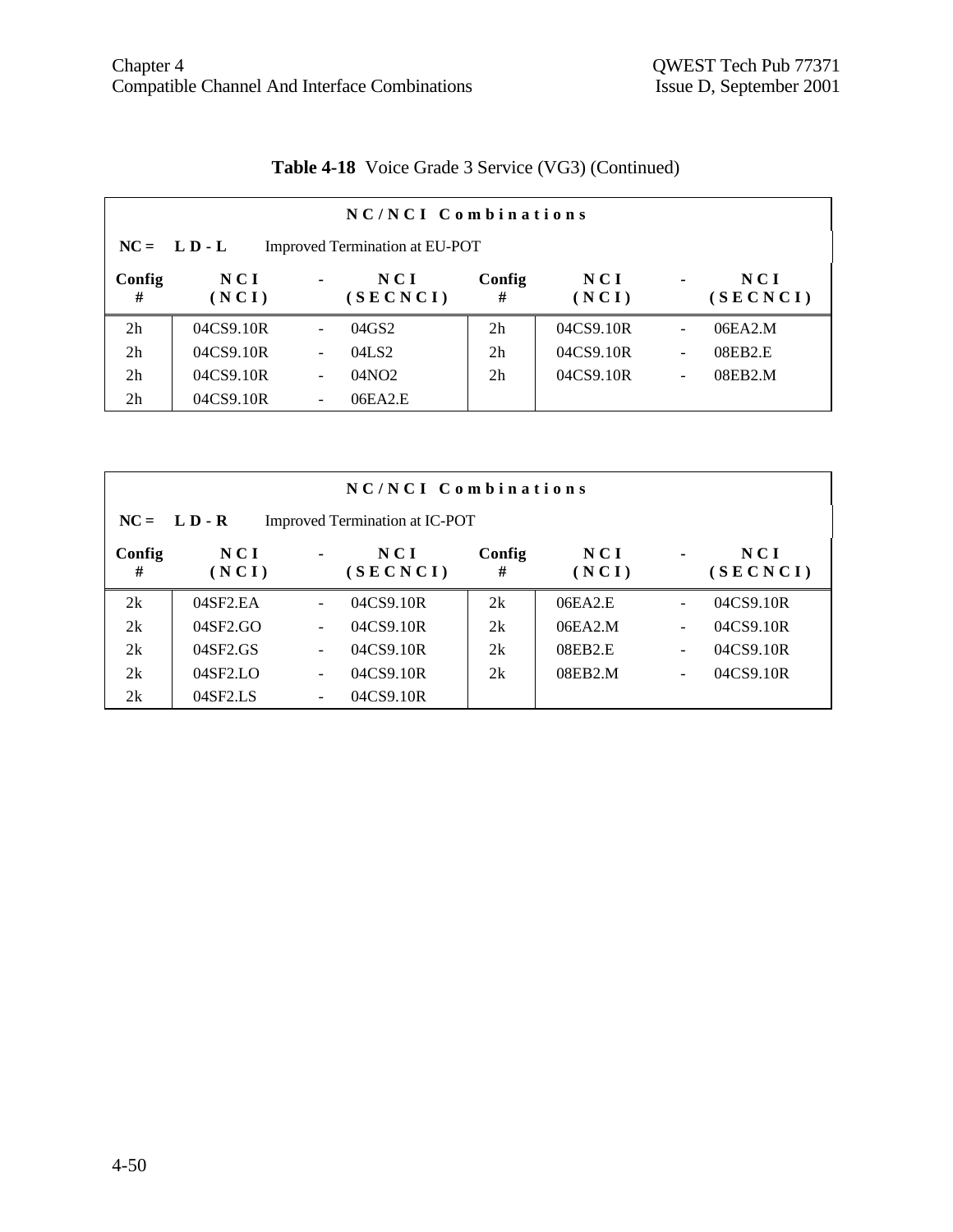| <b>Table 4-19</b> Voice Grade 4 Service (VG4) |  |  |  |  |
|-----------------------------------------------|--|--|--|--|
|-----------------------------------------------|--|--|--|--|

|                | NC/NCI Combinations                       |                                     |             |                   |                                       |  |  |  |  |
|----------------|-------------------------------------------|-------------------------------------|-------------|-------------------|---------------------------------------|--|--|--|--|
|                | $NC = LE -$<br>No Network Channel Options |                                     |             |                   |                                       |  |  |  |  |
| Config<br>#    | N C I<br>(NCI)                            | N C I<br>$\blacksquare$<br>(SECNCI) | Config<br># | N C I<br>(NCI)    | N C I<br>$\blacksquare$<br>(SECNCI)   |  |  |  |  |
| 2 <sub>h</sub> | 04CS9.10R                                 | 04NO <sub>2</sub>                   | 2k          | 04NO <sub>2</sub> | 04CS9.10R<br>$\overline{\phantom{a}}$ |  |  |  |  |
| 2j             | 04DS9.NO                                  | 04CS9.10R                           |             |                   |                                       |  |  |  |  |

|                | NC/NCI Combinations                              |                                   |             |                |                                   |  |  |  |  |  |
|----------------|--------------------------------------------------|-----------------------------------|-------------|----------------|-----------------------------------|--|--|--|--|--|
|                | Improved Termination at EU-POT<br>$NC = L E - L$ |                                   |             |                |                                   |  |  |  |  |  |
| Config<br>#    | NCI<br>(NCI)                                     | NCI<br>$\blacksquare$<br>(SECNCI) | Config<br># | N C I<br>(NCI) | NCI<br>$\blacksquare$<br>(SECNCI) |  |  |  |  |  |
| 2 <sub>h</sub> | 04CS9.10R                                        | 04NO <sub>2</sub>                 |             |                |                                   |  |  |  |  |  |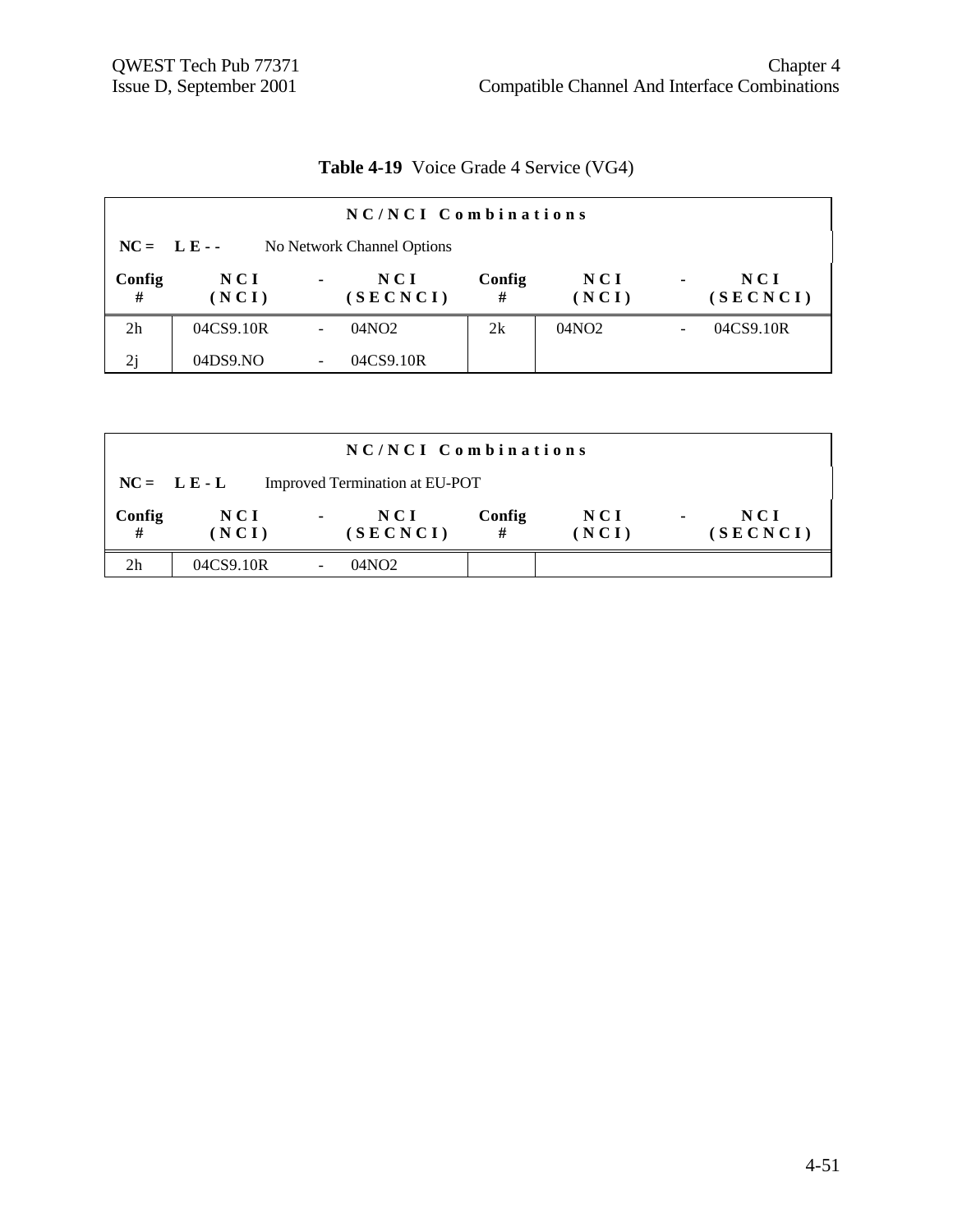|                | NC/NCI Combinations                       |                          |                 |             |              |                          |                 |  |  |  |  |
|----------------|-------------------------------------------|--------------------------|-----------------|-------------|--------------|--------------------------|-----------------|--|--|--|--|
|                | $NC = LF -$<br>No Network Channel Options |                          |                 |             |              |                          |                 |  |  |  |  |
| Config<br>#    | N C I<br>(NCI)                            | $\blacksquare$           | NCI<br>(SECNCI) | Config<br># | NCI<br>(NCI) | $\blacksquare$           | NCI<br>(SECNCI) |  |  |  |  |
| 2 <sub>h</sub> | 04CS9.10R                                 | $\blacksquare$           | 02DA2           | 2k          | 04DB2        | $\overline{\phantom{0}}$ | 04CS9.10R       |  |  |  |  |
| 2 <sub>h</sub> | 04CS9.10R                                 | $\overline{\phantom{a}}$ | 02DE2           | 2k          | 04DD2        | $\overline{\phantom{a}}$ | 04CS9.10R       |  |  |  |  |
| 2 <sub>h</sub> | 04CS9.10R                                 | $\overline{\phantom{a}}$ | 02NO2           | 2k          | 04NO2        | $\overline{\phantom{a}}$ | 04CS9.10R       |  |  |  |  |
| 2 <sub>h</sub> | 04CS9.10R                                 | $\overline{\phantom{a}}$ | 04DA2           |             |              |                          |                 |  |  |  |  |
| 2 <sub>h</sub> | 04CS9.10R                                 | $\overline{\phantom{a}}$ | 04DE2           | 2j          | 04DS9.NO     | $\overline{\phantom{a}}$ | 04CS9.10R       |  |  |  |  |
| 2 <sub>h</sub> | 04CS9.10R                                 | $\overline{\phantom{a}}$ | 04NO2           |             |              |                          |                 |  |  |  |  |
| 2 <sub>h</sub> | 04CS9.10R                                 | $\overline{\phantom{a}}$ | 06DA2           |             |              |                          |                 |  |  |  |  |

# **Table 4-20** Voice Grade 5 Service (VG5)

|                | NC/NCI Combinations                                                                           |                |                                           |             |              |                          |                 |  |
|----------------|-----------------------------------------------------------------------------------------------|----------------|-------------------------------------------|-------------|--------------|--------------------------|-----------------|--|
|                | $NC = LFC -$                                                                                  | C-Conditioning |                                           |             |              |                          |                 |  |
| $NC =$         | LFF-                                                                                          |                | <b>Improved Envelope Delay Distortion</b> |             |              |                          |                 |  |
| $NC =$         | LFG-                                                                                          |                | <b>Improved Attenuation Distortion</b>    |             |              |                          |                 |  |
|                | $NC = LFJ -$<br><b>Improved Envelope Delay Distortion and Improved Attenuation Distortion</b> |                |                                           |             |              |                          |                 |  |
| Config<br>#    | NCI<br>(NCI)                                                                                  | $\blacksquare$ | NCI<br>(SECNCI)                           | Config<br># | NCI<br>(NCI) | $\blacksquare$           | NCI<br>(SECNCI) |  |
| 2 <sub>h</sub> | 04CS9.10R                                                                                     |                | 04DA2                                     | 2k          | 04DB2        | $\blacksquare$           | 04CS9.10R       |  |
| 2 <sub>h</sub> | 04CS9.10R                                                                                     |                | 04DE2                                     | 2k          | 04DD2        | $\blacksquare$           | 04CS9.10R       |  |
| 2 <sub>h</sub> | 04CS9.10R                                                                                     |                | 04NO2                                     | 2k          | 04NO2        | $\overline{\phantom{a}}$ | 04CS9.10R       |  |
| 2 <sub>h</sub> | 04CS9.10R                                                                                     |                | 06DA2                                     |             |              |                          |                 |  |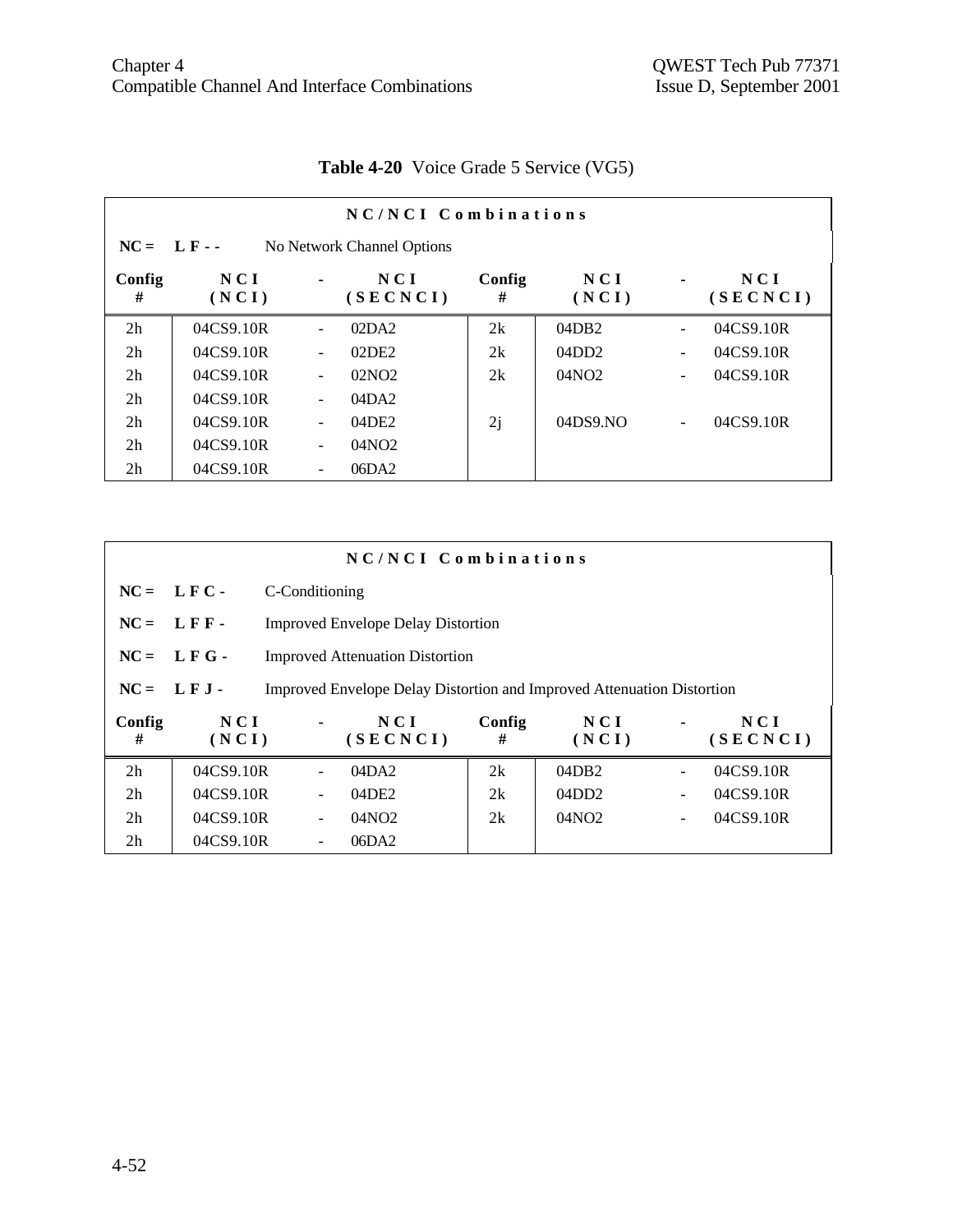# **Table 4-20** Voice Grade 5 Service (VG5) (Continued)

| NC/NCI Combinations |               |                                                                                                |                                                         |                |                |                 |  |
|---------------------|---------------|------------------------------------------------------------------------------------------------|---------------------------------------------------------|----------------|----------------|-----------------|--|
|                     | $NC = LF - A$ | Effective 4 wire                                                                               |                                                         |                |                |                 |  |
|                     | $NC = LFCA$   |                                                                                                | C-Conditioning and Effective 4 wire                     |                |                |                 |  |
|                     | $NC = LFFA$   |                                                                                                | Improved Envelope Delay Distortion and Effective 4 Wire |                |                |                 |  |
|                     | $NC = LFGA$   | Improved Attenuation Distortion and Effective 4 wire                                           |                                                         |                |                |                 |  |
|                     | $NC = LFJA$   | Improved Attenuation Distortion and Improved Envelope Delay Distortion and Effective<br>4 Wire |                                                         |                |                |                 |  |
| Config<br>#         | NCI<br>(NCI)  | NCI<br>$\blacksquare$<br>(SECNCI)                                                              | Config<br>#                                             | N C I<br>(NCI) | $\blacksquare$ | NCI<br>(SECNCI) |  |
| 2h                  | 04CS9.10R     | 02DA2                                                                                          | 2 <sub>h</sub>                                          | 04CS9.10R      |                | 02NO2           |  |

|                | NC/NCI Combinations |                       |                                                   |             |                                                                     |                |                                                                                     |  |
|----------------|---------------------|-----------------------|---------------------------------------------------|-------------|---------------------------------------------------------------------|----------------|-------------------------------------------------------------------------------------|--|
|                | $NC = LF - L$       |                       | Improved Termination at EU-POT                    |             |                                                                     |                |                                                                                     |  |
|                | $NC = LFCL$         |                       | C Conditioning and Improved Termination at EU-POT |             |                                                                     |                |                                                                                     |  |
|                | $NC = LFFL$         |                       |                                                   |             | Improved Envelope Delay Distortion & Improved Termination at EU-POT |                |                                                                                     |  |
|                | $NC = LFGL$         |                       |                                                   |             | Improved Attenuation Distortion and Improved Termination at EU-POT  |                |                                                                                     |  |
|                | $NC = LFJL$         | Termination at EU-POT |                                                   |             |                                                                     |                | Improved Attenuation Distortion and Improved Envelope Delay Distortion and Improved |  |
| Config<br>#    | NCI<br>(NCI)        | $\blacksquare$        | NCI<br>(SECNCI)                                   | Config<br># | NCI<br>(NCI)                                                        | $\blacksquare$ | NCI<br>(SECNCI)                                                                     |  |
| 2 <sub>h</sub> | 04CS9.10R           |                       | 04NO2                                             |             |                                                                     |                |                                                                                     |  |

|             | NC/NCI Combinations                             |                           |             |                |                |                 |  |  |
|-------------|-------------------------------------------------|---------------------------|-------------|----------------|----------------|-----------------|--|--|
|             | Improved Termination at IC-POT<br>$NC = LF - R$ |                           |             |                |                |                 |  |  |
| Config<br># | N C I<br>(NCI)                                  | NCI<br>$\sim$<br>(SECNCI) | Config<br># | N C I<br>(NCI) | $\blacksquare$ | NCI<br>(SECNCI) |  |  |
| 2k          | 04DB2                                           | 04CS9.10R                 | 2k          | 04NO2          |                | 04CS9.10R       |  |  |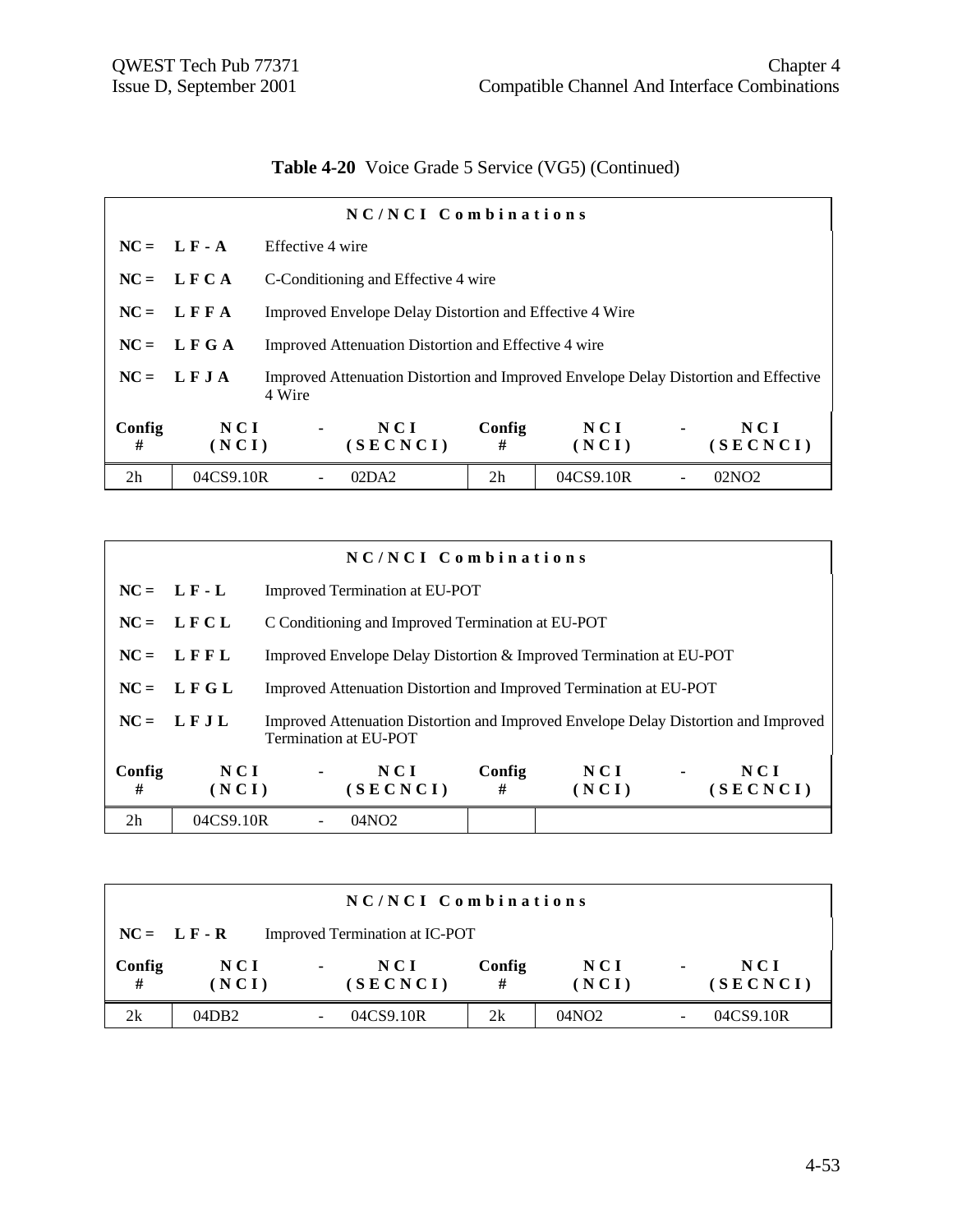# **Table 4-20** Voice Grade 5 Service (VG5) (Continued)

| NC/NCI Combinations |              |                       |                                                                       |             |              |                |                                                                                     |  |
|---------------------|--------------|-----------------------|-----------------------------------------------------------------------|-------------|--------------|----------------|-------------------------------------------------------------------------------------|--|
|                     | $NC = LFCR$  |                       | C Conditioning and Improved Termination at IC-POT                     |             |              |                |                                                                                     |  |
|                     | $NC = LFFR$  |                       | Improved Envelope Delay Distortion and Improved Termination at IC-POT |             |              |                |                                                                                     |  |
|                     | $NC = LFGR$  |                       | Improved Attenuation Distortion and Improved Termination at IC-POT    |             |              |                |                                                                                     |  |
|                     | $NC = LFJR$  | Termination at IC-POT |                                                                       |             |              |                | Improved Attenuation Distortion and Improved Envelope Delay Distortion and Improved |  |
| Config<br>#         | NCI<br>(NCI) | $\blacksquare$        | NCI<br>(SECNCI)                                                       | Config<br># | NCI<br>(NCI) | $\blacksquare$ | NCI<br>(SECNCI)                                                                     |  |
| 2k                  | 04DB2        |                       | 04CS9.10R                                                             | 2k          | 04NO2        |                | 04CS9.10R                                                                           |  |

|                | NC/NCI Combinations |                |                        |                |                |                |                   |  |
|----------------|---------------------|----------------|------------------------|----------------|----------------|----------------|-------------------|--|
| $NC = LFB -$   |                     | $ELEPI - 2$    |                        |                |                |                |                   |  |
| Config<br>#    | NCI<br>(NCI)        | $\blacksquare$ | <b>NCI</b><br>(SECNCI) | Config<br>#    | N C I<br>(NCI) | $\blacksquare$ | N C I<br>(SECNCI) |  |
| 2 <sub>h</sub> | 04CS9.10R           |                | 02DA2                  | 2 <sub>h</sub> | 04CS9.10R      |                | 02NO2             |  |

| NC/NCI Combinations |                |                                                                                     |                                                     |              |                                   |  |  |
|---------------------|----------------|-------------------------------------------------------------------------------------|-----------------------------------------------------|--------------|-----------------------------------|--|--|
|                     | $NC = L F - B$ | ELEPL-2                                                                             |                                                     |              |                                   |  |  |
|                     | $NC = LFCB$    | C Conditioning and Bridging                                                         |                                                     |              |                                   |  |  |
| $NC =$              | LFTB           | <b>Improved Envelope Delay Distortion and Bridging</b>                              |                                                     |              |                                   |  |  |
| $NC =$              | LFUB           |                                                                                     | <b>Improved Attenuation Distortion and Bridging</b> |              |                                   |  |  |
|                     | $NC = L F V B$ | Improved Attenuation Distortion and Improved Envelope Delay Distortion and Bridging |                                                     |              |                                   |  |  |
|                     | $NC = LFFB$    | Telemetry/Alarm Bridging Service Split Band Active Bridging                         |                                                     |              |                                   |  |  |
| Config<br>#         | NCI<br>(NCI)   | NCI<br>$\blacksquare$<br>(SECNCI)                                                   | Config<br>#                                         | NCI<br>(NCI) | NCI<br>$\blacksquare$<br>(SECNCI) |  |  |
| 7c                  | 04CS9.10R      | <b>BRIDGE</b>                                                                       |                                                     |              |                                   |  |  |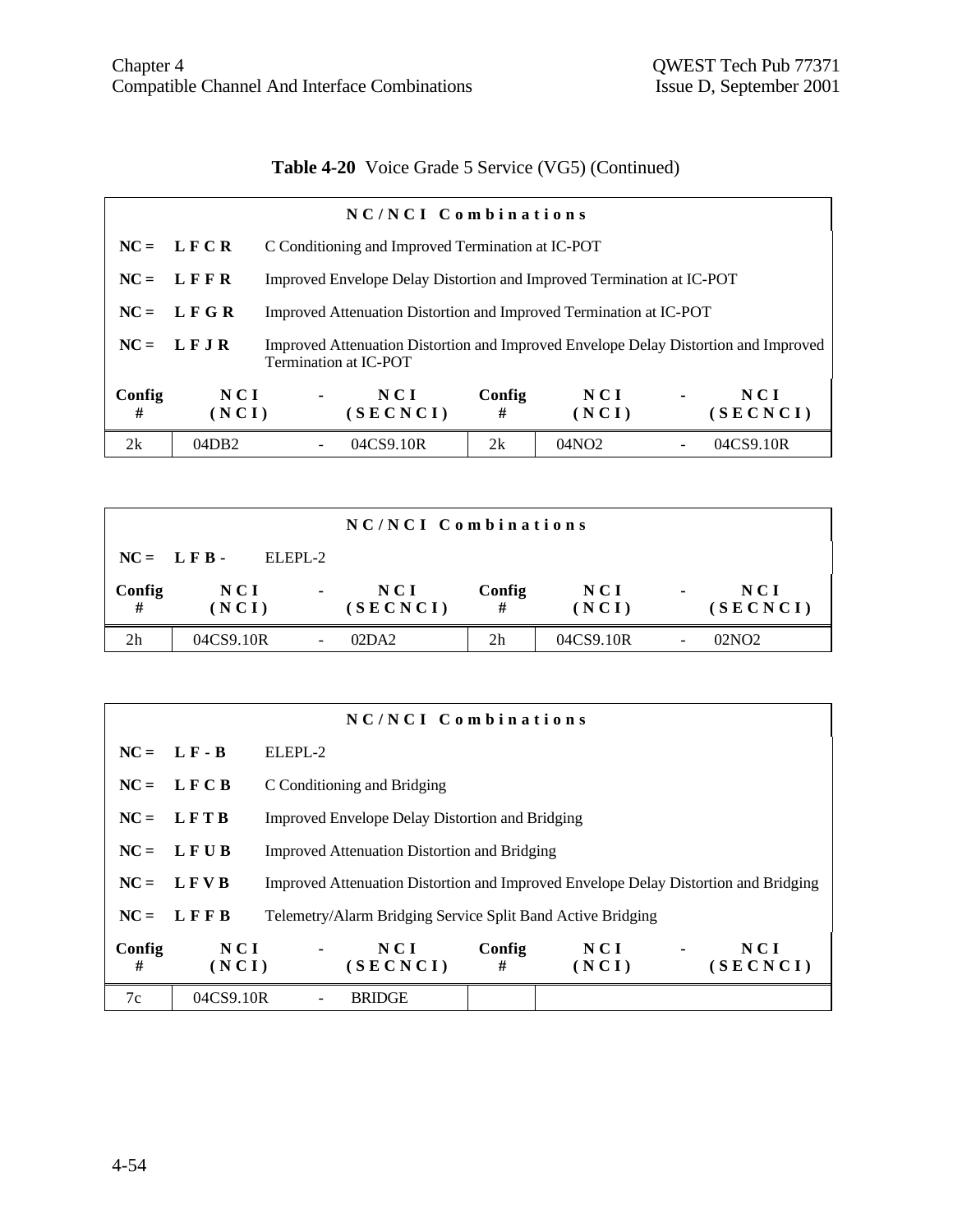|                                            | NC/NCI Combinations |                          |                 |             |              |                          |                   |  |  |
|--------------------------------------------|---------------------|--------------------------|-----------------|-------------|--------------|--------------------------|-------------------|--|--|
| $NC = L G -$<br>No Network Channel Options |                     |                          |                 |             |              |                          |                   |  |  |
| Config<br>#                                | N C I<br>(NCI)      | $\blacksquare$           | NCI<br>(SECNCI) | Config<br># | NCI<br>(NCI) | $\blacksquare$           | N C I<br>(SECNCI) |  |  |
| 2 <sub>h</sub>                             | 04CS9.10R           |                          | 04DA2           | 2k          | 04DB2        | ÷,                       | 04CS9.10R         |  |  |
| 2 <sub>h</sub>                             | 04CS9.10R           | $\overline{\phantom{a}}$ | 04NO2           | 2k          | 04NO2        | $\overline{\phantom{a}}$ | 04CS9.10R         |  |  |
| 2 <sub>h</sub>                             | 04CS9.10R           |                          | 06DA2           |             |              |                          |                   |  |  |
|                                            |                     |                          |                 | 2j          | 04DS9.NO     | ۰                        | 04CS9.10R         |  |  |

# **Table 4-21** Voice Grade 6 Service (VG6)

|                |              | NC/NCI Combinations                                                                                                              |  |  |  |  |  |
|----------------|--------------|----------------------------------------------------------------------------------------------------------------------------------|--|--|--|--|--|
| $NC =$         | $L G - L$    | Improved Termination at EU-POT                                                                                                   |  |  |  |  |  |
| $NC =$         | LGCL         | C- Conditioning and Improved Termination at EU-POT                                                                               |  |  |  |  |  |
| $NC =$         | L G D L      | Data Capability and Improved Termination at EU-POT                                                                               |  |  |  |  |  |
| $NC =$         | LGEL         | C-Conditioning and Data Capability and Improved Termination at EU-POT                                                            |  |  |  |  |  |
| $NC =$         | LGFL         | Improved Termination at EU-POT and Improved Envelope Delay Distortion                                                            |  |  |  |  |  |
| $NC =$         | L G G L      | Improved Termination at EU-POT and Improved Attenuation Distortion                                                               |  |  |  |  |  |
| $NC =$         | LGJL         | Improved Termination at EU-POT and Improved Attenuation Distortion and Improved<br><b>Envelope Delay Distortion</b>              |  |  |  |  |  |
| $NC =$         | LGML         | Data Capability and Improved Termination at EU-POT and Improved Attenuation<br>Distortion                                        |  |  |  |  |  |
| $NC =$         | LGNL         | Data Capability and Improved Termination at EU-POT and Improved Attenuation<br>Distortion and Improved Envelope Delay Distortion |  |  |  |  |  |
| $NC =$         | L G Q L      | Data Capability and Improved Termination at EU-POT and Improved Envelope Delay<br>Distortion                                     |  |  |  |  |  |
| Config<br>#    | NCI<br>(NCI) | Config<br>N C I<br>NCI<br>N C I<br>(SECNCI)<br>(SECNCI)<br>#<br>(NCI)                                                            |  |  |  |  |  |
| 2 <sub>h</sub> | 04CS9.10R    | 04NO <sub>2</sub><br>$\blacksquare$                                                                                              |  |  |  |  |  |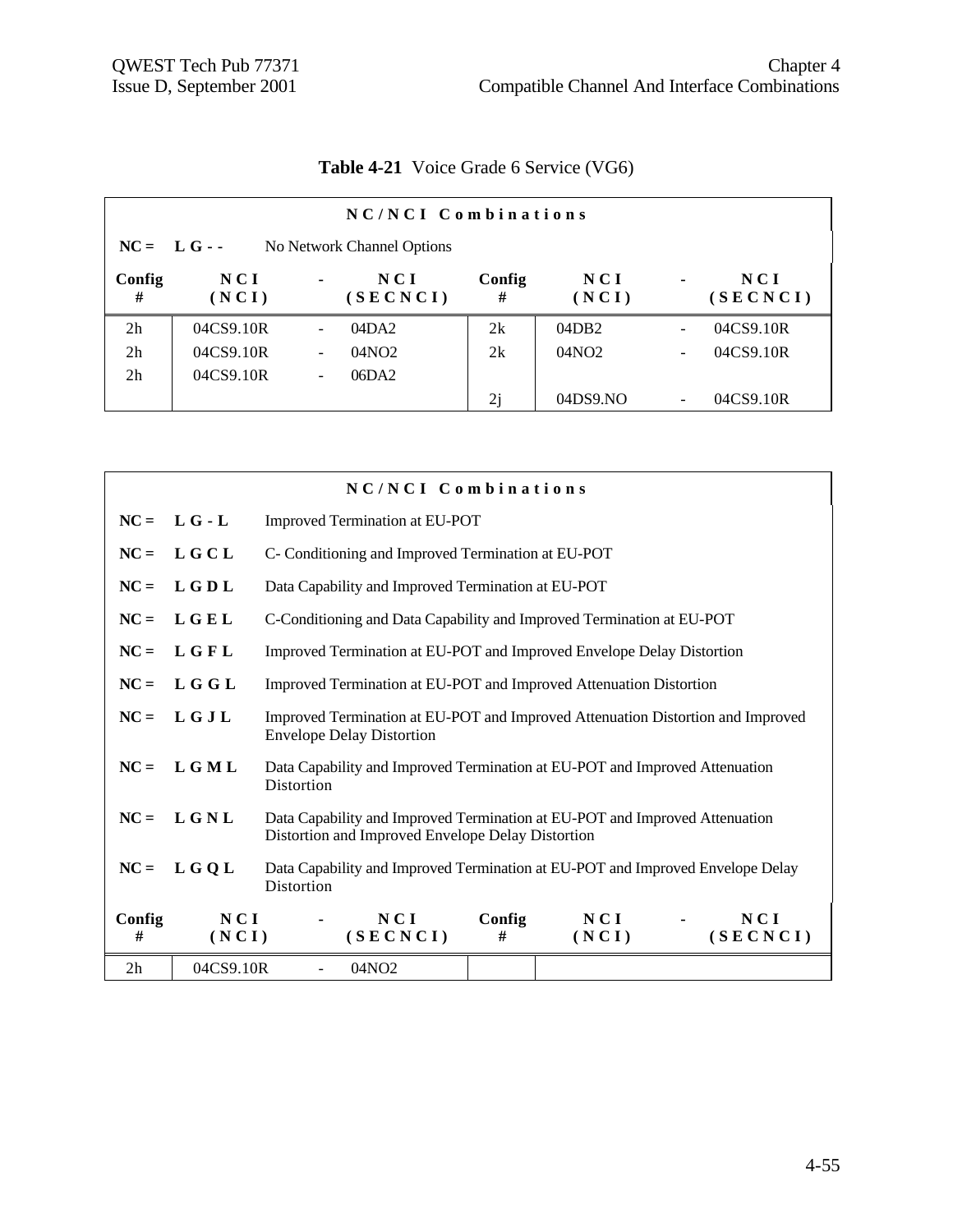# **Table 4-21** Voice Grade 6 Service (VG6) (Continued)

|             |              | NC/NCI Combinations                                                                                                              |                                                                    |                   |  |                 |  |  |
|-------------|--------------|----------------------------------------------------------------------------------------------------------------------------------|--------------------------------------------------------------------|-------------------|--|-----------------|--|--|
| $NC =$      | $L G - R$    |                                                                                                                                  | Improved Termination at IC-POT                                     |                   |  |                 |  |  |
| $NC =$      | L G C R      | C - Conditioning and Improved Termination at IC-POT                                                                              |                                                                    |                   |  |                 |  |  |
| $NC =$      | <b>LGDR</b>  | Data Capability and Improved Termination at IC-POT                                                                               |                                                                    |                   |  |                 |  |  |
| $NC =$      | LGER         | C - Conditioning and Data Capability and Improved Termination at IC-POT                                                          |                                                                    |                   |  |                 |  |  |
| $NC =$      | LGFR         | Improved Termination at IC-POT and Improved Envelope Delay Distortion                                                            |                                                                    |                   |  |                 |  |  |
| $NC =$      | L G G R      |                                                                                                                                  | Improved Termination at IC-POT and Improved Attenuation Distortion |                   |  |                 |  |  |
| $NC =$      | L G J R      | Improved Termination at IC-POT and Improved Attenuation Distortion and Improved<br><b>Envelope Delay Distortion</b>              |                                                                    |                   |  |                 |  |  |
| $NC =$      | L G M R      | Data Capability and Improved Termination at IC-POT and Improved Attenuation<br>Distortion                                        |                                                                    |                   |  |                 |  |  |
| $NC =$      | LGNR         | Data Capability and Improved Termination at IC-POT and Improved Attenuation<br>Distortion and Improved Envelope Delay Distortion |                                                                    |                   |  |                 |  |  |
| $NC =$      | L G Q R      | Data Capability and Improved Termination at IC-POT and Improved Envelope Delay<br>Distortion                                     |                                                                    |                   |  |                 |  |  |
| Config<br># | NCI<br>(NCI) | NCI<br>(SECNCI)                                                                                                                  | Config<br>#                                                        | NCI<br>(NCI)      |  | NCI<br>(SECNCI) |  |  |
| 2k          | 04DB2        | 04CS9.10R                                                                                                                        | 2k                                                                 | 04NO <sub>2</sub> |  | 04CS9.10R       |  |  |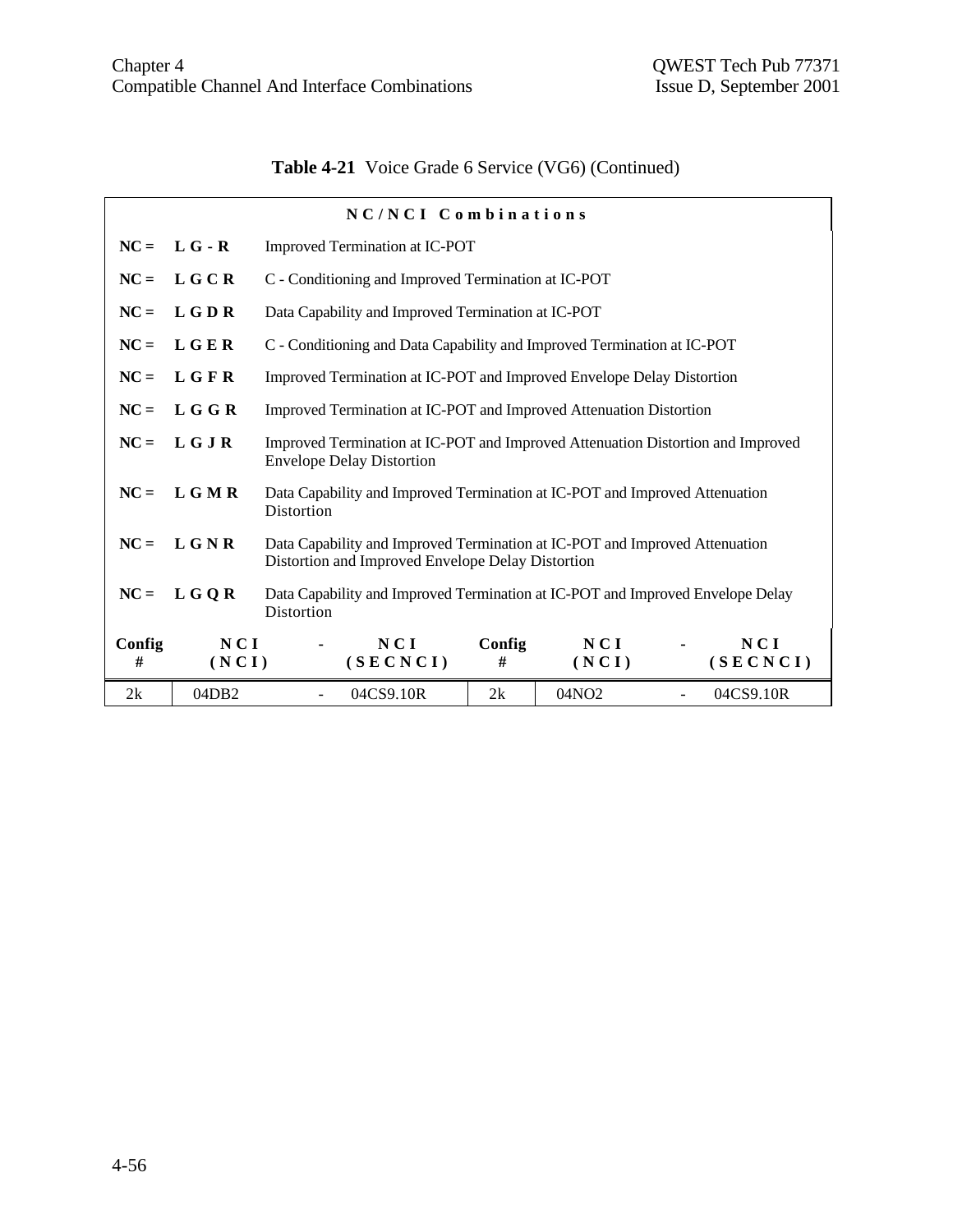|  | Table 4-21 Voice Grade 6 Service (VG6) (Continued) |  |  |  |
|--|----------------------------------------------------|--|--|--|
|--|----------------------------------------------------|--|--|--|

|                | NC/NCI Combinations |                  |                                                                                 |             |                   |  |                 |  |
|----------------|---------------------|------------------|---------------------------------------------------------------------------------|-------------|-------------------|--|-----------------|--|
|                | $NC = L G C -$      | C - Conditioning |                                                                                 |             |                   |  |                 |  |
| $NC =$         | LGD-                | Data Capability  |                                                                                 |             |                   |  |                 |  |
|                | $NC = LGE$          |                  | C - Conditioning and Data Capability                                            |             |                   |  |                 |  |
|                | $NC = LGF -$        |                  | <b>Improved Envelope Delay Distortion</b>                                       |             |                   |  |                 |  |
|                | $NC = L G G$ .      |                  | <b>Improved Attenuation Distortion</b>                                          |             |                   |  |                 |  |
| $NC =$         | LGJ-                |                  | Improved Attenuation Distortion and Improved Envelope Delay Distortion          |             |                   |  |                 |  |
|                | $NC = L G M$        |                  | Data Capability and Improved Attenuation Distortion                             |             |                   |  |                 |  |
| $NC =$         | LGN-                | Distortion       | Data Capability and Improved Envelope Delay Distortion and Improved Attenuation |             |                   |  |                 |  |
| $NC =$         | $LGO -$             |                  | Data Capability and Improved Envelope Delay Distortion                          |             |                   |  |                 |  |
| Config<br>#    | NCI<br>(NCI)        |                  | NCI<br>(SECNCI)                                                                 | Config<br># | NCI<br>(NCI)      |  | NCI<br>(SECNCI) |  |
| 2h             | 04CS9.10R           |                  | 04DA2                                                                           | 2k          | 04DB2             |  | 04CS9.10R       |  |
| 2 <sub>h</sub> | 04CS9.10R           |                  | 04NO <sub>2</sub>                                                               | 2k          | 04NO <sub>2</sub> |  | 04CS9.10R       |  |
| 2 <sub>h</sub> | 04CS9.10R           | $\blacksquare$   | 06DA2                                                                           |             |                   |  |                 |  |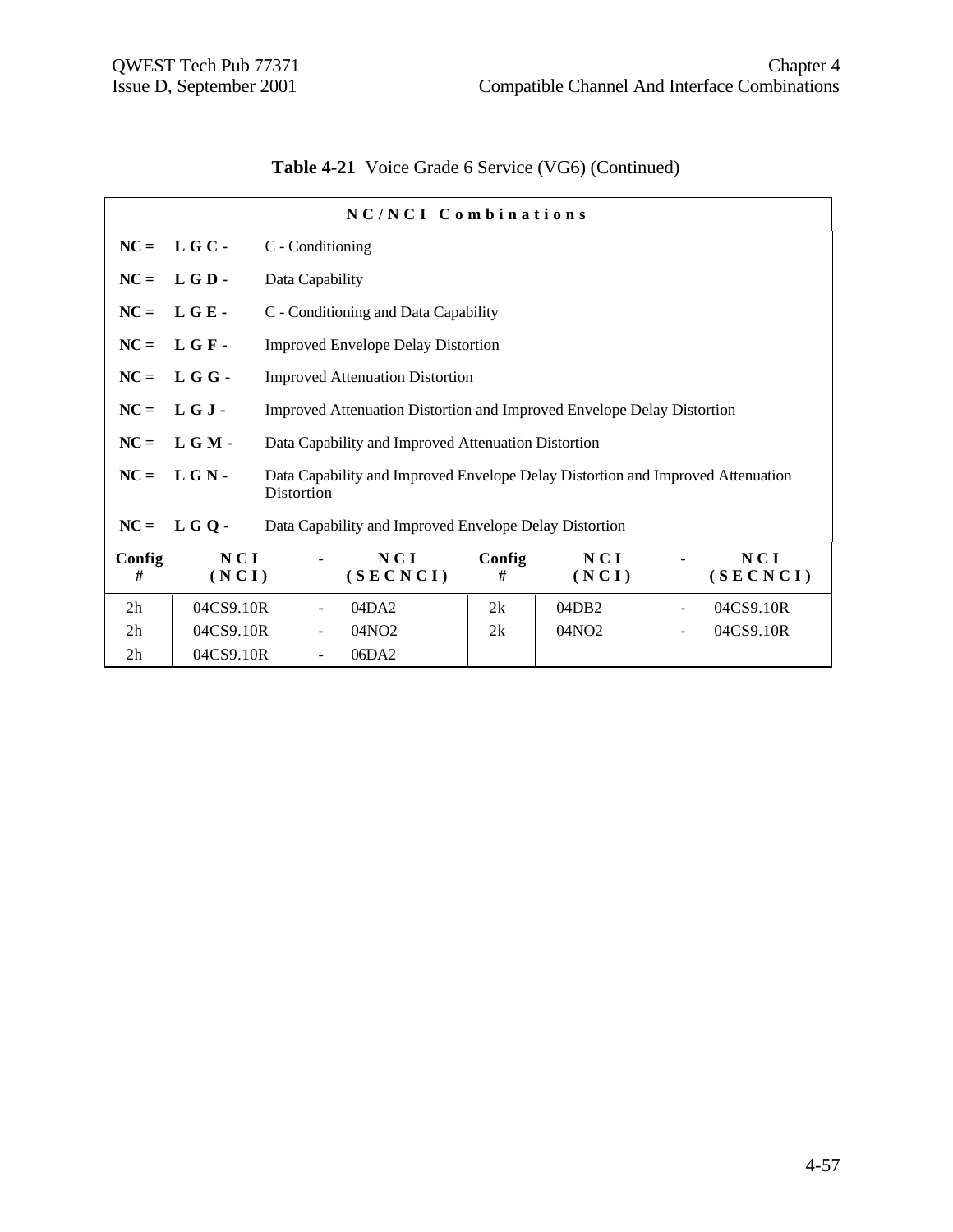| <b>Table 4-21</b> Voice Grade 6 Service (VG6) (Continued) |  |  |  |  |  |
|-----------------------------------------------------------|--|--|--|--|--|
|-----------------------------------------------------------|--|--|--|--|--|

|             | NC/NCI Combinations |                                                                                                            |  |  |  |  |  |
|-------------|---------------------|------------------------------------------------------------------------------------------------------------|--|--|--|--|--|
|             | $NC = L G - B$      | <b>Bridging</b>                                                                                            |  |  |  |  |  |
|             | $NC = L G C B$      | Bridging and C - Conditioning                                                                              |  |  |  |  |  |
| $NC =$      | L G D B             | Bridging and Data Capability                                                                               |  |  |  |  |  |
|             | $NC = LGEB$         | Bridging and C-Conditioning and Data Capability                                                            |  |  |  |  |  |
|             | $NC = L G F B$      | Bridging and Improved Envelope Delay Distortion                                                            |  |  |  |  |  |
| $NC =$      | L G G B             | Bridging and Improved Attenuation Distortion                                                               |  |  |  |  |  |
|             | $NC = L G J B$      | Bridging and Improved Attenuation Distortion and Improved Envelope Delay Distortion                        |  |  |  |  |  |
|             | $NC = L G M B$      | Bridging and Improved Attenuation Distortion and Data Capability                                           |  |  |  |  |  |
|             | $NC = L G N B$      | Bridging and Improved Attenuation Distortion and Improved Envelope Delay Distortion<br>and Data Capability |  |  |  |  |  |
| $NC =$      | L G Q B             | Bridging and Improved Envelope Delay Distortion and Data Capability                                        |  |  |  |  |  |
| Config<br># | NCI<br>(NCI)        | NCI<br>Config<br>NCI<br>NCI<br>(SECNCI)<br>(SECNCI)<br>#<br>(NCI)                                          |  |  |  |  |  |
| 7c          | 04CS9.10R           | <b>BRIDGE</b>                                                                                              |  |  |  |  |  |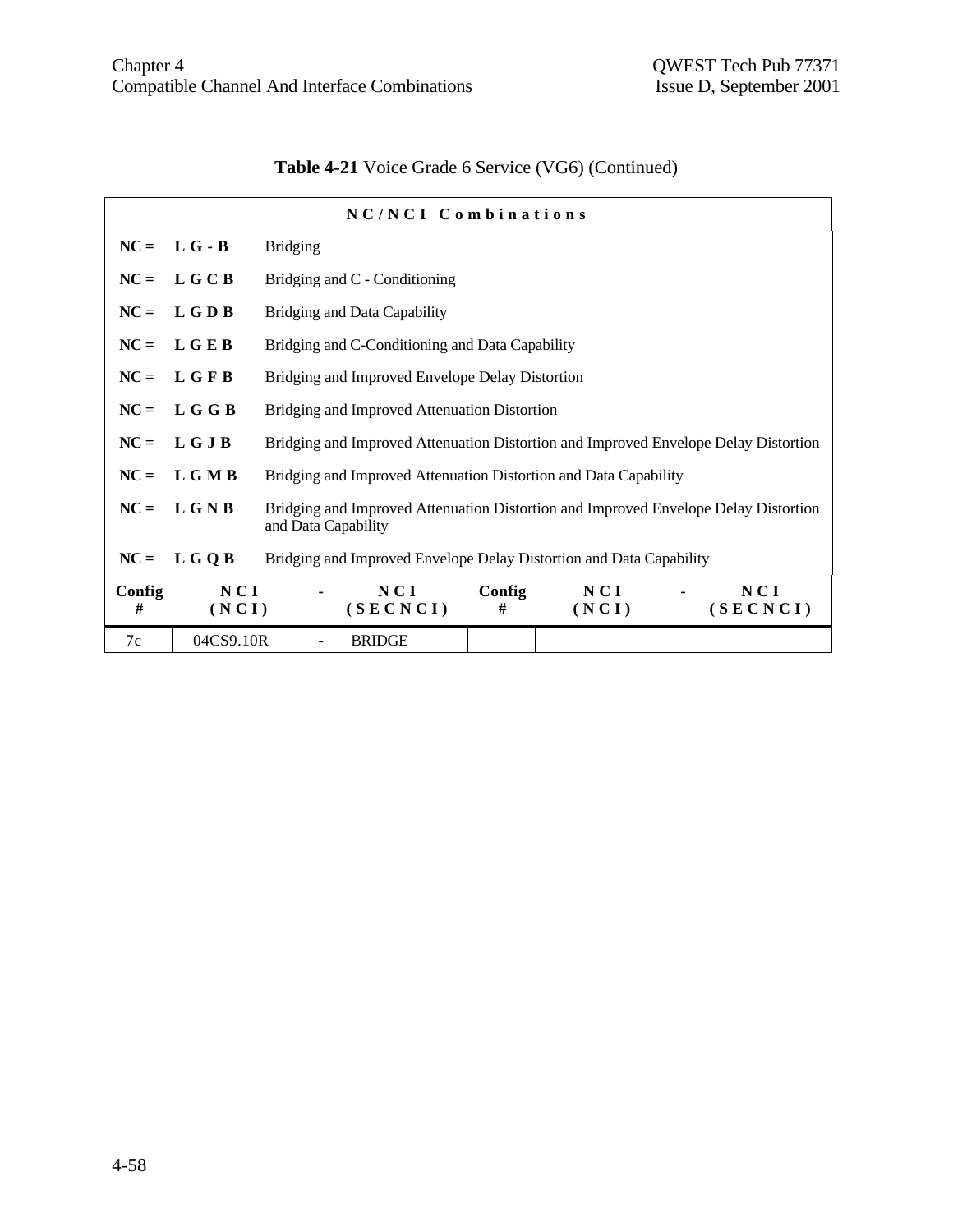|                | NC/NCI Combinations |                          |                            |             |                   |                          |                 |  |
|----------------|---------------------|--------------------------|----------------------------|-------------|-------------------|--------------------------|-----------------|--|
| $NC =$         | $LH -$              |                          | No Network Channel Options |             |                   |                          |                 |  |
| Config<br>#    | NCI<br>(NCI)        |                          | <b>NCI</b><br>(SECNCI)     | Config<br># | NCI<br>(NCI)      |                          | NCI<br>(SECNCI) |  |
| 2 <sub>h</sub> | 04CS9.10R           | ä,                       | 02GS2                      | 2j          | 04DS9.EA          | $\equiv$                 | 04CS9.10R       |  |
| 2h             | 04CS9.10R           | $\overline{a}$           | 02LA2                      | 2j          | 04DS9.GO          | $\overline{a}$           | 04CS9.10R       |  |
| 2h             | 04CS9.10R           | $\overline{\phantom{a}}$ | 02LB2                      | 2j          | 04DS9.GS          | $\overline{\phantom{a}}$ | 04CS9.10R       |  |
| 2h             | 04CS9.10R           | $\blacksquare$           | 02LC2                      | 2j          | 04DS9.LO          | $\blacksquare$           | 04CS9.10R       |  |
| 2h             | 04CS9.10R           | $\blacksquare$           | 02LS2                      | 2j          | 04DS9.LS          | $\equiv$                 | 04CS9.10R       |  |
| 2h             | 04CS9.10R           | $\blacksquare$           | 02LS3                      | 2j          | 04DS9.NO          | $\blacksquare$           | 04CS9.10R       |  |
| 2h             | 04CS9.10R           | $\blacksquare$           | 02NO <sub>2</sub>          | 2k          | 04GO2             | $\blacksquare$           | 04CS9.10R       |  |
| 2h             | 04CS9.10R           | $\overline{\phantom{a}}$ | 04EA2.E                    | 2k          | 04LO <sub>2</sub> | $\blacksquare$           | 04CS9.10R       |  |
| 2 <sub>h</sub> | 04CS9.10R           | $\blacksquare$           | 04EA2.M                    | 2k          | 04LS2             | $\blacksquare$           | 04CS9.10R       |  |
| 2 <sub>h</sub> | 04CS9.10R           | $\overline{\phantom{a}}$ | 04GS2                      | 2k          | 04NO2             | $\blacksquare$           | 04CS9.10R       |  |
| 2h             | 04CS9.10R           | $\blacksquare$           | 04LS2                      | 2k          | 04SF2.EA          | $\blacksquare$           | 04CS9.10R       |  |
| 2h             | 04CS9.10R           | $\overline{\phantom{a}}$ | 04NO <sub>2</sub>          | 2k          | 04SF2.GO          | $\blacksquare$           | 04CS9.10R       |  |
| 2h             | 04CS9.10R           | $\blacksquare$           | 06EA2.E                    | 2k          | 04SF2.GS          | $\blacksquare$           | 04CS9.10R       |  |
| 2h             | 04CS9.10R           | $\blacksquare$           | 06EA2.M                    | 2k          | 04SF2.LO          | $\blacksquare$           | 04CS9.10R       |  |
| 2h             | 04CS9.10R           | $\overline{\phantom{a}}$ | 06EB2.E                    | 2k          | 04SF2.LS          | $\blacksquare$           | 04CS9.10R       |  |
| 2h             | 04CS9.10R           | $\overline{\phantom{a}}$ | 06EB2.M                    | 2k          | 06EA2.E           | $\overline{\phantom{a}}$ | 04CS9.10R       |  |
| 2h             | 04CS9.10R           | $\overline{\phantom{a}}$ | 08EB2.E                    | 2k          | 06EA2.M           | $\overline{\phantom{a}}$ | 04CS9.10R       |  |
| 2 <sub>h</sub> | 04CS9.10R           | $\frac{1}{2}$            | 08EB2.M                    | 2k          | 08EB2.E           | $\frac{1}{2}$            | 04CS9.10R       |  |
| 2h             | 04CS9.10R           | $\blacksquare$           | 08EC2                      | 2k          | 08EB2.M           | $\overline{\phantom{a}}$ | 04CS9.10R       |  |
|                |                     |                          |                            | 2k          | 08EC2             | ÷,                       | 04CS9.10R       |  |

# **Table 4-22** Voice Grade 7 Service (VG7)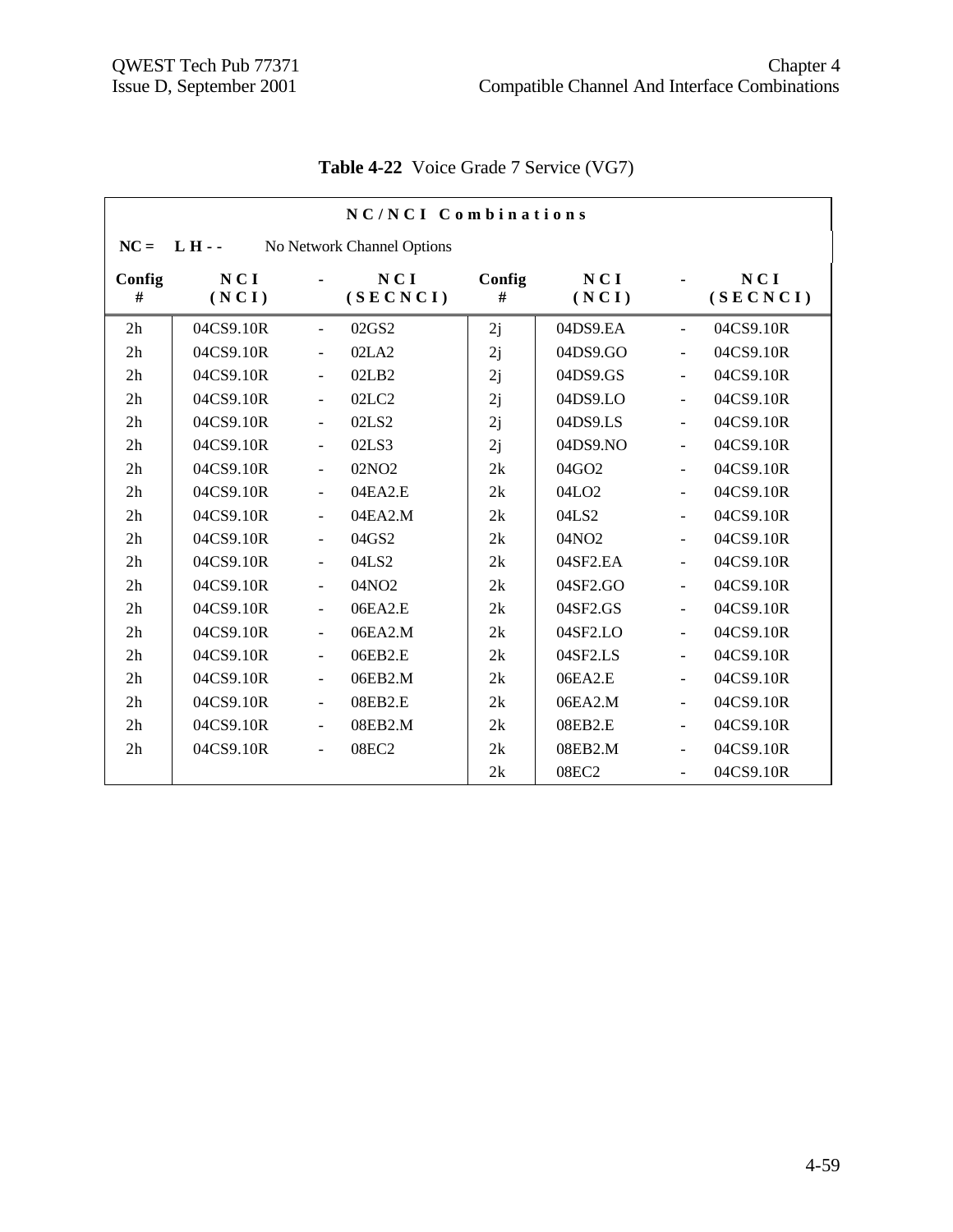# **Table 4-22** Voice Grade 7 Service (VG7) (Continued)

|                |                     |                              | NC/NCI Combinations                                                                                                |                |              |                          |                   |
|----------------|---------------------|------------------------------|--------------------------------------------------------------------------------------------------------------------|----------------|--------------|--------------------------|-------------------|
| $NC =$         | $L H - A$           | <b>Effective 4-Wire</b>      |                                                                                                                    |                |              |                          |                   |
| $NC =$         | LHCA                |                              | C - Conditioning and Effective 4-Wire                                                                              |                |              |                          |                   |
| $NC =$         | <b>LHDA</b>         |                              | Data Capability and Effective 4-Wire                                                                               |                |              |                          |                   |
| $NC =$         | LHEA                |                              | C - Conditioning and Data Capability and Effective 4-Wire                                                          |                |              |                          |                   |
| $NC =$         | LHFA                |                              | Improved Envelope Delay Distortion and Data Capability and Effective 4-Wire                                        |                |              |                          |                   |
| $NC =$         | LHGA                |                              | Improved Attenuation Distortion and Data Capability and Effective 4-Wire                                           |                |              |                          |                   |
| $NC =$         | LHJA                | 4 Wire                       | Improved Attenuation Distortion and Improved Envelope Delay Distortion and Effective                               |                |              |                          |                   |
| $NC =$         | <b>LHMA</b>         |                              | Data Capability and Improved Attenuation Distortion and Effective 4-Wire                                           |                |              |                          |                   |
| $NC =$         | LHNA                |                              | Data Capability and Improved Envelope Delay Distortion and Improved Attenuation<br>Distortion and Effective 4-Wire |                |              |                          |                   |
| $NC =$         | LHCS                |                              | Data Capability and Improved Envelope Delay Distortion and Effective 4-Wire                                        |                |              |                          |                   |
| $NC =$         | LHB-                | ELEPL-2                      |                                                                                                                    |                |              |                          |                   |
| $NC =$         | $L H - C$           | <b>Improved Return Loss</b>  |                                                                                                                    |                |              |                          |                   |
| $NC =$         | LHBC                |                              | ELEPL-2 and Improved Return Loss                                                                                   |                |              |                          |                   |
| Config<br>#    | <b>NCI</b><br>(NCI) |                              | NCI<br>(SECNCI)                                                                                                    | Config<br>#    | NCI<br>(NCI) |                          | NCI<br>(SECNCI)   |
| 2 <sub>h</sub> | 04CS9.10R           | $\blacksquare$               | 02GS2                                                                                                              | 2 <sub>h</sub> | 04CS9.10R    | $\blacksquare$           | 02LC2             |
| 2h             | 04CS9.10R           | $\qquad \qquad \blacksquare$ | 02LA2                                                                                                              | 2h             | 04CS9.10R    | $\overline{\phantom{0}}$ | 02LS2             |
| 2h             | 04CS9.10R           |                              | 02LB2                                                                                                              | 2h             | 04CS9.10R    |                          | 02NO <sub>2</sub> |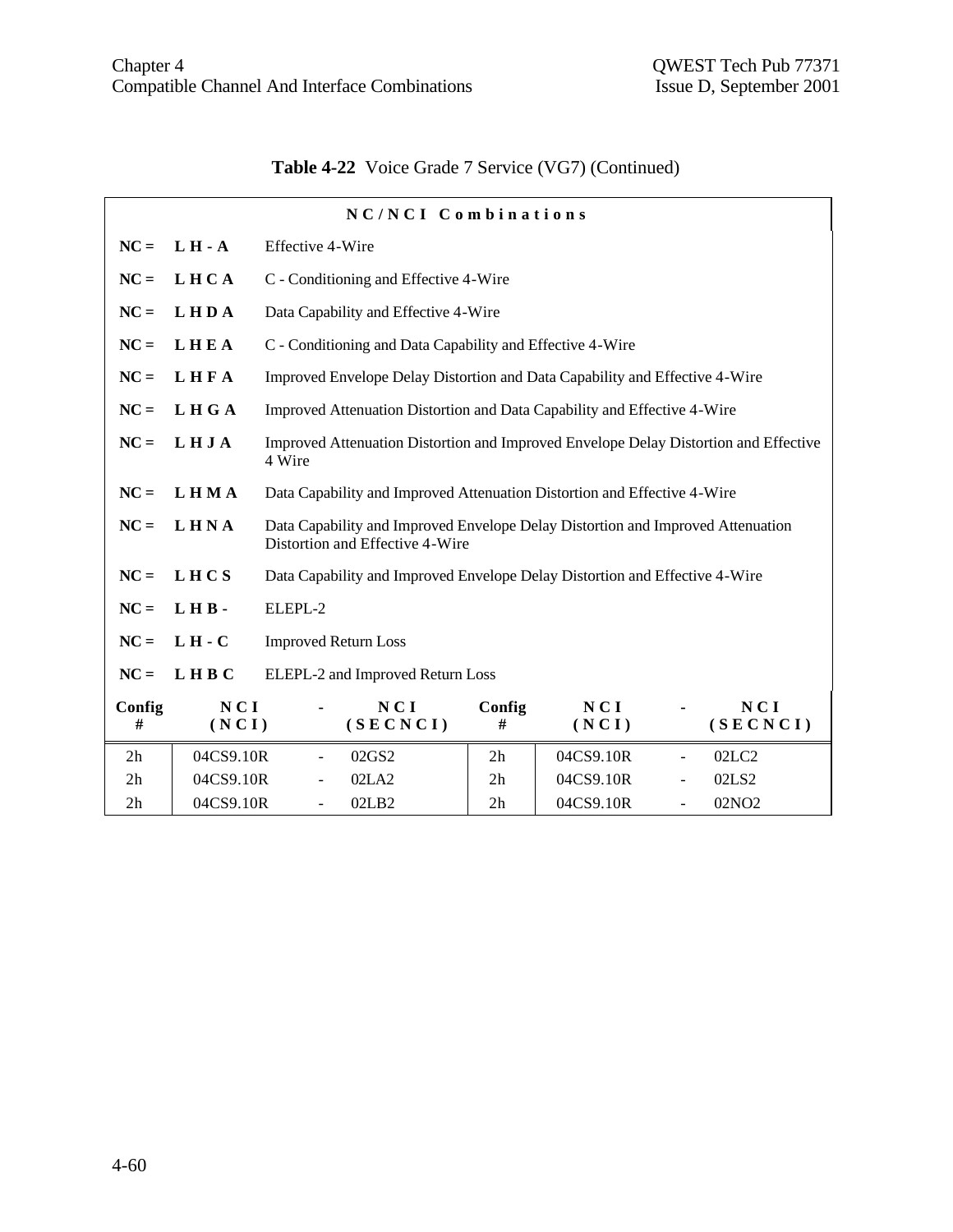# **Table 4-22** Voice Grade 7 Service (VG7) (Continued)

|                |              |                | NC/NCI Combinations                                                                                                              |                |              |                |                 |
|----------------|--------------|----------------|----------------------------------------------------------------------------------------------------------------------------------|----------------|--------------|----------------|-----------------|
| $NC =$         | $L H - L$    |                | Improved Termination at EU-POT                                                                                                   |                |              |                |                 |
| $NC =$         | LHCL         |                | C - Conditioning and Improved Termination at EU-POT                                                                              |                |              |                |                 |
| $NC =$         | LHDL         |                | Data Capability and Improved Termination at EU-POT                                                                               |                |              |                |                 |
| $NC =$         | LHEL         |                | C - Conditioning and Data Capability and Improved Termination at EU-POT                                                          |                |              |                |                 |
| $NC =$         | LHFL         |                | Improved Termination at EU-POT and Improved Envelope Delay Distortion                                                            |                |              |                |                 |
| $NC =$         | LHGL         |                | Improved Termination at EU-POT and Improved Attenuation Distortion                                                               |                |              |                |                 |
| $NC =$         | LHJL         |                | Improved Termination at EU-POT and Improved Attenuation Distortion and Improved<br><b>Envelope Delay Distortion</b>              |                |              |                |                 |
| $NC =$         | LHML         | Distortion     | Data Capability and Improved Termination at EU-POT and Improved Attenuation                                                      |                |              |                |                 |
| $NC =$         | LHNL         |                | Data Capability and Improved Termination at EU-POT and Improved Envelope Delay<br>Distortion and Improved Attenuation Distortion |                |              |                |                 |
| $NC =$         | LHQL         | Distortion     | Data Capability and Improved Termination at EU-POT and Improved Envelope Delay                                                   |                |              |                |                 |
| Config<br>#    | NCI<br>(NCI) |                | NCI<br>(SECNCI)                                                                                                                  | Config<br>#    | NCI<br>(NCI) |                | NCI<br>(SECNCI) |
| 2h             | 04CS9.10R    |                | 04GS2                                                                                                                            | 2h             | 04CS9.10R    | $\mathbf{r}$   | 06EA2.M         |
| 2 <sub>h</sub> | 04CS9.10R    |                | 04LS2                                                                                                                            | 2 <sub>h</sub> | 04CS9.10R    | $\blacksquare$ | 08EB2.E         |
| 2h             | 04CS9.10R    | $\blacksquare$ | 04NO <sub>2</sub>                                                                                                                | 2 <sub>h</sub> | 04CS9.10R    | $\blacksquare$ | 08EB2.M         |
| 2h             | 04CS9.10R    | $\blacksquare$ | 06EA2.E                                                                                                                          | 2h             | 04CS9.10R    | $\blacksquare$ | 08EC2           |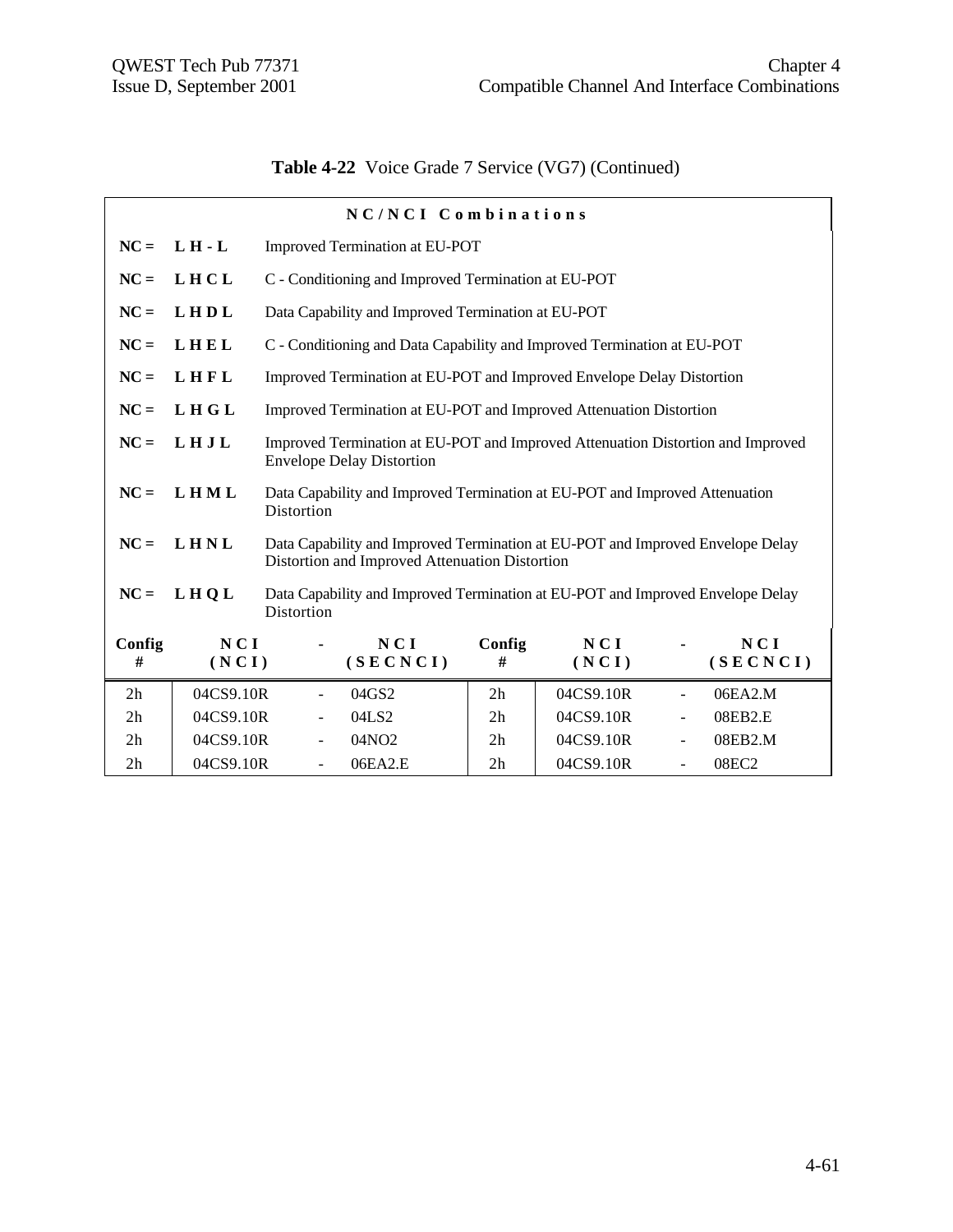# **Table 4-22** Voice Grade 7 Service (VG7) (Continued)

|             |                   |                          | NC/NCI Combinations                                                                                                              |             |              |                          |                 |
|-------------|-------------------|--------------------------|----------------------------------------------------------------------------------------------------------------------------------|-------------|--------------|--------------------------|-----------------|
| $NC =$      | $L H - R$         |                          | Improved Termination at IC-POT                                                                                                   |             |              |                          |                 |
| $NC =$      | LHCR              |                          | C - Conditioning and Improved Termination at IC-POT                                                                              |             |              |                          |                 |
| $NC =$      | LHDR              |                          | Data Capability and Improved Termination at IC-POT                                                                               |             |              |                          |                 |
| $NC =$      | LHER              |                          | C - Conditioning and Data Capability and Improved Termination at IC-POT                                                          |             |              |                          |                 |
| $NC =$      | LHFR              |                          | Improved Termination at IC-POT and Improved Envelope Delay Distortion                                                            |             |              |                          |                 |
| $NC =$      | LHGR              |                          | Improved Termination at IC-POT and Improved Attenuation Distortion                                                               |             |              |                          |                 |
|             |                   |                          |                                                                                                                                  |             |              |                          |                 |
| $NC =$      | LHJR              |                          | Improved Termination at IC-POT and Improved Envelope Delay Distortion and Improved<br><b>Attenuation Distortion</b>              |             |              |                          |                 |
| $NC =$      | <b>LHMR</b>       | Distortion               | Data Capability and Improved Termination at IC-POT and Improved Attenuation                                                      |             |              |                          |                 |
| $NC =$      | LHNR              |                          | Data Capability and Improved Termination at IC-POT and Improved Envelope Delay<br>Distortion and Improved Attenuation Distortion |             |              |                          |                 |
| $NC =$      | LHQR              | Distortion               | Data Capability and Improved Termination at IC-POT and Improved Envelope Delay                                                   |             |              |                          |                 |
| Config<br># | NCI<br>(NCI)      |                          | NCI<br>(SECNCI)                                                                                                                  | Config<br># | NCI<br>(NCI) |                          | NCI<br>(SECNCI) |
| 2k          | 04GO2             |                          | 04CS9.10R                                                                                                                        | 2k          | 04SF2.LO     | $\overline{\phantom{a}}$ | 04CS9.10R       |
| 2k          | 04LO <sub>2</sub> |                          | 04CS9.10R                                                                                                                        | 2k          | 04SF2.LS     |                          | 04CS9.10R       |
| 2k          | 04LS2             |                          | 04CS9.10R                                                                                                                        | 2k          | 06EA2.E      |                          | 04CS9.10R       |
| 2k          | 04NO2             | $\overline{\phantom{a}}$ | 04CS9.10R                                                                                                                        | 2k          | 06EA2.M      | $\blacksquare$           | 04CS9.10R       |
| 2k          | 04SF2.EA          | $\blacksquare$           | 04CS9.10R                                                                                                                        | 2k          | 08EB2.E      | ÷.                       | 04CS9.10R       |
| 2k          | 04SF2.GO          |                          | 04CS9.10R                                                                                                                        | 2k          | 08EB2.M      |                          | 04CS9.10R       |
| 2k          | 04SF2.GS          | $\blacksquare$           | 04CS9.10R                                                                                                                        | 2k          | 08EC2        | $\equiv$                 | 04CS9.10R       |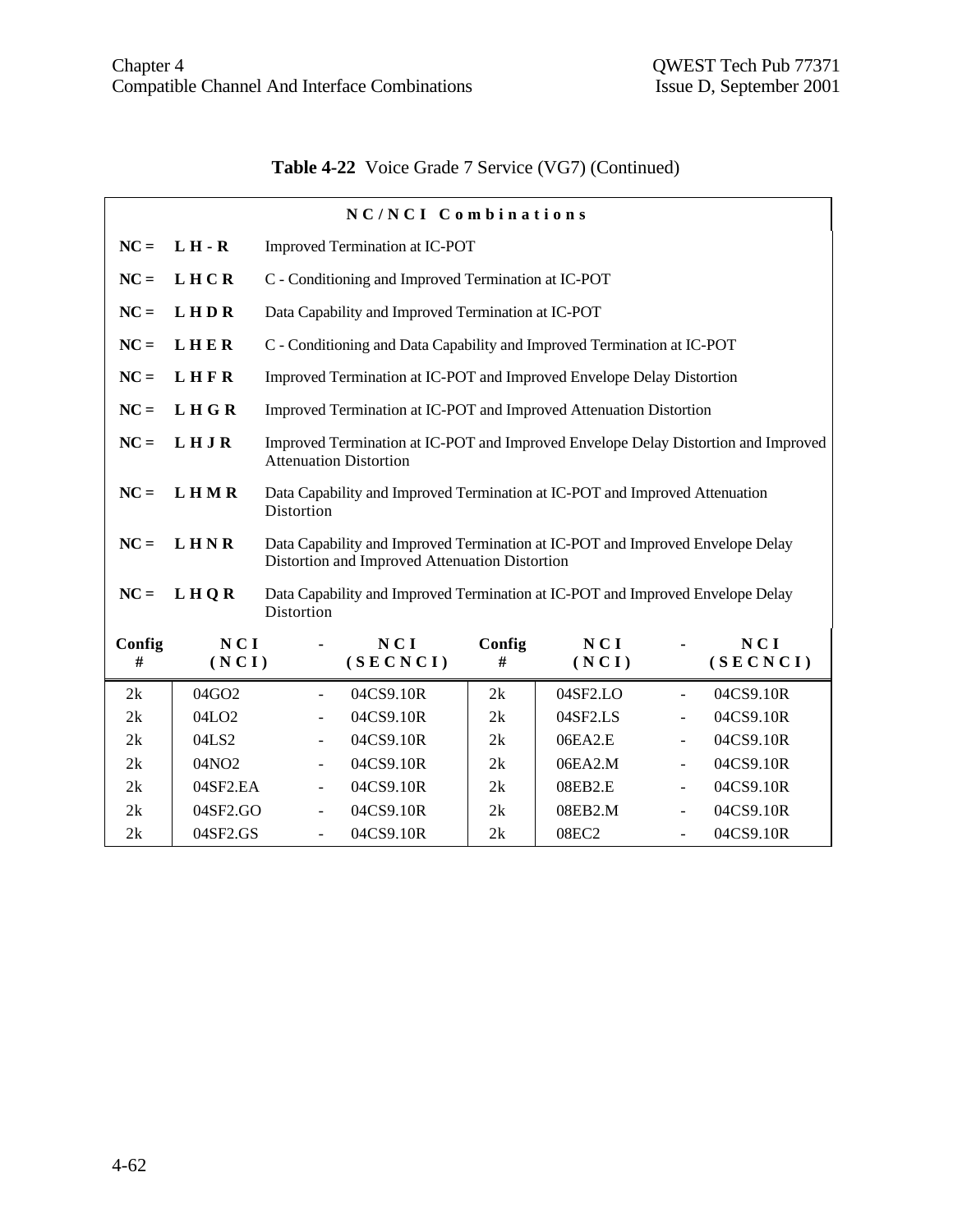|  | Table 4-22 Voice Grade 7 Service (VG7) (Continued) |  |  |  |
|--|----------------------------------------------------|--|--|--|
|--|----------------------------------------------------|--|--|--|

|        | NC/NCI Combinations |                          |                                                                                 |             |              |                |                        |
|--------|---------------------|--------------------------|---------------------------------------------------------------------------------|-------------|--------------|----------------|------------------------|
| $NC =$ | LHC-                | C - Conditioning         |                                                                                 |             |              |                |                        |
| $NC =$ | LHD-                | Data Capability          |                                                                                 |             |              |                |                        |
| $NC =$ | LHE-                |                          | C-Conditioning and Data Capability                                              |             |              |                |                        |
| $NC =$ | LHF-                |                          | <b>Improved Envelope Delay Distortion</b>                                       |             |              |                |                        |
|        |                     |                          |                                                                                 |             |              |                |                        |
| $NC =$ | LHG-                |                          | <b>Improved Attenuation Distortion</b>                                          |             |              |                |                        |
| $NC =$ | LHJ-                |                          | Improved Attenuation Distortion and Improved Envelope Delay Distortion          |             |              |                |                        |
| $NC =$ | LHM-                |                          | Data Capability and Improved Attenuation Distortion                             |             |              |                |                        |
| $NC =$ | LHN-                |                          | Data Capability and Improved Attenuation Distortion and Improved Envelope Delay |             |              |                |                        |
|        |                     | Distortion               |                                                                                 |             |              |                |                        |
| $NC =$ | LHQ-                |                          | Data Capability and Improved Envelope Delay Distortion                          |             |              |                |                        |
| Config | NCI                 |                          |                                                                                 |             |              |                |                        |
| #      | (NCI)               | ä,                       | NCI<br>(SECNCI)                                                                 | Config<br># | NCI<br>(NCI) |                | <b>NCI</b><br>(SECNCI) |
| 2h     | 04CS9.10R           | $\blacksquare$           | 04EA2.E                                                                         | 2h          | 04CS9.10R    | $\blacksquare$ | 06EA2.M                |
| 2h     | 04CS9.10R           | $\overline{\phantom{a}}$ | 04EA2.M                                                                         | 2h          | 04CS9.10R    | $\blacksquare$ | 06EB2.E                |
| 2h     | 04CS9.10R           | $\blacksquare$           | 04GS2                                                                           | 2h          | 04CS9.10R    | $\frac{1}{2}$  | 06EB2.M                |
| 2h     | 04CS9.10R           | $\overline{\phantom{a}}$ | 04LS2                                                                           | 2h          | 04CS9.10R    | $\blacksquare$ | 08EB2.E                |
| 2h     | 04CS9.10R           | $\frac{1}{2}$            | 04NO2                                                                           | 2h          | 04CS9.10R    | ÷,             | 08EB2.M                |
| 2h     | 04CS9.10R           | $\overline{\phantom{0}}$ | 06EA2.E                                                                         | 2h          | 04CS9.10R    | ÷,             | 08EC2                  |
| 2k     | 04GO2               | ÷,                       | 04CS9.10R                                                                       | 2k          | 04SF2.LO     | ÷,             | 04CS9.10R              |
| 2k     | 04LO <sub>2</sub>   | ÷,                       | 04CS9.10R                                                                       | 2k          | 04SF2.LS     | ÷,             | 04CS9.10R              |
| 2k     | 04LS2               | $\overline{\phantom{a}}$ | 04CS9.10R                                                                       | 2k          | 06EA2.E      | $\blacksquare$ | 04CS9.10R              |
| 2k     | 04SF2.EA            | $\blacksquare$           | 04CS9.10R                                                                       | 2k          | 06EA2.M      | $\blacksquare$ | 04CS9.10R              |
| 2k     | 04SF2.GO            | $\equiv$                 | 04CS9.10R                                                                       | 2k          | 08EB2.E      | $\overline{a}$ | 04CS9.10R              |
| 2k     | 04SF2.GS            | $\blacksquare$           | 04CS9.10R                                                                       | 2k          | 08EB2.M      | $\blacksquare$ | 04CS9.10R              |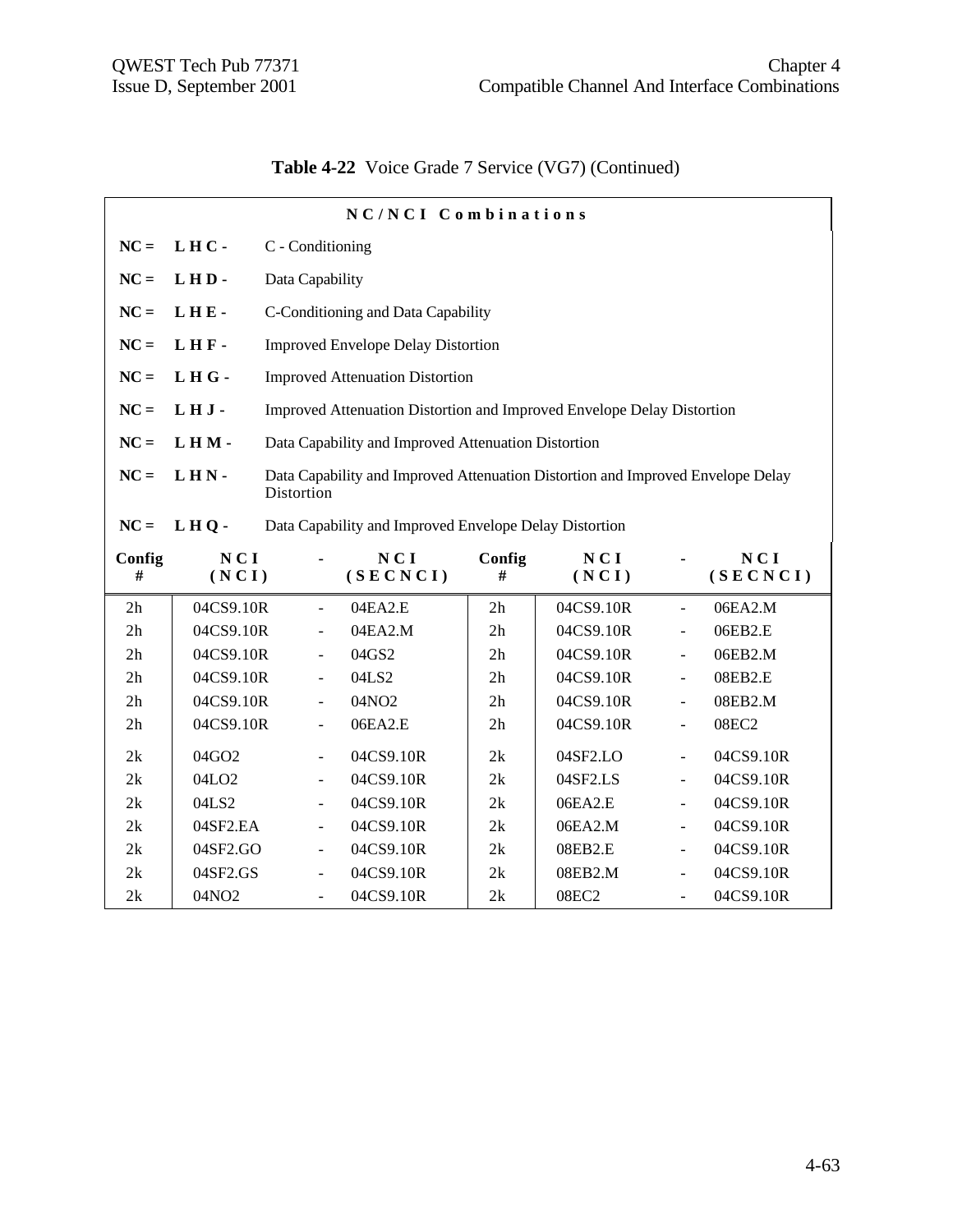|                |              |                          | NC/NCI Combinations        |             |                          |                              |                   |
|----------------|--------------|--------------------------|----------------------------|-------------|--------------------------|------------------------------|-------------------|
| $NC = LJ -$    |              |                          | No Network Channel Options |             |                          |                              |                   |
| Config<br>#    | NCI<br>(NCI) |                          | NCI<br>(SECNCI)            | Config<br># | N C I<br>(NCI)           |                              | N C I<br>(SECNCI) |
| 2 <sub>h</sub> | 04CS9.10R    | $\blacksquare$           | 02LS <sub>2</sub>          | 2k          | $04$ SF <sub>2</sub> .EA | ÷,                           | 04CS9.10R         |
| 2 <sub>h</sub> | 04CS9.10R    | $\overline{\phantom{a}}$ | 04EA2.E                    | 2k          | 06EA2.E                  | $\qquad \qquad \blacksquare$ | 04CS9.10R         |
| 2 <sub>h</sub> | 04CS9.10R    | $\blacksquare$           | 04EA2.M                    | 2k          | 06EA2.M                  | ÷,                           | 04CS9.10R         |
| 2 <sub>h</sub> | 04CS9.10R    |                          | 06EA2.E                    | 2k          | 06EB2.E                  | ÷,                           | 04CS9.10R         |
| 2 <sub>h</sub> | 04CS9.10R    | $\blacksquare$           | 06EA2.M                    | 2k          | 06EB2.M                  | $\qquad \qquad \blacksquare$ | 04CS9.10R         |
| 2 <sub>h</sub> | 04CS9.10R    | $\overline{\phantom{a}}$ | 06EB2.E                    | 2k          | 08EC <sub>2</sub>        | $\qquad \qquad \blacksquare$ | 04CS9.10R         |
| 2 <sub>h</sub> | 04CS9.10R    | $\blacksquare$           | 06EB2.M                    |             |                          |                              |                   |
| 2 <sub>h</sub> | 04CS9.10R    | $\blacksquare$           | 08EB2.E                    | 2j          | 04DS9.EA                 | $\overline{a}$               | 04CS9.10R         |
| 2 <sub>h</sub> | 04CS9.10R    | $\overline{\phantom{a}}$ | 08EB2.M                    |             |                          |                              |                   |
| 2 <sub>h</sub> | 04CS9.10R    |                          | 08EC <sub>2</sub>          |             |                          |                              |                   |

# **Table 4-23** Voice Grade 8 Service (VG8)

|                |              |                          | NC/NCI Combinations                                                           |                |              |                |                   |
|----------------|--------------|--------------------------|-------------------------------------------------------------------------------|----------------|--------------|----------------|-------------------|
| $NC =$         | LJC-         | C - Conditioning         |                                                                               |                |              |                |                   |
| $NC =$         | LJF-         |                          | <b>Improved Envelope Delay Distortion</b>                                     |                |              |                |                   |
| $NC =$         | $LJJ$ -      |                          | <b>Improved Attenuation Distortion</b>                                        |                |              |                |                   |
| $NC =$         | $LJJ$ .      |                          | <b>Improved Envelope Delay Distortion and Improved Attenuation Distortion</b> |                |              |                |                   |
| Config<br>#    | NCI<br>(NCI) |                          | NCI<br>(SECNCI)                                                               | Config<br>#    | NCI<br>(NCI) |                | N C I<br>(SECNCI) |
| 2h             | 04CS9.10R    | $\blacksquare$           | 02LS <sub>2</sub>                                                             | 2 <sub>h</sub> | 04CS9.10R    |                | 06EB2.E           |
| 2 <sub>h</sub> | 04CS9.10R    |                          | 04EA2.E                                                                       | 2 <sub>h</sub> | 04CS9.10R    |                | 06EB2.M           |
| 2 <sub>h</sub> | 04CS9.10R    |                          | 04EA2.M                                                                       | 2 <sub>h</sub> | 04CS9.10R    |                | 08EB2.E           |
| 2 <sub>h</sub> | 04CS9.10R    |                          | 06EA2.E                                                                       | 2 <sub>h</sub> | 04CS9.10R    |                | 08EB2.M           |
| 2 <sub>h</sub> | 04CS9.10R    | $\blacksquare$           | 06EA2.M                                                                       | 2 <sub>h</sub> | 04CS9.10R    | $\blacksquare$ | 08EC2             |
| 2k             | 04SF2.EA     |                          | 04CS9.10R                                                                     | 2k             | 06EB2.E      |                | 04CS9.10R         |
| 2k             | 06EA2.E      |                          | 04CS9.10R                                                                     | 2k             | 06EB2.M      |                | 04CS9.10R         |
| 2k             | 06EA2.M      | $\overline{\phantom{a}}$ | 04CS9.10R                                                                     | 2k             | 08EC2        |                | 04CS9.10R         |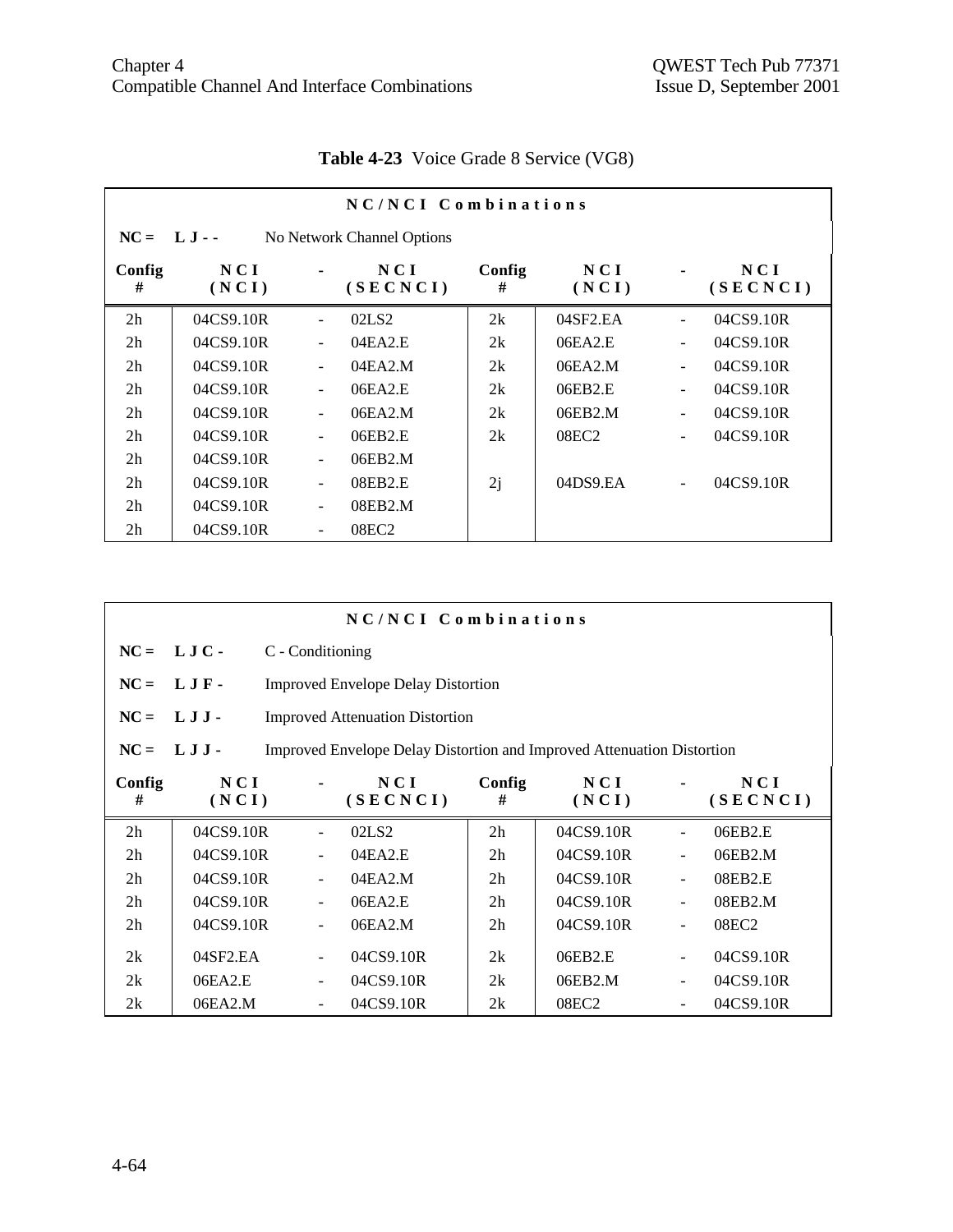|                |              |                          | NC/NCI Combinations        |             |                          |                |                 |
|----------------|--------------|--------------------------|----------------------------|-------------|--------------------------|----------------|-----------------|
| $NC = LK -$    |              |                          | No Network Channel Options |             |                          |                |                 |
| Config<br>#    | NCI<br>(NCI) |                          | NCI<br>(SECNCI)            | Config<br># | N C I<br>(NCI)           |                | NCI<br>(SECNCI) |
| 2 <sub>h</sub> | 04CS9.10R    | $\blacksquare$           | 04NO2                      | 2k          | 04NO2                    | $\blacksquare$ | 04CS9.10R       |
| 2 <sub>h</sub> | 04CS9.10R    | $\overline{\phantom{a}}$ | 06EA2.E                    | 2k          | $04$ SF <sub>2</sub> .EA | $\blacksquare$ | 04CS9.10R       |
| 2 <sub>h</sub> | 04CS9.10R    |                          | 06EA2.M                    | 2k          | 06EA2.E                  | $\blacksquare$ | 04CS9.10R       |
| 2 <sub>h</sub> | 04CS9.10R    |                          | 08EB2.E                    | 2k          | 06EA2.M                  | $\blacksquare$ | 04CS9.10R       |
| 2 <sub>h</sub> | 04CS9.10R    |                          | 08EB2.M                    | 2k          | 08EB2.E                  | $\blacksquare$ | 04CS9.10R       |
| 2 <sub>h</sub> | 04CS9.10R    | $\overline{\phantom{a}}$ | 08EC <sub>2</sub>          | 2k          | 08EB2.M                  | $\blacksquare$ | 04CS9.10R       |
|                |              |                          |                            | 2k          | 08EC <sub>2</sub>        | $\blacksquare$ | 04CS9.10R       |
| 2j             | 04DS9.EA     | $\overline{\phantom{a}}$ | 04CS9.10R                  |             |                          |                |                 |
| 2j             | 04DS9.NO     |                          | 04CS9.10R                  |             |                          |                |                 |

**Table 4-24** Voice Grade 9 Service (VG9)

|                |               | NC/NCI Combinations                                                                                                 |                |              |  |                   |
|----------------|---------------|---------------------------------------------------------------------------------------------------------------------|----------------|--------------|--|-------------------|
|                | $NC = LK - L$ | Improved Termination at EU-POT                                                                                      |                |              |  |                   |
| $NC =$         | LKCL          | C - Conditioning and Improved Termination at EU-POT                                                                 |                |              |  |                   |
| $NC =$         | LKFL          | Improved Termination at EU-POT and Improved Envelope Delay Distortion                                               |                |              |  |                   |
| $NC =$         | LKGL          | Improved Termination at EU-POT and Improved Attenuation Distortion                                                  |                |              |  |                   |
| $NC =$         | LKJL          | Improved Termination at EU-POT and Improved Attenuation Distortion and Improved<br><b>Envelope Delay Distortion</b> |                |              |  |                   |
| Config<br>#    | NCI<br>(NCI)  | NCI<br>(SECNCI)                                                                                                     | Config<br>#    | NCI<br>(NCI) |  | N C I<br>(SECNCI) |
| 2 <sub>h</sub> | 04CS9.10R     | 04NO <sub>2</sub>                                                                                                   | 2 <sub>h</sub> | 04CS9.10R    |  | 08EB2.E           |
| 2h             | 04CS9.10R     | 06EA2.E                                                                                                             | 2 <sub>h</sub> | 04CS9.10R    |  | 08EB2.M           |
| 2 <sub>h</sub> | 04CS9.10R     | 06EA2.M                                                                                                             | 2 <sub>h</sub> | 04CS9.10R    |  | 08EC <sub>2</sub> |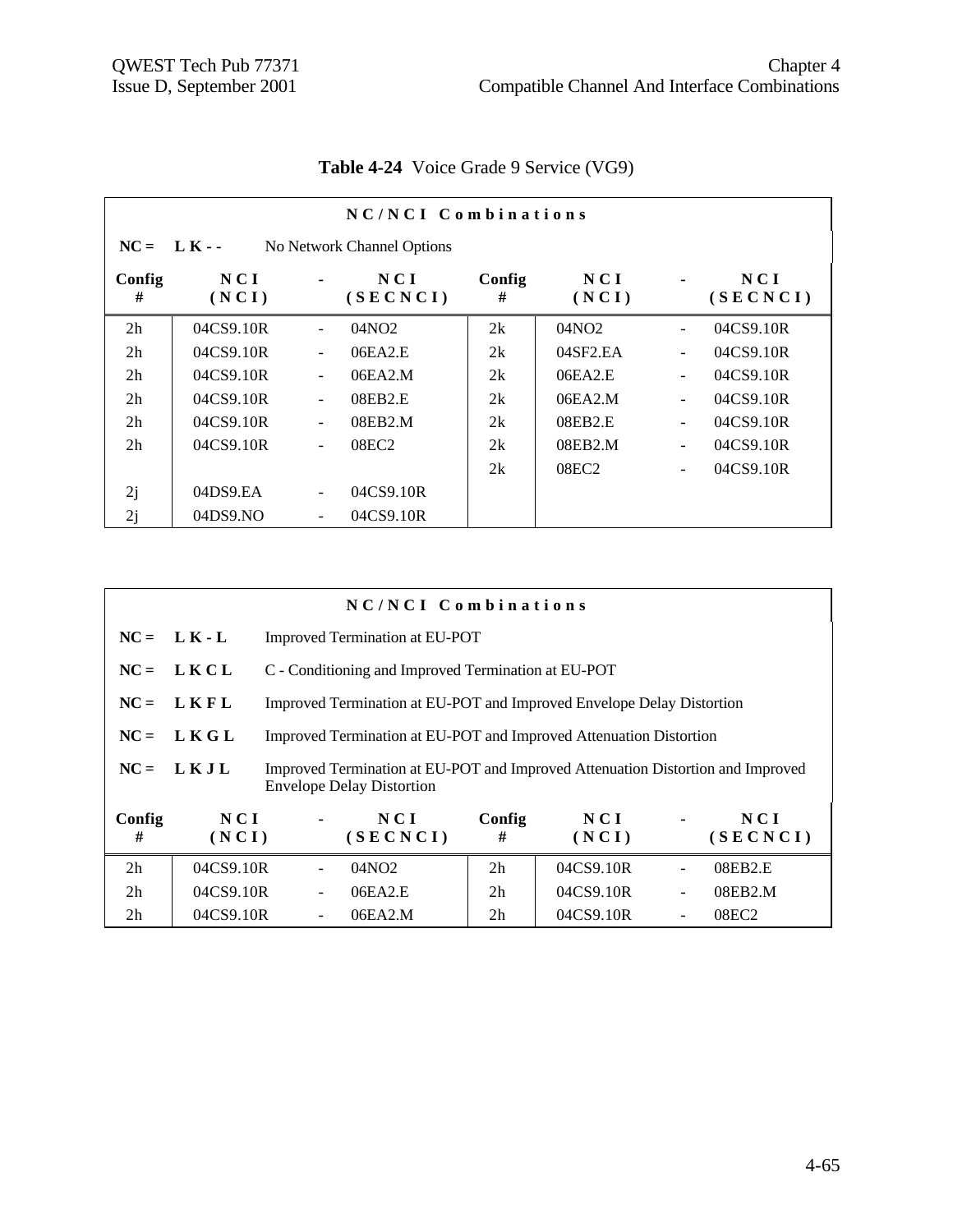# **Table 4-24** Voice Grade 9 Service (VG9) (Continued)

|             |                          | NC/NCI Combinations                                                                                                 |             |                   |   |                   |
|-------------|--------------------------|---------------------------------------------------------------------------------------------------------------------|-------------|-------------------|---|-------------------|
| $NC =$      | L K - R                  | Improved Termination at IC-POT                                                                                      |             |                   |   |                   |
| $NC =$      | LKCR                     | C - Conditioning and Improved Termination at IC-POT                                                                 |             |                   |   |                   |
| $NC =$      | LKFR                     | Improved Termination at IC-POT and Improved Envelope Delay Distortion                                               |             |                   |   |                   |
| $NC =$      | LKGR                     | Improved Termination at IC-POT and Improved Attenuation Distortion                                                  |             |                   |   |                   |
| $NC =$      | LKJR                     | Improved Termination at IC-POT and Improved Attenuation Distortion and Improved<br><b>Envelope Delay Distortion</b> |             |                   |   |                   |
| Config<br># | N C I<br>(NCI)           | N C I<br>(SECNCI)                                                                                                   | Config<br># | NCI<br>(NCI)      |   | N C I<br>(SECNCI) |
| 2k          | 04NO <sub>2</sub>        | 04CS9.10R                                                                                                           | 2k          | 08EB2.E           |   | 04CS9.10R         |
| 2k          | $04$ SF <sub>2</sub> .EA | 04CS9.10R                                                                                                           | 2k          | 08EB2.M           |   | 04CS9.10R         |
| 2k          | 06EA2.E                  | 04CS9.10R                                                                                                           | 2k          | 08EC <sub>2</sub> | ۰ | 04CS9.10R         |
| 2k          | 06EA2.M                  | 04CS9.10R                                                                                                           |             |                   |   |                   |

|                |                |                | NC/NCI Combinations                                                           |             |              |                |                 |
|----------------|----------------|----------------|-------------------------------------------------------------------------------|-------------|--------------|----------------|-----------------|
|                | $NC = LKC$     |                | C - Conditioning                                                              |             |              |                |                 |
|                | $NC = LKF -$   |                | <b>Improved Envelope Delay Distortion</b>                                     |             |              |                |                 |
|                | $NC = LKG$     |                | <b>Improved Attenuation Distortion</b>                                        |             |              |                |                 |
|                | $NC = L K J$   |                | <b>Improved Envelope Delay Distortion and Improved Attenuation Distortion</b> |             |              |                |                 |
| Config<br>#    | N C I<br>(NCI) | $\blacksquare$ | NCI<br>(SECNCI)                                                               | Config<br># | NCI<br>(NCI) | $\blacksquare$ | NCI<br>(SECNCI) |
| 2 <sub>h</sub> | 04CS9.10R      |                | 04NO2                                                                         |             |              |                |                 |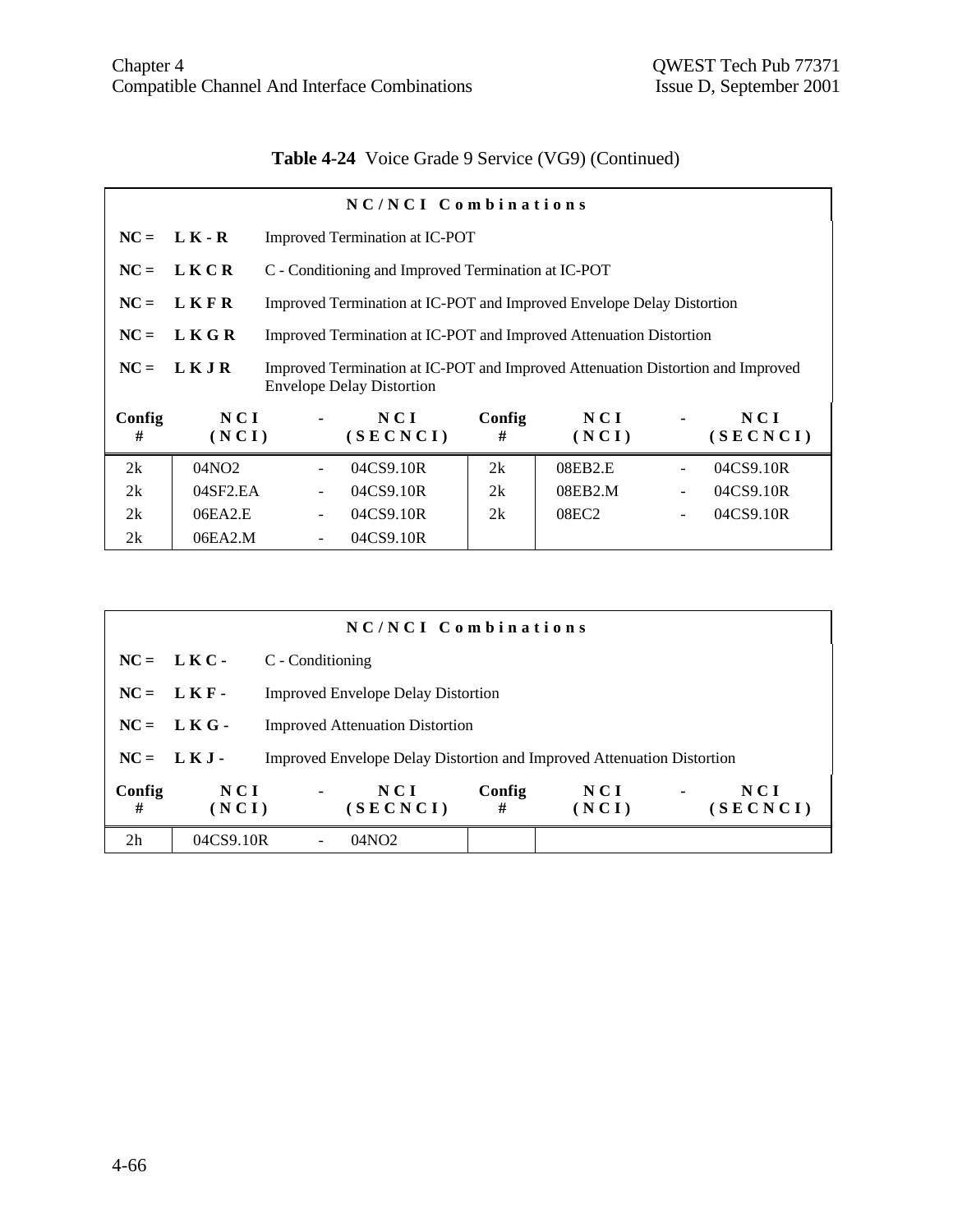|                | NC/NCI Combinations |                          |                            |             |              |                          |                 |
|----------------|---------------------|--------------------------|----------------------------|-------------|--------------|--------------------------|-----------------|
| $NC = L N -$   |                     |                          | No Network Channel Options |             |              |                          |                 |
| Config<br>#    | N C I<br>(NCI)      | $\blacksquare$           | N C I<br>(SECNCI)          | Config<br># | NCI<br>(NCI) | $\blacksquare$           | NCI<br>(SECNCI) |
| 2 <sub>h</sub> | 04CS9.10R           | $\overline{\phantom{0}}$ | 04DA2                      | 2k          | 04DB2        | $\overline{\phantom{a}}$ | 04CS9.10R       |
| 2 <sub>h</sub> | 04CS9.10R           | $\overline{\phantom{a}}$ | 04NO <sub>2</sub>          | 2k          | 04NO2        | $\overline{\phantom{a}}$ | 04CS9.10R       |
| 2 <sub>h</sub> | 04CS9.10R           | $\overline{\phantom{a}}$ | 06DA2                      |             |              |                          |                 |
|                |                     |                          |                            | 2j          | 04DS9.NO     | $\overline{\phantom{a}}$ | 04CS9.10R       |

# **Table 4-25** Voice Grade 10 Service (VG10)

|             |                     | NC/NCI Combinations                                                                                                              |  |  |  |
|-------------|---------------------|----------------------------------------------------------------------------------------------------------------------------------|--|--|--|
| $NC =$      | $L N - L$           | Improved Termination at EU-POT                                                                                                   |  |  |  |
| $NC =$      | LNCL                | C - Conditioning and Improved Termination at EU-POT                                                                              |  |  |  |
| $NC =$      | LNDL                | Data Capability and Improved Termination at EU-POT                                                                               |  |  |  |
| $NC =$      | LNEL                | C - Conditioning and Data Capability and Improved Termination at EU-POT                                                          |  |  |  |
| $NC =$      | LNFL                | Improved Termination at EU-POT and Improved Envelope Delay Distortion                                                            |  |  |  |
| $NC =$      | LNGL                | Improved Termination at EU-POT and Improved Attenuation Distortion                                                               |  |  |  |
| $NC =$      | LNJL                | Improved Termination at EU-POT and Improved Attenuation Distortion and Improved<br><b>Envelope Delay Distortion</b>              |  |  |  |
| $NC =$      | LNML                | Data Capability and Improved Termination at EU-POT and Improved Attenuation<br>Distortion                                        |  |  |  |
| $NC =$      | LNNL                | Data Capability and Improved Termination at EU-POT and Improved Envelope Delay<br>Distortion and Improved Attenuation Distortion |  |  |  |
| $NC =$      | LNQL                | Data Capability and Improved Termination at EU-POT and Improved Envelope Delay<br>Distortion                                     |  |  |  |
| Config<br># | <b>NCI</b><br>(NCI) | NCI<br>Config<br>NCI<br>NCI<br>(SECNCI)<br>(NCI)<br>(SECNCI)<br>#                                                                |  |  |  |
| 2h          | 04CS9.10R           | 04NO <sub>2</sub>                                                                                                                |  |  |  |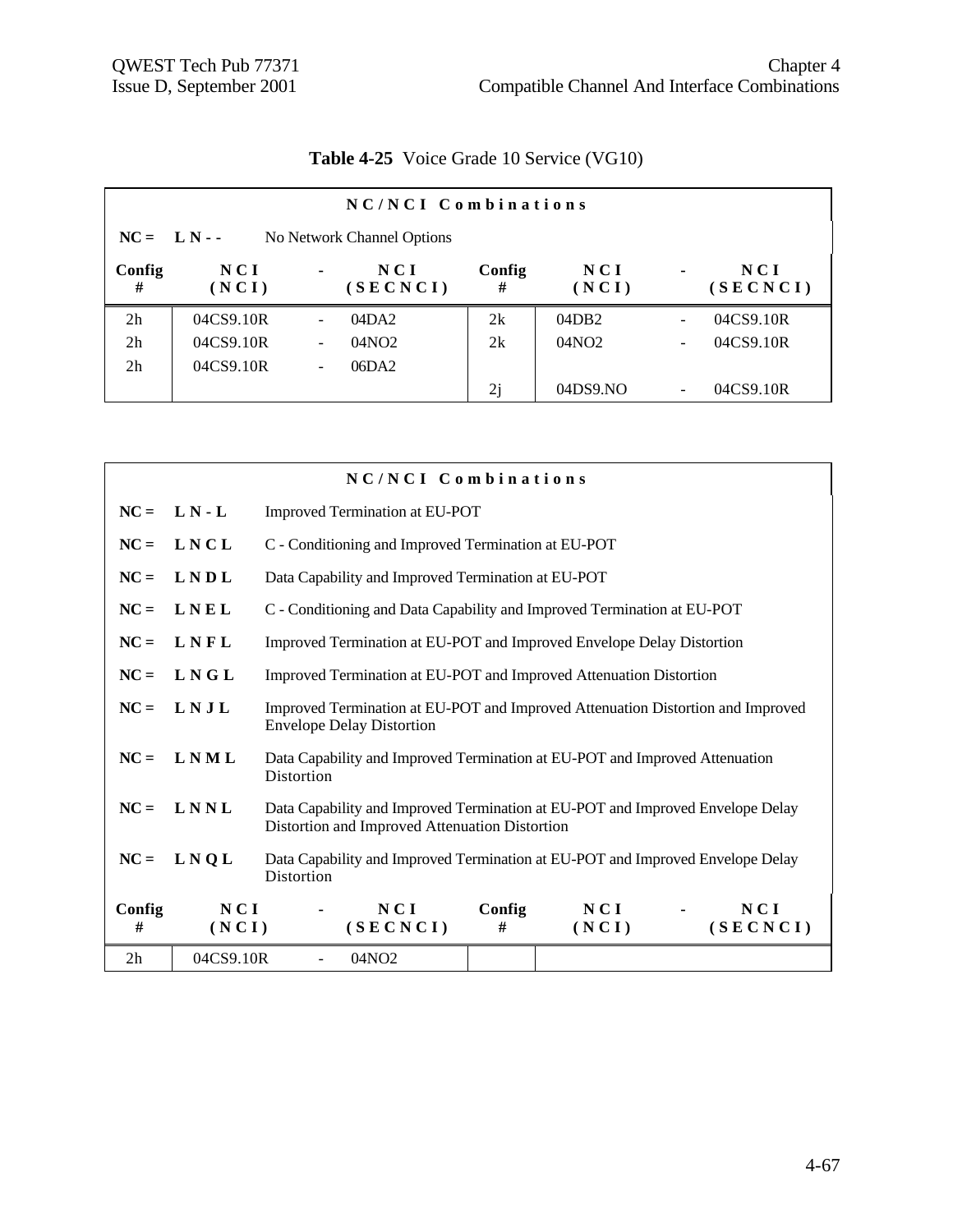# **Table 4-25** Voice Grade 10 Service (VG10) (Continued)

|             | NC/NCI Combinations |                                                                                                                     |                                                                                                                                |              |                            |  |  |  |  |
|-------------|---------------------|---------------------------------------------------------------------------------------------------------------------|--------------------------------------------------------------------------------------------------------------------------------|--------------|----------------------------|--|--|--|--|
| $NC =$      | $L N - R$           | Improved Termination at IC-POT                                                                                      |                                                                                                                                |              |                            |  |  |  |  |
| $NC =$      | LNCR                | C - Conditioning and Improved Termination at IC-POT                                                                 |                                                                                                                                |              |                            |  |  |  |  |
| $NC =$      | <b>LNDR</b>         | Data Capability and Improved Termination at IC-POT                                                                  |                                                                                                                                |              |                            |  |  |  |  |
| $NC =$      | LNER                | C - Conditioning and Data Capability and Improved Termination at IC-POT                                             |                                                                                                                                |              |                            |  |  |  |  |
| $NC =$      | LNFR                | Improved Termination at IC-POT and Improved Envelope Delay Distortion                                               |                                                                                                                                |              |                            |  |  |  |  |
| $NC =$      | LNGR                | Improved Termination at IC-POT and Improved Attenuation Distortion                                                  |                                                                                                                                |              |                            |  |  |  |  |
| $NC =$      | LNJR                | Improved Termination at IC-POT and Improved Attenuation Distortion and Improved<br><b>Envelope Delay Distortion</b> |                                                                                                                                |              |                            |  |  |  |  |
| $NC =$      | <b>LNMR</b>         | Data Capability and Improved Termination at IC-POT and Improved Attenuation<br>Distortion                           |                                                                                                                                |              |                            |  |  |  |  |
| $NC =$      | LNNR                |                                                                                                                     | Data Capability and Improved Termination at IC-POT & Improved Attenuation<br>Distortion and Improved Envelope Delay Distortion |              |                            |  |  |  |  |
| $NC =$      | L N Q R             | Data Capability and Improved Termination at IC-POT and Improved Envelope Delay<br>Distortion                        |                                                                                                                                |              |                            |  |  |  |  |
| $NC =$      | LNC-                | C - Conditioning                                                                                                    |                                                                                                                                |              |                            |  |  |  |  |
| $NC =$      | LND-                | Data Capability                                                                                                     |                                                                                                                                |              |                            |  |  |  |  |
| $NC =$      | LNE-                | C - Conditioning and Data Capability                                                                                |                                                                                                                                |              |                            |  |  |  |  |
| $NC =$      | LNF-                | <b>Improved Envelope Delay Distortion</b>                                                                           |                                                                                                                                |              |                            |  |  |  |  |
| $NC =$      | LNF-                | <b>Improved Envelope Delay Distortion</b>                                                                           |                                                                                                                                |              |                            |  |  |  |  |
| $NC =$      | LNG-                | <b>Improved Data Capability</b>                                                                                     |                                                                                                                                |              |                            |  |  |  |  |
| $NC =$      | LNJ-                | Improved Envelope Delay Distortion and Improved Attenuation Distortion                                              |                                                                                                                                |              |                            |  |  |  |  |
| $NC =$      | LNM-                | Data Capability and Improved Attenuation Distortion                                                                 |                                                                                                                                |              |                            |  |  |  |  |
| $NC =$      | LNN-                | Data Capability and Improved Attenuation Distortion and Improved Envelope Delay<br>Distortion                       |                                                                                                                                |              |                            |  |  |  |  |
| $NC =$      | LNO-                | Data Capability and Improved Envelope Delay Distortion                                                              |                                                                                                                                |              |                            |  |  |  |  |
| Config<br># | NCI<br>(NCI)        | NCI<br>(SECNCI)                                                                                                     | Config<br>#                                                                                                                    | NCI<br>(NCI) | NCI<br>(SECNCI)            |  |  |  |  |
| 2k          | 04DB2               | 04CS9.10R<br>$\equiv$                                                                                               | 2k                                                                                                                             | 04NO2        | 04CS9.10R<br>$\frac{1}{2}$ |  |  |  |  |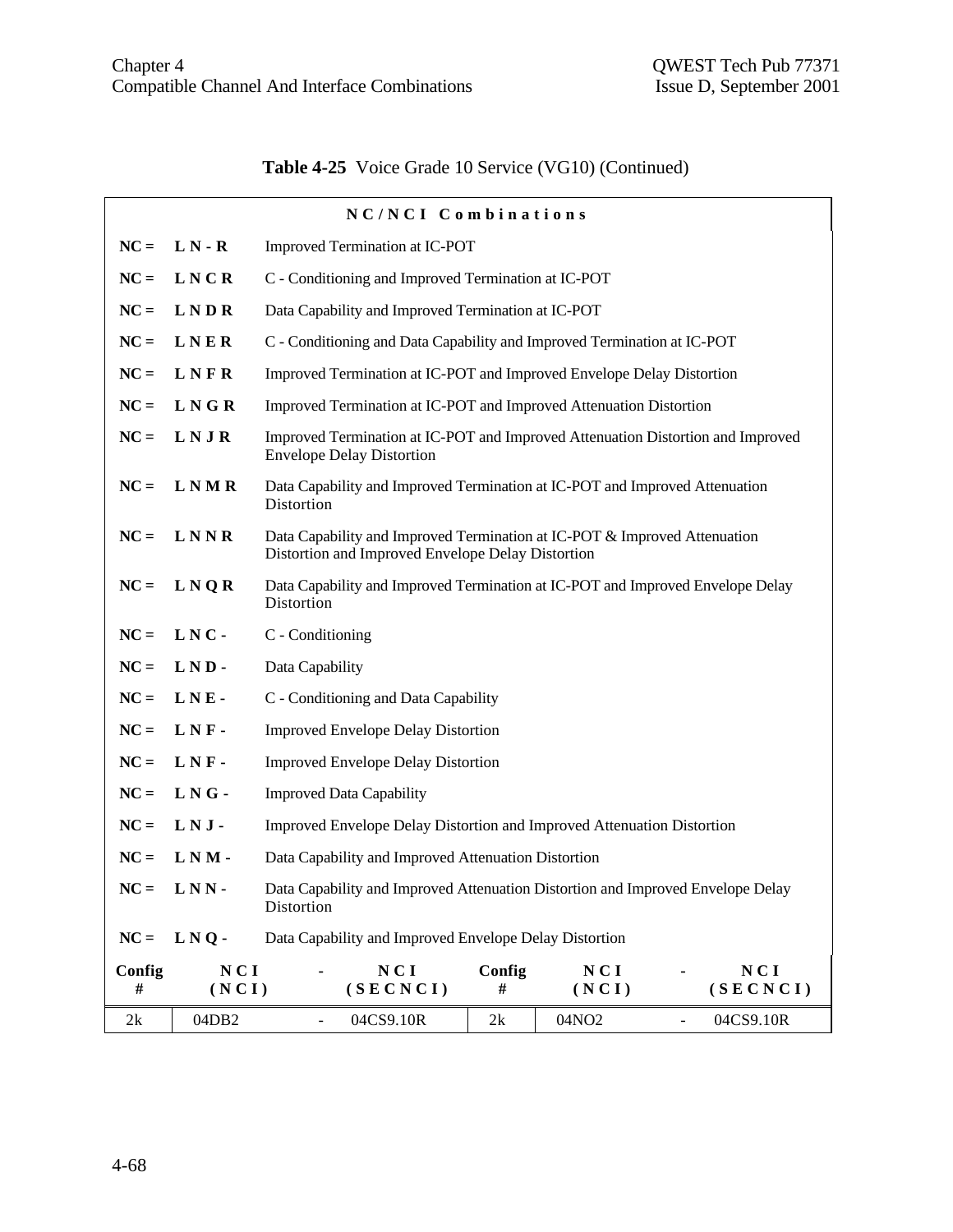# **Table 4-25** Voice Grade 10 Service (VG10) (Continued)

|             | NC/NCI Combinations |                                                                                                               |  |  |  |  |  |  |  |  |
|-------------|---------------------|---------------------------------------------------------------------------------------------------------------|--|--|--|--|--|--|--|--|
|             | $NC = L N - B$      | CO Bridging                                                                                                   |  |  |  |  |  |  |  |  |
| $NC =$      | <b>LNCB</b>         | CO Bridging and C - Conditioning                                                                              |  |  |  |  |  |  |  |  |
| $NC =$      | LNDB                | CO Bridging and Data Capability                                                                               |  |  |  |  |  |  |  |  |
|             | $NC = LMEB$         | CO Bridging and C-Conditioning and Data Capability                                                            |  |  |  |  |  |  |  |  |
| $NC =$      | LNFB                | CO Bridging and Improved Envelope Delay Distortion                                                            |  |  |  |  |  |  |  |  |
|             | $NC = L N G B$      | CO Bridging and Improved Attenuation Distortion                                                               |  |  |  |  |  |  |  |  |
| $NC =$      | LNJB                | CO Bridging and Improved Attenuation Distortion and Improved Envelope Delay<br>Distortion                     |  |  |  |  |  |  |  |  |
| $NC =$      | <b>LNMB</b>         | CO Bridging and Improved Attenuation Distortion and Data Capability                                           |  |  |  |  |  |  |  |  |
| $NC =$      | LNNB                | CO Bridging and Improved Attenuation Distortion and Improved Envelope Delay<br>Distortion and Data Capability |  |  |  |  |  |  |  |  |
| $NC =$      | L N Q B             | CO Bridging and Improved Envelope Delay Distortion and Data Capability                                        |  |  |  |  |  |  |  |  |
| Config<br># | NCI<br>(NCI)        | NCI<br>Config<br>NCI<br>NCI<br>(SECNCI)<br>(SECNCI)<br>#<br>(NCI)                                             |  |  |  |  |  |  |  |  |
| 7c          | 04CS9.10R           | <b>BRIDGE</b>                                                                                                 |  |  |  |  |  |  |  |  |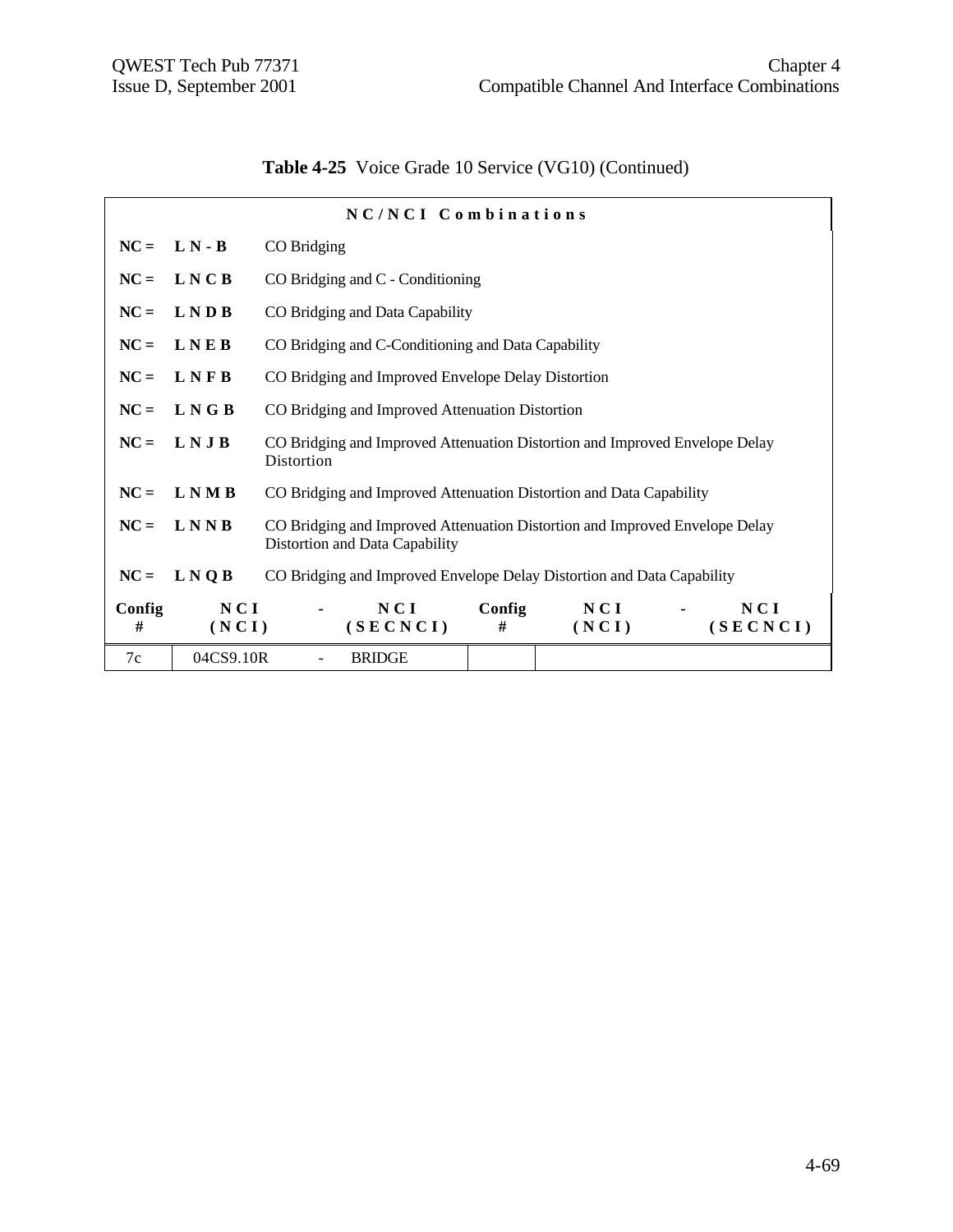|             | NC/NCI Combinations            |                          |                            |                |                     |                          |                   |  |  |  |  |
|-------------|--------------------------------|--------------------------|----------------------------|----------------|---------------------|--------------------------|-------------------|--|--|--|--|
|             | $NC = U C -$                   |                          | No Network Channel Options |                |                     |                          |                   |  |  |  |  |
| Config<br># | N C I<br>(NCI)                 | $\blacksquare$           | NCI<br>(SECNCI)            | Config<br>#    | NCI<br>(NCI)        |                          | N C I<br>(SECNCI) |  |  |  |  |
| 2k          | 02LA2                          | $\blacksquare$           | 04CS9.10R                  | 2 <sub>h</sub> | 04CS9.10R           | $\ddot{\phantom{1}}$     | 02LS <sub>2</sub> |  |  |  |  |
| 2k          | 02LB2                          | $\blacksquare$           | 04CS9.10R                  | 2 <sub>h</sub> | 04CS9.10R           | $\overline{\phantom{a}}$ | 02NO2             |  |  |  |  |
| 2k          | 02 <sub>L</sub> C <sub>2</sub> | ۰                        | 04CS9.10R                  | 2 <sub>h</sub> | 04CS9.10R           | $\overline{a}$           | 04NO <sub>2</sub> |  |  |  |  |
| 2k          | 02LG2                          | $\overline{\phantom{a}}$ | 04CS9.10R                  |                |                     |                          |                   |  |  |  |  |
| 2k          | 02LO2                          | $\overline{\phantom{a}}$ | 04CS9.10R                  | 2i             | 04CS9.10R           | $\ddot{\phantom{1}}$     | 04DS9.LS          |  |  |  |  |
| 2k          | 02NO <sub>2</sub>              |                          | 04CS9.10R                  | 2i             | 04CS9.10R           | ÷,                       | 04DS9.NO          |  |  |  |  |
| 2k          | 04NO2                          | $\overline{\phantom{a}}$ | 04CS9.10R                  |                |                     |                          |                   |  |  |  |  |
|             |                                |                          |                            | 2j             | 04DS9 <sub>LO</sub> | $\ddot{\phantom{1}}$     | 04CS9.10R         |  |  |  |  |
|             |                                |                          |                            | 2j             | 04DS9.NO            |                          | 04CS9.10R         |  |  |  |  |

# **Table 4-26** Voice Grade 32 Service (VG32)

|             | NC/NCI Combinations |                                   |             |              |        |                 |  |  |  |  |
|-------------|---------------------|-----------------------------------|-------------|--------------|--------|-----------------|--|--|--|--|
|             | $NC = U C - B$      | CO Bridging                       |             |              |        |                 |  |  |  |  |
| Config<br># | NCI<br>(NCI)        | NCI<br>$\blacksquare$<br>(SECNCI) | Config<br># | NCI<br>(NCI) | $\sim$ | NCI<br>(SECNCI) |  |  |  |  |
| 7c          | 04CS9.10R           | 02BL2                             | 7c          | 04CS9.10R    |        | 04BR2           |  |  |  |  |

|             | NC/NCI Combinations |                          |                  |             |                |                          |                   |  |  |  |
|-------------|---------------------|--------------------------|------------------|-------------|----------------|--------------------------|-------------------|--|--|--|
|             | $NC = UCD$          |                          | Data Enhancement |             |                |                          |                   |  |  |  |
| Config<br># | NCI<br>(NCI)        | ٠                        | NCI<br>(SECNCI)  | Config<br># | N C I<br>(NCI) | $\blacksquare$           | N C I<br>(SECNCI) |  |  |  |
| 2k          | 02LA2.DB            |                          | 04CS9.10R        | 2k          | 02LG2.DB       | ٠                        | 04CS9.10R         |  |  |  |
| 2k          | 02LB2.DB            | $\overline{\phantom{0}}$ | 04CS9.10R        | 2k          | 02LO2.DB       | $\overline{\phantom{a}}$ | 04CS9.10R         |  |  |  |
| 2k          | 02LC2.DB            | $\overline{\phantom{a}}$ | 04CS9.10R        |             |                |                          |                   |  |  |  |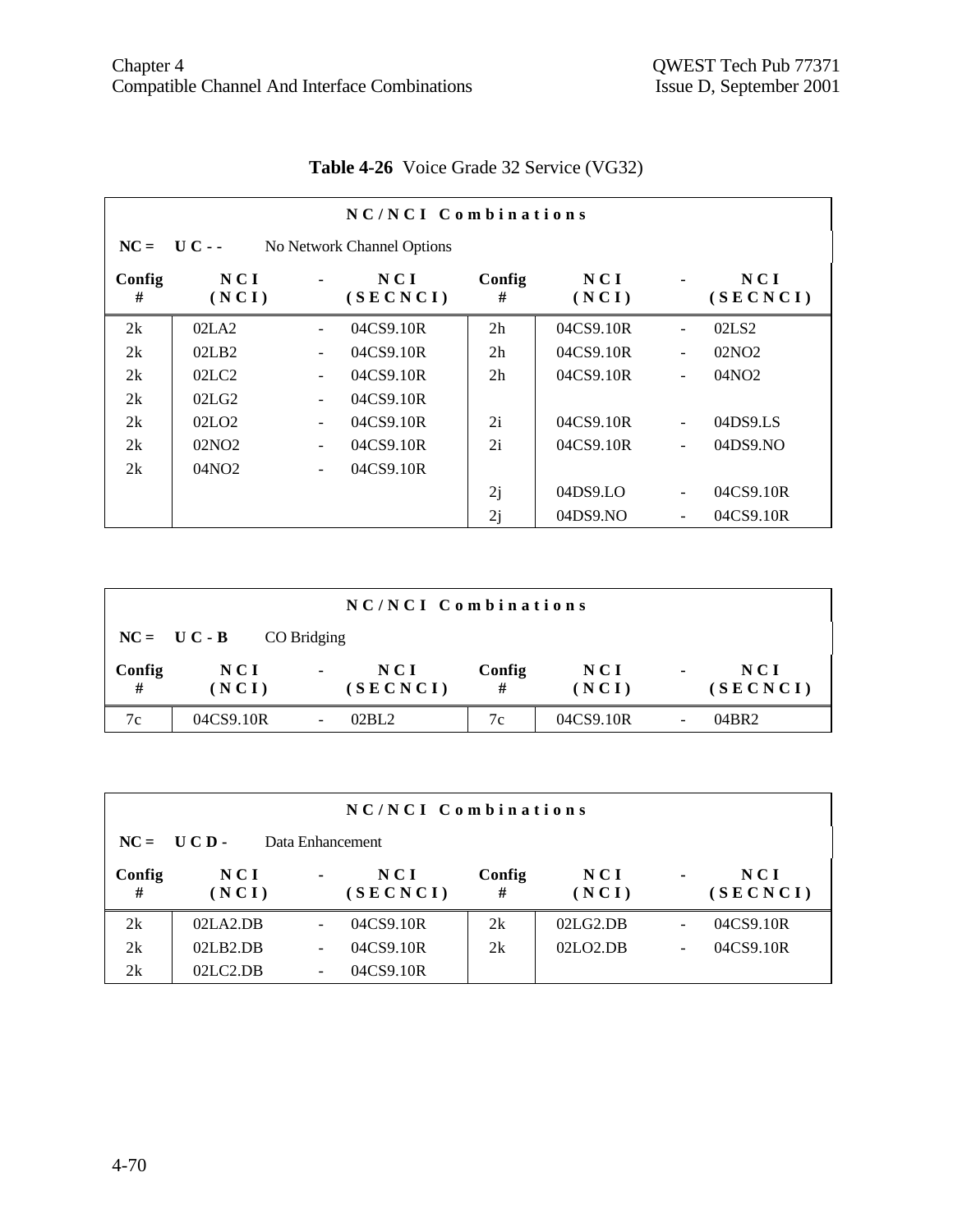|                | NC/NCI Combinations |                |                            |             |                   |                          |                 |  |  |  |
|----------------|---------------------|----------------|----------------------------|-------------|-------------------|--------------------------|-----------------|--|--|--|
| $NC =$         | $UD - -$            |                | No Network Channel Options |             |                   |                          |                 |  |  |  |
| Config<br>#    | NCI<br>(NCI)        |                | NCI<br>(SECNCI)            | Config<br># | NCI<br>(NCI)      |                          | NCI<br>(SECNCI) |  |  |  |
| 2h             | 04CS9.10R           | $\blacksquare$ | 02GS2                      | 2k          | 02GO <sub>2</sub> | $\blacksquare$           | 04CS9.10R       |  |  |  |
| 2 <sub>h</sub> | 04CS9.10R           | $\blacksquare$ | 04EA2.E                    | 2k          | 04EA2.E           | $\blacksquare$           | 04CS9.10R       |  |  |  |
| 2 <sub>h</sub> | 04CS9.10R           | $\blacksquare$ | 04EA2.M                    | 2k          | 04EA2.M           | $\overline{\phantom{a}}$ | 04CS9.10R       |  |  |  |
| 2 <sub>h</sub> | 04CS9.10R           | $\blacksquare$ | 04NO <sub>2</sub>          | 2k          | 04NO <sub>2</sub> | $\blacksquare$           | 04CS9.10R       |  |  |  |
| 2 <sub>h</sub> | 04CS9.10R           | $\blacksquare$ | 06EA2.E                    | 2k          | 06EA2.E           | $\frac{1}{2}$            | 04CS9.10R       |  |  |  |
| 2 <sub>h</sub> | 04CS9.10R           | $\frac{1}{2}$  | 06EA2.M                    | 2k          | 06EA2.M           | $\blacksquare$           | 04CS9.10R       |  |  |  |
| 2 <sub>h</sub> | 04CS9.10R           | $\frac{1}{2}$  | 06EB2.E                    | 2k          | 06EB2.E           | $\frac{1}{2}$            | 04CS9.10R       |  |  |  |
| 2 <sub>h</sub> | 04CS9.10R           | $\blacksquare$ | 06EB2.M                    | 2k          | 06EB2.M           | $\overline{a}$           | 04CS9.10R       |  |  |  |
| 2 <sub>h</sub> | 04CS9.10R           | $\blacksquare$ | 08EB2.E                    | 2k          | 08EB2.E           | $\overline{a}$           | 04CS9.10R       |  |  |  |
| 2 <sub>h</sub> | 04CS9.10R           | ÷,             | 08EB2.M                    | 2k          | 08EB2.M           | $\ddot{\phantom{1}}$     | 04CS9.10R       |  |  |  |
| 2i             | 04CS9.10R           | $\blacksquare$ | 04DS9.EA                   | 2j          | 04DS9.EA          | $\overline{\phantom{a}}$ | 04CS9.10R       |  |  |  |
| 2i             | 04CS9.10R           | $\blacksquare$ | 04DS9.GS                   | 2j          | 04DS9.GO          | $\frac{1}{2}$            | 04CS9.10R       |  |  |  |
| 2i             | 04CS9.10R           | $\blacksquare$ | 04DS9.NO                   | 2j          | 04DS9.NO          | $\frac{1}{2}$            | 04CS9.10R       |  |  |  |

# **Table 4-27** Voice Grade 33 Service (VG33)

|                                      | NC/NCI Combinations |                          |                 |             |                  |                          |                 |  |  |  |
|--------------------------------------|---------------------|--------------------------|-----------------|-------------|------------------|--------------------------|-----------------|--|--|--|
| $UDD-$<br>$NC =$<br>Data Enhancement |                     |                          |                 |             |                  |                          |                 |  |  |  |
| Config<br>#                          | NCI<br>(NCI)        |                          | NCI<br>(SECNCI) | Config<br># | NCI<br>(NCI)     |                          | NCI<br>(SECNCI) |  |  |  |
| 2 <sub>h</sub>                       | 04CS9.10R           | ÷                        | 02GS2.MDD       | 2k          | $02$ GO $2$ .MDD |                          | 04CS9.10R       |  |  |  |
| 2 <sub>h</sub>                       | 04CS9.10R           |                          | 04EA2EDD        | 2k          | 04EA2EDD         |                          | 04CS9.10R       |  |  |  |
| 2 <sub>h</sub>                       | 04CS9.10R           |                          | 04EA2.MDD       | 2k          | 04EA2.MDD        | $\overline{\phantom{0}}$ | 04CS9.10R       |  |  |  |
| 2 <sub>h</sub>                       | 04CS9.10R           | $\overline{\phantom{0}}$ | 06EA2EDD        | 2k          | 06EA2EDD         | ÷                        | 04CS9.10R       |  |  |  |
| 2 <sub>h</sub>                       | 04CS9.10R           | $\overline{\phantom{0}}$ | 06EA2.MDD       | 2k          | 06EA2.MDD        | ÷                        | 04CS9.10R       |  |  |  |
| 2 <sub>h</sub>                       | 04CS9.10R           | ٠                        | 06EB2.EDD       | 2k          | 06EB2.EDD        | ÷                        | 04CS9.10R       |  |  |  |
| 2 <sub>h</sub>                       | 04CS9.10R           | $\overline{\phantom{0}}$ | 06EB2.MDD       | 2k          | 06EB2.MDD        | L                        | 04CS9.10R       |  |  |  |
| 2 <sub>h</sub>                       | 04CS9.10R           | $\overline{\phantom{0}}$ | 08EB2.EDD       | 2k          | 08EB2.EDD        |                          | 04CS9.10R       |  |  |  |
| 2 <sub>h</sub>                       | 04CS9.10R           | $\overline{\phantom{0}}$ | 08EB2.MDD       | 2k          | 08EB2.MDD        |                          | 04CS9.10R       |  |  |  |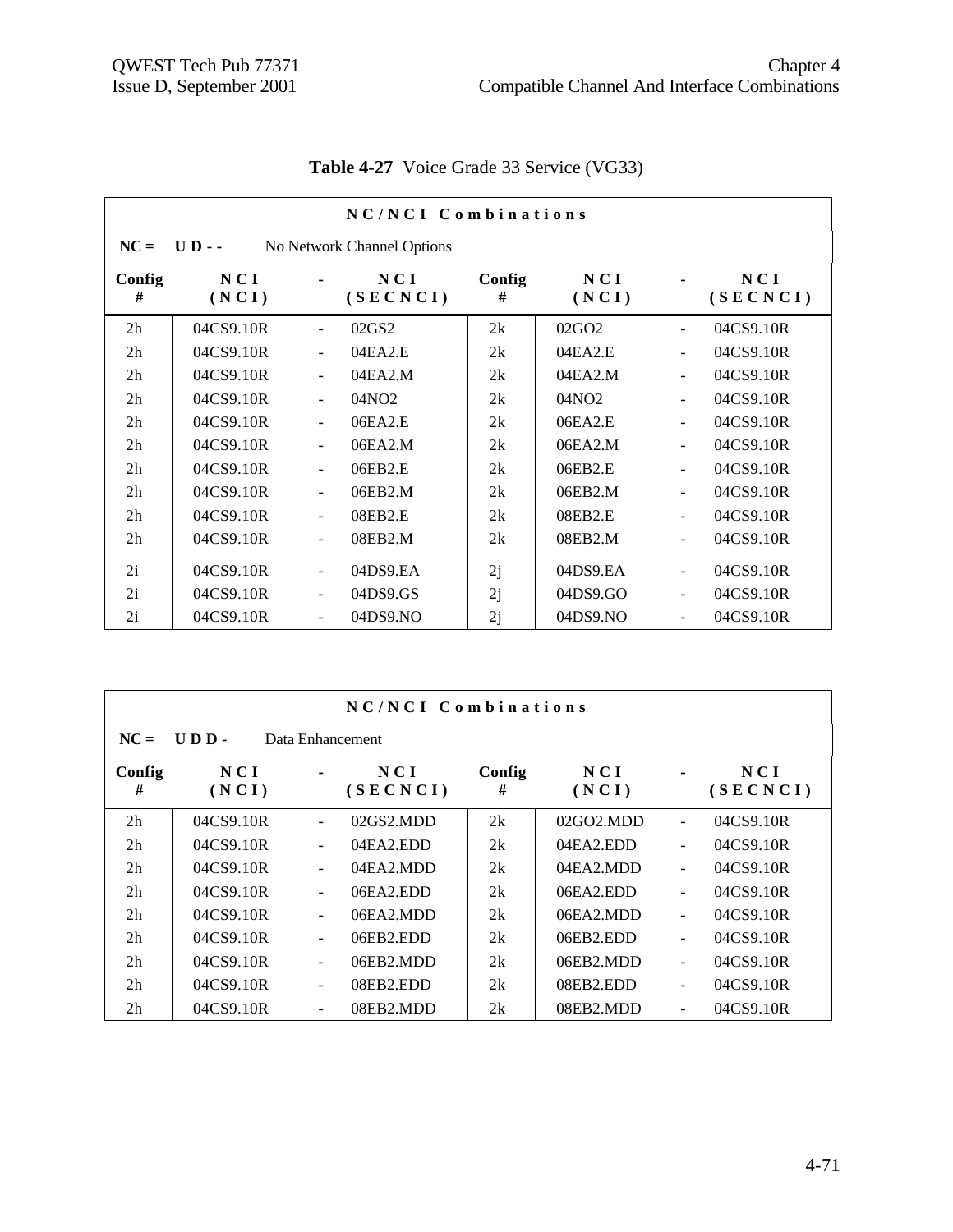|                                           | NC/NCI Combinations |                          |                 |             |              |                          |                   |  |  |  |
|-------------------------------------------|---------------------|--------------------------|-----------------|-------------|--------------|--------------------------|-------------------|--|--|--|
| $NC = UG -$<br>No Network Channel Options |                     |                          |                 |             |              |                          |                   |  |  |  |
| Config<br>#                               | NCI<br>(NCI)        | $\blacksquare$           | NCI<br>(SECNCI) | Config<br># | NCI<br>(NCI) | $\blacksquare$           | N C I<br>(SECNCI) |  |  |  |
| 2 <sub>h</sub>                            | 04CS9.10R           | $\overline{\phantom{a}}$ | 02DA2           | 2k          | 02DA2        | $\blacksquare$           | 04CS9.10R         |  |  |  |
| 2 <sub>h</sub>                            | 04CS9.10R           | $\overline{\phantom{a}}$ | 04DA2           | 2k          | 04DA2        | $\blacksquare$           | 04CS9.10R         |  |  |  |
| 2 <sub>h</sub>                            | 04CS9.10R           | ٠                        | 06DA2           | 2k          | 06DA2        | $\overline{\phantom{a}}$ | 04CS9.10R         |  |  |  |
| 2i                                        | 04CS9.10R           | $\overline{\phantom{a}}$ | 04DS9.NO        | 2j          | 04DS9.NO     | $\overline{\phantom{a}}$ | 04CS9.10R         |  |  |  |

# **Table 4-28** Voice Grade 36 Service (VG36)

| NC/NCI Combinations |                |             |                   |             |                     |                |                 |  |
|---------------------|----------------|-------------|-------------------|-------------|---------------------|----------------|-----------------|--|
|                     | $NC = U G - B$ | CO Bridging |                   |             |                     |                |                 |  |
| Config<br>#         | N C I<br>(NCI) | $\sim$      | N C I<br>(SECNCI) | Config<br># | <b>NCI</b><br>(NCI) | $\blacksquare$ | NCI<br>(SECNCI) |  |
| 7c                  | 04CS9.10R      |             | 04BR2.CF          | 7c          | 04CS9.10R           | ۰              | 04BR2.SP        |  |

|                                  | NC/NCI Combinations |                          |                   |             |                |                |                   |  |  |  |
|----------------------------------|---------------------|--------------------------|-------------------|-------------|----------------|----------------|-------------------|--|--|--|
| $NC =$<br>UGC-<br>C Conditioning |                     |                          |                   |             |                |                |                   |  |  |  |
| Config<br>#                      | NCI<br>(NCI)        |                          | N C I<br>(SECNCI) | Config<br># | N C I<br>(NCI) |                | N C I<br>(SECNCI) |  |  |  |
| 2 <sub>h</sub>                   | 04CS9.10R           | ÷                        | 02DA2.C1          | 2k          | 02DA2.C1       | ÷              | 04CS9.10R         |  |  |  |
| 2 <sub>h</sub>                   | 04CS9.10R           |                          | 02DA2.C2          | 2k          | 02DA2.C2       | $\blacksquare$ | 04CS9.10R         |  |  |  |
| 2 <sub>h</sub>                   | 04CS9.10R           |                          | 02DA2.C3          | 2k          | 02DA2.C3       | $\blacksquare$ | 04CS9.10R         |  |  |  |
| 2 <sub>h</sub>                   | 04CS9.10R           | ۰                        | 04DA2.C1          | 2k          | 04DA2.C1       | $\blacksquare$ | 04CS9.10R         |  |  |  |
| 2 <sub>h</sub>                   | 04CS9.10R           | ۰                        | 04DA2.C2          | 2k          | 04DA2.C2       | $\blacksquare$ | 04CS9.10R         |  |  |  |
| 2 <sub>h</sub>                   | 04CS9.10R           | $\overline{\phantom{0}}$ | 04DA2.C3          | 2k          | 04DA2.C3       | $\overline{a}$ | 04CS9.10R         |  |  |  |
| 2 <sub>h</sub>                   | 04CS9.10R           | ٠                        | 06DA2.C1          | 2k          | 06DA2.C1       | $\blacksquare$ | 04CS9.10R         |  |  |  |
| 2 <sub>h</sub>                   | 04CS9.10R           |                          | 06DA2.C2          | 2k          | 06DA2.C2       | $\blacksquare$ | 04CS9.10R         |  |  |  |
| 2 <sub>h</sub>                   | 04CS9.10R           |                          | 06DA2.C3          | 2k          | 06DA2.C3       |                | 04CS9.10R         |  |  |  |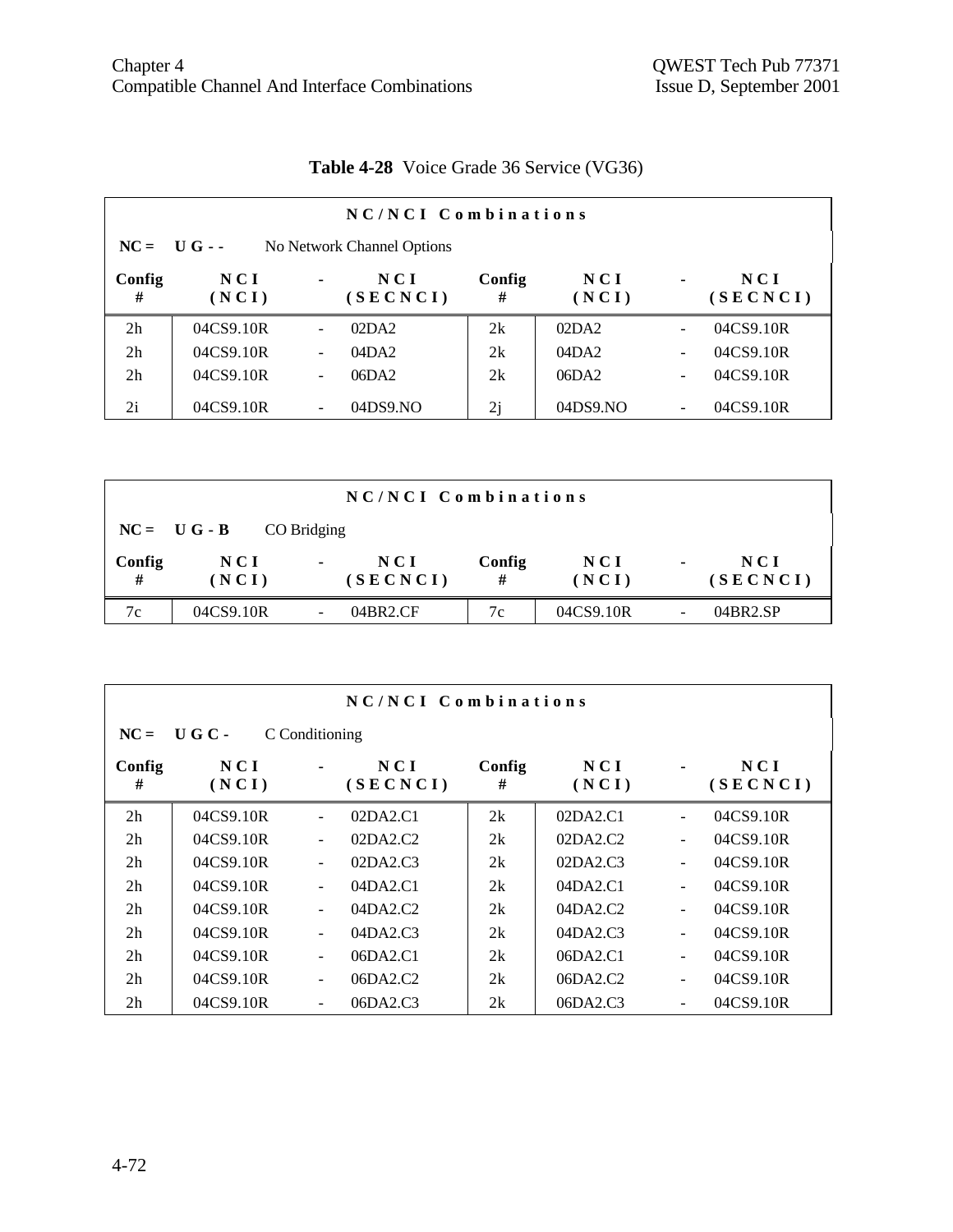|                                | NC/NCI Combinations |   |                   |             |              |                          |                 |  |  |  |
|--------------------------------|---------------------|---|-------------------|-------------|--------------|--------------------------|-----------------|--|--|--|
| $NC = UGD -$<br>D Conditioning |                     |   |                   |             |              |                          |                 |  |  |  |
| Config<br>#                    | NCI<br>(NCI)        | ۰ | N C I<br>(SECNCI) | Config<br># | NCI<br>(NCI) | $\blacksquare$           | NCI<br>(SECNCI) |  |  |  |
| 2 <sub>h</sub>                 | 04CS9.10R           |   | 02DA2.D1          | 2k          | 02DA2.D1     | $\overline{\phantom{0}}$ | 04CS9.10R       |  |  |  |
| 2 <sub>h</sub>                 | 04CS9.10R           |   | 04DA2.D1          | 2k          | 04DA2.D1     | $\overline{\phantom{0}}$ | 04CS9.10R       |  |  |  |
| 2 <sub>h</sub>                 | 04CS9.10R           |   | 06DA2.D1          | 2k          | 06DA2.D1     | $\overline{\phantom{a}}$ | 04CS9.10R       |  |  |  |

# **Table 4-28** Voice Grade 36 Service (VG36) (Continued)

|                | NC/NCI Combinations                           |                          |                 |             |              |                              |                   |  |  |  |
|----------------|-----------------------------------------------|--------------------------|-----------------|-------------|--------------|------------------------------|-------------------|--|--|--|
| $NC =$         | UGE-<br>C - Conditioning and D - Conditioning |                          |                 |             |              |                              |                   |  |  |  |
| Config<br>#    | N C I<br>(NCI)                                | $\blacksquare$           | NCI<br>(SECNCI) | Config<br># | NCI<br>(NCI) | ۰                            | N C I<br>(SECNCI) |  |  |  |
| 2 <sub>h</sub> | 04CS9.10R                                     |                          | 02DA2.C11       | 2k          | 02DA2.C11    | ÷,                           | 04CS9.10R         |  |  |  |
| 2 <sub>h</sub> | 04CS9.10R                                     | -                        | 02DA2.C21       | 2k          | 02DA2.C21    | $\overline{\phantom{0}}$     | 04CS9.10R         |  |  |  |
| 2 <sub>h</sub> | 04CS9.10R                                     | ٠                        | 02DA2.C41       | 2k          | 02DA2.C41    | ÷,                           | 04CS9.10R         |  |  |  |
| 2 <sub>h</sub> | 04CS9.10R                                     | ٠                        | 04DA2.C11       | 2k          | 04DA2.C11    | $\overline{\phantom{0}}$     | 04CS9.10R         |  |  |  |
| 2 <sub>h</sub> | 04CS9.10R                                     |                          | 04DA2.C21       | 2k          | 04DA2.C21    | $\overline{\phantom{0}}$     | 04CS9.10R         |  |  |  |
| 2 <sub>h</sub> | 04CS9.10R                                     | ٠                        | 04DA2.C41       | 2k          | 04DA2.C41    | $\overline{\phantom{0}}$     | 04CS9.10R         |  |  |  |
| 2 <sub>h</sub> | 04CS9.10R                                     | ٠                        | 06DA2.C11       | 2k          | 06DA2.C11    | $\qquad \qquad \blacksquare$ | 04CS9.10R         |  |  |  |
| 2 <sub>h</sub> | 04CS9.10R                                     | $\overline{\phantom{0}}$ | 06DA2.C21       | 2k          | 06DA2.C21    | $\overline{\phantom{0}}$     | 04CS9.10R         |  |  |  |
| 2 <sub>h</sub> | 04CS9.10R                                     |                          | 06DA2.C41       | 2k          | 06DA2.C41    |                              | 04CS9.10R         |  |  |  |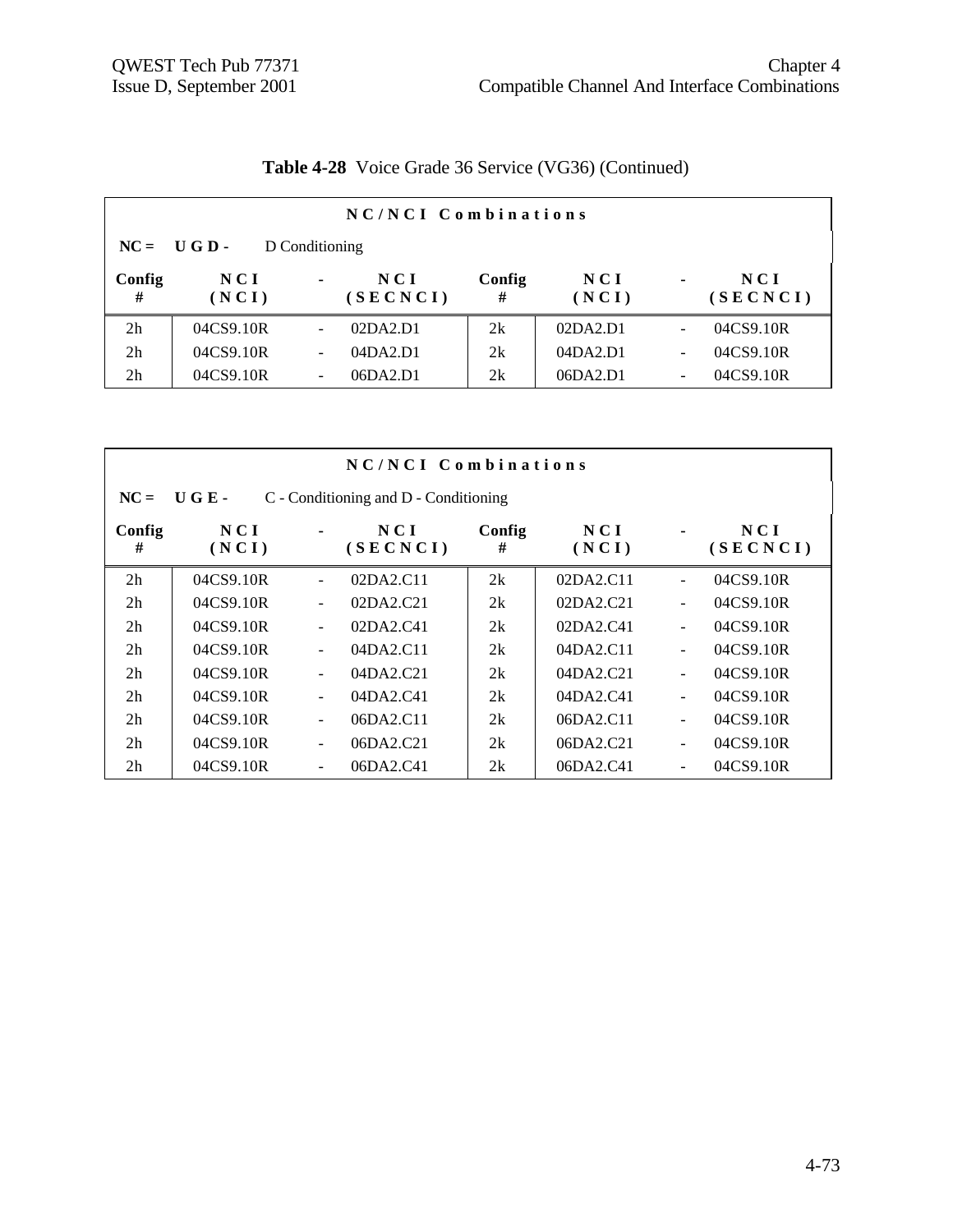## **4.7 QWEST Frame Relay Service**

The QWEST Frame Relay Service is described in Technical Publication 77372, *Frame Relay Service.* The publication should be consulted for a full description of the service. References to the HC1, HC31, DA4, DA6, and DD31 services may be found in Sections 4.4 and 4.3 respectively.

Two types of channels will be required to use COMMAND A LINKSM with Frame Relay. The first is a channel connecting the COMMAND A LINKSM DCS to the Frame Relay network. The NC and NCI code combinations for this channel are listed in this section. The second type of channel is used to connect the DCS to the customer. Normal DS3, DS1, or 56 or 64 kbit/s DDS channels would be used. Code combinations for these channels may be found in other sections of this chapter.

|                |                                                                                             |  | NC/NCI Combinations |             |              |                          |                   |  |  |
|----------------|---------------------------------------------------------------------------------------------|--|---------------------|-------------|--------------|--------------------------|-------------------|--|--|
| $NC =$         | <b>HCER</b><br>Fast Packet, DS1 Channel Service, ANSI T1.403-1989 Extended Superframe, B8ZS |  |                     |             |              |                          |                   |  |  |
| Config<br>#    | NCI<br>(NCI)                                                                                |  | NCI<br>(SECNCI)     | Config<br># | NCI<br>(NCI) |                          | N C I<br>(SECNCI) |  |  |
| 1 <sub>b</sub> | 04CS9.10R                                                                                   |  | 04DU9.1SN           | 1c          | 04DJ9.1S     | $\blacksquare$           | 04CS9.10R         |  |  |
| 1 <sub>b</sub> | 04CS9.10R                                                                                   |  | 04DU9.1SX           | 1c          | 04DS9.1S     |                          | 04CS9.10R         |  |  |
| 1 <sub>b</sub> | 04CS9.11R                                                                                   |  | 04DU9.1SN           | 1c          | 04DJ9.1S     | $\overline{\phantom{a}}$ | 04CS9.11R         |  |  |
| 1 <sub>b</sub> | 04CS9.11R                                                                                   |  | 04DU9.1SX           | 1c          | 04DS9.1S     | $\overline{\phantom{a}}$ | 04CS9.11R         |  |  |
| 1 <sub>b</sub> | 04CS9.31R                                                                                   |  | 04DU9.1SN           | 1c          | 04DJ9.1S     | $\overline{\phantom{a}}$ | 04CS9.31R         |  |  |
| 1 <sub>b</sub> | 04CS9.31R                                                                                   |  | 04DU9.1SX           | 1c          | 04DS9.1S     | $\overline{\phantom{a}}$ | 04CS9.31R         |  |  |
|                |                                                                                             |  |                     |             |              |                          |                   |  |  |
| 2c             | Digital $*$                                                                                 |  | 04CS9.10R           | 2c          | Digital *    |                          | 04CS9.31R         |  |  |

**Table 4-29** Frame Relay - High Capacity Service 1 and 31 (HC1 and HC31)

The word "Digital" is used to indicate any NCI code describing a digital interface above the DS1 rate (e.g., 04DS6.44, 02FCF.54, 02RFZ.AF) offered by QWEST.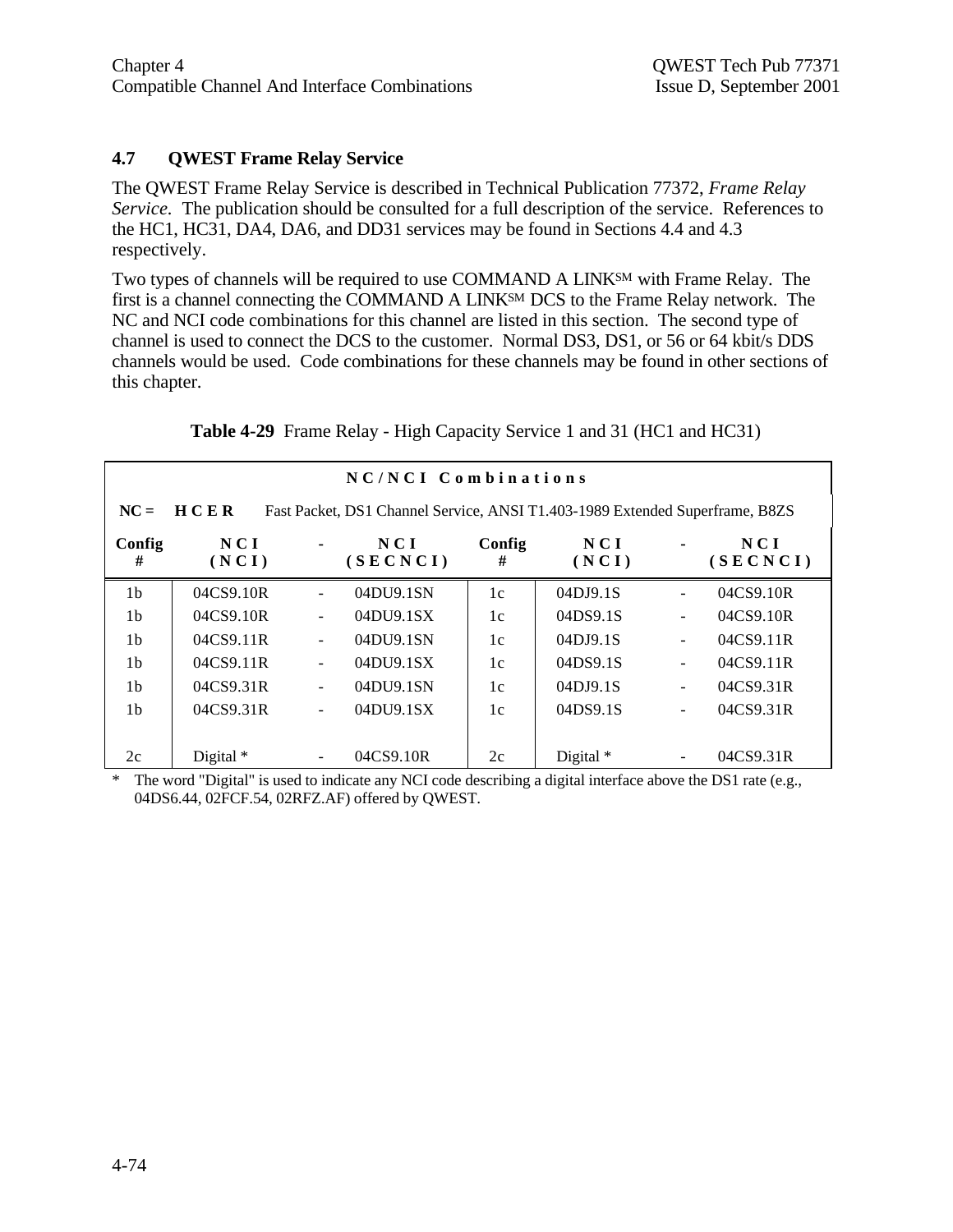**Table 4-30** Frame Relay - Digital Access Service 4 (DA4) - 56 kbit/s

|                | NC/NCI Combinations                                                                  |                                   |             |                |                                     |  |  |  |  |
|----------------|--------------------------------------------------------------------------------------|-----------------------------------|-------------|----------------|-------------------------------------|--|--|--|--|
|                | Fast Packet, 56.0 kbit/s, Two-point<br>$NC = \mathbf{X} \mathbf{H} \cdot \mathbf{R}$ |                                   |             |                |                                     |  |  |  |  |
| Config<br>#    | N C I<br>(NCI)                                                                       | NCI<br>$\blacksquare$<br>(SECNCI) | Config<br># | N C I<br>(NCI) | N C I<br>$\blacksquare$<br>(SECNCI) |  |  |  |  |
| 2 <sub>h</sub> | 04CS9.10R                                                                            | 04DU5.56                          |             |                |                                     |  |  |  |  |

| Table 4-31 Frame Relay - Digital Access Service 6 (DA6) - 64 kbit/s |  |  |  |
|---------------------------------------------------------------------|--|--|--|
|                                                                     |  |  |  |

|                | NC/NCI Combinations |                                     |             |                |                                     |  |  |  |  |
|----------------|---------------------|-------------------------------------|-------------|----------------|-------------------------------------|--|--|--|--|
|                | $NC = XD - R$       | Fast Packet, 64.0 kbit/s, Two-point |             |                |                                     |  |  |  |  |
| Config<br>#    | N C I<br>(NCI)      | NCI<br>$\blacksquare$<br>(SECNCI)   | Config<br># | N C I<br>(NCI) | N C I<br>$\blacksquare$<br>(SECNCI) |  |  |  |  |
| 2 <sub>h</sub> | 04CS9.10R           | 04DU5.64 *                          |             |                |                                     |  |  |  |  |

\* This data rate may not be currently available in all jurisdictions. Formerly used the XE-R NC code.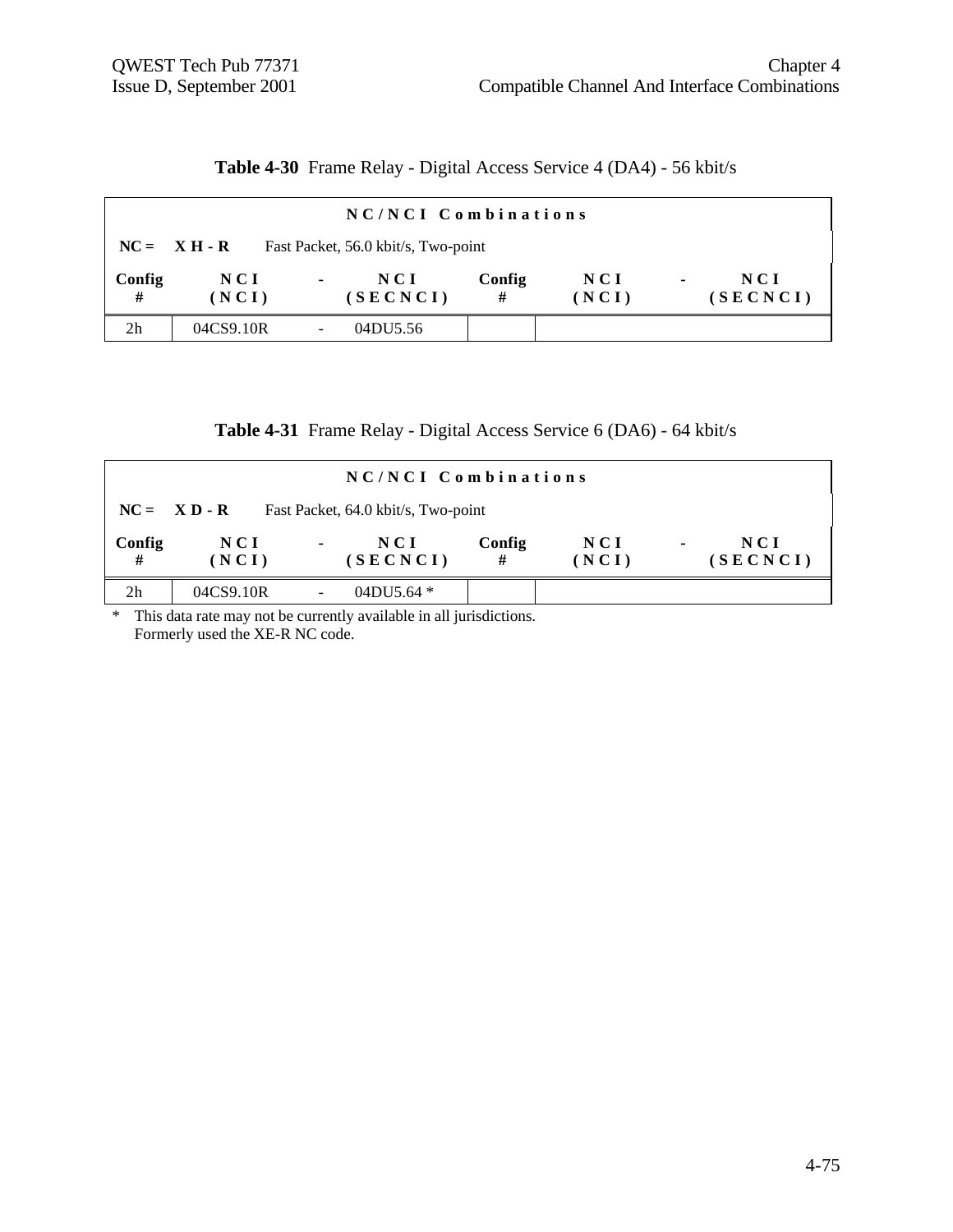#### **4.8 Digital Switched Services**

The basic concept of Digital Switched Services (DSS) was discussed briefly in Section 3.5. Figures 3-1 through 3-4 should be consulted for an understanding of the DSS/COMMAND A LINKSM channels. Further information about DSS may be found in PUB 77319, *QWEST Digital Switched Services*.

#### **4.8.1 Basic Service**

The NC/NCI combinations for the DS1 channels may be found in Table 4-14. The NC codes are of the type HC\_C and HC\_V where the underline represents several values. Valid NC/NCI code combinations for the voice grade circuits are in Table 4-32.

**Table 4-32** Basic Digital Switched Service - Voice Grade Channels

| NC/NCI Combinations |                |                |                                                         |             |              |                |                   |  |  |
|---------------------|----------------|----------------|---------------------------------------------------------|-------------|--------------|----------------|-------------------|--|--|
|                     | $NC = U C G F$ |                | CO Switching Function, Loop Start, DTMF, 2-Way          |             |              |                |                   |  |  |
| $NC =$              | UCGR           |                | CO Switching Function, Loop Start, DTMF, Terminate Only |             |              |                |                   |  |  |
| $NC =$              | U C G U        |                | CO Switching Function, Loop Start, Originate Only       |             |              |                |                   |  |  |
| Config<br>#         | NCI<br>(NCI)   | $\blacksquare$ | N C I<br>(SECNCI)                                       | Config<br># | NCI<br>(NCI) | $\blacksquare$ | N C I<br>(SECNCI) |  |  |
| 3a                  | 04CS9.10R      |                | Switch *                                                |             |              |                |                   |  |  |

\* QWEST does not use NCI codes at the switch.

| NC/NCI Combinations |                     |                |                                                           |             |                     |                |                 |  |  |
|---------------------|---------------------|----------------|-----------------------------------------------------------|-------------|---------------------|----------------|-----------------|--|--|
|                     | $NC = U D G G$      |                | CO Switching Function, Ground Start, DTMF, 2-Way          |             |                     |                |                 |  |  |
|                     | $NC =$ UDGS         |                | CO Switching Function, Ground Start, DTMF, Terminate Only |             |                     |                |                 |  |  |
| $NC =$              | UDGV                |                | CO Switching Function, Ground Start, Originate Only       |             |                     |                |                 |  |  |
| Config<br>#         | <b>NCI</b><br>(NCI) | $\blacksquare$ | NCI<br>(SECNCI)                                           | Config<br># | <b>NCI</b><br>(NCI) | $\blacksquare$ | NCI<br>(SECNCI) |  |  |
| 3a                  | 04CS9.10R           |                | Switch *                                                  |             |                     |                |                 |  |  |

\* QWEST does not use NCI codes at the switch.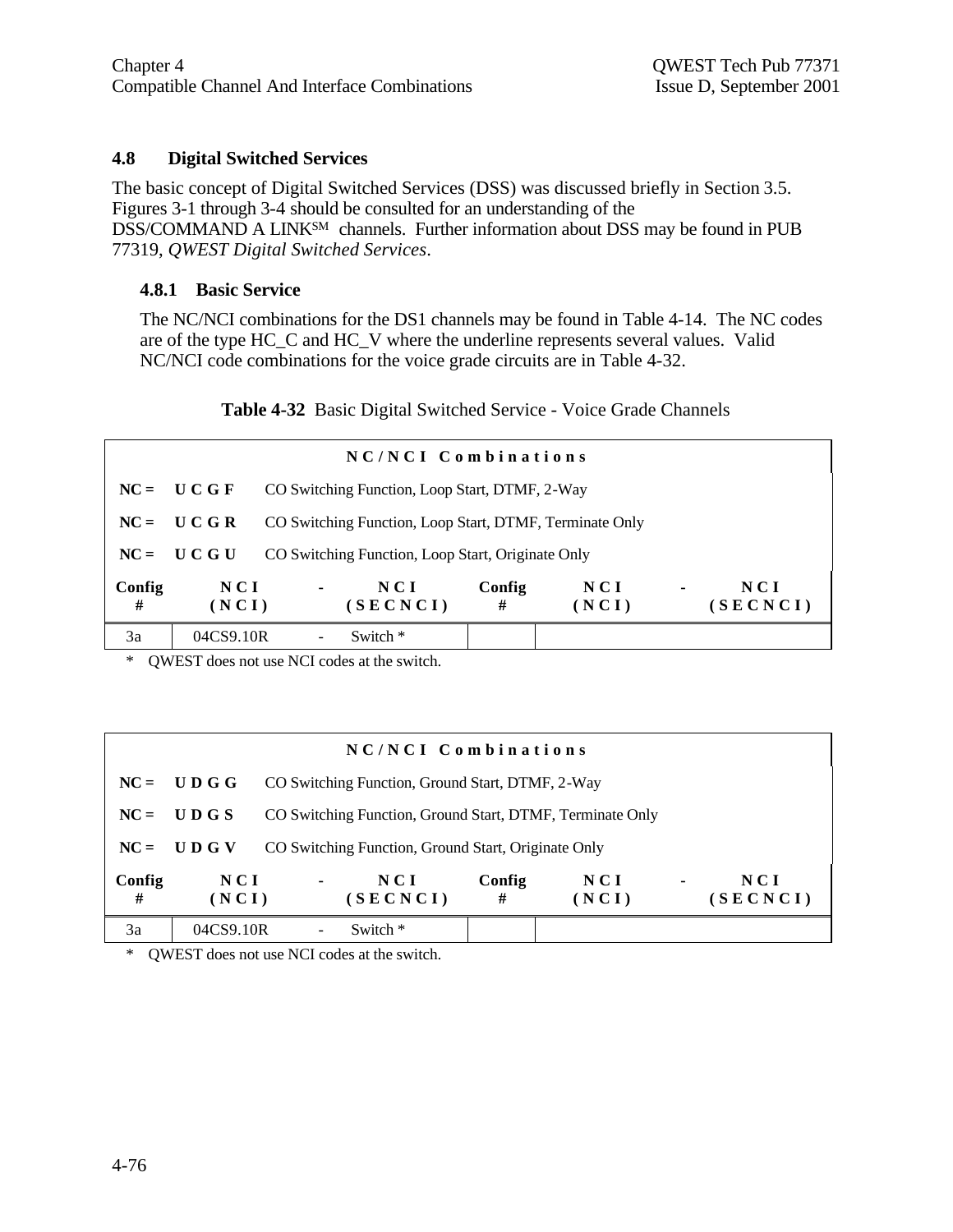#### **4.8.2 Advanced Service**

The NC/NCI combinations for the DS1 channels may be found in Tables 4-14 and 4-33. The NC codes are of the type HC\_C and HC\_D respectively. Valid NC/NCI code combinations for the voice grade circuits are in Table 4-34.

|  |  | Table 4-33 DS1 Channels for Advanced Digital Switched Services |  |  |  |  |
|--|--|----------------------------------------------------------------|--|--|--|--|
|--|--|----------------------------------------------------------------|--|--|--|--|

| NC/NCI Combinations |                                                                                                   |                                   |             |              |                                   |  |  |  |
|---------------------|---------------------------------------------------------------------------------------------------|-----------------------------------|-------------|--------------|-----------------------------------|--|--|--|
|                     | Superframe, Alternate Mark Inversion, and Direct Digital Connection to a Switch<br>$NC = H C - D$ |                                   |             |              |                                   |  |  |  |
| Config<br>#         | N C I<br>(NCI)                                                                                    | NCI<br>$\blacksquare$<br>(SECNCI) | Config<br># | NCI<br>(NCI) | NCI<br>$\blacksquare$<br>(SECNCI) |  |  |  |
| 4a                  | 04CS9.10R                                                                                         | Switch *                          |             |              |                                   |  |  |  |

\* QWEST does not use NCI codes at the switch.

| NC/NCI Combinations |                                                                                                                                          |                |                 |             |                |                                   |  |  |
|---------------------|------------------------------------------------------------------------------------------------------------------------------------------|----------------|-----------------|-------------|----------------|-----------------------------------|--|--|
|                     | $NC = HCDD$<br>ANSI T1.403.1995 Extended Superframe, Alternate Mark Inversion, and Direct Digital<br>Connection to a Switch <sup>†</sup> |                |                 |             |                |                                   |  |  |
| Config<br>#         | N C I<br>(NCI)                                                                                                                           | $\blacksquare$ | NCI<br>(SECNCI) | Config<br># | N C I<br>(NCI) | NCI<br>$\blacksquare$<br>(SECNCI) |  |  |
| 4a                  | 04CS9.10R                                                                                                                                |                | Switch *        |             |                |                                   |  |  |

\* QWEST does not use NCI codes at the switch.

† The ESF option may not be available due to the particular switch limitation in the serving CO.

| NC/NCI Combinations |                                                                                                                     |                |                 |             |                     |                |                   |  |
|---------------------|---------------------------------------------------------------------------------------------------------------------|----------------|-----------------|-------------|---------------------|----------------|-------------------|--|
|                     | $NC = HCFD$<br>Non-ANSI Extended Superframe, Alternate Mark Inversion, and Direct Digital<br>Connection to a Switch |                |                 |             |                     |                |                   |  |
| Config<br>#         | N C I<br>(NCI)                                                                                                      | $\blacksquare$ | NCI<br>(SECNCI) | Config<br># | <b>NCI</b><br>(NCI) | $\blacksquare$ | N C I<br>(SECNCI) |  |
| 4a                  | 04CS9.10R                                                                                                           |                | Switch $*$      |             |                     |                |                   |  |

\* QWEST does not use NCI codes at the switch.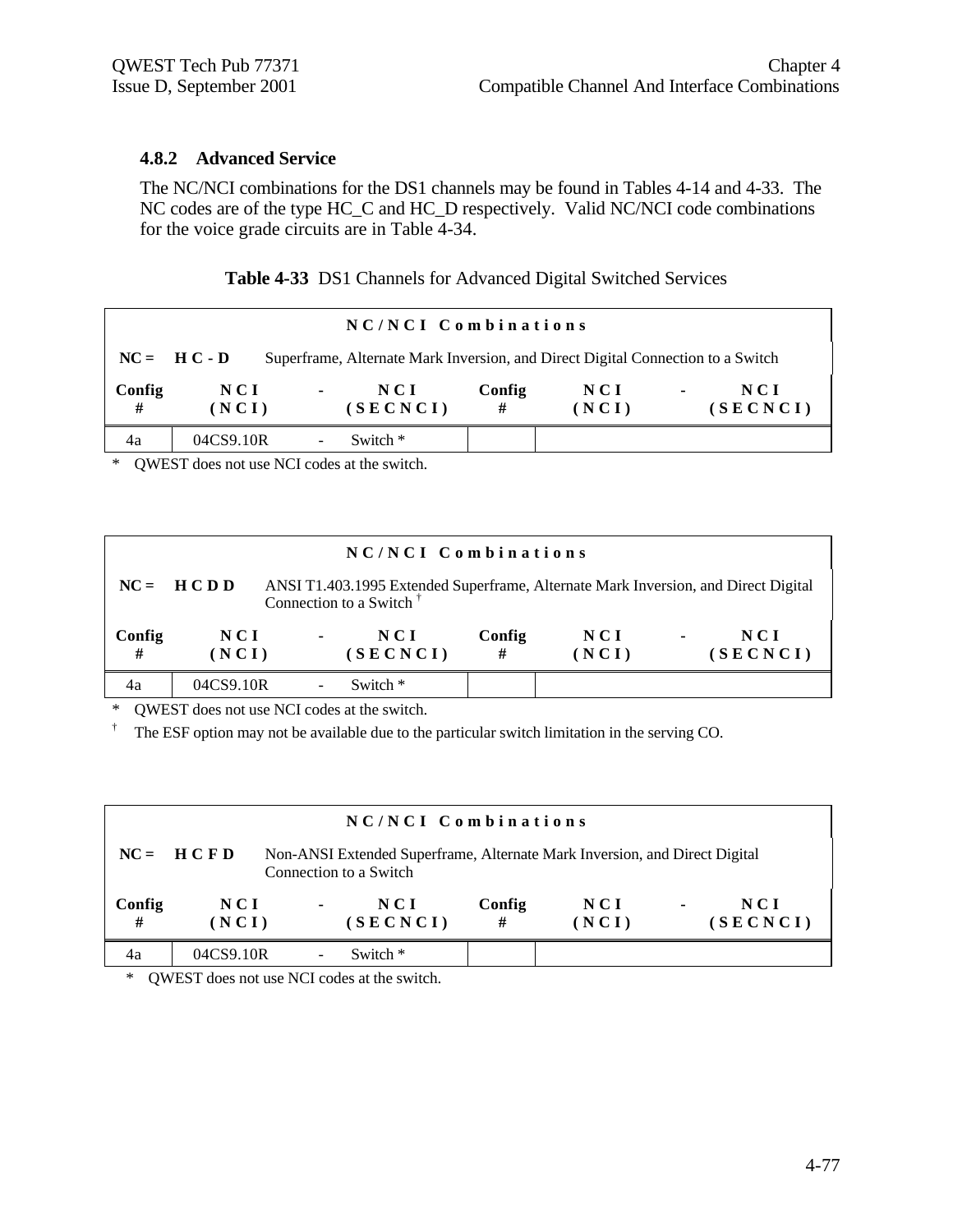Chapter 5 of PUB 77319 should be consulted for further information about the voice grade trunks.

| NC/NCI Combinations |                |                                             |                                                                    |             |              |                |                 |  |
|---------------------|----------------|---------------------------------------------|--------------------------------------------------------------------|-------------|--------------|----------------|-----------------|--|
|                     | $NC = U D G T$ |                                             | CO Switching Function, DID Trunk                                   |             |              |                |                 |  |
|                     | $NC = U D G Y$ |                                             | CO Switching Function, DOD Trunk with Answer Supervision           |             |              |                |                 |  |
|                     | $NC = U D G M$ |                                             | CO Switching Function, 2-Way DID/DOD Trunk With Answer Supervision |             |              |                |                 |  |
| Config<br>#         | NCI<br>(NCI)   | $\mathbf{m} = \mathbf{m} \times \mathbf{m}$ | NCI<br>(SECNCI)                                                    | Config<br># | NCI<br>(NCI) | $\blacksquare$ | NCI<br>(SECNCI) |  |
| 4a                  | 04CS9.10R      |                                             | Switch *                                                           |             |              |                |                 |  |

\* QWEST does not use NCI codes at the switch.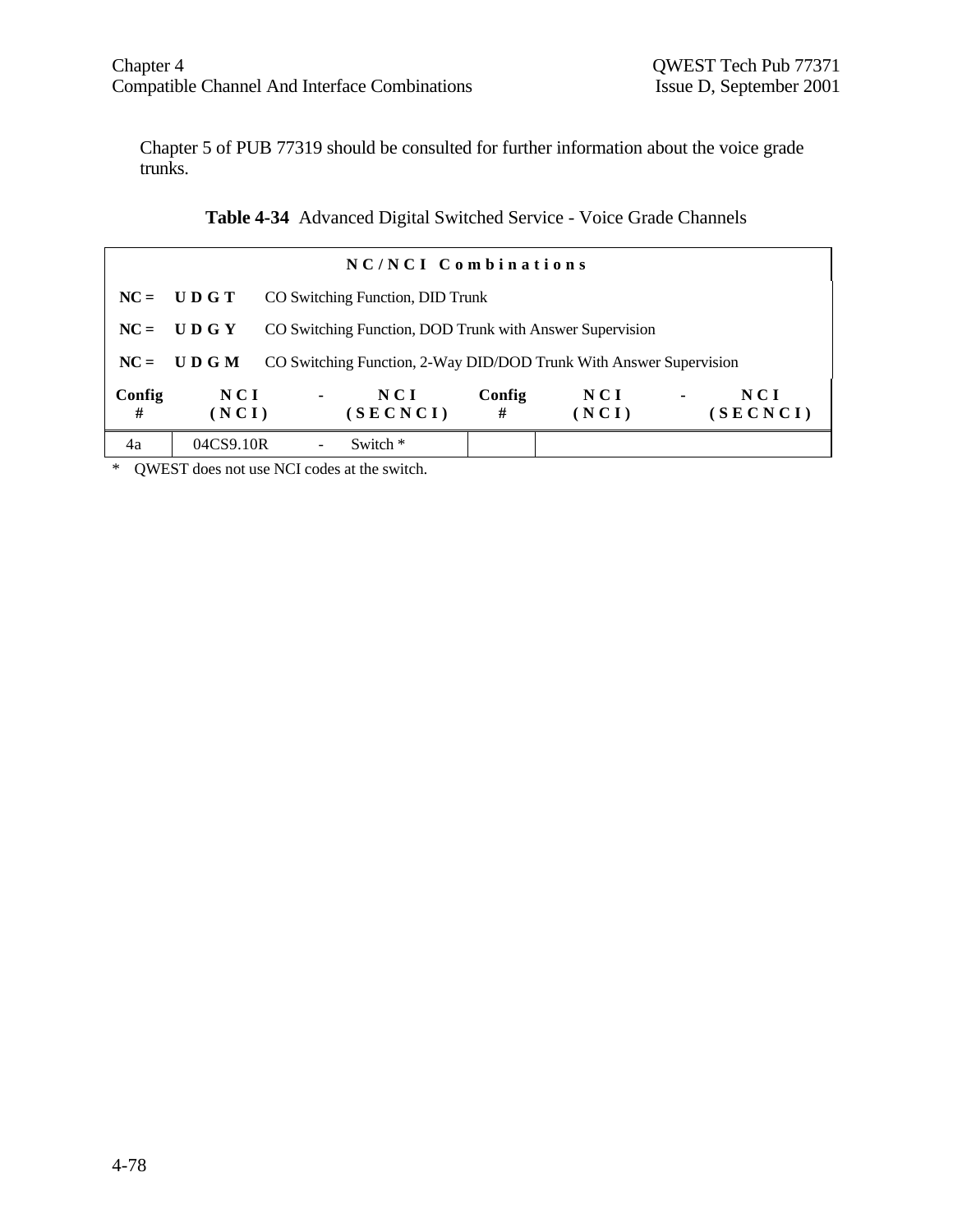#### **4.9 Simultaneous Voice Data Service**

The QWEST Simultaneous Voice Data Service (SVDS) is an end-to-end digital data transport service, which provides simultaneous voice and full duplex data transmission of up to 19.2 kbit/s over a single, non-loaded subscriber cable pair. This service will operate in conjunction with switched voice services such as POTS, Centrex, etc. The voice channel connects to the subscriber line side of a Class 5 Central Office switch and the derived data channel extends dedicated digital transport on the same cable pair used to deliver switched voice services. Further information about SVDS may be found in PUB 77331, *Simultaneous Voice Data Service (SVDS) (Digital Data Over Voice Technology)*.

COMMAND A LINKSM applies only to the derived data channel of this service. This channel is end-to-end compatible with the QWEST Digital Data Service. Only the customer end is discussed in this section. Figure 4-2 illustrates the application.



\* NC applies to data channel

**Figure 4-2** Simultaneous Voice Data Service (SVDS)

Valid SVDS data NC/NCI combinations are listed in Table 4-35.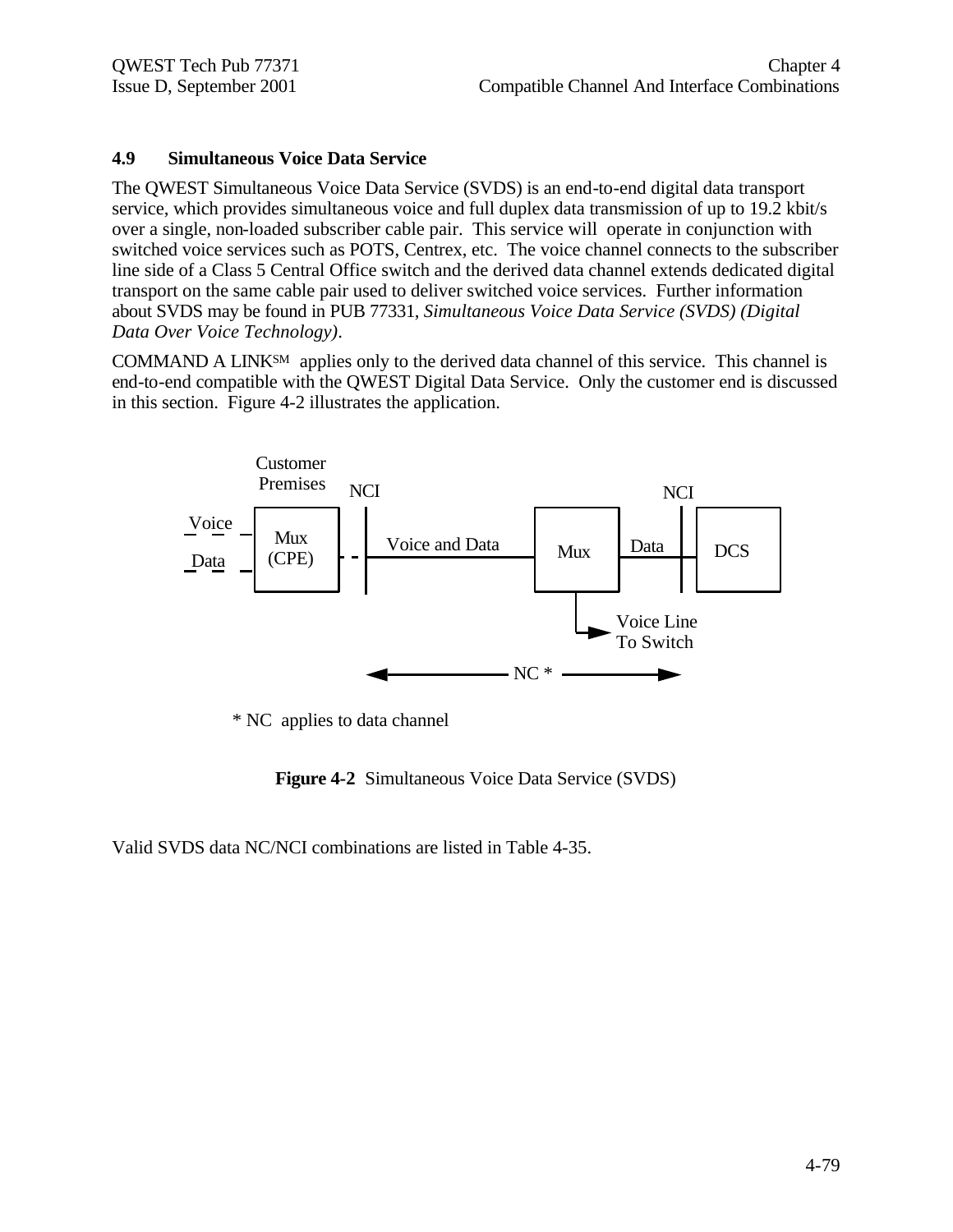# **Table 4-35** Simultaneous Voice Data Service (SVDS)

|                |                | NC/NCI Combinations                           |             |                |                                     |
|----------------|----------------|-----------------------------------------------|-------------|----------------|-------------------------------------|
|                | $NC = X A - C$ | Two-point 2.4 kbit/s, Customer Reconfigurable |             |                |                                     |
| Config<br>#    | N C I<br>(NCI) | NCI<br>$\sim$<br>(SECNCI)                     | Config<br># | N C I<br>(NCI) | N C I<br>$\blacksquare$<br>(SECNCI) |
| 2 <sub>h</sub> | 04CS9.10R      | 04DY5.BA                                      |             |                |                                     |

|                |                     |                | NC/NCI Combinations                           |             |                |                |                 |
|----------------|---------------------|----------------|-----------------------------------------------|-------------|----------------|----------------|-----------------|
|                | $NC = X B - C$      |                | Two-point 4.8 kbit/s, Customer Reconfigurable |             |                |                |                 |
| Config<br>#    | <b>NCI</b><br>(NCI) | $\blacksquare$ | NCI<br>(SECNCI)                               | Config<br># | N C I<br>(NCI) | $\blacksquare$ | NCI<br>(SECNCI) |
| 2 <sub>h</sub> | 04CS9.10R           |                | 04DV5.BB                                      |             |                |                |                 |

|                |                     | NC/NCI Combinations                           |             |              |                                   |
|----------------|---------------------|-----------------------------------------------|-------------|--------------|-----------------------------------|
|                | $NC = XG - C$       | Two-point 9.6 kbit/s, Customer Reconfigurable |             |              |                                   |
| Config<br>#    | <b>NCI</b><br>(NCI) | NCI<br>$\blacksquare$<br>(SECNCI)             | Config<br># | NCI<br>(NCI) | NCI<br>$\blacksquare$<br>(SECNCI) |
| 2 <sub>h</sub> | 04CS9.10R           | 04DV5.BC                                      |             |              |                                   |

|             |                | NC/NCI Combinations                            |             |                |                                   |
|-------------|----------------|------------------------------------------------|-------------|----------------|-----------------------------------|
|             | $NC = X E - C$ | Two-point 19.2 kbit/s, Customer Reconfigurable |             |                |                                   |
| Config<br># | N C I<br>(NCI) | NCI<br>$\blacksquare$<br>(SECNCI)              | Config<br># | N C I<br>(NCI) | NCI<br>$\blacksquare$<br>(SECNCI) |
| 2h          | 04CS9.10R      | 04DV5.BL                                       |             |                |                                   |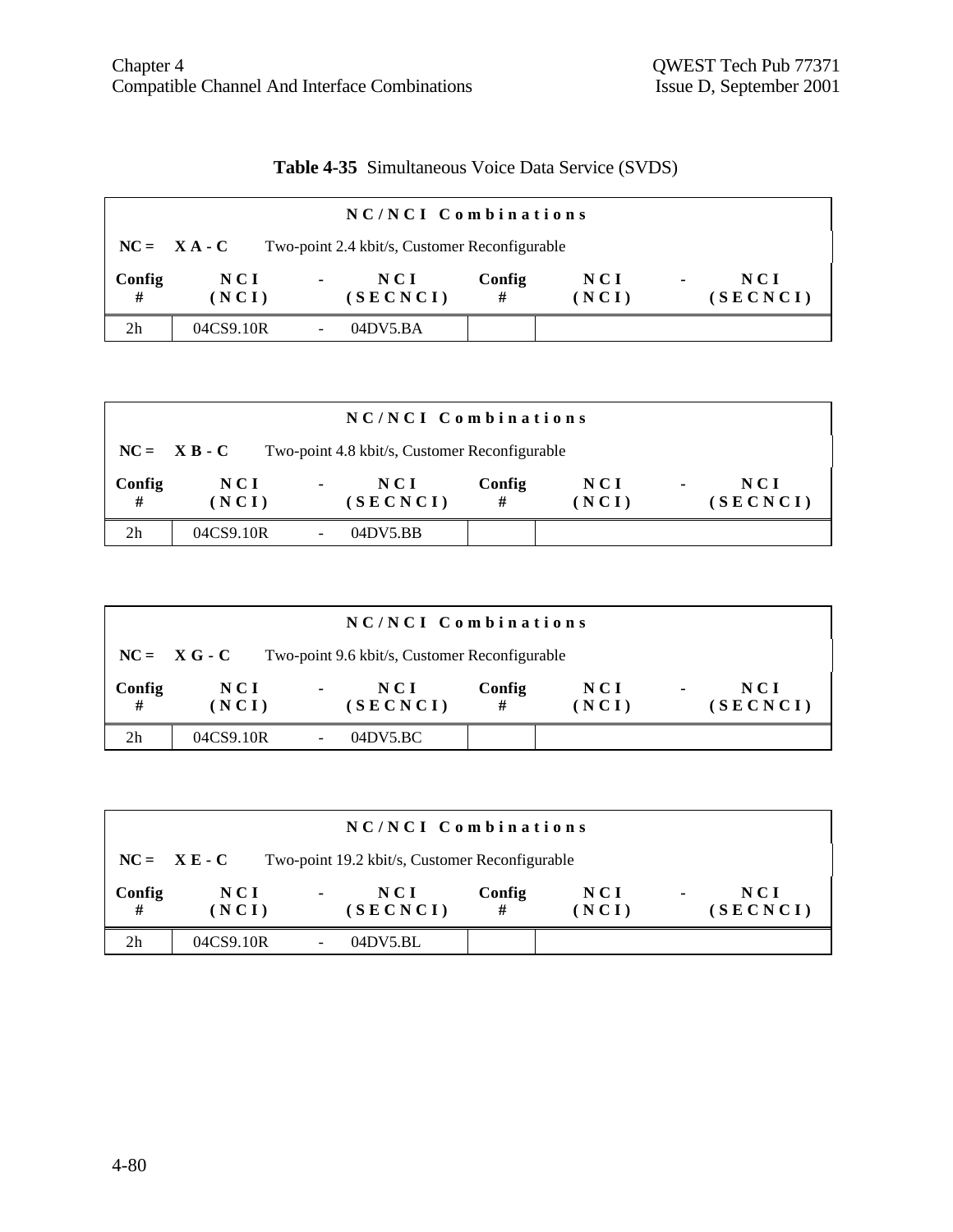## **4.10 QWEST Self Healing Network Service**

QWEST Self Healing Network Service (SHNS) is described in PUB 77332, *QWEST Self-Healing Network Service (DS1 & DS3).* The SHNS alternatives available with COMMAND A LINKSM are limited to DS1 or DS3 interfaces. The standard service is represented by Configuration 22 in Table 4-1. With COMMAND A LINK<sup>SM</sup>, the channel is split into two circuits. The first circuit remains a SHNS circuit represented by Configuration 22b or 22c. The second circuit becomes a standard circuit represented by Configurations 1b or 1c.

Central Office multiplexing is also available with SHNS using the NC codes HCPQ and HFPQ. These two are illustrated in Configuration 22a. Applying COMMAND A LINK<sup>SM</sup> to the circuit results in a Configuration 22b or 22c (HCPS or HFPS) and a Configuration 10e. The latter is a standard non-SHNS service.

Tables 4-36 through 4-38 contain the applicable NC/NCI code combinations for SHNS.

|                 | NC/NCI Combinations  |                          |                                                    |             |              |                          |                      |  |
|-----------------|----------------------|--------------------------|----------------------------------------------------|-------------|--------------|--------------------------|----------------------|--|
| $NC =$          | HFPS                 |                          | DS1 Channel, Premium Service, Self-Healing Network |             |              |                          |                      |  |
| Config<br>#     | NCI<br>(NCI)         |                          | NCI<br>(SECNCI)                                    | Config<br># | NCI<br>(NCI) |                          | NCI<br>(SECNCI)      |  |
| 22b             | 04DS6.44             |                          | 04CS6.31R                                          | 22c         | 04CS6.31R    | $\blacksquare$           | 04DS6.44             |  |
| 22 <sub>b</sub> | 04DS6.44             |                          | 04CS6.33R                                          | 22c         | 04CS6.33R    | $\blacksquare$           | 04DS6.44             |  |
| 22 <sub>b</sub> | 04DS6.44A $*$        | $\blacksquare$           | 04CS6.31R                                          | 22c         | 04CS6.31R    | ÷,                       | 04DS6.44A $*$        |  |
| 22 <sub>b</sub> | $04DS6.44A*$         | ۰                        | 04CS6.33R                                          | 22c         | 04CS6.33R    | $\blacksquare$           | 04DS6.44A*           |  |
| 22 <sub>b</sub> | 04DS6.44G $*$        | ÷                        | 04CS6.31R                                          | 22c         | 04CS6.31R    | $\blacksquare$           | 04DS6.44G *          |  |
| 22 <sub>b</sub> | 04DS6.44G $*$        | ÷.                       | 04CS6.33R                                          | 22c         | 04CS6.33R    | $\blacksquare$           | 04DS6.44G *          |  |
| 22b             | 04DS6.44N $*$        | ÷                        | 04CS6.31R                                          | 22c         | 04CS6.31R    |                          | 04DS6.44N $*$        |  |
| 22 <sub>b</sub> | $04DS6.44N*$         | Ξ.                       | 04CS6.33R                                          | 22c         | 04CS6.33R    | $\blacksquare$           | 04DS6.44N $*$        |  |
| 22b             | Digital $^{\dagger}$ | $\overline{\phantom{a}}$ | 04CS6.31R                                          | 22c         | 04CS6.31R    | $\overline{\phantom{a}}$ | Digital $†$          |  |
| 22b             | Digital $†$          | $\overline{\phantom{a}}$ | 04CS6.33R                                          | 22c         | 04CS6.33R    |                          | Digital $^{\dagger}$ |  |

## **Table 4-36** Self-Healing Network Service (SHNS) - DS3

\* These NCI codes represent multiples of the 04DS6.44 interface. This is done for billing and provisioning purposes only and has no technical meaning. See PUB 77324 for further information. The last characters of the codes represent the following values:

$$
A = 1
$$

$$
G=12
$$

$$
N=24
$$

† Digital in this application means that the DS3 channels may be further multiplexed to a higher level to be delivered to the Network Interface.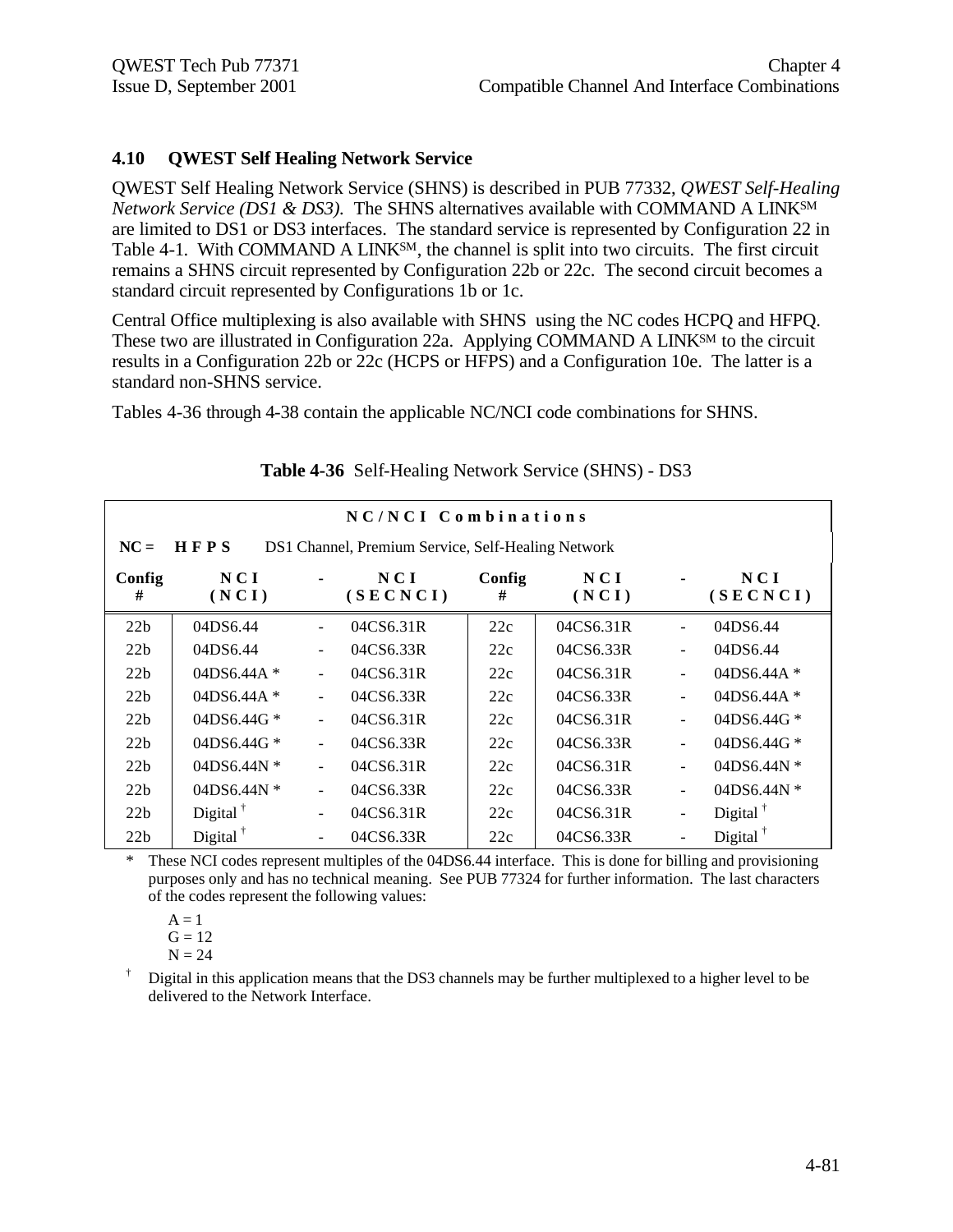|             | NC/NCI Combinations  |                |                                                    |             |              |                |                 |  |
|-------------|----------------------|----------------|----------------------------------------------------|-------------|--------------|----------------|-----------------|--|
| $NC =$      | HCPS                 |                | DS1 Channel, Premium Service, Self-Healing Network |             |              |                |                 |  |
| Config<br># | NCI<br>(NCI)         |                | NCI<br>(SECNCI)                                    | Config<br># | NCI<br>(NCI) | $\blacksquare$ | NCI<br>(SECNCI) |  |
| 22b         | 04DS9.15             | $\blacksquare$ | 04CS9.10R                                          | 22c         | 04CS9.10R    | $\Box$         | 04DU9.BN        |  |
| 22b         | 04DS9.15B            | Ξ              | 04CS9.10R                                          | 22c         | 04CS9.10R    | $\overline{a}$ | 04DU9.BX        |  |
| 22b         | 04DS9.15K            | $\frac{1}{2}$  | 04CS9.10R                                          | 22c         | 04CS9.10R    | $\blacksquare$ | 04DU9.CN        |  |
| 22b         | 04DS9.15S            | $\blacksquare$ | 04CS9.10R                                          | 22c         | 04CS9.10R    | $\overline{a}$ | 04DU9.CX        |  |
| 22b         | 04DS9.1K             | $\overline{a}$ | 04CS9.10R                                          | 22c         | 04CS9.10R    | $\frac{1}{2}$  | 04DU9.DN        |  |
| 22b         | 04DS9.1S             | $\frac{1}{2}$  | 04CS9.10R                                          | 22c         | 04CS9.10R    | $\frac{1}{2}$  | 04DU9.DX        |  |
| 22b         | 04DS9.15             | $\overline{a}$ | 04CS9.11R                                          | 22c         | 04CS9.10R    |                | 04DU9.SN        |  |
| 22b         | 04DS9.15B            | $\blacksquare$ | 04CS9.11R                                          | 22c         | 04CS9.10R    | $\Box$         | 04DU9.SX        |  |
| 22b         | 04DS9.15K            | $\blacksquare$ | 04CS9.11R                                          | 22c         | 04CS9.10R    | $\frac{1}{2}$  | 04DU9.1KN       |  |
| 22b         | 04DS9.15S            | $\frac{1}{2}$  | 04CS9.11R                                          | 22c         | 04CS9.10R    | $\blacksquare$ | 04DU9.1KX       |  |
| 22b         | 04DS9.1K             | $\overline{a}$ | 04CS9.11R                                          | 22c         | 04CS9.10R    | $\blacksquare$ | 04DU9.1SN       |  |
| 22b         | 04DS9.1S             | $\overline{a}$ | 04CS9.11R                                          | 22c         | 04CS9.10R    | $\frac{1}{2}$  | 04DU9.1SX       |  |
| 22b         | 04DS9.15             | $\blacksquare$ | 04CS9.31R                                          | 22c         | 04CS9.11R    | $\frac{1}{2}$  | 04DU9.BN        |  |
| 22b         | 04DS9.15B            | $\blacksquare$ | 04CS9.31R                                          | 22c         | 04CS9.11R    | $\overline{a}$ | 04DU9.BX        |  |
| 22b         | 04DS9.15K            | $\blacksquare$ | 04CS9.31R                                          | 22c         | 04CS9.11R    | $\overline{a}$ | 04DU9.CN        |  |
| 22b         | 04DS9.15S            | $\frac{1}{2}$  | 04CS9.31R                                          | 22c         | 04CS9.11R    | $\frac{1}{2}$  | 04DU9.CX        |  |
| 22b         | 04DS9.1K             | $\blacksquare$ | 04CS9.31R                                          | 22c         | 04CS9.11R    | $\overline{a}$ | 04DU9.DN        |  |
| 22b         | 04DS9.1S             | $\frac{1}{2}$  | 04CS9.31R                                          | 22c         | 04CS9.11R    | $\frac{1}{2}$  | 04DU9.DX        |  |
| 22b         | Digital $†$          | $\frac{1}{2}$  | 04CS9.10R                                          | 22c         | 04CS9.11R    | $\overline{a}$ | 04DU9.SN        |  |
| 22b         | Digital <sup>†</sup> | $\overline{a}$ | 04CS9.11R                                          | 22c         | 04CS9.11R    | $\overline{a}$ | 04DU9.SX        |  |
| 22b         | Digital $†$          | $\frac{1}{2}$  | 04CS9.31R                                          | 22c         | 04CS9.11R    | $\overline{a}$ | 04DU9.1KN       |  |
| 22c         | 04CS9.10R            | $\frac{1}{2}$  | Digital*                                           | 22c         | 04CS9.11R    | $\overline{a}$ | 04DU9.1KX       |  |
| 22c         | 04CS9.11R            | $\blacksquare$ | Digital *                                          | 22c         | 04CS9.11R    | $\blacksquare$ | 04DU9.1SN       |  |
| 22c         | 04CS9.31R            | $\blacksquare$ | Digital*                                           | 22c         | 04CS9.11R    | $\blacksquare$ | 04DU9.1SX       |  |
| 22c         | 04CS9.31R            | $\blacksquare$ | 04DU9.BN                                           | 22c         | 04CS9.31R    | $\overline{a}$ | 04DU9.SN        |  |
| 22c         | 04CS9.31R            | $\overline{a}$ | 04DU9.BX                                           | 22c         | 04CS9.31R    | $\frac{1}{2}$  | 04DU9.SX        |  |
| 22c         | 04CS9.31R            | $\blacksquare$ | 04DU9.CN                                           | 22c         | 04CS9.31R    | $\overline{a}$ | 04DU9.1KN       |  |
| 22c         | 04CS9.31R            | $\blacksquare$ | 04DU9.CX                                           | 22c         | 04CS9.31R    | $\frac{1}{2}$  | 04DU9.1KX       |  |
| 22c         | 04CS9.31R            | ä,             | 04DU9.DN                                           | 22c         | 04CS9.31R    | ÷,             | 04DU9.1SN       |  |
| 22c         | 04CS9.31R            | $\blacksquare$ | 04DU9.DX                                           | 22c         | 04CS9.31R    | $\blacksquare$ | 04DU9.1SX       |  |

# **Table 4-37** Self-Healing Network Service (SHNS) - DS1

† The word "Digital" is used to indicate any NCI code describing a digital interface above the DS1 rate offered by QWEST.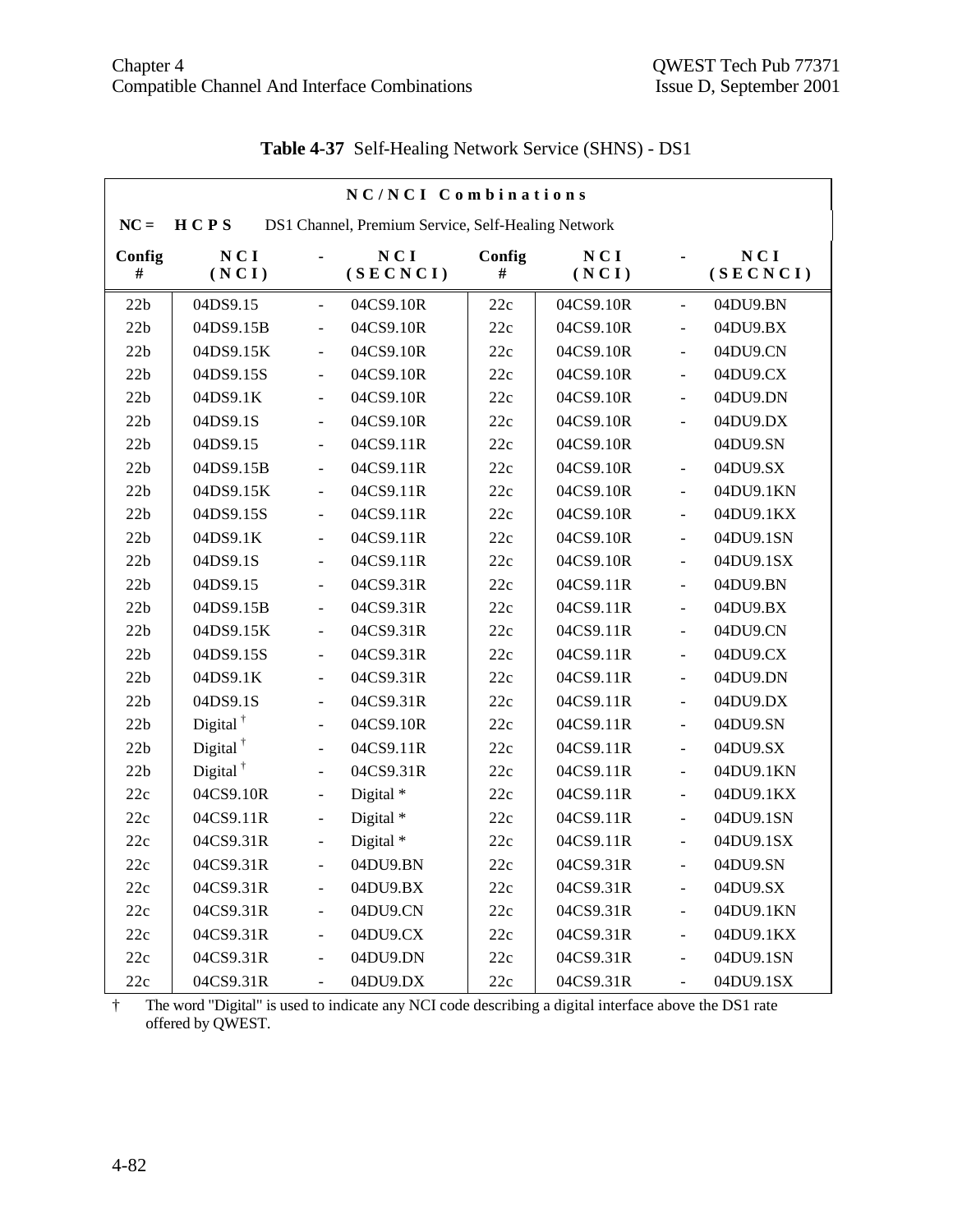#### **4.11 Self-Healing Alternate Route Protection**

Self-Healing Alternate Route Protection is described in PUB 77340, *Self-Healing Alternate Route Protection (SHARP).* SHARP and SHARP PLUS are available with COMMAND A LINKSM in the "One-End-Only" configurations. Applying COMMAND A LINKSM to an "End-To-End" configuration would split the channel into two "One-End-Only" configurations.

SHARP and SHARP PLUS are available with COMMAND A LINK<sup>SM</sup> at the DS1 (Table 4-38) and DS3 (Table 4-39) level. Interoffice Only protection, also known as "Transport Alternate Path Protection", is available only at the DS3 level.

Higher-level customer interfaces are available with SHARP. These would involve the use of CO multiplexing. However, the resulting lower level channels would be identified as standard DS1 or DS3 channels and would not use the SHARP NC codes. See the DS1 or DS3 sections of this chapter for appropriate codes.

|             |              |                          | NC/NCI Combinations                                                          |             |              |                          |                 |
|-------------|--------------|--------------------------|------------------------------------------------------------------------------|-------------|--------------|--------------------------|-----------------|
| $NC =$      | HCHA         |                          | DS1 Self-Healing & Disaster Recovery (SHARP): Loop Protection, One End Only. |             |              |                          |                 |
| Config<br># | NCI<br>(NCI) |                          | NCI<br>(SECNCI)                                                              | Config<br># | NCI<br>(NCI) |                          | NCI<br>(SECNCI) |
| 1e          | 04CS9.10R    | $\overline{\phantom{0}}$ | 04DU9.BN                                                                     | 1e          | 04DS9.15     | ÷                        | 04CS9.10R       |
| 1e          | 04CS9.10R    |                          | 04DU9.BX                                                                     | 1e          | 04DS9.15     | $\ddot{\phantom{1}}$     | 04CS9.11R       |
| 1e          | 04CS9.11R    |                          | 04DU9.BN                                                                     | 1e          | 04DS9.15     | $\overline{a}$           | 04CS9.31R       |
| 1e          | 04CS9.11R    | ÷                        | 04DU9.BX                                                                     | 1e          | 04DS9.15K    | $\frac{1}{2}$            | 04CS9.10R       |
| 1e          | 04CS9.31R    | ÷                        | 04DU9.BN                                                                     | 1e          | 04DS9.15K    | $\overline{a}$           | 04CS9.11R       |
| 1e          | 04CS9.31R    |                          | 04DU9.BX                                                                     | 1e          | 04DS9.15K    | ÷,                       | 04CS9.31R       |
|             |              |                          |                                                                              | 1e          | 04DS9.15S    | $\overline{\phantom{a}}$ | 04CS9.10R       |
|             |              |                          |                                                                              | 1e          | 04DS9.15S    | $\overline{a}$           | 04CS9.11R       |
|             |              |                          |                                                                              | 1e          | 04DS9.15S    |                          | 04CS9.31R       |
| 1e          | 04CS9.10R    |                          | 04DU9.CN                                                                     | 1e          | 04CS9.10R    | $\overline{a}$           | 04DU9.SN        |
| 1e          | 04CS9.10R    | $\overline{\phantom{a}}$ | 04DU9.CX                                                                     | 1e          | 04CS9.10R    | $\frac{1}{2}$            | 04DU9.SX        |
| 1e          | 04CS9.11R    | $\frac{1}{2}$            | 04DU9.CN                                                                     | 1e          | 04CS9.11R    | $\overline{a}$           | 04DU9.SN        |
| 1e          | 04CS9.11R    |                          | 04DU9.CX                                                                     | 1e          | 04CS9.11R    |                          | 04DU9.SX        |
| 1e          | 04CS9.31R    | $\blacksquare$           | 04DU9.CN                                                                     | 1e          | 04CS9.31R    | $\overline{\phantom{0}}$ | 04DU9.SN        |
| 1e          | 04CS9.31R    |                          | 04DU9.CX                                                                     | 1e          | 04CS9.31R    |                          | 04DU9.SX        |

|  | Table 4-38 Self-Healing Alternate Route Protection (SHARP) - DS1 |  |
|--|------------------------------------------------------------------|--|
|  |                                                                  |  |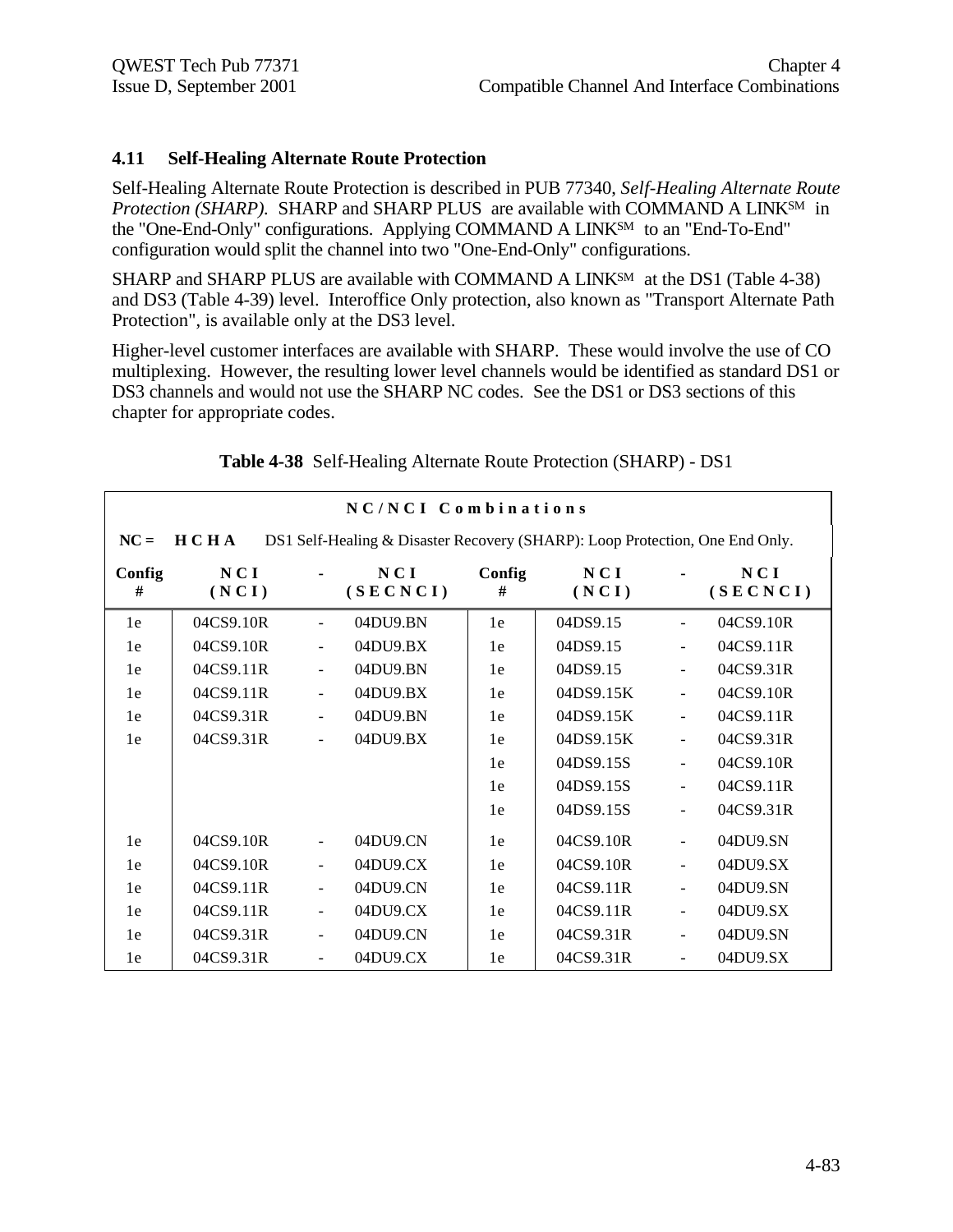|             |              |                          | NC/NCI Combinations                                                                                                                                      |                |              |                       |                 |
|-------------|--------------|--------------------------|----------------------------------------------------------------------------------------------------------------------------------------------------------|----------------|--------------|-----------------------|-----------------|
| $NC =$      | <b>HCHD</b>  |                          | DS1 Self-Healing & Disaster Recovery (SHARP): Loop Protection, (One End) and<br>Interoffice Facilities Protection (i.e. Serving Wire Center Protection). |                |              |                       |                 |
| Config<br># | NCI<br>(NCI) |                          | NCI<br>(SECNCI)                                                                                                                                          | Config<br>#    | NCI<br>(NCI) |                       | NCI<br>(SECNCI) |
| 1g          | 04CS9.10R    |                          | 04DU9.BN                                                                                                                                                 | 1g             | 04DS9.15     | $\blacksquare$        | 04CS9.10R       |
| 1g          | 04CS9.10R    | $\blacksquare$           | 04DU9.BX                                                                                                                                                 | 1g             | 04DS9.15     | $\blacksquare$        | 04CS9.11R       |
| 1g          | 04CS9.11R    | $\blacksquare$           | 04DU9.BN                                                                                                                                                 | 1g             | 04DS9.15     | ÷,                    | 04CS9.31R       |
| 1g          | 04CS9.11R    | $\blacksquare$           | 04DU9.BX                                                                                                                                                 | 1g             | 04DS9.15K    | $\blacksquare$        | 04CS9.10R       |
| 1g          | 04CS9.31R    |                          | 04DU9.BN                                                                                                                                                 | 1g             | 04DS9.15K    | ÷,                    | 04CS9.11R       |
| 1g          | 04CS9.31R    | $\blacksquare$           | 04DU9.BX                                                                                                                                                 | 1 <sub>g</sub> | 04DS9.15K    | $\blacksquare$        | 04CS9.31R       |
|             |              |                          |                                                                                                                                                          | 1 <sub>g</sub> | 04DS9.15S    | ÷,                    | 04CS9.10R       |
|             |              |                          |                                                                                                                                                          | 1g             | 04DS9.15S    | $\tilde{\phantom{a}}$ | 04CS9.11R       |
|             |              |                          |                                                                                                                                                          | 1g             | 04DS9.15S    | $\overline{a}$        | 04CS9.31R       |
| 1g          | 04CS9.10R    |                          | 04DU9.CN                                                                                                                                                 | 1g             | 04CS9.10R    | $\blacksquare$        | 04DU9.SN        |
| 1g          | 04CS9.10R    | $\blacksquare$           | 04DU9.CX                                                                                                                                                 | 1g             | 04CS9.10R    | $\blacksquare$        | 04DU9.SX        |
| 1g          | 04CS9.11R    |                          | 04DU9.CN                                                                                                                                                 | 1g             | 04CS9.11R    | $\blacksquare$        | 04DU9.SN        |
| 1g          | 04CS9.11R    | $\overline{\phantom{a}}$ | 04DU9.CX                                                                                                                                                 | 1g             | 04CS9.11R    | $\blacksquare$        | 04DU9.SX        |
| 1g          | 04CS9.31R    | $\blacksquare$           | 04DU9.CN                                                                                                                                                 | 1g             | 04CS9.31R    | $\blacksquare$        | 04DU9.SN        |
| 1g          | 04CS9.31R    | $\overline{\phantom{a}}$ | 04DU9.CX                                                                                                                                                 | 1g             | 04CS9.31R    | $\frac{1}{2}$         | 04DU9.SX        |

# **Table 4-38** Self-Healing Alternate Route Protection (SHARP) - DS1 (Continued)

## **Table 4-39** Self-Healing Alternate Route Protection (SHARP) - DS3

|        | NC/NCI Combinations |  |                                                                                                                                                                                                     |        |          |    |           |  |  |
|--------|---------------------|--|-----------------------------------------------------------------------------------------------------------------------------------------------------------------------------------------------------|--------|----------|----|-----------|--|--|
| $NC =$ | <b>HFHA</b>         |  | DS3 Self Healing & Disaster Recovery (SHARP): Loop Protection, (One End) and<br>Interoffice Facilities Protection                                                                                   |        |          |    |           |  |  |
| $NC =$ | <b>HFH.</b>         |  | DS3 Self Healing & Disaster Recovery (SHARP): Loop Protection, (One End) and<br>Interoffice Facilities Protection Including Interoffice Protection<br>( <i>i.e.</i> Serving Wire Center Protection) |        |          |    |           |  |  |
| $NC =$ | HFHT                |  | DS3 Self-Healing & Disaster Recovery (SHARP): Interoffice Protection only.<br>(Transport Alternate Path Protection)                                                                                 |        |          |    |           |  |  |
| Config | NCI                 |  | NCI                                                                                                                                                                                                 | Config | NCI      |    | NCI       |  |  |
| #      | (NCI)               |  | (SECNCI)                                                                                                                                                                                            | #      | (NCI)    |    | (SECNCI)  |  |  |
| 1g     | 04CS6.31R           |  | 04DS6.44                                                                                                                                                                                            | 1g     | 04DS6.44 | ÷, | 04CS6.31R |  |  |
| 1g     | 04CS6.33R           |  | 04DS6.44                                                                                                                                                                                            | 1g     | 04DS6.44 |    | 04CS6.33R |  |  |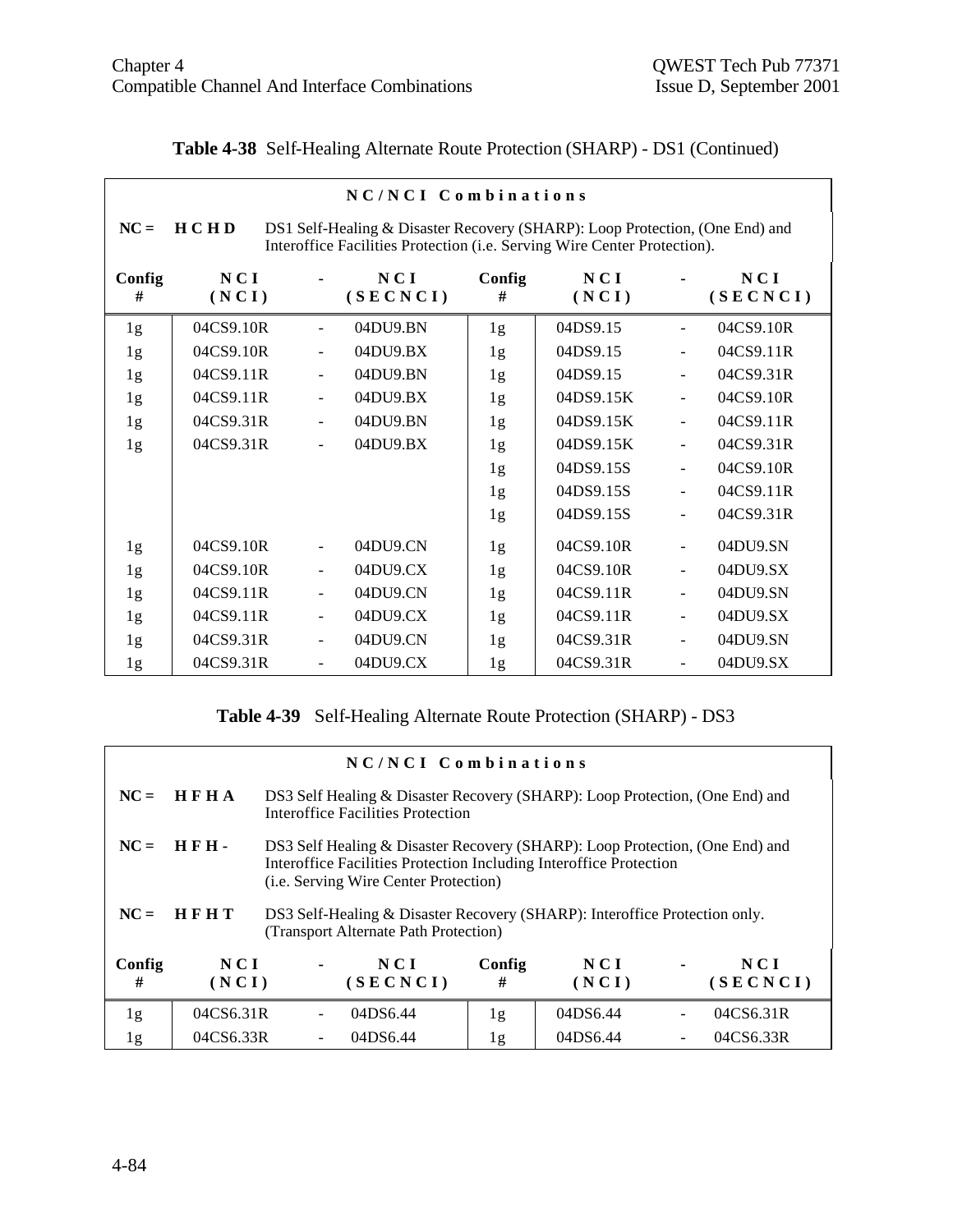# **CONTENTS**

# **Chapter and Section**

5.

## Page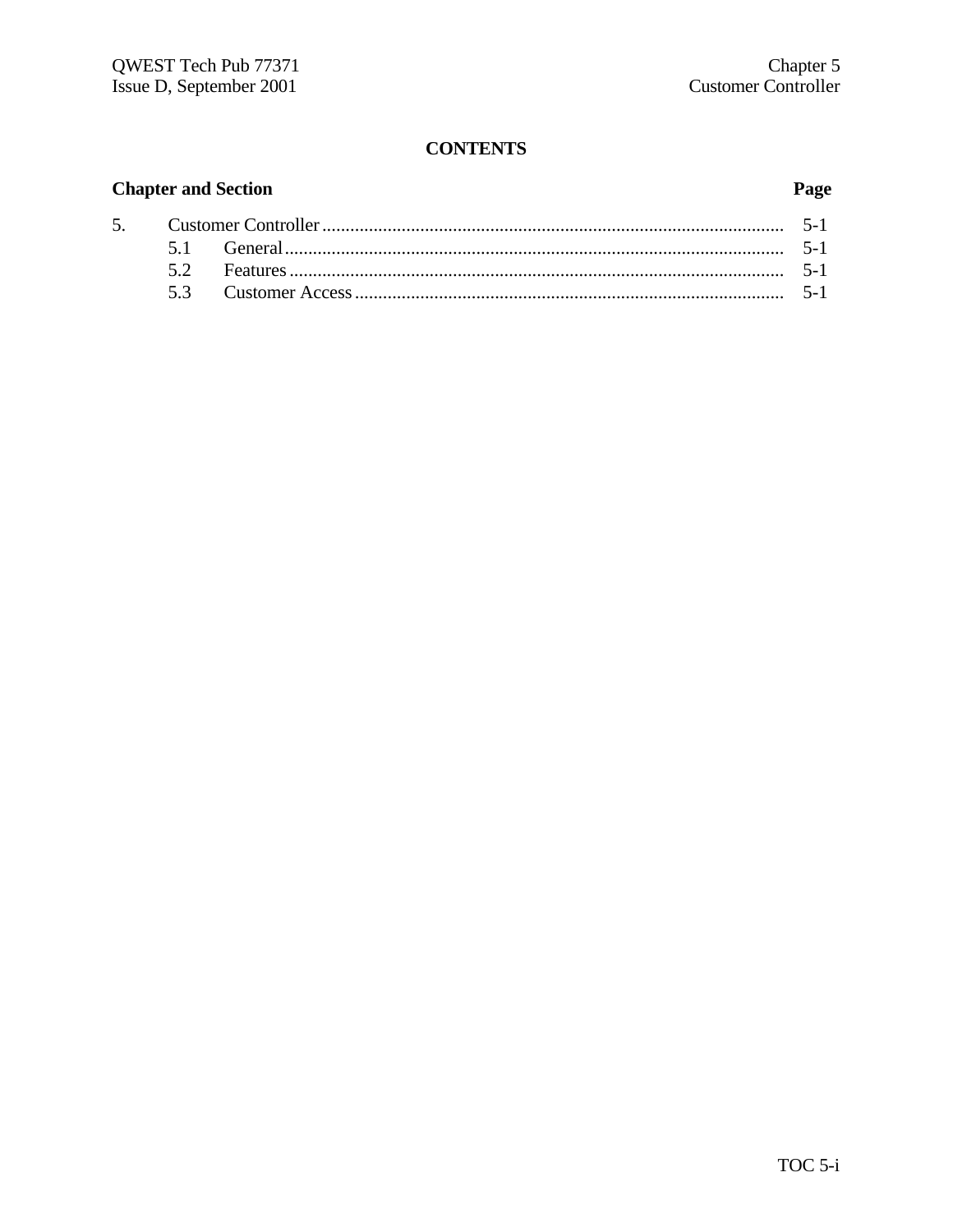## **5. Customer Controller**

## **5.1 General**

The Customer Controller is the device which the customer accesses and uses to control the connections in the Digital Cross-connect System (DCS) or other Intelligent Network Element device.

Network control is provided by the FLEXCOMTM/linc software. This software provides the partitioning to separate different customer's networks so that one customer can not access another customer's network. Connections between different customer's networks may be made only by using the Virtual Ports as described in Chapter 2. Virtual ports are permitted only with the two customer's mutual consent.

The FLEXCOMTM/linc software provides a menu-driven means of using the Customer Controller and controlling the connections within the DCSs. On-line Help is available to aid in answering questions.

One of the primary functions of the FLEXCOMTM/linc software is to convert customer names and commands into the proper syntax for operating the DCS.

## **5.2 Features**

The Customer Controller resides on a highly reliable fault tolerant computer. The design objective of the system is to provide continuous system availability by isolating single failures and corrupted data.

The system has redundant hardware with self-checking components.

The system software supports fault tolerance in both hardware and system software. Automatic multiprocessor load balancing is supported. Additional hardware may be added without disrupting the system.

## **5.3 Customer Access**

There are two methods of accessing the Customer Controller: dial-up and via an attendant.

The dial-up method is available using an analog asynchronous ASCII modem using a terminal or personal computer that can emulate a VT100 terminal. The dial-up data link operates at data rates from 1200 to 9600 baud. Security is maintained by User ID and password protection. The dial-up method is available twenty-four hours a day.

Customers may also have an attendant make needed changes in the network cross-connects. Attendant access is available during normal working hours.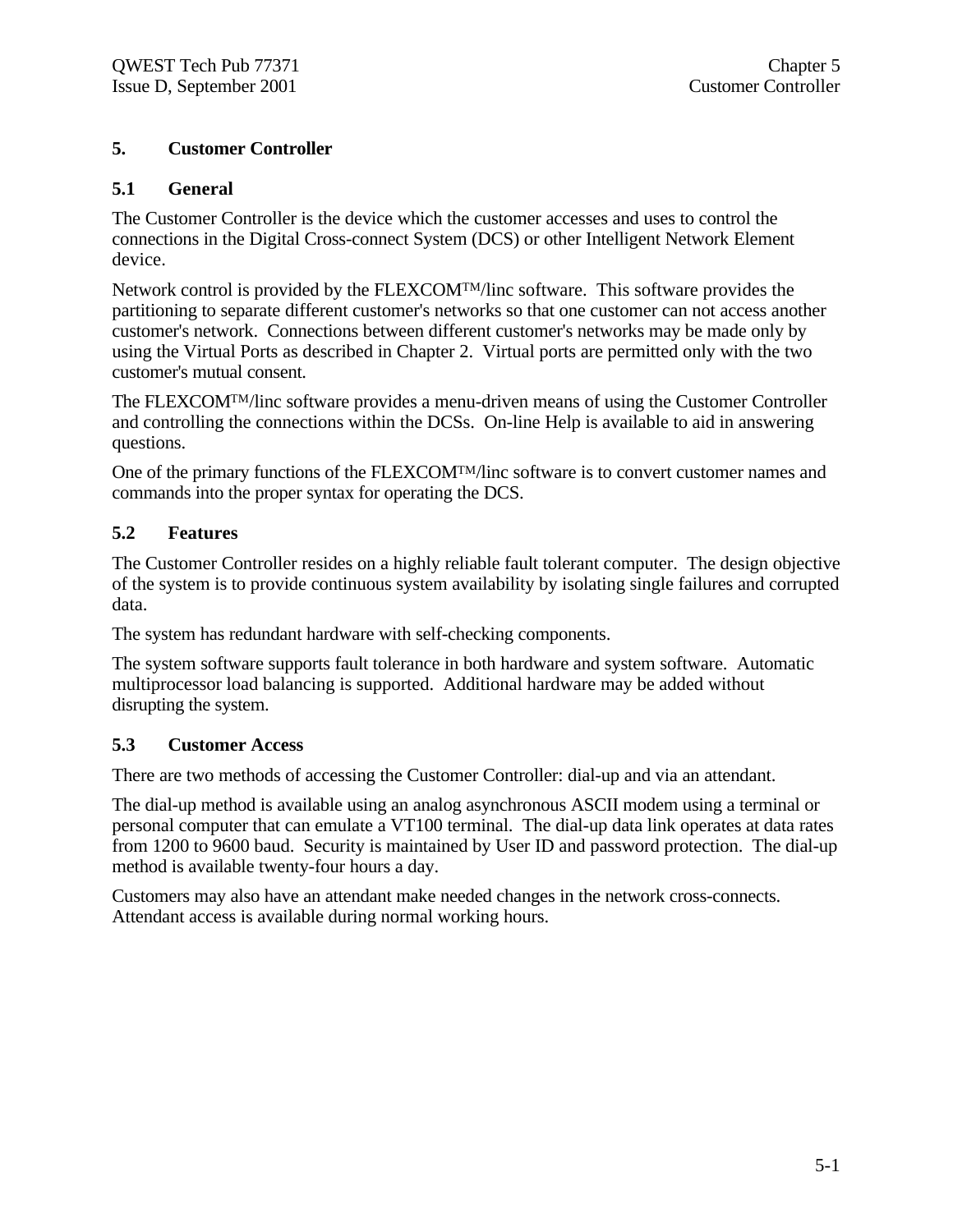# **CONTENTS**

## **Chapter and Section**

6.

## Page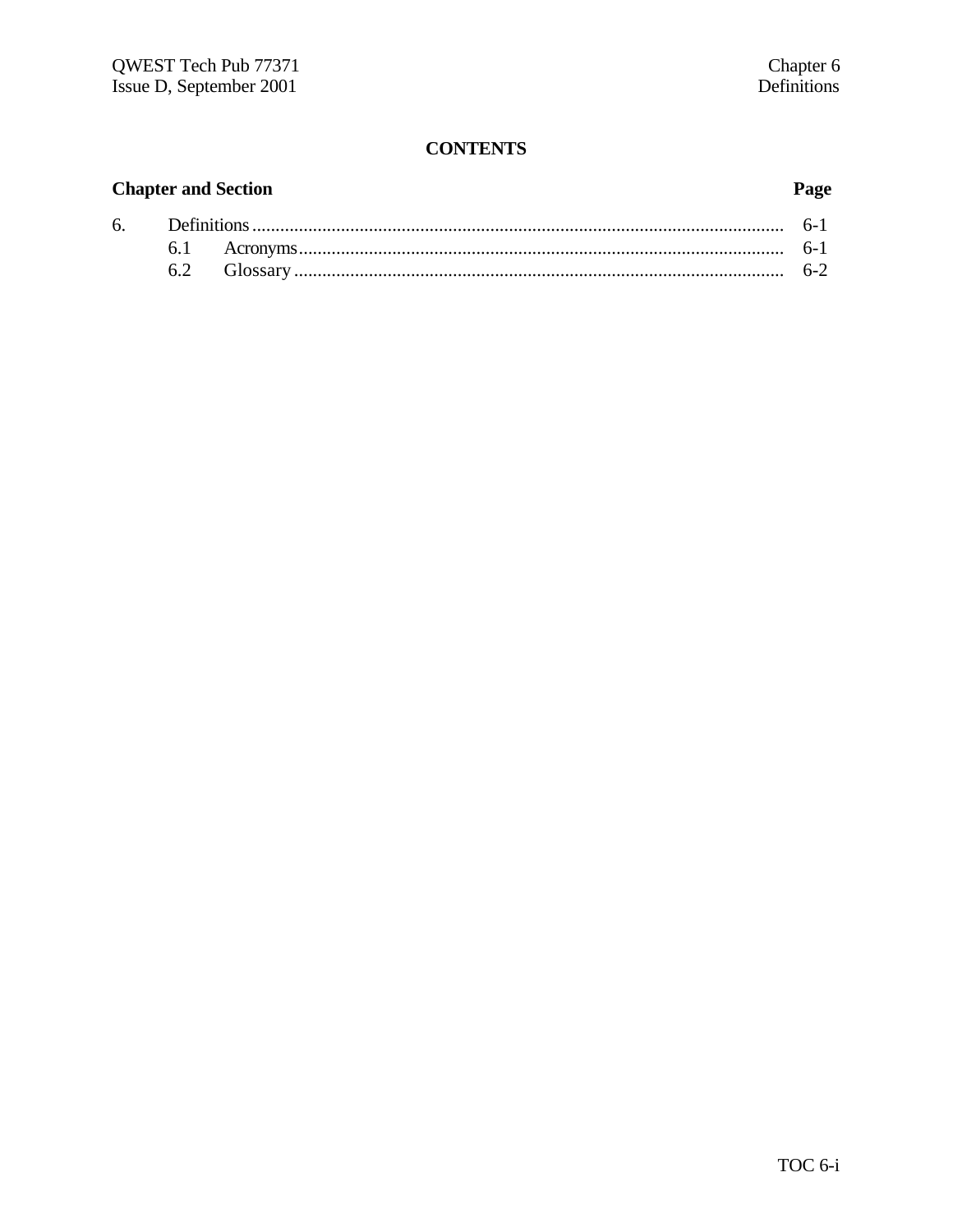# **6. Definitions**

There are terms used in this document that are not defined in this chapter. It is suggested that the reader go to the Technical Publication about the service being discussed for a better understanding.

# **6.1 Acronyms**

| AMI                         | <b>Alternate Mark Inversion</b>                      |
|-----------------------------|------------------------------------------------------|
| <b>ANSI</b>                 | America National Standards Institute                 |
| B8ZS                        | Bipolar with 8 Zero Substitution                     |
| <b>CCC</b>                  | <b>Clear Channel Capability</b>                      |
| CO                          | <b>Central Office</b>                                |
| <b>CPE</b>                  | <b>Customer Provided Equipment</b>                   |
| <b>DCS</b>                  | Digital Cross-Connect System                         |
| <b>DDS</b>                  | Digital Data Service                                 |
| <b>DID</b>                  | Direct Inward Dialing                                |
| <b>DOD</b>                  | <b>Direct Outward Dialing</b>                        |
| <b>DSS</b>                  | <b>Digital Switched Service</b>                      |
| D <sub>S</sub> <sup>0</sup> | Digital Signal Level 0 (64 kbit/s) (1 voice channel) |
| DS1                         | Digital Signal Level 1 (1.544 Mbit/s)                |
| DS3                         | Digital Signal Level 3 (44.736 Mbit/s)               |
| <b>DTMF</b>                 | Dual Tone Multifrequency Signaling                   |
| <b>EU-POT</b>               | <b>End-User-Point of Termination</b>                 |
| <b>FCC</b>                  | <b>Federal Communications Commission</b>             |
| <b>FLEXCOM</b>              | Flexible Network Control (Formerly FLEX-NET)         |
| <b>IC/IEC</b>               | <b>Interexchange Carrier</b>                         |
| kbit/s                      | kilobits per second $(1,000 \text{ bit/s})$          |
| <b>LEC</b>                  | <b>Local Exchange Carrier</b>                        |
| NC                          | Network Channel                                      |
| <b>NCI</b>                  | <b>Network Channel Interface</b>                     |
| NI                          | <b>Network Interface</b>                             |
| <b>SHARP</b>                | <b>Self-Healing Alternate Route Protection</b>       |
| <b>SHNS</b>                 | <b>Self-Healing Network Services</b>                 |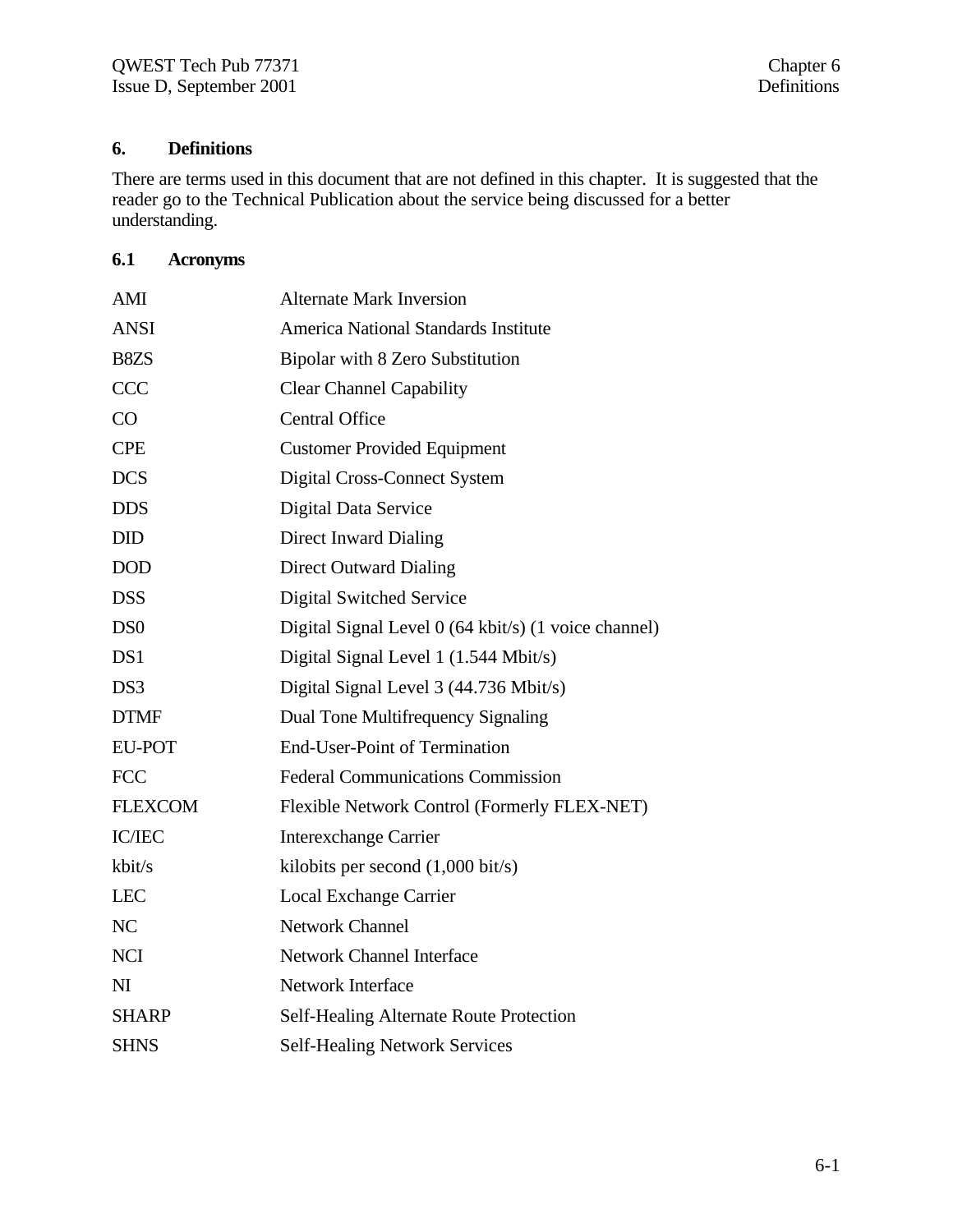| <b>SVDS</b> | Simultaneous Voice and Data Service  |
|-------------|--------------------------------------|
| <b>WATS</b> | Wide Area Telecommunications Service |

#### **6.2 Glossary**

#### **Alternate Mark Inversion (AMI)**

A one (mark) pulse which is the opposite polarity as its predecessor.

#### **American National Standard Institute (ANSI)**

An organization supported by the telecommunications industry to establish performance and interface standards.

#### **Bipolar With 8 Zero Substitution (B8ZS)**

Bipolar 8 Zero Substitution is an application of BPRZ and is an exception to the Alternate Mark Inversion (AMI) line-code rule. It is one method for providing bit independence for digital transmission by providing a minimum 1s density of 1 in 8 bits.

#### **Bridging (Multipoint Service)**

Denotes the process of connecting three or more customer locations.

#### **Carrier**

An organization whose function is to provide telecommunications services. Examples are: Local Exchange Carriers, Interexchange Carriers, Cellular Carriers, etc.

#### **Central Office (CO)**

A local switching system (or a portion thereof) and it's associated equipment locate at a wire center.

#### **Channel**

An electrical or photonic, in the case of fiber optic based transmission systems, communications path between two or more points of termination.

#### **Clear Channel Capability (CCC)**

A characteristic of a transmission path in which the bit positions allocated for customer data may represent any combination of zeroes and ones.

#### **Conditioning**

Denotes an enhancement to the transmission performance of a voice band channel. Parameter(s) affected are attenuation distortion, envelope delay distortion and noise.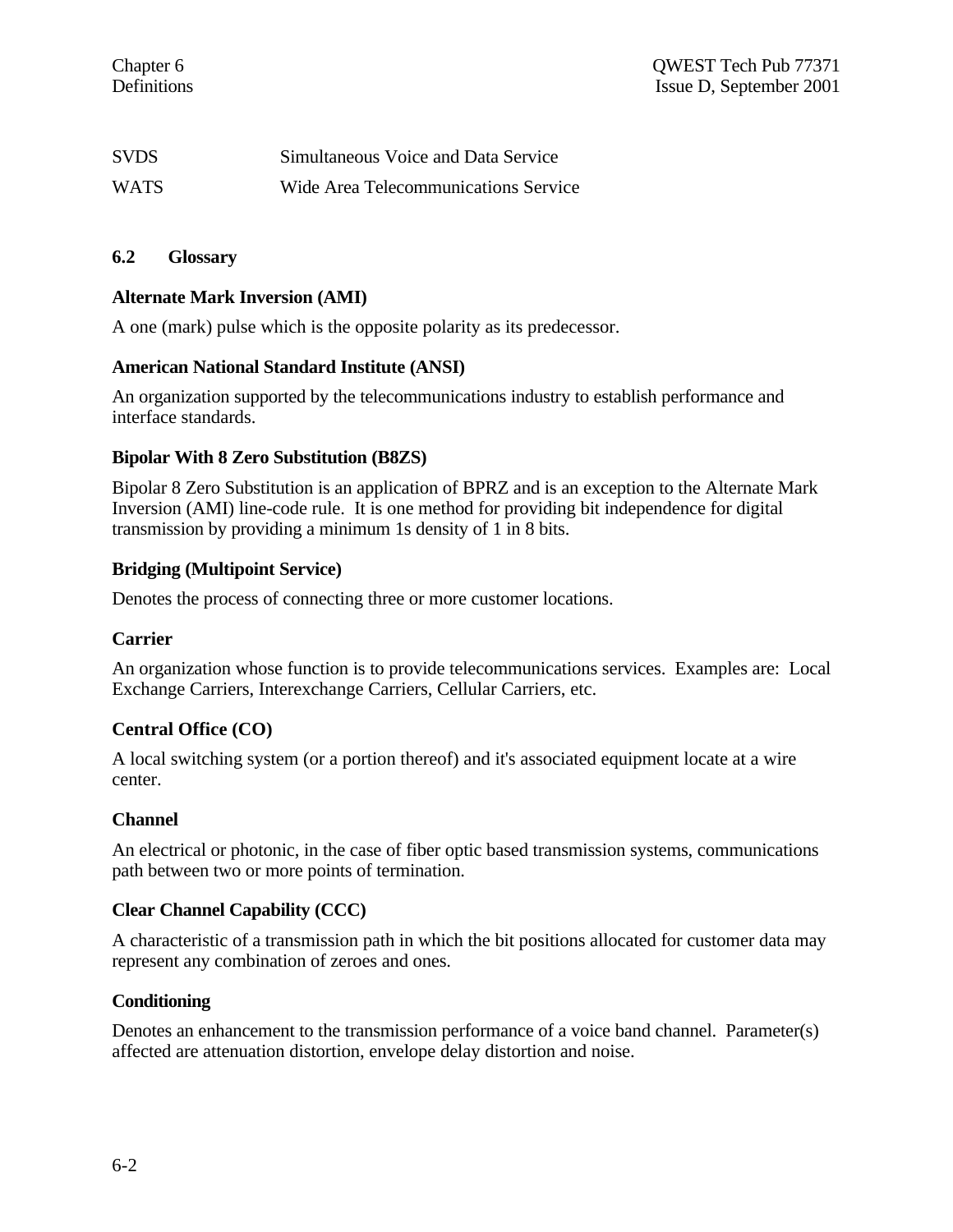#### **Customers**

Denotes any individual, partnership or corporation who subscribes to the services provided by QWEST customers are divided into two distinct and separate categories: (1) carriers, who provide interexchange services for hire for others, and (2) End-Users, who request services only for their own use.

#### **Customer Installation (CI)**

Equipment and wiring at the customer's location on the customer side of the Network Interface.

#### **Customer Interface**

The interface with a customer at a point of termination.

#### **Customer Provided Equipment (CPE)**

Equipment owned and maintained by the customer and located on their side of the End-User Point of Termination (EU-POT) network interface. In the QWEST Digital Data Service application, CPE typically includes the DSU (CSU/DSU) and data terminal equipment which are connected to the channel.

## **Data Enhancement (End-Link, Mid-Link Applications)**

This option provides improved attenuation distortion requirements and establishes limits for envelope delay distortion, phase jitter, and intermodulation distortion.

## **Digital Cross-Connect System (DCS)**

An intelligent (processor controlled) digital terminal that provides the capability to perform electronic cross-connects on digital channels operating at or below the bit rate of the transport systems terminated on the unit. This unit may also provide other features, e.g., bridging.

## **Digital Hierarchy Level**

The level in the digital hierarchy. The levels and the respective bit rates are:

| Level             | <b>Bit Rate</b>       | Level | <b>Bit Rate</b>  |
|-------------------|-----------------------|-------|------------------|
| D <sub>S0</sub>   | $64.0 \text{ kbit/s}$ | DS3   | $44.736$ Mbit/s  |
| DS <sub>1</sub>   | $1.544$ Mbit/s        | DS4NA | $139.264$ Mbit/s |
| DS <sub>1</sub> C | $3.152$ Mbit/s        | DS4   | $274.176$ Mbit/s |
| DS <sub>2</sub>   | $6.312$ Mbit/s        |       |                  |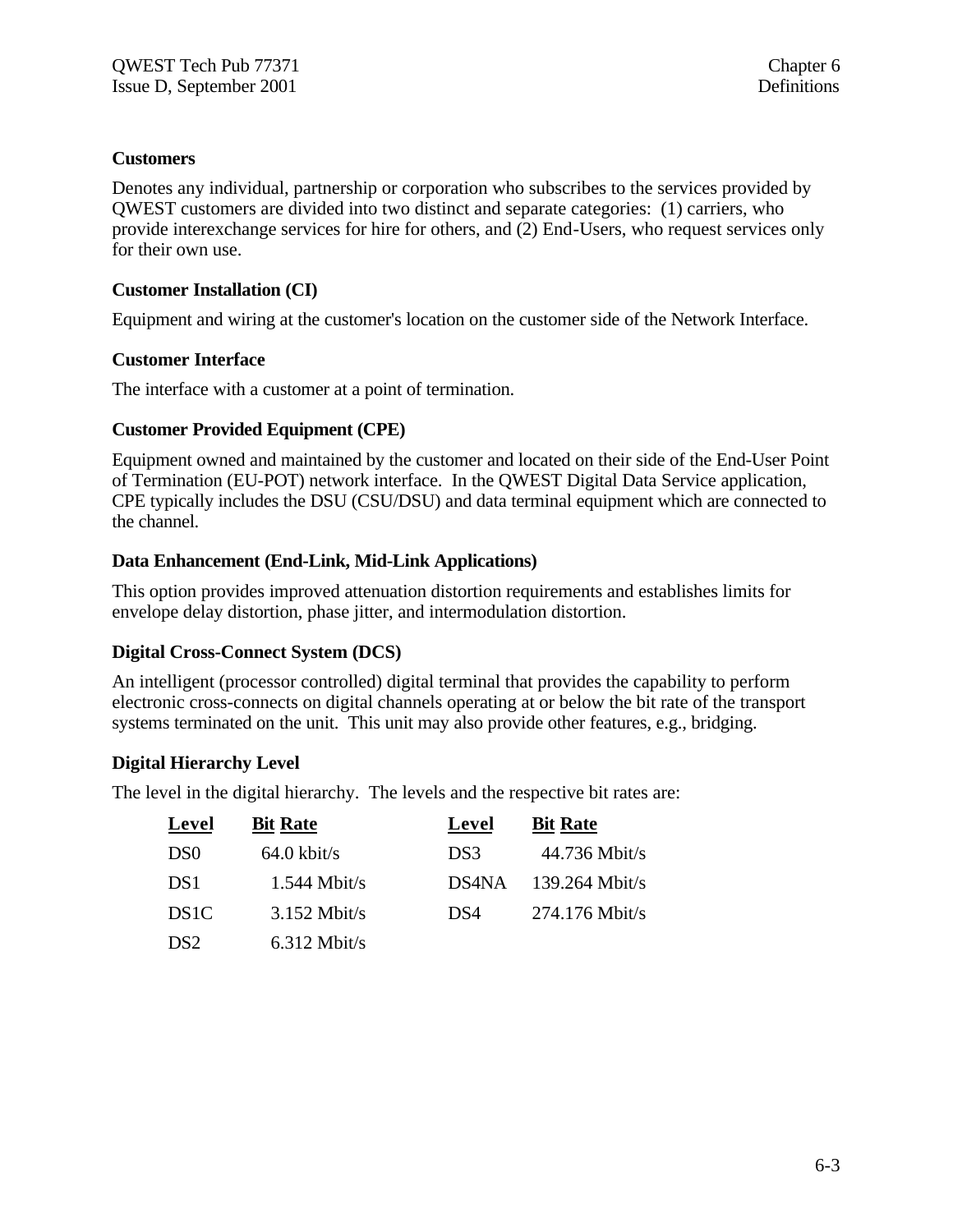## **DS1 Clear Channel**

Denotes that 1.535 Mbit/s of a 1.544 Mbit/s DS1 facility are available for customer information. The remaining 8 kilobits, or overhead, are for error correction, framing, and network performance/status/information.

## **Dual tone Multifrequency Signaling (DTMF)**

A signaling method that employs signals consisting of two sinusoidal voice frequency components, one from a group of four low frequencies and the other from a group of four high frequencies.

## **E&M Signaling Arrangements**

Denotes a method of transmitting supervisory information between a switching machine or an End-User and a signaling system.

## **End-User (EU)**

The term " End-User " denotes any customer of telecommunications service that is not a carrier, except that a carrier shall be deemed to be an " End-User " to the extent that such carrier uses a telecommunications service for administrative purposes without making such service available to others, directly or indirectly. The term is frequently used to denote the difference between a Carrier interface and an interface subject to unique regulatory requirements at non-Carrier customer premises (FCC Part 68, etc.)

## **End-User POT (EU-POT)**

The Network Interface at the End-User's premises at which QWEST Communications International Inc.'s responsibility for the provision of service ends.

## **Equal Level Echo Path Loss (ELEPL)**

The measure of echo path loss at a 4-Wire interface which is corrected by the difference between the transmit and receive Transmission Level Points (TLPs).

$$
ELEPL = TLP_{transmit} + TLP_{receive}
$$

## **Equalization**

The process of correcting frequency and/or phase distortion of a circuit by the introduction of networks to compensate for the difference in attenuation and or time delay at the various frequencies in the transmission band.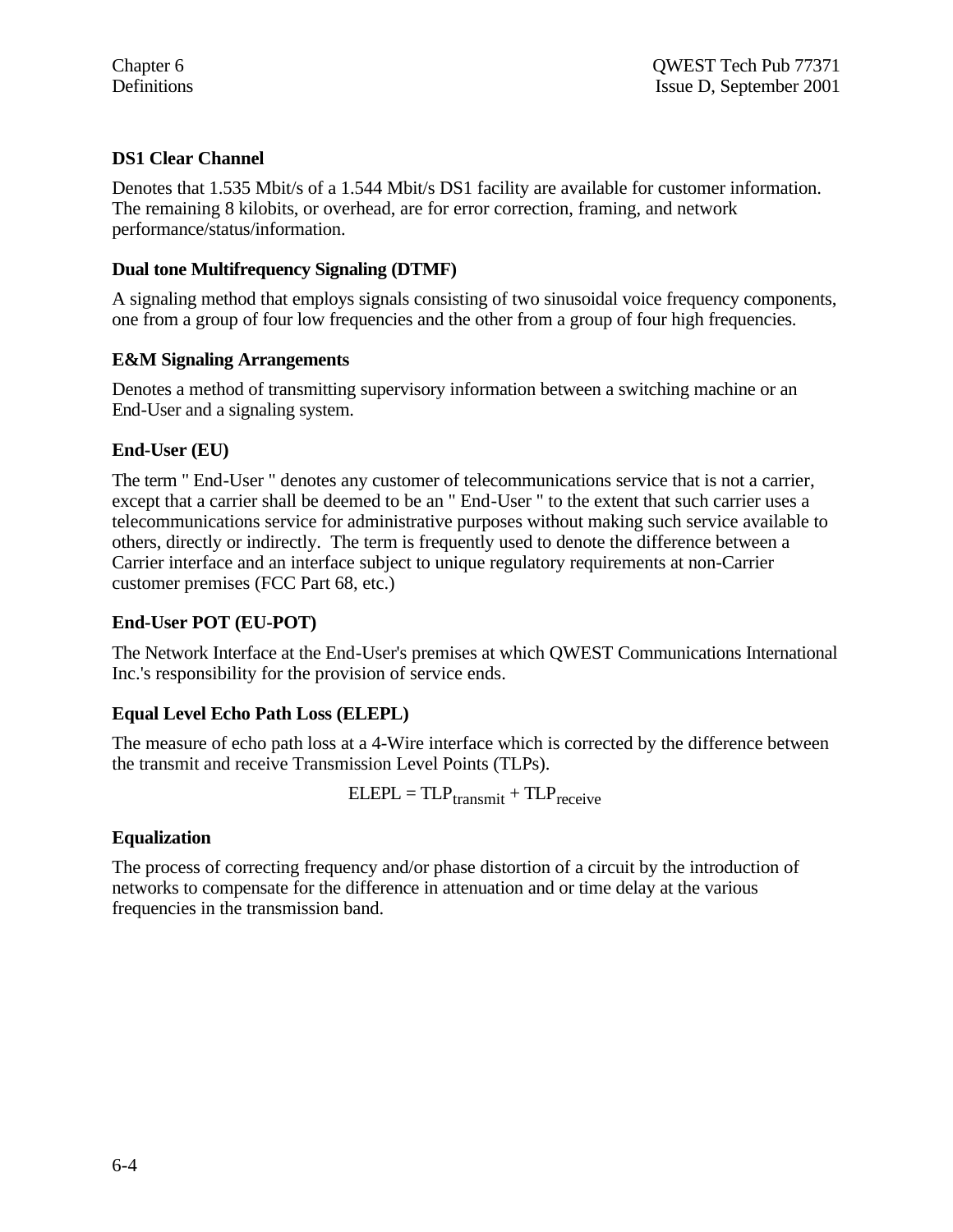## **Error Correction - DDS**

Error correction is a technique used with "dataport" provisioning methods to improve transmission quality. The subrate DS0-A dataport signal contains multiple copies, which are used to employ a "voting" scheme to minimize errors. the use of error correction above the 19.2 kbit/s rate requires a second DS0 channel.

#### **Extended Superframe (ESF) Format**

An Extended Superframe consists of twenty-four consecutive DS1 frames. Bit one of each frame (the F-bit) is time shared during the 24 frames to describe a 6 bit frame pattern, a 6 bit Cyclic Redundancy Check (CRC) remainder, and a 12 bit data link. The transfer rate of each is 2 kbit/s, 2 kbit/s, and 4 kbit/s respectively.

#### **Feature Group (FG)**

A feature Group defines for Switched Access Service the type of connection to a QWEST switching system (i.e., line side or trunk side) and the access calling pattern (e.g., 950-0XXX, 10XXX, NXX-XXXX).

#### **Interexchange Carrier (IC)/(IEC) or Interexchange Common Carrier**

Any individual, partnership, association, joint-stock company, trust, governmental entity or corporation engaged for hire in interstate or foreign communication by wire or radio, between two LATAs.

#### **Line-Side Connection**

Denotes a connection of a transmission path to the dial tone side of a switching system.

#### **Local Access and Transport Area (LATA)**

A geographic area for the provision and administration of communications service. It encompasses designated exchanges that are grouped to serve common social, economic and other purposes.

#### **Local Exchange Carrier (LEC)**

The regulated entity providing Access and Intra-LATA services.

#### **Loop Signaling**

Loop signaling uses a DC path, or loop, to convey address and supervisory signaling information.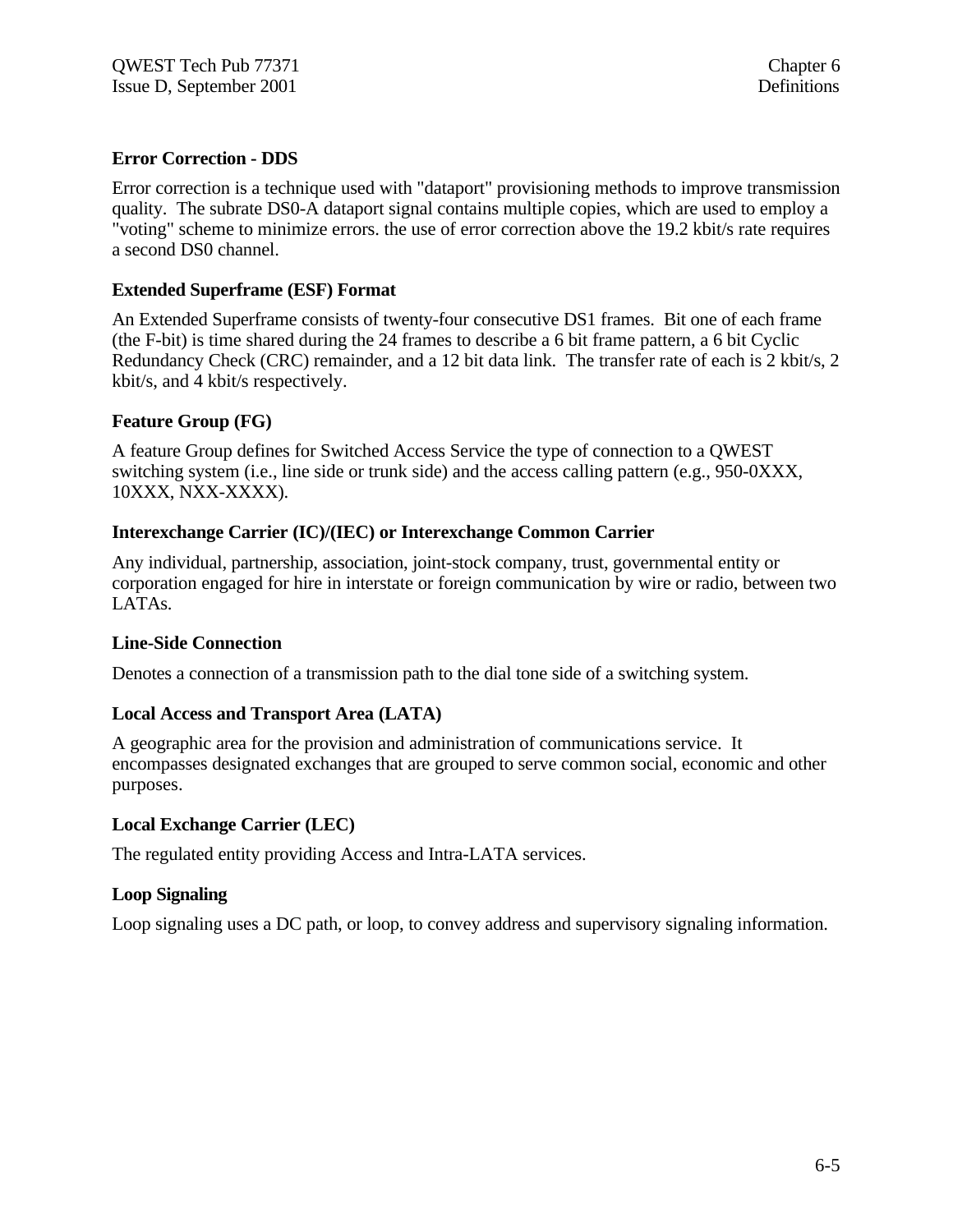## **Multiplexer (Mux)**

An equipment unit to multiplex, or do multiplexing: Multiplexing is a technique of modulating (analog) or interleaving (digital) multiple, relatively narrow bandwidth channels into a single channel having a wider bandwidth (analog) or higher bit-rate (digital). the term Multiplexer implies the demultiplexing function is present to reverse the process so it is not usually stated.

## **Network Channel (NC) Code**

The Network Channel (NC) code is an encoded representation used to identify both switched and non-switched channel services. Included in this code set are customer options associated with individual channel services, or feature groups and other switched services.

## **Network Channel Interface (NCI) Code**

The Network Channel Interface (NCI) code is an encoded representation used to identify five (5) interface elements located at a Point of Termination (POT) at a central office or at the Network Interface at a customer location. The Interface code elements are: Total Conductors, Protocol, Impedances, Protocol Options, and Transmission Level Points (TLPs). (At a digital interface, the TLP element of the NCI code is not used).

## **Network Interface (NI)**

The point of demarcation on the customer's premises at which QWEST's responsibility for the provision of service ends.

## **Packet**

A unit of data, consisting of binary digits including data and call-control signals, that is switched and transmitted as a composite whole.

## **Packet Switched Network**

A switched network which provides connection for forwarding standard data packets between user parties.

## **Port**

A place at which energy or signals enter or leave a device, circuit, etc.

## **Protocol**

The rules for communication system operation which must be followed if communication is to be effected; the complete interaction of all possible series of messages across an interface. Protocols may govern portions of a network, types of service, or administrative procedures.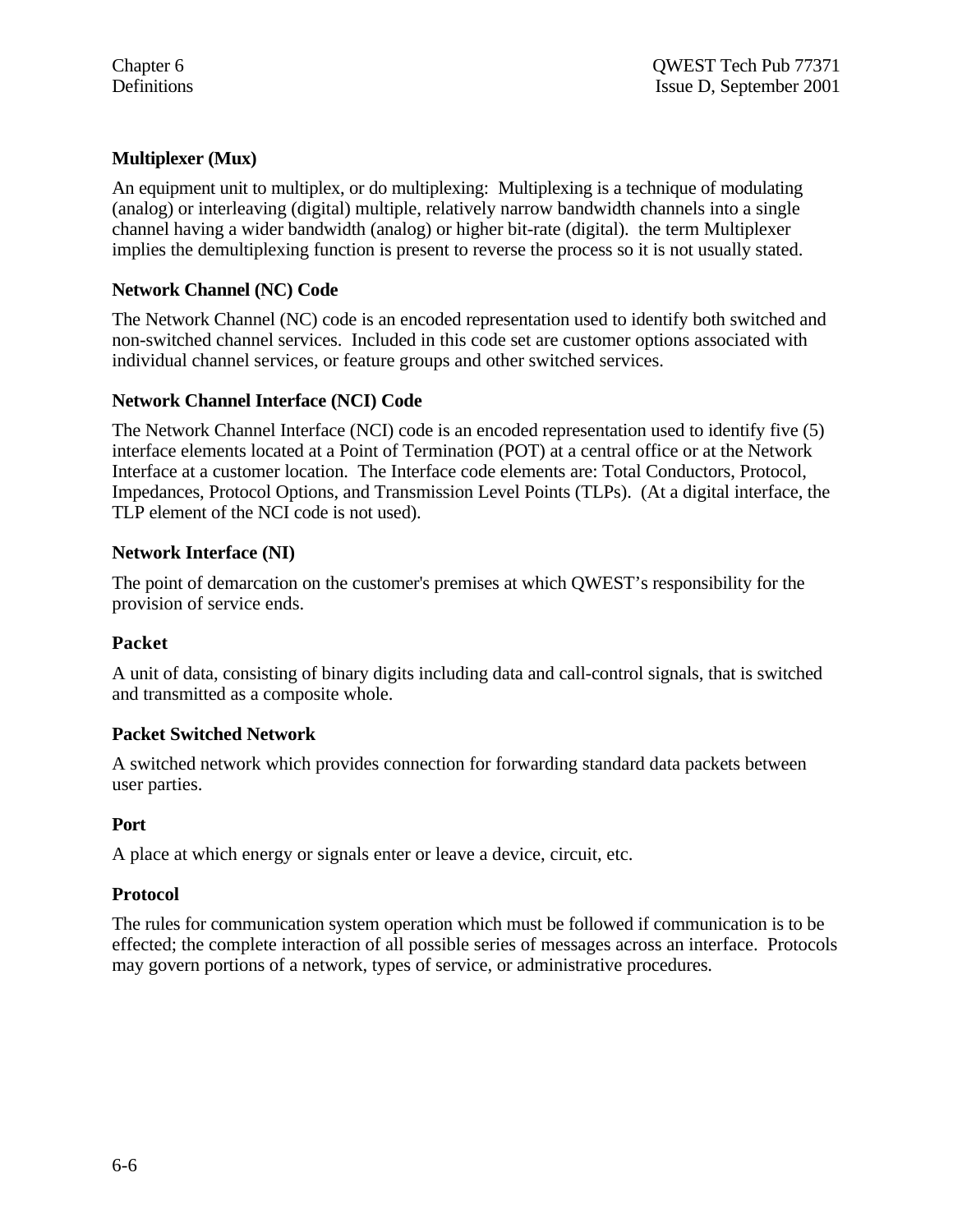## **Protocol Code**

The Protocol (character positions 3 and 4 or the Network Channel Interface [NCI] Code) is a twocharacter alpha code that defines requirements for the interface regarding signaling and transmission.

## **Point of Termination (POT)**

The physical telecommunications interface that establishes the technical interface, the test point(s) and the point(s) of operational responsibility. (See Network Interface).

# **Service Code (A COMMON LANGUAGE® code set)**

A coded designation by which a particular Special Service Circuit may be identified. This designation must be unique, in a form that is readable and understandable, and be acceptable for both manual and mechanized procedures. [Special Service, as used by COMMON LANGUAGE®, may be called "Private Line", "Private Line Transport", "Switched Specials", "Dedicated Access", "Special Access", etc. in various tariffs and technical publications. Special Service is actually: COMMON LANGUAGE<sup>®</sup> Circuit Identification - Special Service, (abbreviated CLCI<sup>TM</sup> - S/S).]

## **Serving Wire Center**

The term "Serving Wire Center" denotes a QWEST Central Office from which dial tone for the local Exchange Service would normally be provided to the demarcation point on the property at which the customer is served.

## **Signaling**

The transmission of information to establish, monitor, or release connections and/or provide Network Control.

## **Single Frequency Signaling (SF)**

The use of a voice frequency tone (between 300 and 3300 Hz), keyed on and off, to transport dial pulse signaling, on-hook and off-hook supervision, or a combination of signaling and supervision over a carrier channel or 4-wire metallic facility.

## **Superframe Format (SF)**

A superframe consists of 12 consecutive DS1 frames. Bit one of each frame (the F-bit) is used to describe a 12-bit framing pattern during the 12 frames.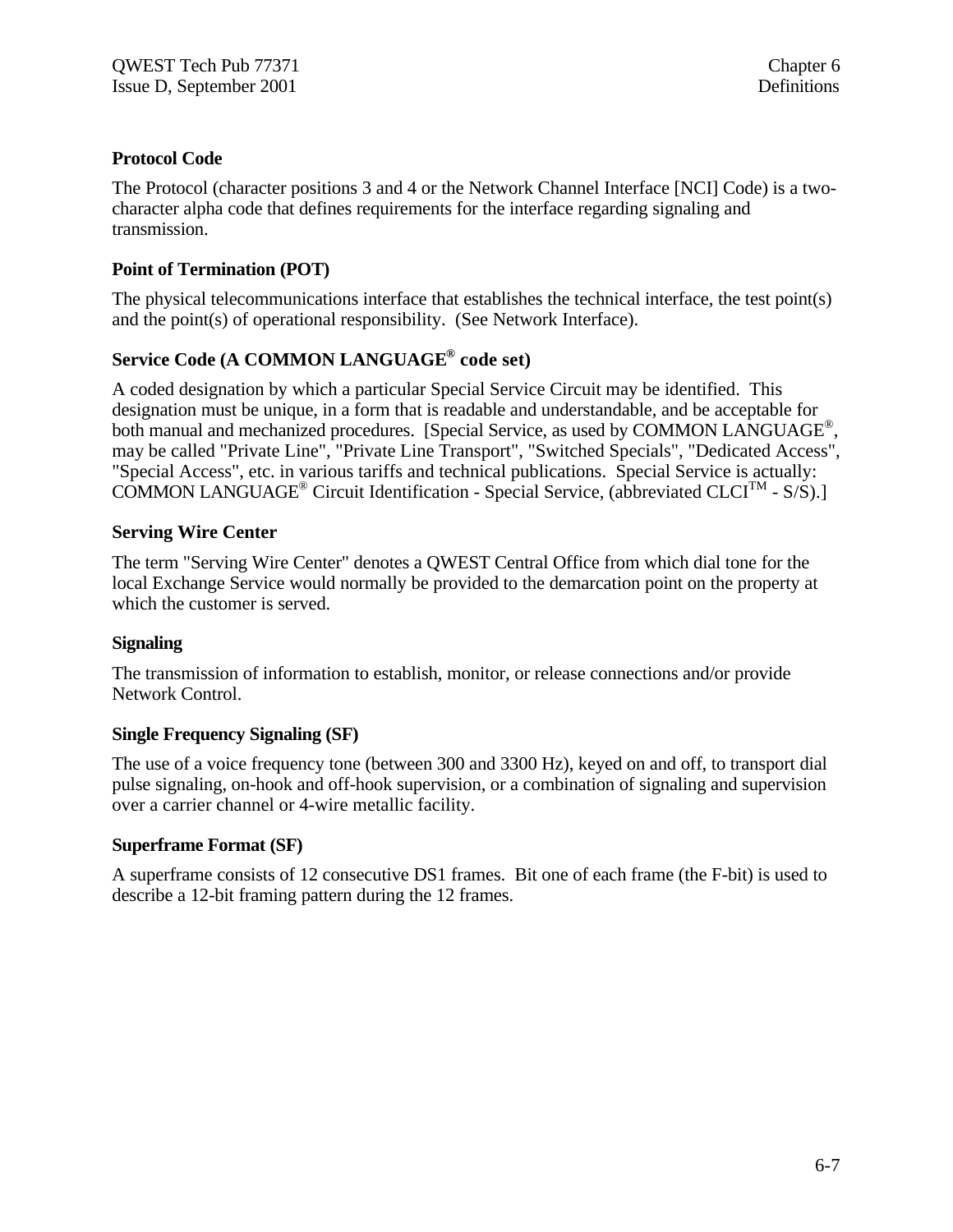## **Transmission Level Point (TLP)**

A point in a transmission system at which the ratio, usually expressed in decibels, of the power of a test signal at that point to the power of the test signal at a reference point, is specified. For example, a zero transmission level point (0 TLP) is an arbitrarily established point in a communication circuit to which all relative levels at other points in the circuit are referred.

#### **Trunk**

A communications path connecting two switching systems in a network, used in the establishment of an end-to-end connection.

#### **Voice Grade (VG)**

A term used to describe a channel, circuit, facility or service that is suitable for the transmission of speech, digital or analog data or facsimile, generally with a frequency range of about 300 to 3000 Hz.

#### **Wire Center**

A building in which one or more central offices, used for the provision of local exchange services, are located.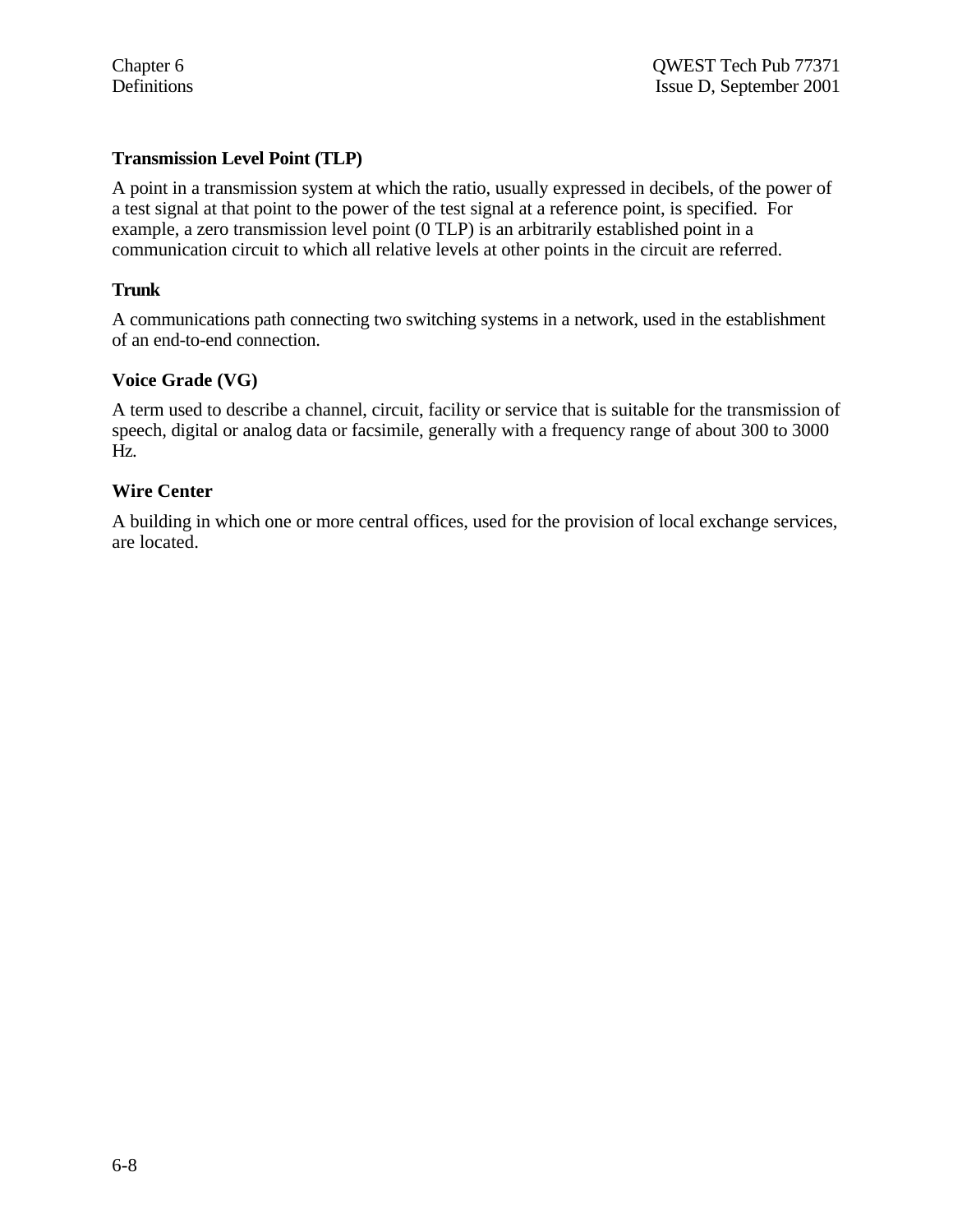# **CONTENTS**

# **Chapter and Section Page**

| $7\degree$ |  |  |
|------------|--|--|
|            |  |  |
|            |  |  |
|            |  |  |
|            |  |  |
|            |  |  |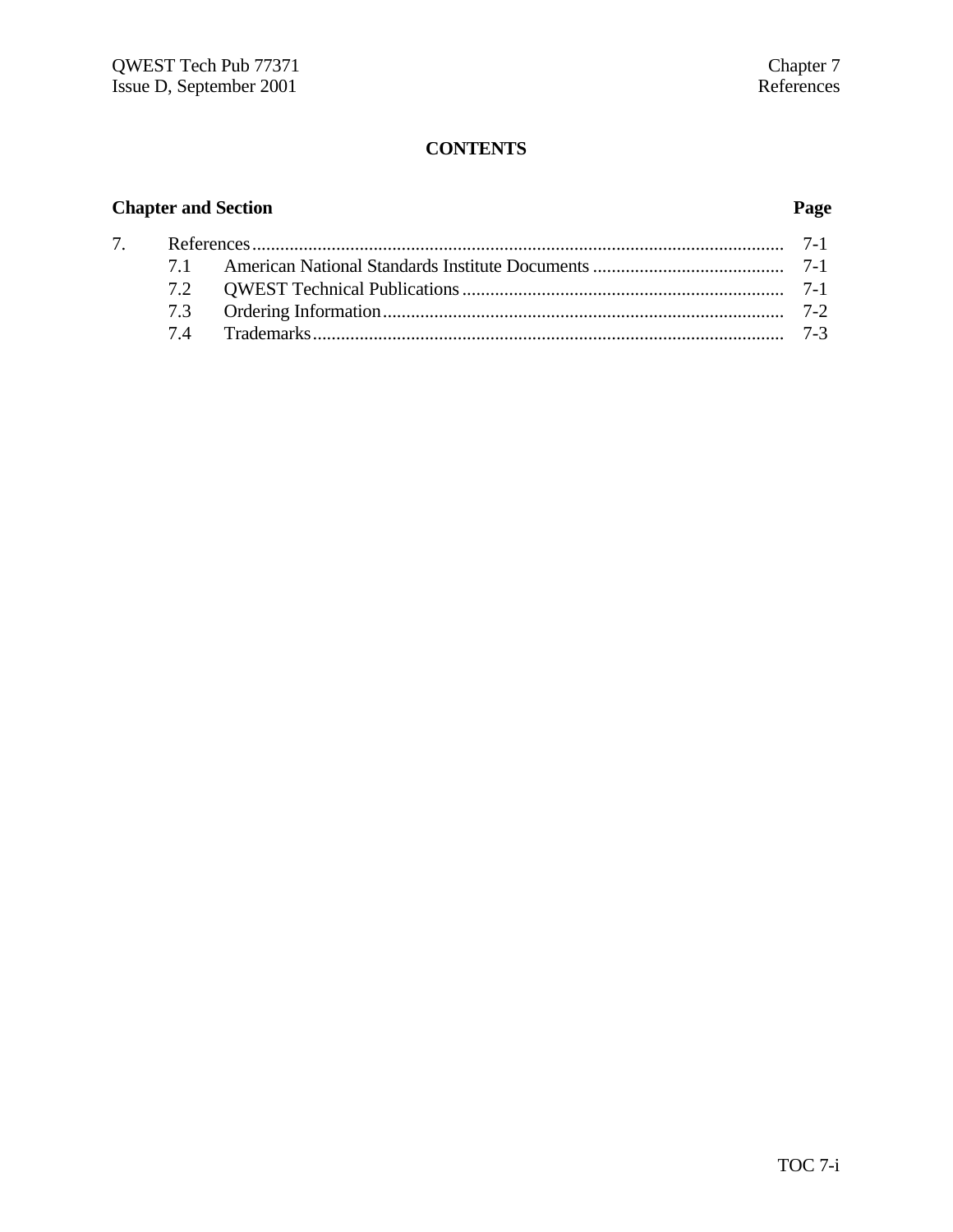## **7. References**

The documents listed in this section were either specifically referenced in this document or may be encountered while designing a COMMAND A  $\text{LINK}^{SM}$  network. Later editions of these documents may be available.

#### **7.1 American National Standards Institute Documents**

- ANSI T1.102-1993 *American National Standard for Telecommunications Digital Hierarchy - Electrical Interfaces.*
- ANSI T1.107-1995 *American National Standard for Telecommunications Digital Hierarchy - Formats Specifications.*
- ANSI T1.223-1991 *Telecommunications Information Interchange Structure and Representation of Network Channel (NC) and Network Channel Interface (NCI) Codes for the North American Telecommunications System.*
- ANSI T1.403-1995 *American National Standard for Telecommunications Carrier-to-Customer Installation - DS1 Metallic Interface.*

ANSI T1.404-1994 *American National Standard for Telecommunications - Carrier-to-Customer Installation - DS3 metallic Interface Specification.*

#### **7.2 QWEST Technical Publications**

- PUB 77200 *QWEST DS1 Service -and QWEST DS1 Rate Synchronization Service, Network Channel and Network Channel Interface Code Combinations.* Issue F, September 2001.
- PUB 77204 *QWEST Digital Data Service, Product Description, Applications, and Interface Combinations.* Issue E, September 2001.
- PUB 77310 *Private Line Voice Grade Analog Channels For Access Service.* Issue C, September 2001.
- PUB 77311 *Analog Channels For Non-Access Service.* Issue D, July 2001.
- PUB 77312 *QWEST Digital Data Service, Technical Description,* Issue G, September 2001.
- PUB 77319 *QWEST Digital Switched Services*. Issue E, July 2001.
- PUB 77324 *QWEST DS3 Service.* Issue D, September 2001.
- PUB 77331 *Simultaneous Voice Data Service (SVDS) (Digital Data Over Voice Technology).* Issue E, September 2001.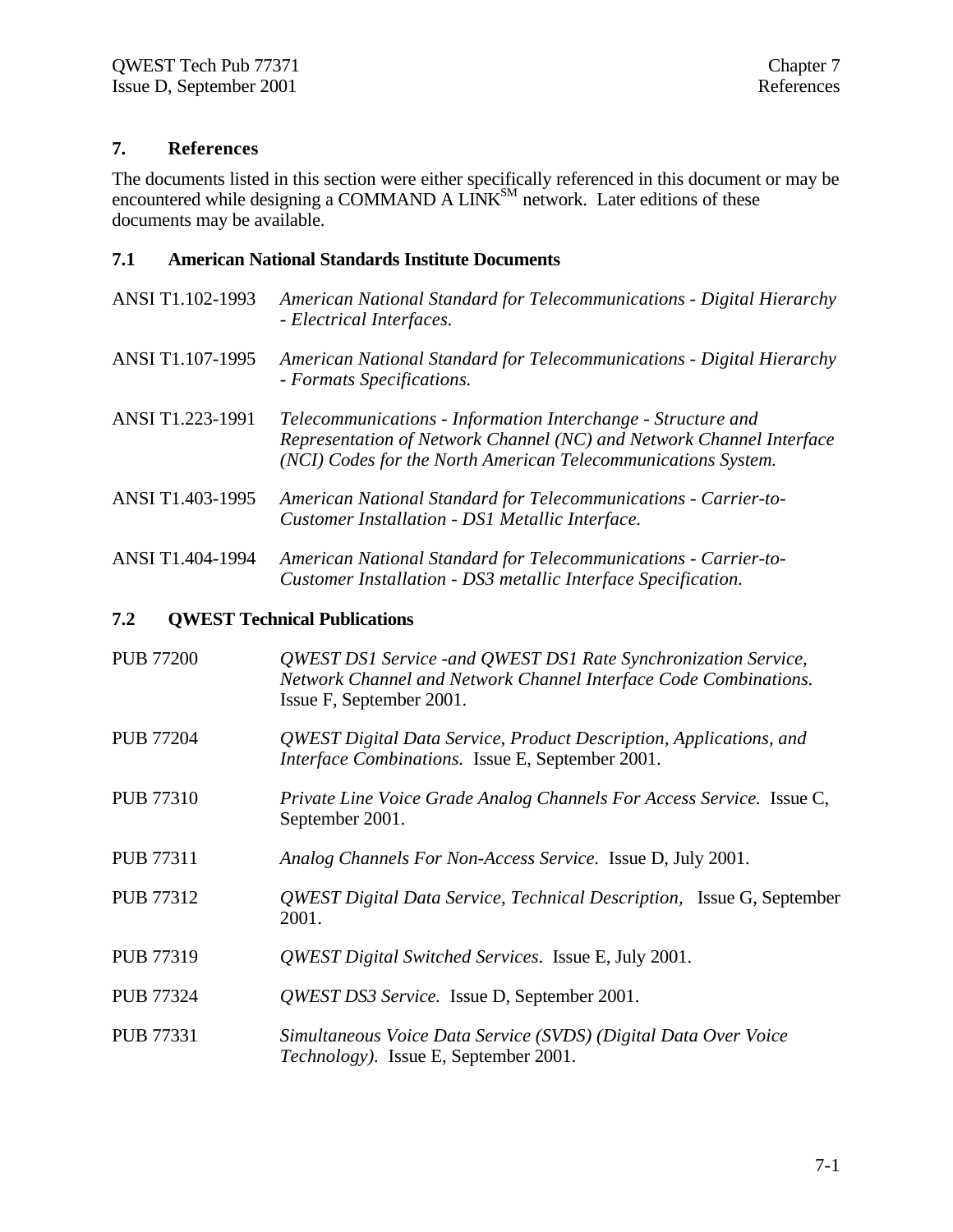| <b>PUB 77332</b> | QWEST Self Healing Network Service (SHNS) (DS1, DS3, OC3, & OC12).<br>Issue L, January 2001.                                                                                                                    |
|------------------|-----------------------------------------------------------------------------------------------------------------------------------------------------------------------------------------------------------------|
| <b>PUB 77340</b> | Self-Healing Alternate Route Protection (SHARP). Issue F, September<br>2001.                                                                                                                                    |
| <b>PUB 77344</b> | <i>QWEST Diversity and Avoidance.</i> Issue B, September 2001.                                                                                                                                                  |
| <b>PUB 77359</b> | $QWEST$ DIGIPAC <sup>®</sup> Service Interface Specifications for Public Packet<br>Switching Network. Issue I, October 2001.                                                                                    |
| <b>PUB 77372</b> | Frame Relay Service. Issue H, December 2000.                                                                                                                                                                    |
| <b>PUB 77375</b> | 1.544 Mbit/s Channel Interfaces - Technical Specifications for Network<br>Channel Interface Codes Describing Electrical Interfaces at Customer<br>Premises and as USWC Central Offices. Issue E, September 2001 |
| <b>PUB 77386</b> | Expanded Interconnection and Collocation for Private Line Transport<br>and Switched Access Services. Issue F, June 2001.                                                                                        |

## **7.3 Ordering Information**

All documents are subject to change and their citation in this document reflects the most current information available at the time of printing. Readers are advised to check status and availability of all documents.

Those who are not QWEST employees may order;

American National Standards Institute (ANSI) documents from:

American National Standards Institute Attn: Customer Service 11 West 42nd Street New York, NY 10036 Phone: (212) 642-4900 Fax: (212) 302-1286

ANSI has a catalog available which describes their publications.

QWEST Technical Publications from:

http://www/qwest.com/techpub